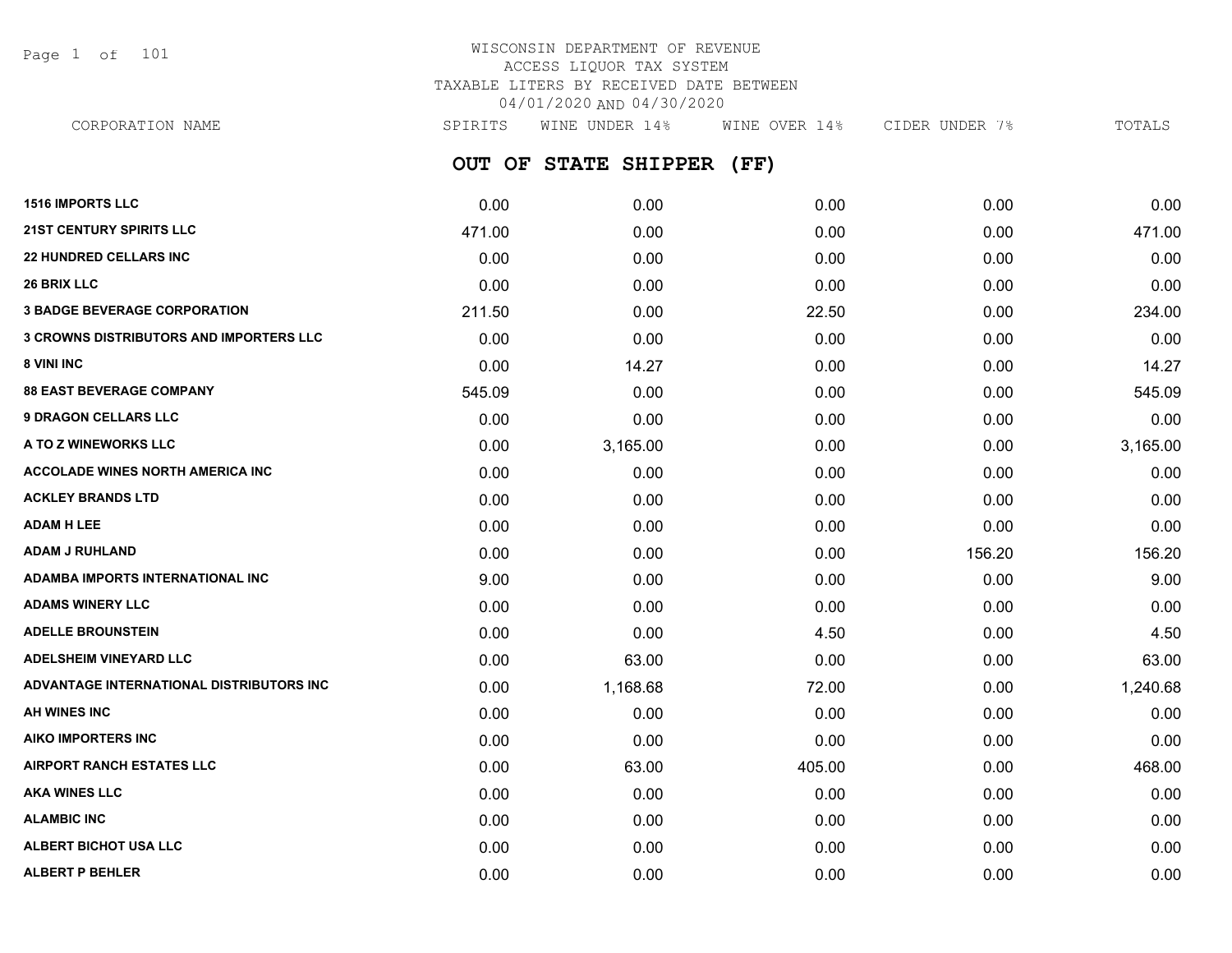Page 2 of 101

| SPIRITS | WINE UNDER 14% | WINE OVER 14% | CIDER UNDER 7% | TOTALS    |
|---------|----------------|---------------|----------------|-----------|
| 0.00    | 0.00           | 0.00          | 0.00           | 0.00      |
| 0.00    | 0.00           | 0.00          | 0.00           | 0.00      |
| 0.00    | 0.00           | 0.00          | 0.00           | 0.00      |
| 0.00    | 0.00           | 0.00          | 0.00           | 0.00      |
| 0.00    | 0.00           | 0.00          | 0.00           | 0.00      |
| 0.00    | 0.00           | 0.00          | 0.00           | 0.00      |
| 0.00    | 0.00           | 0.00          | 0.00           | 0.00      |
| 0.00    | 369.00         | 924.00        | 0.00           | 1,293.00  |
| 0.00    | 0.00           | 0.00          | 0.00           | 0.00      |
| 0.00    | 0.00           | 0.00          | 0.00           | 0.00      |
| 0.00    | 0.00           | 0.00          | 0.00           | 0.00      |
| 126.00  | 0.00           | 0.00          | 0.00           | 126.00    |
| 0.00    | 14,532.44      | 0.00          | 0.00           | 14,532.44 |
| 0.00    | 818.97         | 0.00          | 0.00           | 818.97    |
| 0.00    | 0.00           | 0.00          | 0.00           | 0.00      |
| 945.00  | 0.00           | 0.00          | 0.00           | 945.00    |
| 0.00    | 801.00         | 1,251.00      | 0.00           | 2,052.00  |
| 0.00    | 216.00         | 0.00          | 0.00           | 216.00    |
| 0.00    | 0.00           | 0.00          | 0.00           | 0.00      |
| 135.00  | 0.00           | 0.00          | 0.00           | 135.00    |
| 0.00    | 0.00           | 0.00          | 0.00           | 0.00      |
| 0.00    | 0.00           | 126.00        | 0.00           | 126.00    |
| 0.00    | 0.00           | 0.00          | 0.00           | 0.00      |
| 0.00    | 0.00           | 0.00          | 0.00           | 0.00      |
| 0.00    | 0.00           | 0.00          | 0.00           | 0.00      |
| 0.00    | 0.00           | 0.00          | 0.00           | 0.00      |
| 0.00    | 0.00           | 136.50        | 0.00           | 136.50    |
| 0.00    | 0.00           | 0.00          | 0.00           | 0.00      |
|         |                |               |                |           |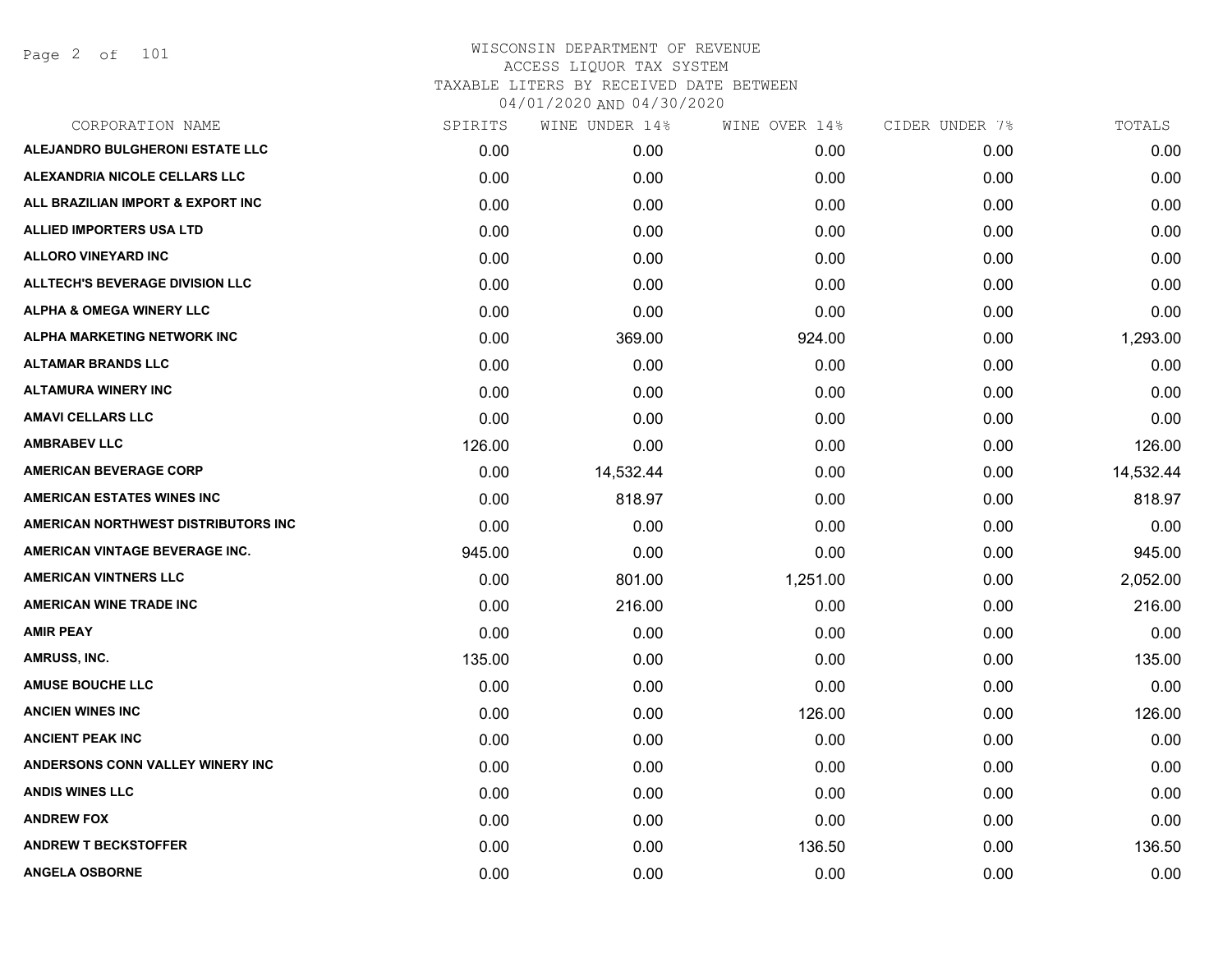Page 3 of 101

| SPIRITS   | WINE UNDER 14% | WINE OVER 14% |           | TOTALS         |
|-----------|----------------|---------------|-----------|----------------|
| 0.00      | 0.00           | 0.00          | 15,616.25 | 15,616.25      |
| 0.00      | 387.00         | 0.00          | 0.00      | 387.00         |
| 0.00      | 0.00           | 0.00          | 0.00      | 0.00           |
| 0.00      | 0.00           | 126.00        | 0.00      | 126.00         |
| 0.00      | 378.00         | 0.00          | 0.00      | 378.00         |
| 0.00      | 0.00           | 0.00          | 0.00      | 0.00           |
| 0.00      | 0.00           | 0.00          | 0.00      | 0.00           |
| 0.00      | 0.00           | 0.00          | 0.00      | 0.00           |
| 0.00      | 0.00           | 0.00          | 0.00      | 0.00           |
| 0.00      | 504.00         | 558.00        | 0.00      | 1,062.00       |
| 0.00      | 0.00           | 0.00          | 0.00      | 0.00           |
| 0.00      | 0.00           | 0.00          | 0.00      | 0.00           |
| 0.00      | 400.00         | 0.00          | 0.00      | 400.00         |
| 0.00      | 0.00           | 0.00          | 0.00      | 0.00           |
| 0.00      | 0.00           | 0.00          | 0.00      | 0.00           |
| 0.00      | 0.00           | 0.00          | 0.00      | 0.00           |
| 0.00      | 0.00           | 0.00          | 0.00      | 0.00           |
| 0.00      | 0.00           | 0.00          | 0.00      | 0.00           |
| 0.00      | 0.00           | 0.00          | 0.00      | 0.00           |
| 0.00      | 0.00           | 0.00          | 0.00      | 0.00           |
| 0.00      | 0.00           | 0.00          | 0.00      | 0.00           |
| 0.00      | 0.00           | 0.00          | 0.00      | 0.00           |
| 0.00      | 0.00           | 0.00          | 0.00      | 0.00           |
| 0.00      | 504.00         | 0.00          | 0.00      | 504.00         |
| 0.00      | 0.00           | 0.00          | 0.00      | 0.00           |
| 0.00      | 126.00         | 0.00          | 0.00      | 126.00         |
| 21,258.88 | 0.00           | 0.00          | 0.00      | 21,258.88      |
| 0.00      | 378.00         | 0.00          | 0.00      | 378.00         |
|           |                |               |           | CIDER UNDER 7% |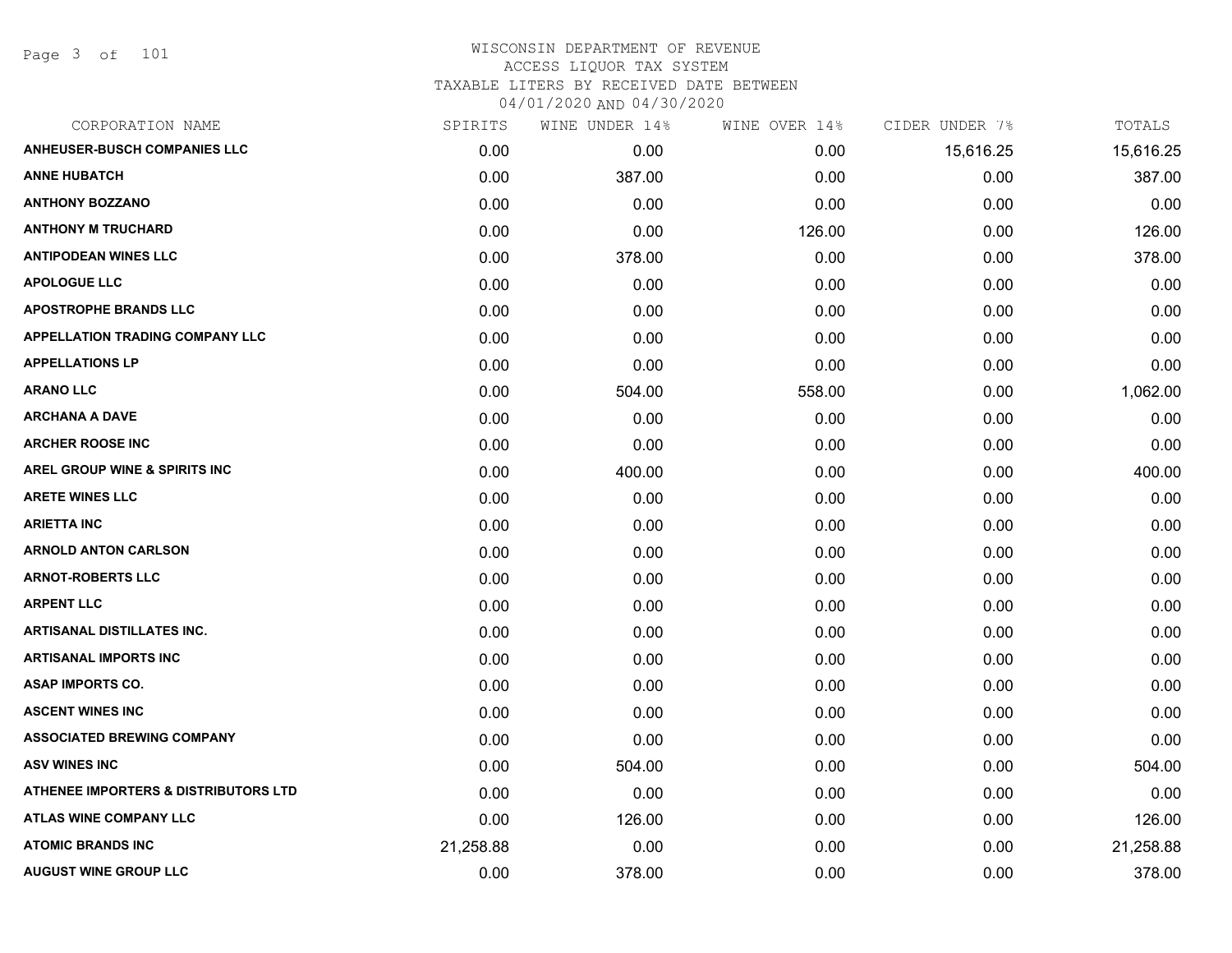Page 4 of 101

| CORPORATION NAME                           | SPIRITS    | WINE UNDER 14% | WINE OVER 14% | CIDER UNDER 7% | TOTALS     |
|--------------------------------------------|------------|----------------|---------------|----------------|------------|
| <b>AUSTIN VODKA COMPANY LLC</b>            | 0.00       | 0.00           | 0.00          | 0.00           | 0.00       |
| <b>AUSTIN WHISKEY COMPANY, LLC</b>         | 0.00       | 0.00           | 0.00          | 0.00           | 0.00       |
| <b>AUSTRAL WINES LLC</b>                   | 0.00       | 0.00           | 0.00          | 0.00           | 0.00       |
| AV BRANDS INC                              | 0.00       | 377.96         | 9.00          | 0.00           | 386.96     |
| <b>AVA FOOD LABS, INC</b>                  | 463.50     | 0.00           | 0.00          | 0.00           | 463.50     |
| AVV WINERY CO LLC                          | 0.00       | 180.00         | 0.00          | 0.00           | 180.00     |
| <b>AXIOS INC</b>                           | 0.00       | 0.00           | 0.00          | 0.00           | 0.00       |
| <b>AZAR DISTILLING LLC</b>                 | 671.00     | 0.00           | 0.00          | 0.00           | 671.00     |
| <b>AZZURRE SPIRITS CORPORATION</b>         | 0.00       | 0.00           | 0.00          | 0.00           | 0.00       |
| <b>B &amp; I OVERSEAS TRADING INC</b>      | 0.00       | 0.00           | 0.00          | 0.00           | 0.00       |
| <b>B UNITED INTERNATIONAL INC</b>          | 0.00       | 7.17           | 522.92        | 0.00           | 530.09     |
| <b>B. NEKTAR LLC</b>                       | 0.00       | 0.00           | 0.00          | 0.00           | 0.00       |
| <b>BACARDI U.S.A., INC.</b>                | 157,030.45 | 202.06         | 616.50        | 0.00           | 157,849.01 |
| <b>BACCHUS TECHNOLOGIES LLC</b>            | 0.00       | 441.00         | 63.00         | 0.00           | 504.00     |
| <b>BACIO DIVINO CELLARS LLC</b>            | 0.00       | 0.00           | 0.00          | 0.00           | 0.00       |
| <b>BACKWARDS DISTILLING COMPANY, LLC</b>   | 0.00       | 0.00           | 0.00          | 0.00           | 0.00       |
| <b>BADGER MOUNTAIN INC</b>                 | 0.00       | 756.00         | 0.00          | 0.00           | 756.00     |
| <b>BALCONES DISTILLING LLC</b>             | 0.00       | 0.00           | 0.00          | 0.00           | 0.00       |
| <b>BANFI PRODUCTS CORPORATION</b>          | 0.00       | 0.00           | 0.00          | 0.00           | 0.00       |
| <b>BANVILLE &amp; JONES WINE MERCHANTS</b> | 4.50       | 2,395.00       | 22.50         | 0.00           | 2,422.00   |
| <b>BANZAI BEVERAGE CORPORATION</b>         | 0.00       | 53.26          | 0.00          | 0.00           | 53.26      |
| <b>BARGETTOS SANTA CRUZ WINERY INC</b>     | 0.00       | 0.00           | 0.00          | 0.00           | 0.00       |
| <b>BARLOW VINEYARDS LLC</b>                | 0.00       | 0.00           | 0.00          | 0.00           | 0.00       |
| <b>BARNARD GRIFFIN INC</b>                 | 0.00       | 0.00           | 0.00          | 0.00           | 0.00       |
| <b>BARNETT VINEYARDS LP</b>                | 0.00       | 0.00           | 0.00          | 0.00           | 0.00       |
| <b>BARON FRANCOIS LTD</b>                  | 0.00       | 0.00           | 0.00          | 0.00           | 0.00       |
| <b>BATTAGLIA DISTRIBUTING CORP INC</b>     | 0.00       | 463.04         | 0.00          | 0.00           | 463.04     |
| <b>BAUM WINE IMPORTS INC</b>               | 2.25       | 5,008.50       | 585.00        | 0.00           | 5,595.75   |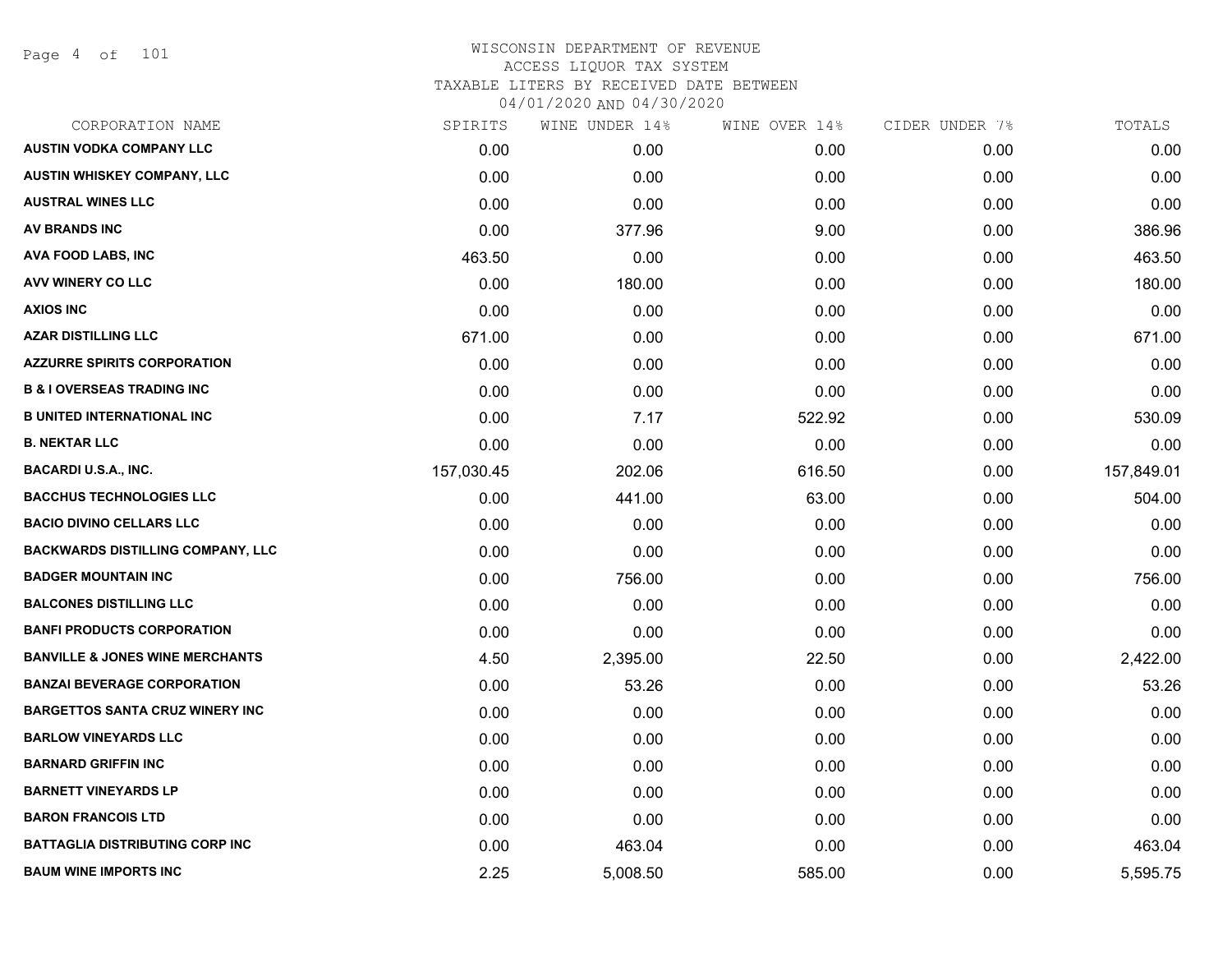Page 5 of 101

| CORPORATION NAME                                | SPIRITS | WINE UNDER 14% | WINE OVER 14% | CIDER UNDER 7% | TOTALS   |
|-------------------------------------------------|---------|----------------|---------------|----------------|----------|
| <b>BEATBOX BEVERAGES LLC</b>                    | 0.00    | 0.00           | 0.00          | 0.00           | 0.00     |
| <b>BEAUX FRERES LLC</b>                         | 0.00    | 0.00           | 0.00          | 0.00           | 0.00     |
| <b>BEDFORD &amp; GROVE LLC</b>                  | 0.00    | 0.00           | 0.00          | 0.00           | 0.00     |
| <b>BEDROCK WINE COMPANY LP</b>                  | 0.00    | 0.00           | 0.00          | 0.00           | 0.00     |
| <b>BENDISTILLERY INC</b>                        | 0.00    | 0.00           | 0.00          | 0.00           | 0.00     |
| <b>BENNETT LANE WINERY LLC</b>                  | 0.00    | 0.00           | 0.00          | 0.00           | 0.00     |
| <b>BENOVIA WINERY LLC</b>                       | 0.00    | 0.00           | 0.00          | 0.00           | 0.00     |
| <b>BEPPE &amp; THE ARCHITECT LLC</b>            | 0.00    | 0.00           | 0.00          | 0.00           | 0.00     |
| <b>BERGSTROM WINES LLC</b>                      | 0.00    | 0.00           | 0.00          | 0.00           | 0.00     |
| <b>BERNARDUS LLC</b>                            | 0.00    | 0.00           | 0.00          | 0.00           | 0.00     |
| <b>BETHEL HEIGHTS VINEYARD INC</b>              | 0.00    | 0.00           | 0.00          | 0.00           | 0.00     |
| BETTER BRANDS INTERNATIONAL                     | 0.00    | 63.00          | 189.00        | 0.00           | 252.00   |
| <b>BETZ CELLARS LLC</b>                         | 0.00    | 0.00           | 0.00          | 0.00           | 0.00     |
| BEVAN CELLARS, LLC                              | 0.00    | 0.00           | 0.00          | 0.00           | 0.00     |
| <b>BEVERAGE BROTHERS INC</b>                    | 0.00    | 0.00           | 0.00          | 0.00           | 0.00     |
| <b>BEVERAGE GROUP INTERNATIONAL LLC</b>         | 0.00    | 0.00           | 0.00          | 0.00           | 0.00     |
| <b>BIAGIO CRU &amp; ESTATE WINES LLC</b>        | 0.00    | 0.00           | 0.00          | 0.00           | 0.00     |
| BIEN NACIDO VINEYARDS OF RANCHO TEPUSQUET<br>LP | 0.00    | 0.00           | 0.00          | 0.00           | 0.00     |
| <b>BIGHORN CELLARS LLC</b>                      | 0.00    | 0.00           | 0.00          | 0.00           | 0.00     |
| <b>BILTMORE ESTATE WINE COMPANY</b>             | 0.00    | 0.00           | 0.00          | 0.00           | 0.00     |
| <b>BLACK ROCK SPIRITS LLC</b>                   | 144.00  | 0.00           | 0.00          | 0.00           | 144.00   |
| <b>BLACKBIRD VINEYARDS LLC</b>                  | 0.00    | 378.00         | 832.50        | 0.00           | 1,210.50 |
| <b>BLAIR VINEYARDS LLC</b>                      | 0.00    | 0.00           | 0.00          | 0.00           | 0.00     |
| <b>BLAKE FARMS HARD APPLE CIDER LLC</b>         | 0.00    | 0.00           | 0.00          | 7,580.29       | 7,580.29 |
| <b>BLAUM BROS DISTILLING CO LLC</b>             | 0.00    | 0.00           | 0.00          | 0.00           | 0.00     |
| <b>BLUE RIDGE DISTILLING CO INC</b>             | 0.00    | 0.00           | 0.00          | 0.00           | 0.00     |
| <b>BLUE ROCK VINEYARD LLC</b>                   | 0.00    | 0.00           | 0.00          | 0.00           | 0.00     |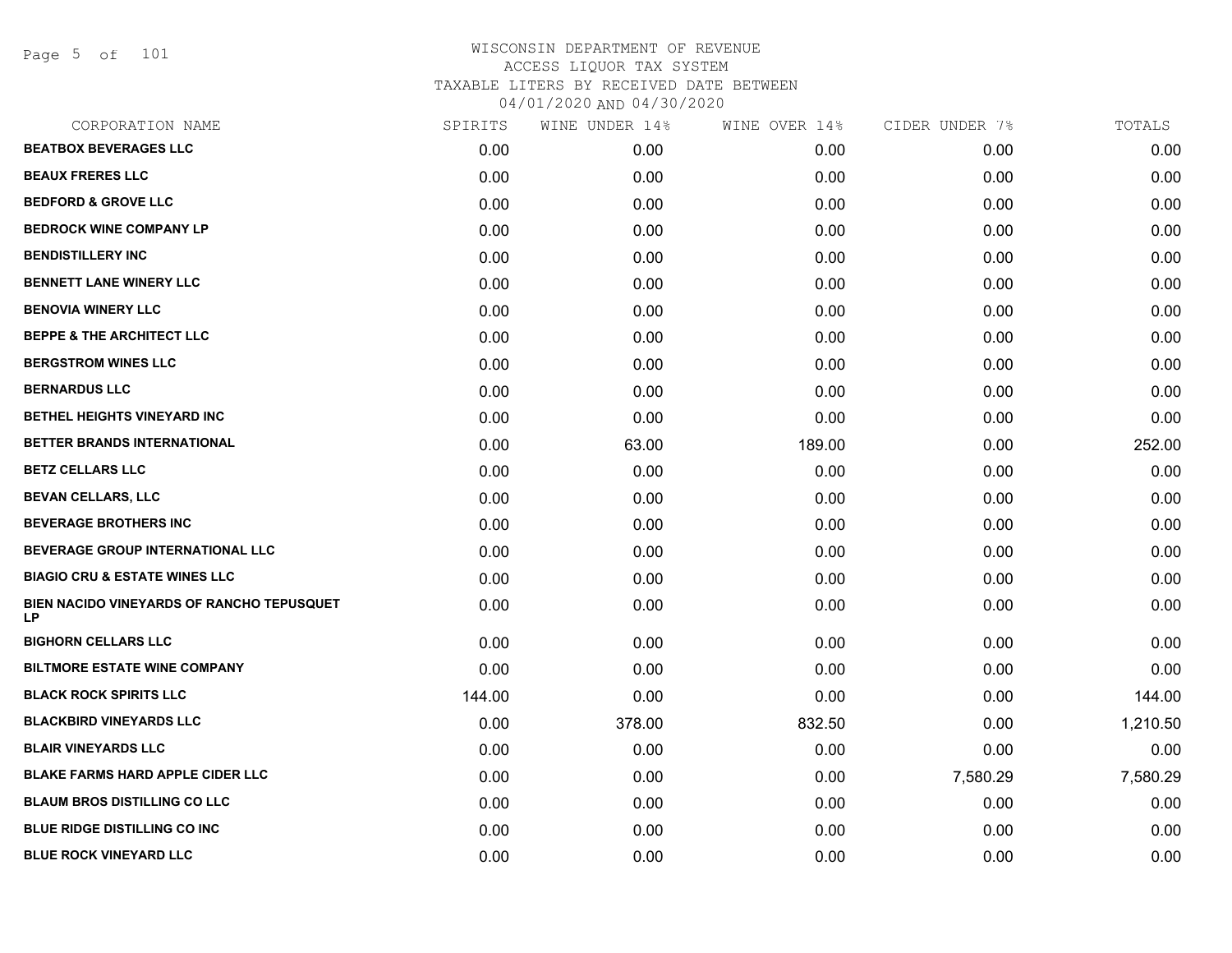Page 6 of 101

| CORPORATION NAME                               | SPIRITS    | WINE UNDER 14% | WINE OVER 14% | CIDER UNDER 7% | TOTALS     |
|------------------------------------------------|------------|----------------|---------------|----------------|------------|
| <b>BNA WINE GROUP LLC</b>                      | 0.00       | 703.50         | 0.00          | 0.00           | 703.50     |
| <b>BOEGER WINERY INC</b>                       | 0.00       | 0.00           | 0.00          | 0.00           | 0.00       |
| <b>BOGLE VINEYARDS INC</b>                     | 0.00       | 3,528.00       | 24,372.00     | 0.00           | 27,900.00  |
| <b>BONANNO VINTNERS LLC</b>                    | 0.00       | 126.00         | 126.00        | 0.00           | 252.00     |
| <b>BONNY DOON WINERY INC</b>                   | 0.00       | 0.00           | 0.00          | 0.00           | 0.00       |
| <b>BOOKER VINEYARD &amp; WINERY</b>            | 0.00       | 0.00           | 0.00          | 0.00           | 0.00       |
| <b>BOSTON BEER CORPORATION</b>                 | 0.00       | 0.00           | 0.00          | 99,685.03      | 99,685.03  |
| <b>BOUCHAINE VINEYARDS INC</b>                 | 0.00       | 0.00           | 0.00          | 0.00           | 0.00       |
| <b>BOUNDARY BREAKS LLC</b>                     | 0.00       | 231.75         | 0.00          | 0.00           | 231.75     |
| <b>BOURGET IMPORTS LLC</b>                     | 0.00       | 0.00           | 0.00          | 0.00           | 0.00       |
| <b>BOUTINOT USA INC</b>                        | 0.00       | 0.00           | 0.00          | 0.00           | 0.00       |
| <b>BOUTIQUE BEVERAGE CO</b>                    | 0.00       | 0.00           | 0.00          | 0.00           | 0.00       |
| <b>BRASSFIELD ESTATE WINERY LLC</b>            | 0.00       | 0.00           | 459.00        | 0.00           | 459.00     |
| <b>BRAZOS WINE IMPORTS LLC</b>                 | 0.00       | 1,620.00       | 63.00         | 0.00           | 1,683.00   |
| <b>BRIAN CARTER CELLARS LLC</b>                | 0.00       | 0.00           | 0.00          | 0.00           | 0.00       |
| <b>BRICKELL WINES LLC</b>                      | 0.00       | 0.00           | 0.00          | 0.00           | 0.00       |
| <b>BRIDGEVIEW VINEYARDS INC</b>                | 0.00       | 504.00         | 0.00          | 0.00           | 504.00     |
| <b>BRIGHT CELLARS INC</b>                      | 0.00       | 216.00         | 0.00          | 0.00           | 216.00     |
| <b>BROADBENT SELECTIONS INC</b>                | 0.00       | 526.50         | 540.00        | 0.00           | 1,066.50   |
| <b>BRONCO WINE COMPANY</b>                     | 0.00       | 61,035.11      | 778.50        | 0.00           | 61,813.61  |
| <b>BROTHERS INTERNATIONAL FOOD CORPORATION</b> | 0.00       | 0.00           | 0.00          | 0.00           | 0.00       |
| <b>BROVO SPIRITS LLC</b>                       | 0.00       | 0.00           | 0.00          | 0.00           | 0.00       |
| <b>BROWNE FAMILY WINES LLC</b>                 | 0.00       | 0.00           | 0.00          | 0.00           | 0.00       |
| <b>BROWN-FORMAN CORPORATION</b>                | 375,441.90 | 12,480.81      | 27.00         | 0.00           | 387,949.71 |
| <b>BRUTOCAO CELLARS LP</b>                     | 0.00       | 0.00           | 0.00          | 0.00           | 0.00       |
| <b>BRYN MAWR VINEYARDS INC</b>                 | 0.00       | 0.00           | 0.00          | 0.00           | 0.00       |
| <b>BUCKLER FAMILY VINEYARDS LLC</b>            | 0.00       | 0.00           | 0.00          | 0.00           | 0.00       |
| <b>BUEHLER VINEYARDS INC</b>                   | 0.00       | 0.00           | 333.00        | 0.00           | 333.00     |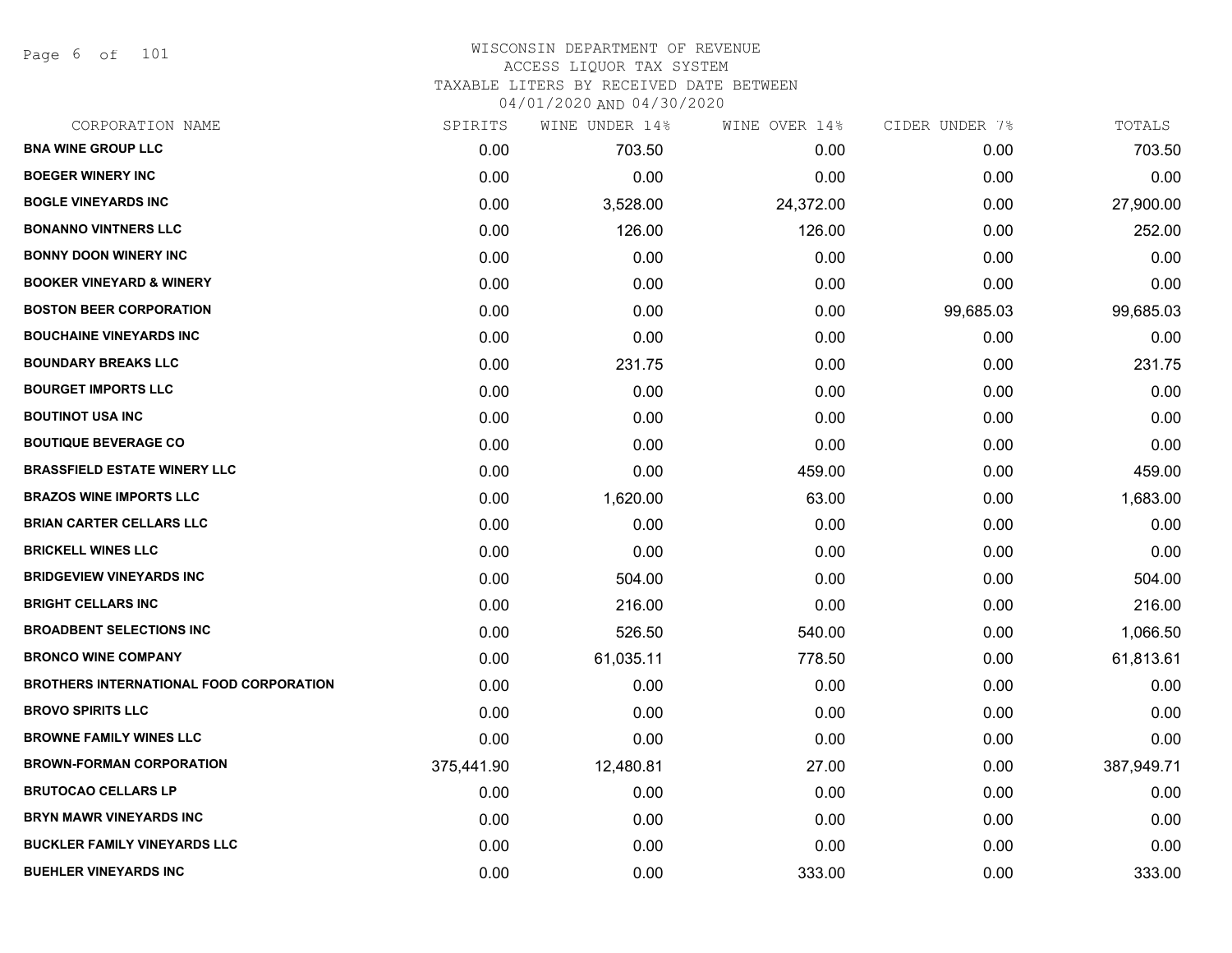Page 7 of 101

| 0.00<br>0.00<br>0.00<br>0.00 | 0.00<br>0.00<br>0.00 | 0.00<br>0.00<br>2,529.00 |
|------------------------------|----------------------|--------------------------|
|                              |                      |                          |
|                              |                      |                          |
|                              |                      |                          |
|                              |                      | 0.00                     |
|                              | 0.00                 | 0.00                     |
| 0.00                         | 0.00                 | 0.00                     |
| 0.00                         | 0.00                 | 0.00                     |
| 126.00                       | 0.00                 | 5,877.00                 |
| 0.00                         | 0.00                 | 621.00                   |
| 0.00                         | 0.00                 | 0.00                     |
| 0.00                         | 0.00                 | 0.00                     |
| 0.00                         | 5,556.98             | 5,556.98                 |
| 0.00                         | 0.00                 | 22.50                    |
| 0.00                         | 0.00                 | 0.00                     |
| 0.00                         | 0.00                 | 0.00                     |
| 0.00                         | 0.00                 | 0.00                     |
| 0.00                         | 0.00                 | 0.00                     |
| 0.00                         | 0.00                 | 77,764.50                |
| 0.00                         | 0.00                 | 189.00                   |
| 0.00                         | 0.00                 | 0.00                     |
| 0.00                         | 0.00                 | 0.00                     |
| 0.00                         | 0.00                 | 1,993.50                 |
| 0.00                         | 0.00                 | 0.00                     |
| 0.00                         | 0.00                 | 0.00                     |
| 0.00                         | 0.00                 | 54.00                    |
| 0.00                         | 0.00                 | 9,517.44                 |
| 0.00                         | 0.00                 | 0.00                     |
| 0.00                         | 0.00                 | 0.00                     |
|                              | 0.00                 | 0.00                     |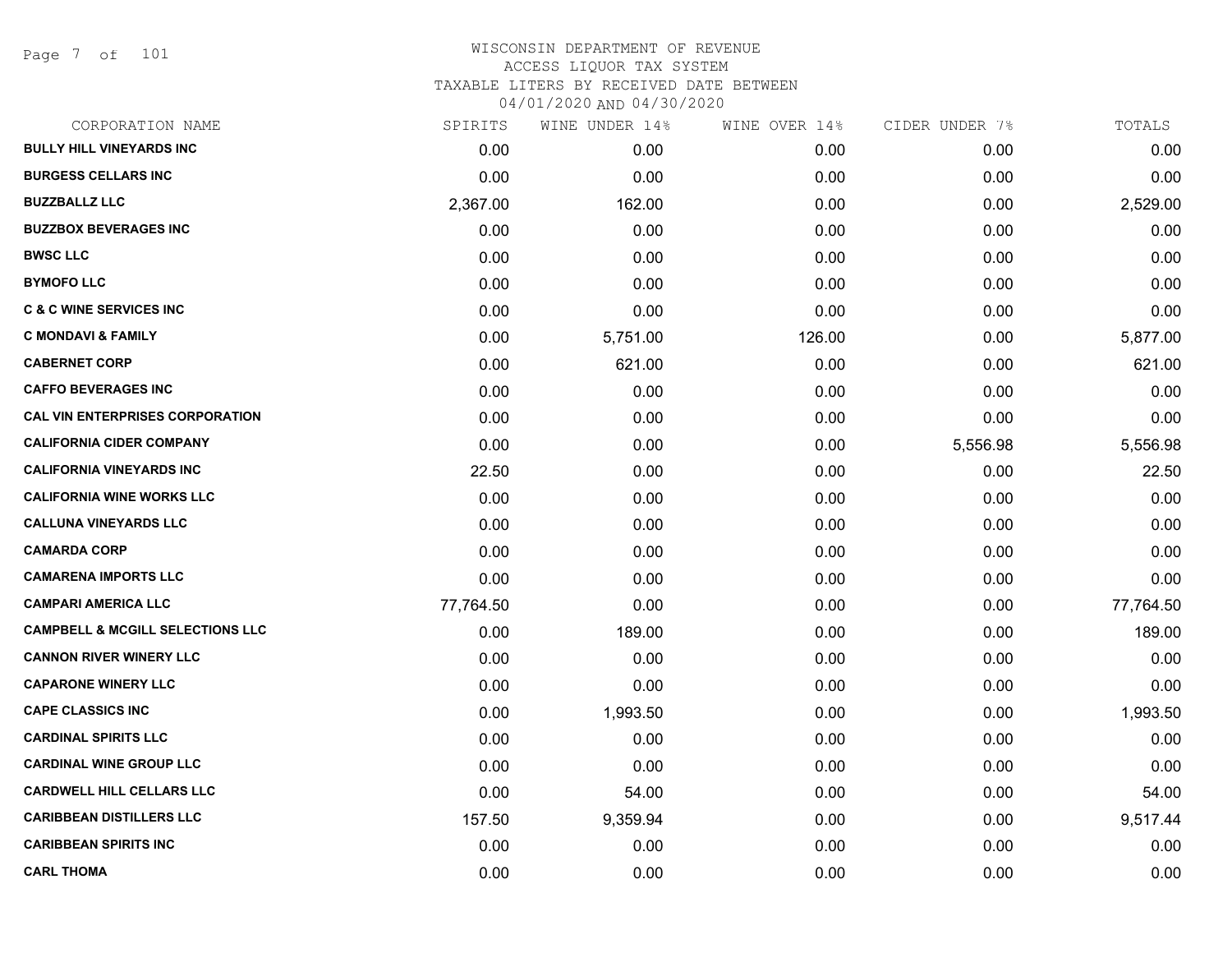Page 8 of 101

| SPIRITS   | WINE UNDER 14% |        | CIDER UNDER 7% | TOTALS    |
|-----------|----------------|--------|----------------|-----------|
| 0.00      | 0.00           | 0.00   | 0.00           | 0.00      |
| 0.00      | 0.00           | 0.00   | 0.00           | 0.00      |
| 0.00      | 0.00           | 0.00   | 0.00           | 0.00      |
| 270.00    | 0.00           | 0.00   | 0.00           | 270.00    |
| 0.00      | 0.00           | 0.00   | 0.00           | 0.00      |
| 3,796.50  | 0.00           | 0.00   | 0.00           | 3,796.50  |
| 0.00      | 0.00           | 0.00   | 0.00           | 0.00      |
| 0.00      | 0.00           | 0.00   | 0.00           | 0.00      |
| 0.00      | 0.00           | 0.00   | 0.00           | 0.00      |
| 0.00      | 0.00           | 0.00   | 0.00           | 0.00      |
| 0.00      | 0.00           | 0.00   | 0.00           | 0.00      |
| 0.00      | 0.00           | 0.00   | 0.00           | 0.00      |
| 0.00      | 0.00           | 0.00   | 0.00           | 0.00      |
| 0.00      | 0.00           | 0.00   | 0.00           | 0.00      |
| 0.00      | 0.00           | 0.00   | 0.00           | 0.00      |
| 0.00      | 0.00           | 0.00   | 0.00           | 0.00      |
| 0.00      | 11.89          | 33.29  | 0.00           | 45.18     |
| 31,540.57 | 0.00           | 382.49 | 0.00           | 31,923.06 |
| 0.00      | 378.00         | 0.00   | 0.00           | 378.00    |
| 0.00      | 0.00           | 0.00   | 0.00           | 0.00      |
| 0.00      | 216.00         | 0.00   | 0.00           | 216.00    |
| 0.00      | 737.38         | 126.00 | 0.00           | 863.38    |
| 0.00      | 0.00           | 0.00   | 0.00           | 0.00      |
| 1,732.50  | 0.00           | 534.00 | 0.00           | 2,266.50  |
| 0.00      | 504.00         | 0.00   | 0.00           | 504.00    |
| 0.00      | 0.00           | 0.00   | 0.00           | 0.00      |
| 0.00      | 0.00           | 126.00 | 0.00           | 126.00    |
| 0.00      | 0.00           | 0.00   | 0.00           | 0.00      |
|           |                |        | WINE OVER 14%  |           |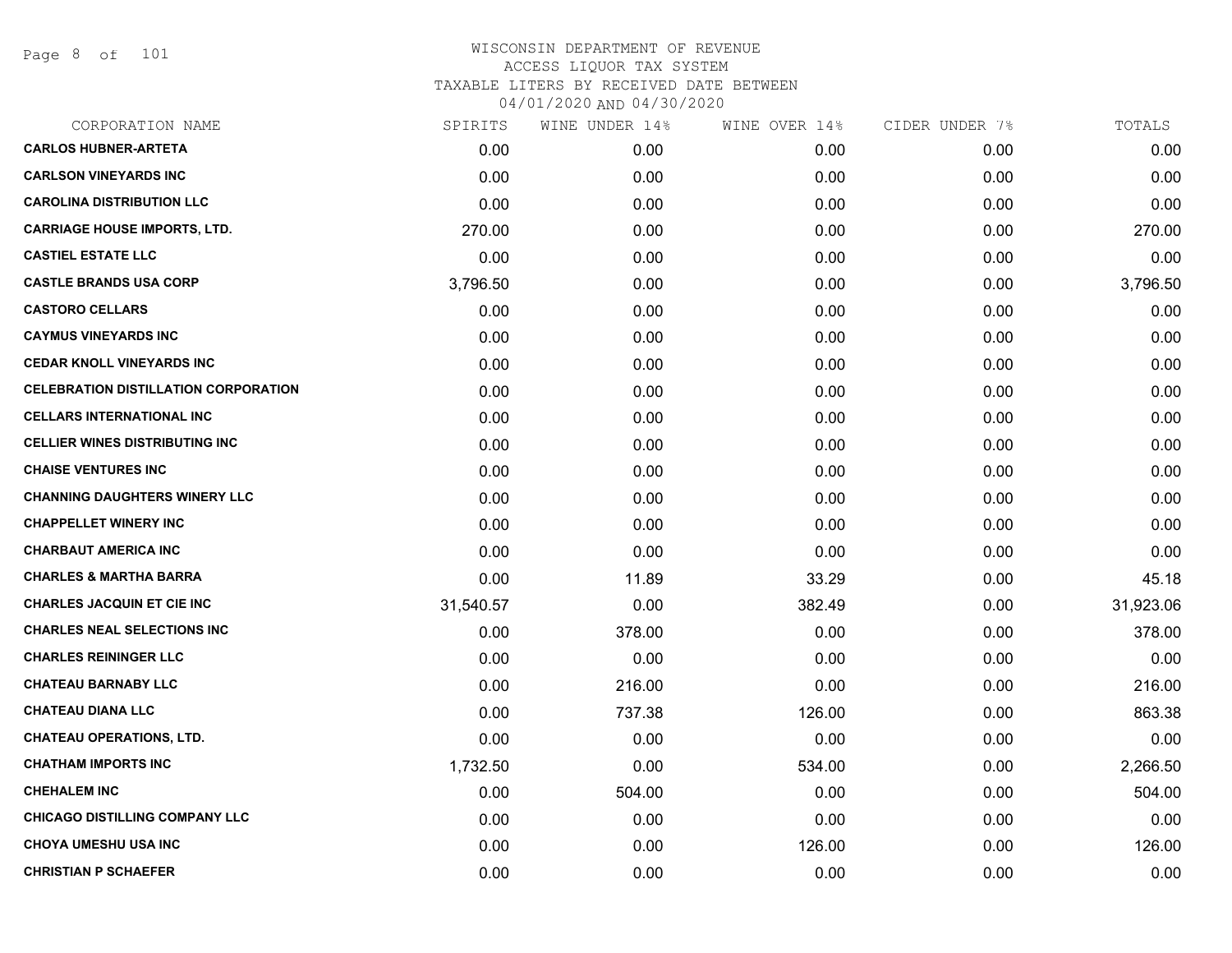| SPIRITS    | WINE UNDER 14% | WINE OVER 14% |      | TOTALS         |
|------------|----------------|---------------|------|----------------|
| 0.00       | 0.00           | 0.00          | 0.00 | 0.00           |
| 0.00       | 0.00           | 0.00          | 0.00 | 0.00           |
| 0.00       | 0.00           | 0.00          | 0.00 | 0.00           |
| 0.00       | 450.00         | 0.00          | 0.00 | 450.00         |
| 0.00       | 0.00           | 0.00          | 0.00 | 0.00           |
| 0.00       | 0.00           | 0.00          | 0.00 | 0.00           |
| 0.00       | 0.00           | 0.00          | 0.00 | 0.00           |
| 0.00       | 0.00           | 0.00          | 0.00 | 0.00           |
| 0.00       | 0.00           | 0.00          | 0.00 | 0.00           |
| 0.00       | 3,150.00       | 2,394.00      | 0.00 | 5,544.00       |
| 0.00       | 126.00         | 0.00          | 0.00 | 126.00         |
| 0.00       | 0.00           | 0.00          | 0.00 | 0.00           |
| 0.00       | 0.00           | 0.00          | 0.00 | 0.00           |
| 0.00       | 0.00           | 0.00          | 0.00 | 0.00           |
| 0.00       | 0.00           | 0.00          | 0.00 | 0.00           |
| 0.00       | 0.00           | 9.00          | 0.00 | 9.00           |
| 0.00       | 0.00           | 0.00          | 0.00 | 0.00           |
| 0.00       | 0.00           | 0.00          | 0.00 | 0.00           |
| 176,851.50 | 657,472.81     | 38,812.31     | 0.00 | 873,136.62     |
| 0.00       | 0.00           | 252.00        | 0.00 | 252.00         |
| 0.00       | 315.00         | 0.00          | 0.00 | 315.00         |
| 297.00     | 0.00           | 45.00         | 0.00 | 342.00         |
| 0.00       | 0.00           | 0.00          | 0.00 | 0.00           |
| 0.00       | 0.00           | 0.00          | 0.00 | 0.00           |
| 0.00       | 0.00           | 0.00          | 0.00 | 0.00           |
| 0.00       | 792.00         | 0.00          | 0.00 | 792.00         |
| 0.00       | 0.00           | 0.00          | 0.00 | 0.00           |
| 0.00       | 0.00           | 0.00          | 0.00 | 0.00           |
|            |                |               |      | CIDER UNDER 7% |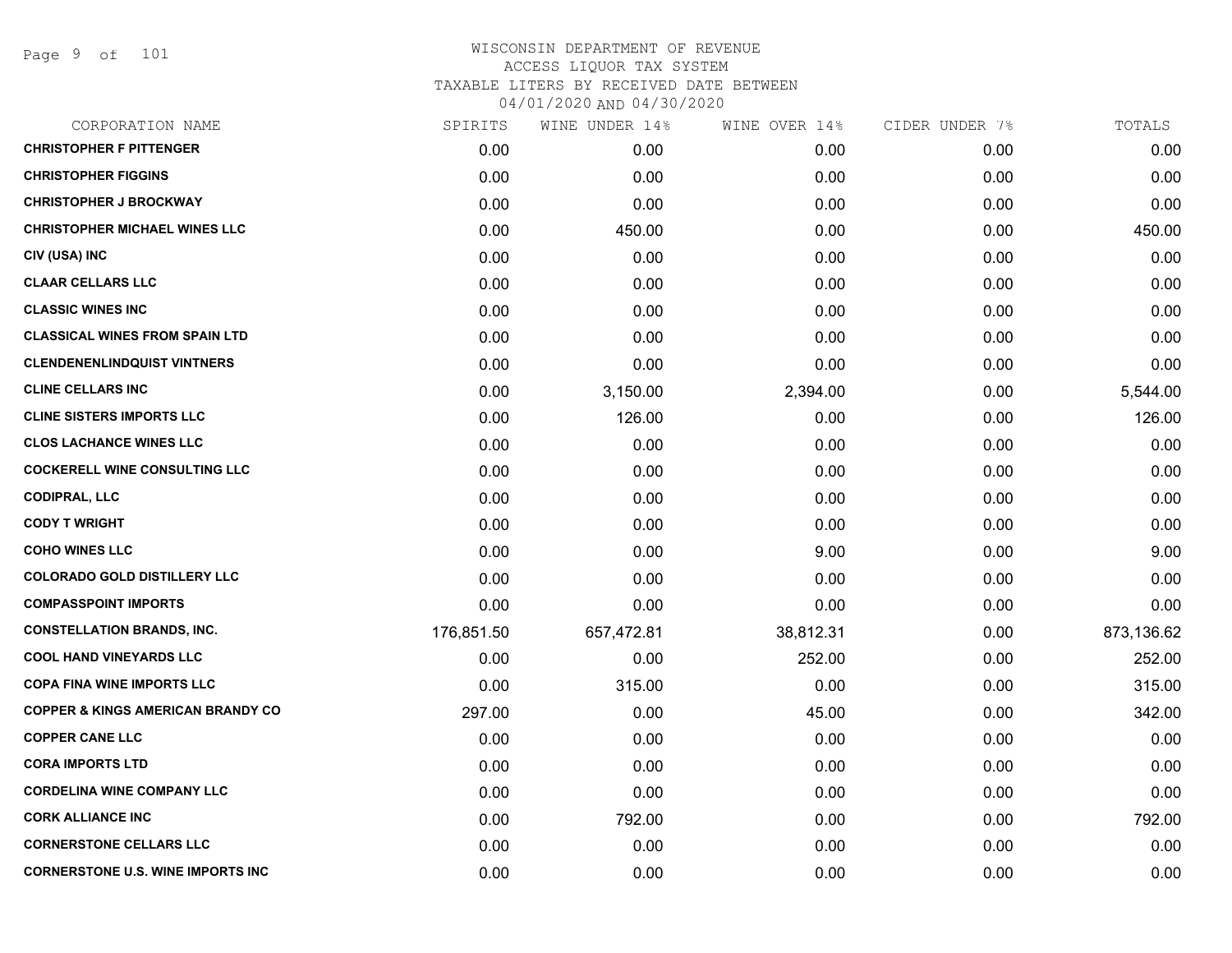Page 10 of 101

| CORPORATION NAME                                   | SPIRITS | WINE UNDER 14% | WINE OVER 14% | CIDER UNDER 7% | TOTALS   |
|----------------------------------------------------|---------|----------------|---------------|----------------|----------|
| <b>CORY J MICHAL</b>                               | 0.00    | 16.50          | 0.00          | 0.00           | 16.50    |
| <b>COUNTRY HERITAGE WINERY &amp; VINEYARD INC.</b> | 0.00    | 0.00           | 0.00          | 0.00           | 0.00     |
| <b>COUP DE FOUDRE LLC</b>                          | 0.00    | 0.00           | 0.00          | 0.00           | 0.00     |
| <b>COURAGEOUS INC</b>                              | 0.00    | 0.00           | 0.00          | 0.00           | 0.00     |
| <b>CRACOVIA BRANDS INC</b>                         | 106.50  | 22.50          | 13.50         | 0.00           | 142.50   |
| <b>CRAFTED ARTISAN MEADERY LLC</b>                 | 0.00    | 0.00           | 0.00          | 0.00           | 0.00     |
| <b>CRAIG S HANDLY</b>                              | 0.00    | 0.00           | 0.00          | 0.00           | 0.00     |
| <b>CREATIVE WINE CONCEPTS INC</b>                  | 0.00    | 0.00           | 126.00        | 0.00           | 126.00   |
| <b>CREW WINE COMPANY LLC</b>                       | 0.00    | 2,394.00       | 63.00         | 0.00           | 2,457.00 |
| <b>CRIBARI VINEYARDS INC</b>                       | 0.00    | 0.00           | 0.00          | 0.00           | 0.00     |
| <b>CRIMSON WINE GROUP LTD</b>                      | 0.00    | 0.00           | 0.00          | 0.00           | 0.00     |
| <b>CRISPIN CIDER COMPANY</b>                       | 0.00    | 0.00           | 0.00          | 0.00           | 0.00     |
| <b>CRISTOM VINEYARDS INC</b>                       | 0.00    | 0.00           | 0.00          | 0.00           | 0.00     |
| <b>CROSSLAND VINEYARDS</b>                         | 0.00    | 0.00           | 0.00          | 0.00           | 0.00     |
| <b>CROWN POINT WINERY LLC</b>                      | 0.00    | 0.00           | 0.00          | 0.00           | 0.00     |
| <b>CRUSE WINE COMPANY, LLC</b>                     | 0.00    | 0.00           | 0.00          | 0.00           | 0.00     |
| <b>CULT OF 8</b>                                   | 0.00    | 1,993.50       | 882.00        | 0.00           | 2,875.50 |
| <b>CUNAT PREMIUM VINEYARDS LLC</b>                 | 0.00    | 0.00           | 0.00          | 0.00           | 0.00     |
| <b>CUSHMAN WINERY CORPORATION</b>                  | 0.00    | 0.00           | 0.00          | 0.00           | 0.00     |
| <b>CUTWATER SPIRITS LLC</b>                        | 0.00    | 0.00           | 0.00          | 0.00           | 0.00     |
| <b>D &amp; D VINEYARDS INC</b>                     | 0.00    | 0.00           | 0.00          | 0.00           | 0.00     |
| <b>D MYERS LLC</b>                                 | 0.00    | 0.00           | 0.00          | 0.00           | 0.00     |
| <b>D&amp;V INTERNATIONAL INC</b>                   | 0.00    | 0.00           | 0.00          | 0.00           | 0.00     |
| <b>D.G.L. DISTRIBUTORS, INC</b>                    | 0.00    | 0.00           | 0.00          | 0.00           | 0.00     |
| <b>DAEDALUS CELLARS CO</b>                         | 0.00    | 0.00           | 0.00          | 0.00           | 0.00     |
| <b>DAN CAREY</b>                                   | 0.00    | 0.00           | 0.00          | 0.00           | 0.00     |
| <b>DANCING COYOTE WINES</b>                        | 0.00    | 0.00           | 0.00          | 0.00           | 0.00     |
| <b>DANICA PATRICK</b>                              | 0.00    | 0.00           | 0.00          | 0.00           | 0.00     |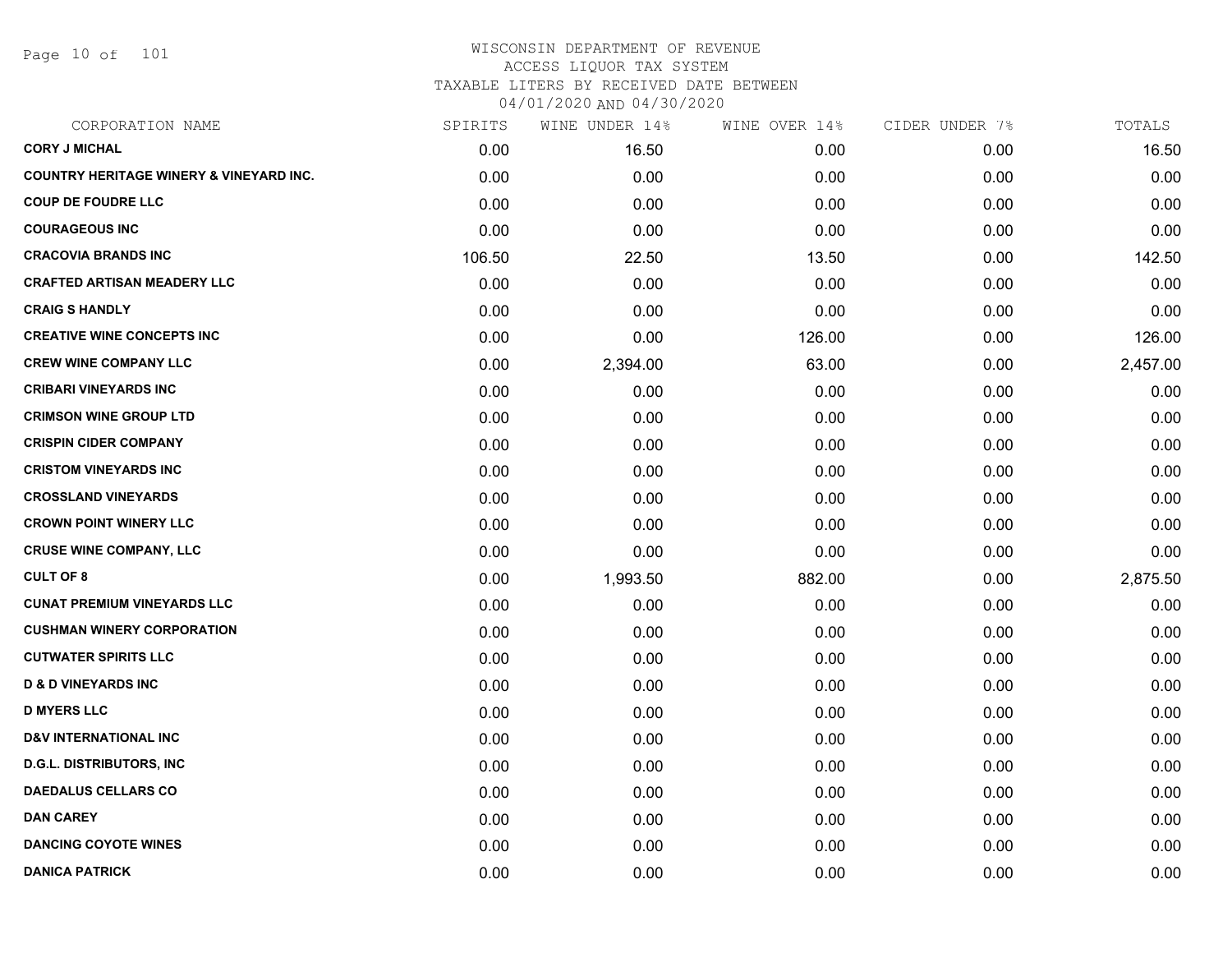Page 11 of 101

| CORPORATION NAME                                                    | SPIRITS  | WINE UNDER 14% | WINE OVER 14% | CIDER UNDER 7% | TOTALS     |
|---------------------------------------------------------------------|----------|----------------|---------------|----------------|------------|
| <b>DANIEL A LASNER</b>                                              | 409.80   | 67.50          | 0.00          | 0.00           | 477.30     |
| <b>DANIEL KEEFE IV</b>                                              | 0.00     | 0.00           | 0.00          | 0.00           | 0.00       |
| <b>DANIEL SCHOENFELD</b>                                            | 0.00     | 0.00           | 0.00          | 0.00           | 0.00       |
| <b>DANNY RAKOVIC</b>                                                | 0.00     | 0.00           | 0.00          | 0.00           | 0.00       |
| <b>DAOU VINEYARDS LLC</b>                                           | 0.00     | 0.00           | 0.00          | 0.00           | 0.00       |
| <b>DAQUINO ITALIAN IMPORTING CO INC</b>                             | 0.00     | 0.00           | 0.00          | 0.00           | 0.00       |
| <b>DARIOUSH KHALEDI WINERY LLC</b>                                  | 0.00     | 0.00           | 31.50         | 0.00           | 31.50      |
| <b>DAVID ARTHUR VINEYARDS LLC</b>                                   | 0.00     | 0.00           | 0.00          | 0.00           | 0.00       |
| <b>DAVID B POTTER</b>                                               | 0.00     | 0.00           | 0.00          | 0.00           | 0.00       |
| <b>DAVID BOWLER LLC</b>                                             | 0.00     | 252.00         | 0.00          | 0.00           | 252.00     |
| <b>DAVID J ECKERT</b>                                               | 0.00     | 45.00          | 0.00          | 0.00           | 45.00      |
| <b>DAVID L DENNIGMANN</b>                                           | 0.00     | 0.00           | 99.00         | 0.00           | 99.00      |
| <b>DAVID MEIER</b>                                                  | 0.00     | 0.00           | 0.00          | 0.00           | 0.00       |
| <b>DAVID N RAYNE</b>                                                | 1,579.04 | 26,274.96      | 11,541.56     | 0.00           | 39,395.56  |
| <b>DAVID R BARNES</b>                                               | 0.00     | 0.00           | 0.00          | 0.00           | 0.00       |
| <b>DAVOS BRANDS LLC</b>                                             | 613.50   | 163.80         | 142.20        | 0.00           | 919.50     |
| DAYLIGHT WINE COMPANY LLC                                           | 0.00     | 0.00           | 63.00         | 0.00           | 63.00      |
| DE MAISON SELECTIONS INC                                            | 0.00     | 432.00         | 27.00         | 47.00          | 506.00     |
| <b>DEANNA BASTIANICH</b>                                            | 0.00     | 0.00           | 0.00          | 0.00           | 0.00       |
| <b>DEL RIO VINEYARDS LLC</b>                                        | 0.00     | 0.00           | 0.00          | 0.00           | 0.00       |
| <b>DELEGAT USA INC</b>                                              | 0.00     | 12,096.00      | 0.00          | 0.00           | 12,096.00  |
| <b>DELICATO VINEYARDS INC</b>                                       | 0.00     | 219,968.63     | 26,184.00     | 0.00           | 246,152.63 |
| <b>DELILLE CELLARS LLC</b>                                          | 0.00     | 0.00           | 0.00          | 0.00           | 0.00       |
| <b>DEMERARA DISTILLERS (USA) INC</b>                                | 0.00     | 0.00           | 0.00          | 0.00           | 0.00       |
| <b>DEMON SPIRITS LLC</b>                                            | 0.00     | 0.00           | 0.00          | 0.00           | 0.00       |
| <b>DENISON CELLARS LLC</b>                                          | 0.00     | 0.00           | 0.00          | 0.00           | 0.00       |
| <b>DENNIS ROBERT PATTON &amp; ANDREA BETH</b><br><b>SILVERSTEIN</b> | 0.00     | 0.00           | 0.00          | 0.00           | 0.00       |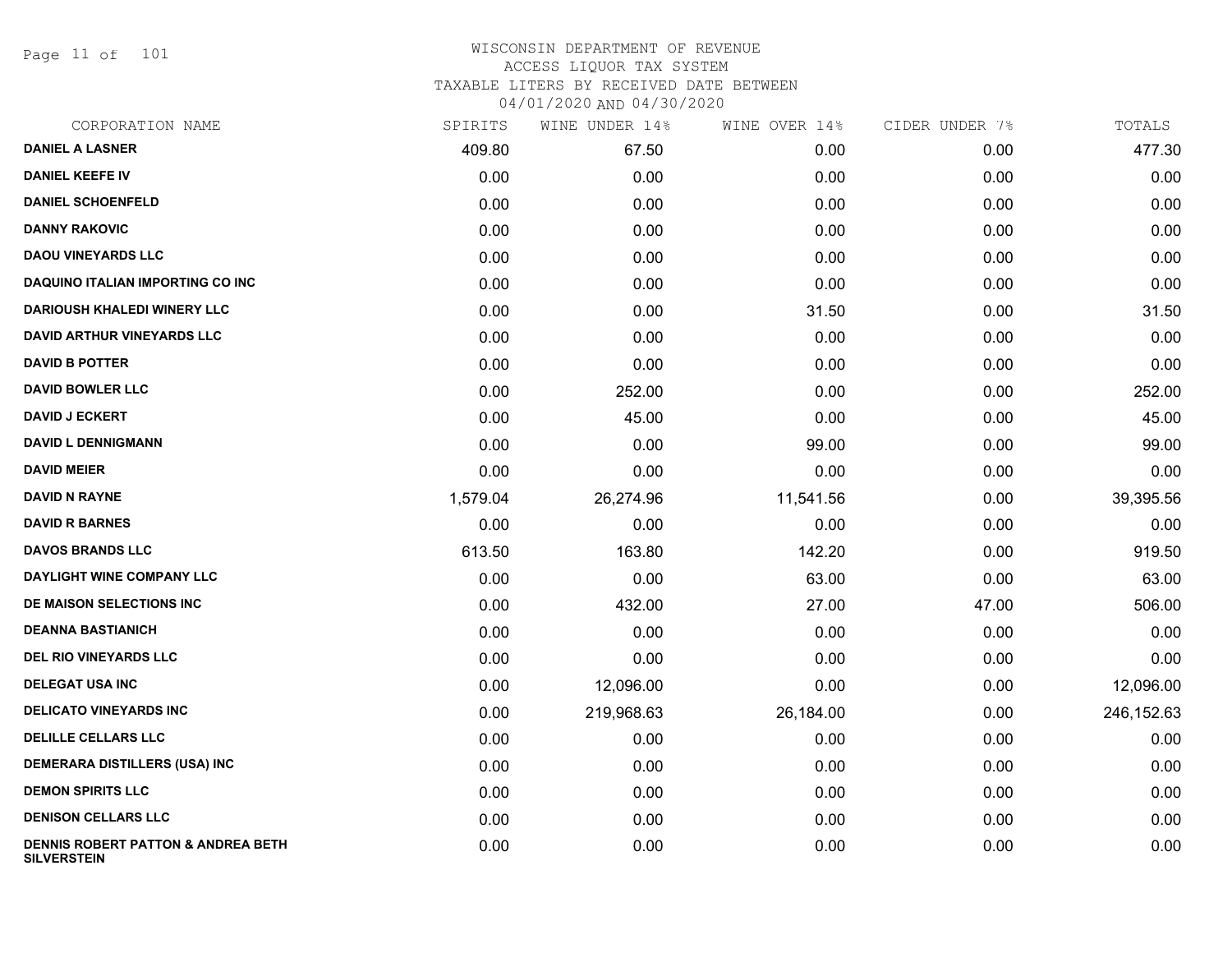Page 12 of 101

| SPIRITS    |          |          | CIDER UNDER 7%                  | TOTALS     |
|------------|----------|----------|---------------------------------|------------|
| 0.00       | 0.00     | 0.00     | 0.00                            | 0.00       |
| 0.00       | 0.00     | 0.00     | 0.00                            | 0.00       |
| 480,662.55 | 0.00     | 0.00     | 0.00                            | 480,662.55 |
| 0.00       | 0.00     | 0.00     | 0.00                            | 0.00       |
| 2,004.00   | 435.00   | 0.00     | 0.00                            | 2,439.00   |
| 0.00       | 0.00     | 0.00     | 0.00                            | 0.00       |
| 1,008.00   | 0.00     | 0.00     | 0.00                            | 1,008.00   |
| 0.00       | 0.00     | 0.00     | 0.00                            | 0.00       |
| 0.00       | 0.00     | 0.00     | 0.00                            | 0.00       |
| 0.00       | 0.00     | 0.00     | 0.00                            | 0.00       |
| 0.00       | 0.00     | 0.00     | 0.00                            | 0.00       |
| 0.00       | 252.00   | 0.00     | 0.00                            | 252.00     |
| 0.00       | 333.00   | 180.00   | 0.00                            | 513.00     |
| 0.00       | 0.00     | 0.00     | 0.00                            | 0.00       |
| 0.00       | 2,904.00 | 2,331.00 | 0.00                            | 5,235.00   |
| 0.00       | 0.00     | 0.00     | 0.00                            | 0.00       |
| 0.00       | 378.00   | 0.00     | 0.00                            | 378.00     |
| 0.00       | 0.00     | 0.00     | 0.00                            | 0.00       |
| 130.50     | 0.00     | 0.00     | 0.00                            | 130.50     |
| 0.00       | 0.00     | 0.00     | 0.00                            | 0.00       |
| 0.00       | 0.00     | 0.00     | 0.00                            | 0.00       |
| 0.00       | 0.00     | 0.00     | 0.00                            | 0.00       |
| 0.00       | 0.00     | 0.00     | 0.00                            | 0.00       |
| 0.00       | 1,071.00 | 31.50    | 0.00                            | 1,102.50   |
| 0.00       | 0.00     | 0.00     | 0.00                            | 0.00       |
| 0.00       | 630.00   | 504.00   | 0.00                            | 1,134.00   |
| 0.00       | 0.00     | 0.00     | 0.00                            | 0.00       |
|            |          |          | WINE UNDER 14%<br>WINE OVER 14% |            |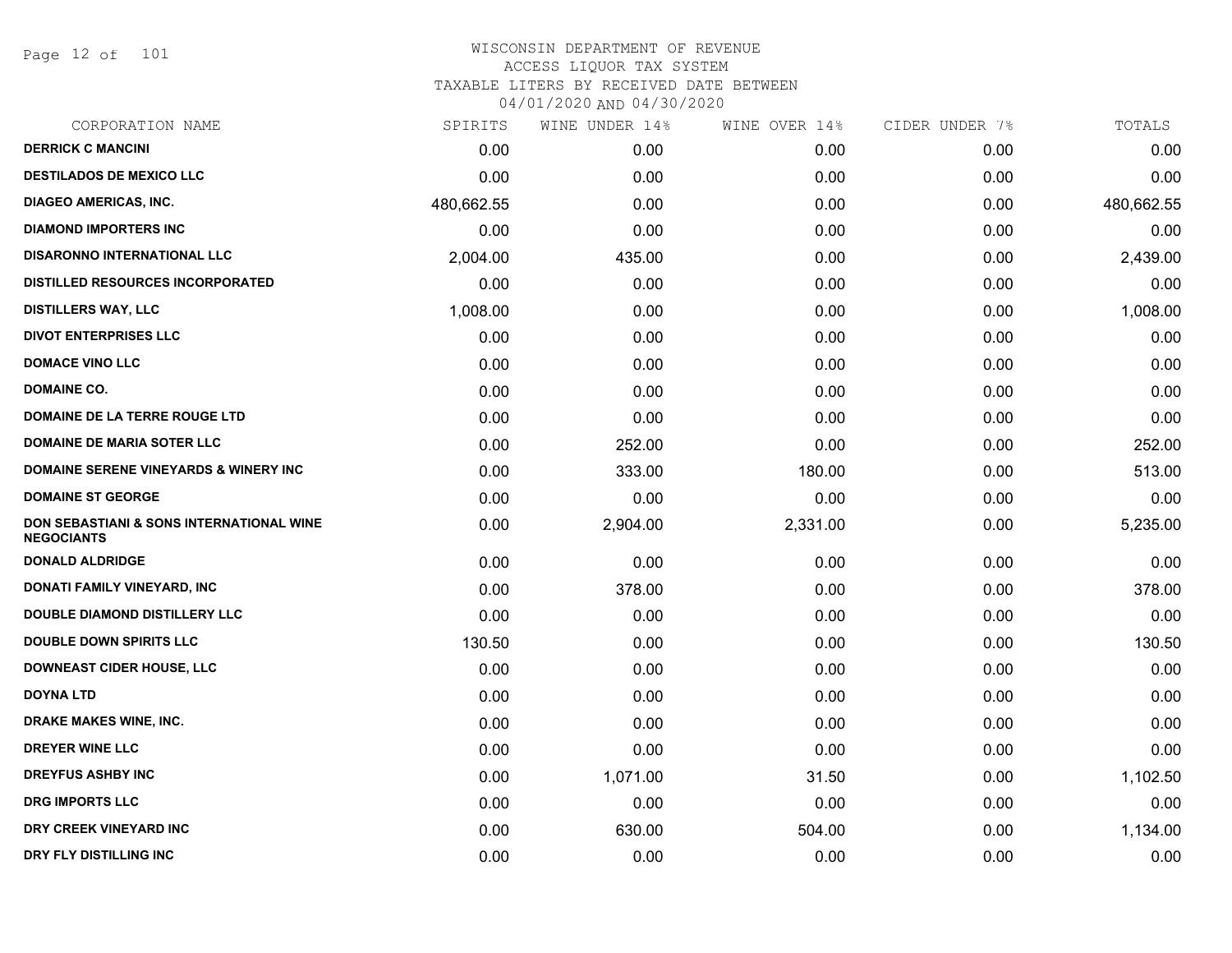Page 13 of 101

#### WISCONSIN DEPARTMENT OF REVENUE ACCESS LIQUOR TAX SYSTEM

TAXABLE LITERS BY RECEIVED DATE BETWEEN

04/01/2020 AND 04/30/2020

| CORPORATION NAME                               | SPIRITS    | WINE UNDER 14% | WINE OVER 14% | CIDER UNDER 7% | TOTALS       |
|------------------------------------------------|------------|----------------|---------------|----------------|--------------|
| <b>DUCKHORN WINE COMPANY</b>                   | 0.00       | 1,638.00       | 3,217.50      | 0.00           | 4,855.50     |
| <b>DUGGANS DISTILLERS PRODUCTS CORPORATION</b> | 112.50     | 0.00           | 0.00          | 0.00           | 112.50       |
| <b>DULUTH CIDER LLC</b>                        | 0.00       | 0.00           | 0.00          | 547.63         | 547.63       |
| <b>DUMOL WINERY LLC</b>                        | 0.00       | 0.00           | 0.00          | 0.00           | 0.00         |
| <b>DUNHAM CELLARS LLC</b>                      | 0.00       | 0.00           | 0.00          | 0.00           | 0.00         |
| <b>DUNN VINEYARDS LLC</b>                      | 0.00       | 0.00           | 0.00          | 0.00           | 0.00         |
| <b>DUVEL MOORTGAT USA LTD</b>                  | 0.00       | 0.00           | 0.00          | 312.93         | 312.93       |
| <b>DV SPIRITS LLC</b>                          | 225.00     | 0.00           | 0.00          | 0.00           | 225.00       |
| <b>E &amp; J GALLO WINERY</b>                  | 171,665.48 | 1,144,670.11   | 31,203.00     | 0.00           | 1,347,538.59 |
| <b>EAGLE EYE IMPORTS LLC</b>                   | 0.00       | 0.00           | 0.00          | 0.00           | 0.00         |
| <b>EAGLE ROCK INVESTMENTS INC.</b>             | 0.00       | 0.00           | 0.00          | 0.00           | 0.00         |
| <b>EAGLES LANDING WINERY LLC</b>               | 0.00       | 0.00           | 0.00          | 0.00           | 0.00         |
| <b>EASTERN LIQUORS USA INC</b>                 | 0.00       | 0.00           | 0.00          | 0.00           | 0.00         |
| <b>EBERLE WINERY LP</b>                        | 0.00       | 0.00           | 0.00          | 0.00           | 0.00         |
| <b>ECOSUR GROUP LLC</b>                        | 0.00       | 0.00           | 0.00          | 0.00           | 0.00         |
| EHREN JORDAN WINE CELLARS LLC                  | 0.00       | 0.00           | 63.00         | 0.00           | 63.00        |
| <b>EIGHT BOTTLES LLC</b>                       | 0.00       | 0.00           | 0.00          | 0.00           | 0.00         |
| ELK COVE VINEYARDS INC                         | 0.00       | 0.00           | 0.00          | 0.00           | 0.00         |
| <b>ELLEN FORREST</b>                           | 0.00       | 0.00           | 0.00          | 0.00           | 0.00         |
| <b>ELV-OREGON LLC</b>                          | 0.00       | 0.00           | 0.00          | 0.00           | 0.00         |
| <b>EMCO CHEMICAL DISTRIBUTORS, INC.</b>        | 0.00       | 0.00           | 0.00          | 0.00           | 0.00         |
| <b>EMERINE ESTATES INC</b>                     | 0.00       | 0.00           | 0.00          | 0.00           | 0.00         |
| <b>EMILIO GUGLIELMO WINERY INC</b>             | 0.00       | 29.00          | 0.00          | 0.00           | 29.00        |
| <b>EMPSON USA INC</b>                          | 0.00       | 301.50         | 0.00          | 0.00           | 301.50       |
| <b>ENOS VINEYARDS INC</b>                      | 0.00       | 0.00           | 504.00        | 0.00           | 504.00       |
| <b>ENOTEC IMPORTS INC</b>                      | 0.00       | 315.00         | 90.00         | 0.00           | 405.00       |
| <b>ENOVATION BRANDS INC</b>                    | 0.00       | 146.20         | 2.25          | 0.00           | 148.45       |
| <b>ENTENTE SPIRITS LLC</b>                     | 0.00       | 0.00           | 0.00          | 0.00           | 0.00         |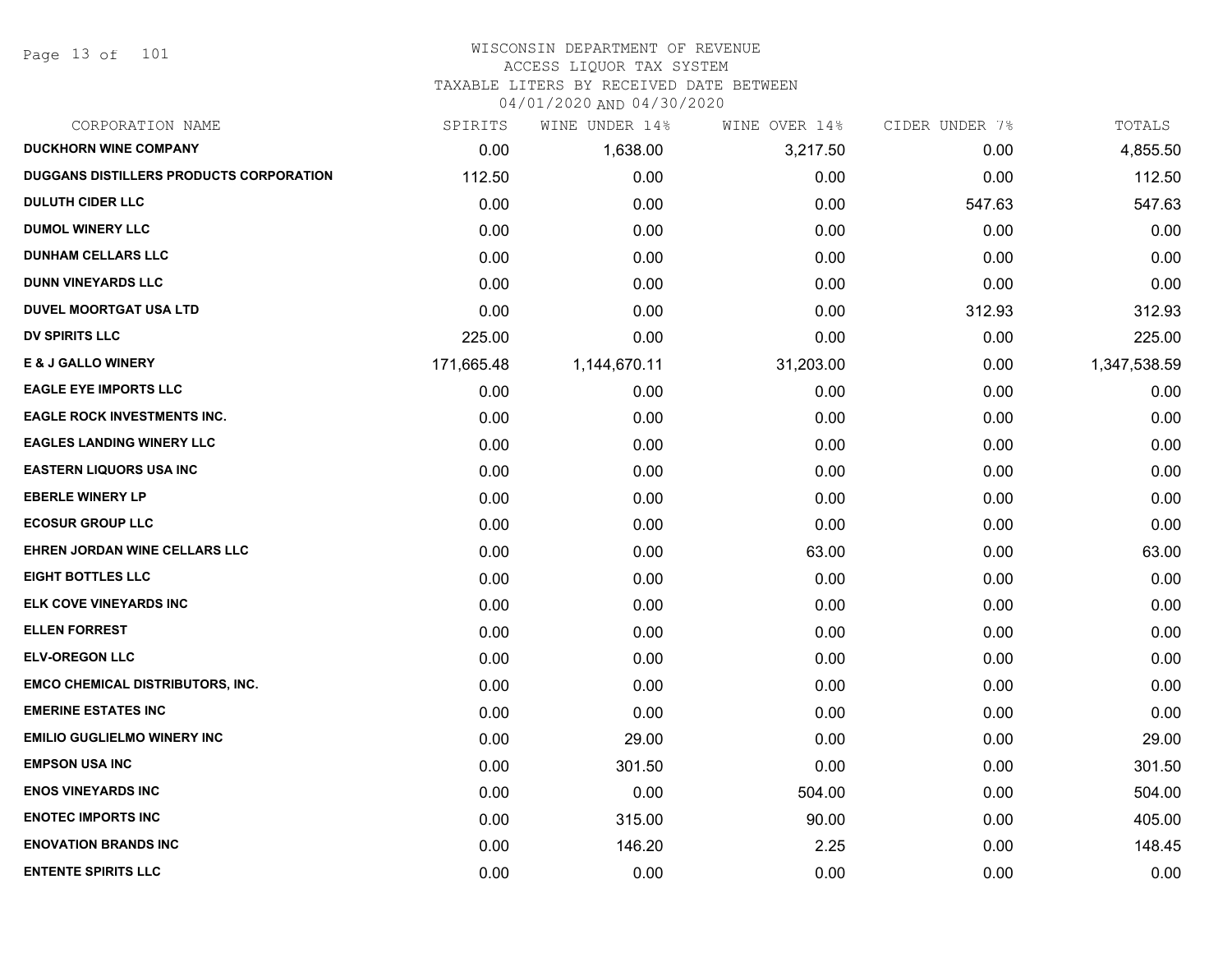# WISCONSIN DEPARTMENT OF REVENUE ACCESS LIQUOR TAX SYSTEM TAXABLE LITERS BY RECEIVED DATE BETWEEN

04/01/2020 AND 04/30/2020

| CORPORATION NAME                            | SPIRITS    | WINE UNDER 14% | WINE OVER 14% | CIDER UNDER 7% | TOTALS     |
|---------------------------------------------|------------|----------------|---------------|----------------|------------|
| <b>EOLA HILLS WINE CELLARS INC</b>          | 0.00       | 0.00           | 0.00          | 0.00           | 0.00       |
| <b>EPICUREAN WINES LLC</b>                  | 0.00       | 252.00         | 0.00          | 0.00           | 252.00     |
| <b>ERIC FLANAGAN</b>                        | 0.00       | 0.00           | 0.00          | 0.00           | 0.00       |
| <b>ERIC TRUMP WINE MANUFACTURING LLC</b>    | 0.00       | 0.00           | 0.00          | 0.00           | 0.00       |
| <b>EUROPEAN IMPORTS &amp; EXPORTS LLC</b>   | 0.00       | 0.00           | 0.00          | 0.00           | 0.00       |
| <b>EVAKI INC</b>                            | 0.00       | 0.00           | 0.00          | 0.00           | 0.00       |
| <b>EVATON INC</b>                           | 27.00      | 11,061.00      | 2,779.50      | 0.00           | 13,867.50  |
| EVESHAM WOOD VINEYARD AND WINERY LLC        | 0.00       | 0.00           | 0.00          | 0.00           | 0.00       |
| <b>EXPERIENCE WINES LLC</b>                 | 0.00       | 126.00         | 0.00          | 0.00           | 126.00     |
| F L NAVARRO LIMITED                         | 0.00       | 0.00           | 0.00          | 0.00           | 0.00       |
| <b>F&amp;F FINE WINES INTERNATIONAL INC</b> | 0.00       | 3,897.00       | 0.00          | 0.00           | 3,897.00   |
| <b>FAMILY &amp; FARMERS LLC</b>             | 0.00       | 126.00         | 0.00          | 0.00           | 126.00     |
| <b>FAMOUS BRANDS LLC</b>                    | 0.00       | 0.00           | 0.00          | 0.00           | 0.00       |
| <b>FANTIS IMPORTS INC</b>                   | 0.00       | 0.00           | 0.00          | 0.00           | 0.00       |
| <b>FAR NORTH SPIRITS INC</b>                | 0.00       | 0.00           | 0.00          | 0.00           | 0.00       |
| <b>FASEL SHENSTONE LLC</b>                  | 30.00      | 0.00           | 586.50        | 0.00           | 616.50     |
| <b>FERMENTED SCIENCES II INC</b>            | 0.00       | 0.00           | 0.00          | 0.00           | 0.00       |
| FERRARI CARANO VINEYARDS & WINERY LLC       | 0.00       | 1,260.00       | 378.00        | 0.00           | 1,638.00   |
| <b>FETZER VINEYARDS</b>                     | 0.00       | 16,625.91      | 4,515.75      | 0.00           | 21,141.66  |
| <b>FIFTH GENERATION INC</b>                 | 321,015.60 | 0.00           | 0.00          | 0.00           | 321,015.60 |
| FIFTY FOURTH STREET ENTERPRISES LLC         | 0.00       | 0.00           | 0.00          | 0.00           | 0.00       |
| <b>FINO TEQUILA LLC</b>                     | 0.00       | 0.00           | 0.00          | 0.00           | 0.00       |
| FIOR DI SOLE, LLC                           | 0.00       | 432.00         | 252.00        | 0.00           | 684.00     |
| <b>FIRESTEED CORPORATION</b>                | 0.00       | 0.00           | 0.00          | 0.00           | 0.00       |
| <b>FISHER VINEYARDS</b>                     | 0.00       | 0.00           | 0.00          | 0.00           | 0.00       |
| <b>FITVINE LLC</b>                          | 0.00       | 0.00           | 1,512.00      | 0.00           | 1,512.00   |
| <b>FIVE GRAPES LLC</b>                      | 0.00       | 0.00           | 0.00          | 0.00           | 0.00       |
| <b>FJN FINE WINES LLC</b>                   | 0.00       | 1,035.00       | 0.00          | 0.00           | 1,035.00   |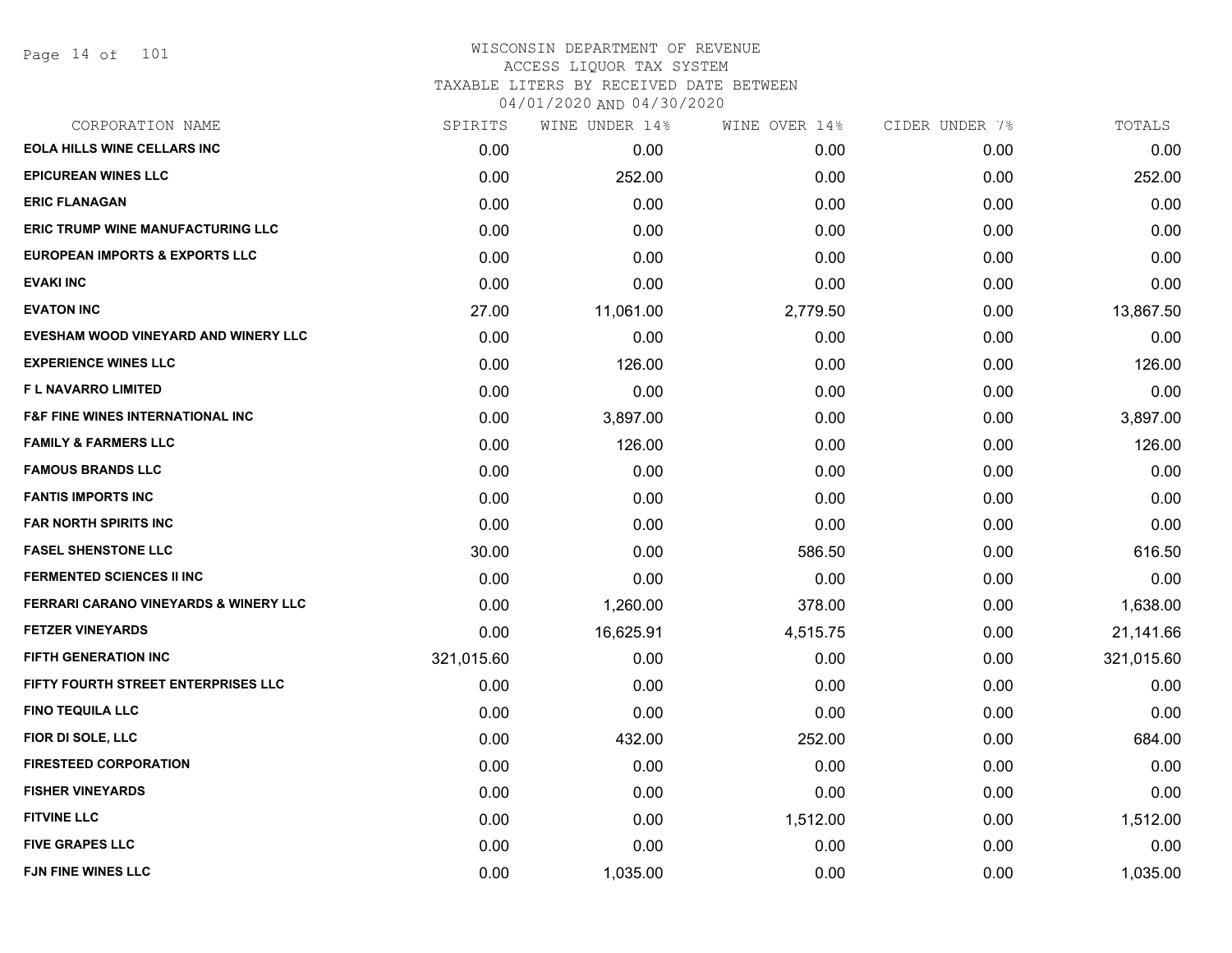| CORPORATION NAME                         | SPIRITS   | WINE UNDER 14% | WINE OVER 14% | CIDER UNDER 7% | TOTALS    |
|------------------------------------------|-----------|----------------|---------------|----------------|-----------|
| <b>FLORA SPRINGS WINE COMPANY</b>        | 0.00      | 0.00           | 360.00        | 0.00           | 360.00    |
| <b>FLORIDA ORANGE GROVES INC</b>         | 0.00      | 522.00         | 0.00          | 0.00           | 522.00    |
| <b>FN CELLARS LLC</b>                    | 0.00      | 45.00          | 297.00        | 0.00           | 342.00    |
| <b>FOLEY FAMILY WINES INC</b>            | 13.50     | 6,859.50       | 1,876.50      | 0.00           | 8,749.50  |
| <b>FOLIO WINE COMPANY LLC</b>            | 0.00      | 773.33         | 72.00         | 0.00           | 845.33    |
| <b>FORIS VINEYARDS WINERY LLC</b>        | 0.00      | 0.00           | 0.00          | 0.00           | 0.00      |
| FORT ROSS VINEYARD & WINERY LLC          | 0.00      | 0.00           | 189.00        | 0.00           | 189.00    |
| <b>FORWARD CIDER LLC</b>                 | 0.00      | 0.00           | 0.00          | 0.00           | 0.00      |
| <b>FOUR BEARS WINERY LLC</b>             | 0.00      | 0.00           | 0.00          | 0.00           | 0.00      |
| FOUR DAUGHTERS VINEYARD AND WINERY LLC   | 0.00      | 352.02         | 0.00          | 11,520.89      | 11,872.91 |
| <b>FOUR ROSES DISTILLERY LLC</b>         | 10,512.00 | 0.00           | 0.00          | 0.00           | 10,512.00 |
| <b>FOWLES WINE USA INC</b>               | 0.00      | 378.00         | 126.00        | 0.00           | 504.00    |
| <b>FOXEN VINEYARD INC</b>                | 0.00      | 0.00           | 0.00          | 0.00           | 0.00      |
| <b>FRANCIS COPPOLA WINERY LLC</b>        | 0.00      | 4,889.71       | 4,077.00      | 0.00           | 8,966.71  |
| <b>FRANK FAMILY VINEYARDS LLC</b>        | 0.00      | 0.00           | 0.00          | 0.00           | 0.00      |
| <b>FRANK LIN DISTILLERS PRODUCTS LTD</b> | 3,442.49  | 0.00           | 0.00          | 0.00           | 3,442.49  |
| <b>FRED C SCHERRER</b>                   | 0.00      | 0.00           | 0.00          | 0.00           | 0.00      |
| <b>FREDERICK WILDMAN &amp; SONS LTD</b>  | 393.00    | 27,691.84      | 18.00         | 0.00           | 28,102.84 |
| <b>FREY VINEYARDS LTD</b>                | 0.00      | 756.00         | 0.00          | 0.00           | 756.00    |
| <b>FRITZ CELLARS INC</b>                 | 0.00      | 0.00           | 0.00          | 0.00           | 0.00      |
| <b>FROGS LEAP WINERY</b>                 | 0.00      | 504.00         | 0.00          | 0.00           | 504.00    |
| <b>FRUIT OF THE VINES INC</b>            | 0.00      | 1,212.12       | 292.53        | 0.00           | 1,504.65  |
| FULL THROTTLE SLOON SHINE LLC            | 3,492.00  | 0.00           | 0.00          | 0.00           | 3,492.00  |
| <b>FULTON STREET BREWERY LLC</b>         | 0.00      | 0.00           | 0.00          | 0.00           | 0.00      |
| <b>G K SKAGGS INC</b>                    | 0.00      | 2,520.00       | 0.00          | 0.00           | 2,520.00  |
| G.S.W.C. INC.                            | 0.00      | 0.00           | 0.00          | 0.00           | 0.00      |
| <b>GALENA AVIATION, LLC</b>              | 0.00      | 378.00         | 0.00          | 0.00           | 378.00    |
| <b>GAMBA VINEYARDS AND WINERY LLC</b>    | 0.00      | 0.00           | 0.00          | 0.00           | 0.00      |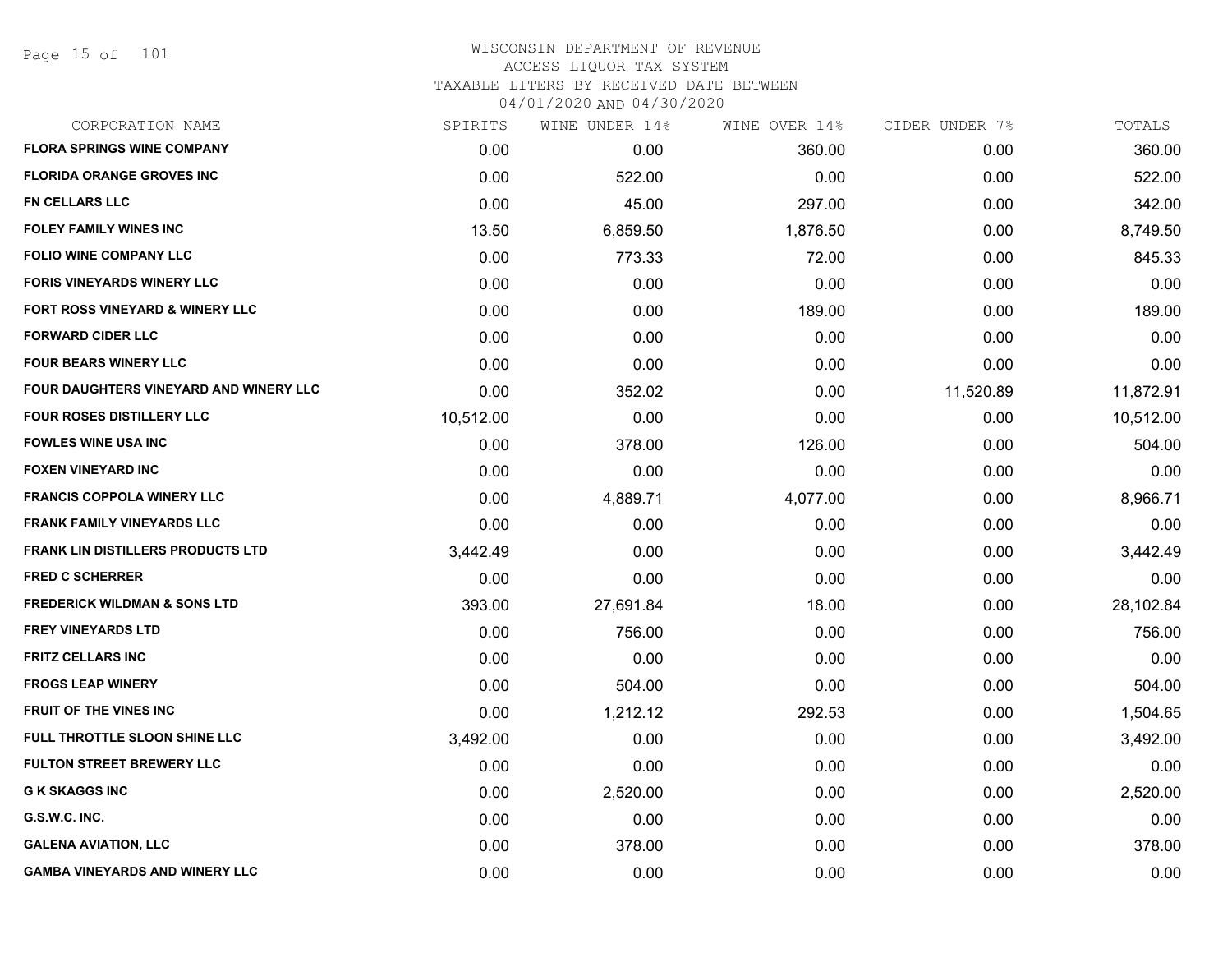Page 16 of 101

| SPIRITS  | WINE UNDER 14% | WINE OVER 14% |      | TOTALS         |
|----------|----------------|---------------|------|----------------|
| 0.00     | 0.00           | 0.00          | 0.00 | 0.00           |
| 0.00     | 0.00           | 0.00          | 0.00 | 0.00           |
| 0.00     | 0.00           | 0.00          | 0.00 | 0.00           |
| 0.00     | 0.00           | 0.00          | 0.00 | 0.00           |
| 0.00     | 0.00           | 0.00          | 0.00 | 0.00           |
| 0.00     | 0.00           | 405.00        | 0.00 | 405.00         |
| 0.00     | 0.00           | 0.00          | 0.00 | 0.00           |
| 0.00     | 0.00           | 0.00          | 0.00 | 0.00           |
| 3,004.50 | 0.00           | 0.00          | 0.00 | 3,004.50       |
| 0.00     | 225.00         | 0.00          | 0.00 | 225.00         |
| 0.00     | 0.00           | 0.00          | 0.00 | 0.00           |
| 0.00     | 0.00           | 0.00          | 0.00 | 0.00           |
| 0.00     | 0.00           | 0.00          | 0.00 | 0.00           |
| 0.00     | 378.00         | 630.00        | 0.00 | 1,008.00       |
| 0.00     | 0.00           | 0.00          | 0.00 | 0.00           |
| 0.00     | 81.00          | 0.00          | 0.00 | 81.00          |
| 0.00     | 0.00           | 0.00          | 0.00 | 0.00           |
| 0.00     | 630.00         | 0.00          | 0.00 | 630.00         |
| 0.00     | 0.00           | 0.00          | 0.00 | 0.00           |
| 0.00     | 0.00           | 0.00          | 0.00 | 0.00           |
| 0.00     | 819.00         | 0.00          | 0.00 | 819.00         |
| 0.00     | 0.00           | 0.00          | 0.00 | 0.00           |
| 0.00     | 0.00           | 0.00          | 0.00 | 0.00           |
| 0.00     | 0.00           | 0.00          | 0.00 | 0.00           |
| 0.00     | 0.00           | 0.00          | 0.00 | 0.00           |
| 0.00     | 1,008.00       | 0.00          | 0.00 | 1,008.00       |
| 0.00     | 0.00           | 0.00          | 0.00 | 0.00           |
| 0.00     | 0.00           | 0.00          | 0.00 | 0.00           |
|          |                |               |      | CIDER UNDER 7% |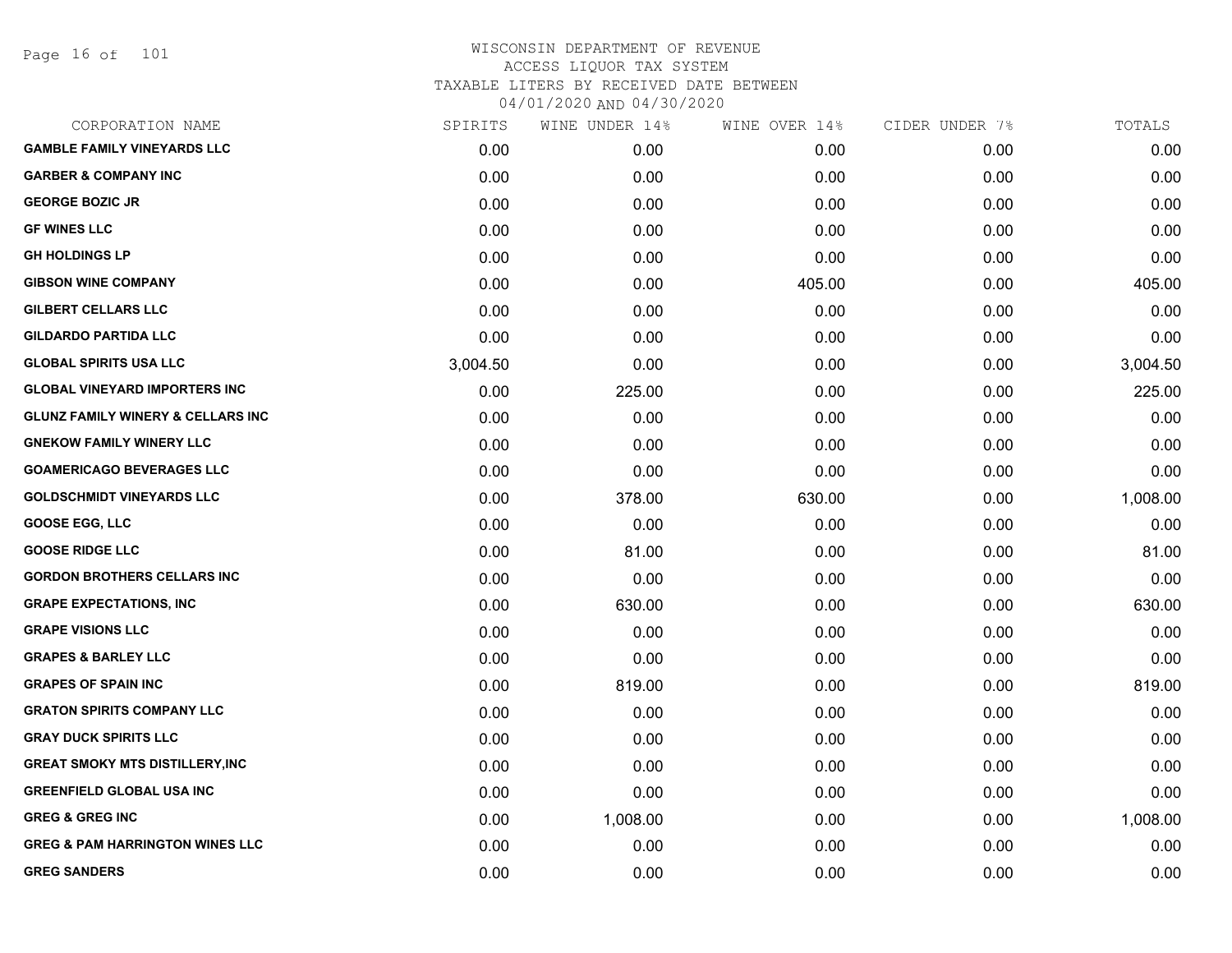Page 17 of 101

| CORPORATION NAME                        | SPIRITS    | WINE UNDER 14% | WINE OVER 14% | CIDER UNDER 7% | TOTALS       |
|-----------------------------------------|------------|----------------|---------------|----------------|--------------|
| <b>GREGORY EDWARD GRAZIANO</b>          | 0.00       | 0.00           | 0.00          | 0.00           | 0.00         |
| <b>GREGORY F BUONOCORE</b>              | 0.00       | 252.00         | 0.00          | 0.00           | 252.00       |
| <b>GRGICH HILLS CELLAR</b>              | 0.00       | 144.00         | 90.00         | 0.00           | 234.00       |
| <b>GRIEB OPTIMAL WINECRAFTING LLC</b>   | 0.00       | 0.00           | 0.00          | 0.00           | 0.00         |
| <b>GROTH VINEYARDS &amp; WINERY LLC</b> | 0.00       | 0.00           | 126.00        | 0.00           | 126.00       |
| <b>GUARACHI WINE PARTNERS INC</b>       | 0.00       | 252.00         | 0.00          | 0.00           | 252.00       |
| <b>H ERIK ZETTERSTROM</b>               | 0.00       | 0.00           | 0.00          | 0.00           | 0.00         |
| <b>H2 VINO LLC</b>                      | 0.00       | 0.00           | 0.00          | 0.00           | 0.00         |
| <b>HAAS BROTHERS INC</b>                | 0.00       | 0.00           | 0.00          | 0.00           | 0.00         |
| <b>HAHN ESTATE</b>                      | 0.00       | 0.00           | 0.00          | 0.00           | 0.00         |
| <b>HALBY MARKETING INC</b>              | 0.00       | 0.00           | 0.00          | 0.00           | 0.00         |
| <b>HALCYON SYNDICATE LTD LLC</b>        | 0.00       | 0.00           | 0.00          | 0.00           | 0.00         |
| <b>HALL WINES LLC</b>                   | 0.00       | 0.00           | 0.00          | 0.00           | 0.00         |
| <b>HAMEL FAMILY WINES LLC</b>           | 0.00       | 0.00           | 0.00          | 0.00           | 0.00         |
| <b>HAND PICKED SELECTIONS INC</b>       | 0.00       | 0.00           | 0.00          | 0.00           | 0.00         |
| <b>HANSJOERG WYSS</b>                   | 0.00       | 0.00           | 0.00          | 0.00           | 0.00         |
| <b>HARLAN ESTATE WINERY INC</b>         | 0.00       | 0.00           | 0.00          | 0.00           | 0.00         |
| <b>HARRIS &amp; HARRIS</b>              | 0.00       | 0.00           | 0.00          | 0.00           | 0.00         |
| <b>HAWAII SEA SPIRITS LLC</b>           | 0.00       | 0.00           | 0.00          | 0.00           | 0.00         |
| <b>HDD LLC</b>                          | 0.00       | 0.00           | 0.00          | 0.00           | 0.00         |
| <b>HEADFRAME SPIRITS INC</b>            | 0.00       | 0.00           | 0.00          | 0.00           | 0.00         |
| <b>HEARTLAND DISTILLERS LLC</b>         | 0.00       | 0.00           | 0.00          | 0.00           | 0.00         |
| <b>HEAVEN HILL SALES CO.</b>            | 244,127.70 | 0.00           | 1,026.00      | 0.00           | 245, 153. 70 |
| HEINEKEN USA INCORPORATED               | 0.00       | 0.00           | 0.00          | 11,870.00      | 11,870.00    |
| <b>HEITZ WINE CELLARS</b>               | 0.00       | 0.00           | 0.00          | 0.00           | 0.00         |
| <b>HEMINGWAY RUM COMPANY LLC</b>        | 0.00       | 0.00           | 0.00          | 0.00           | 0.00         |
| <b>HEMISPHERE WINE COMPANY INC</b>      | 0.00       | 0.00           | 0.00          | 0.00           | 0.00         |
| <b>HEMISPHERES LLC</b>                  | 0.00       | 0.00           | 0.00          | 0.00           | 0.00         |
|                                         |            |                |               |                |              |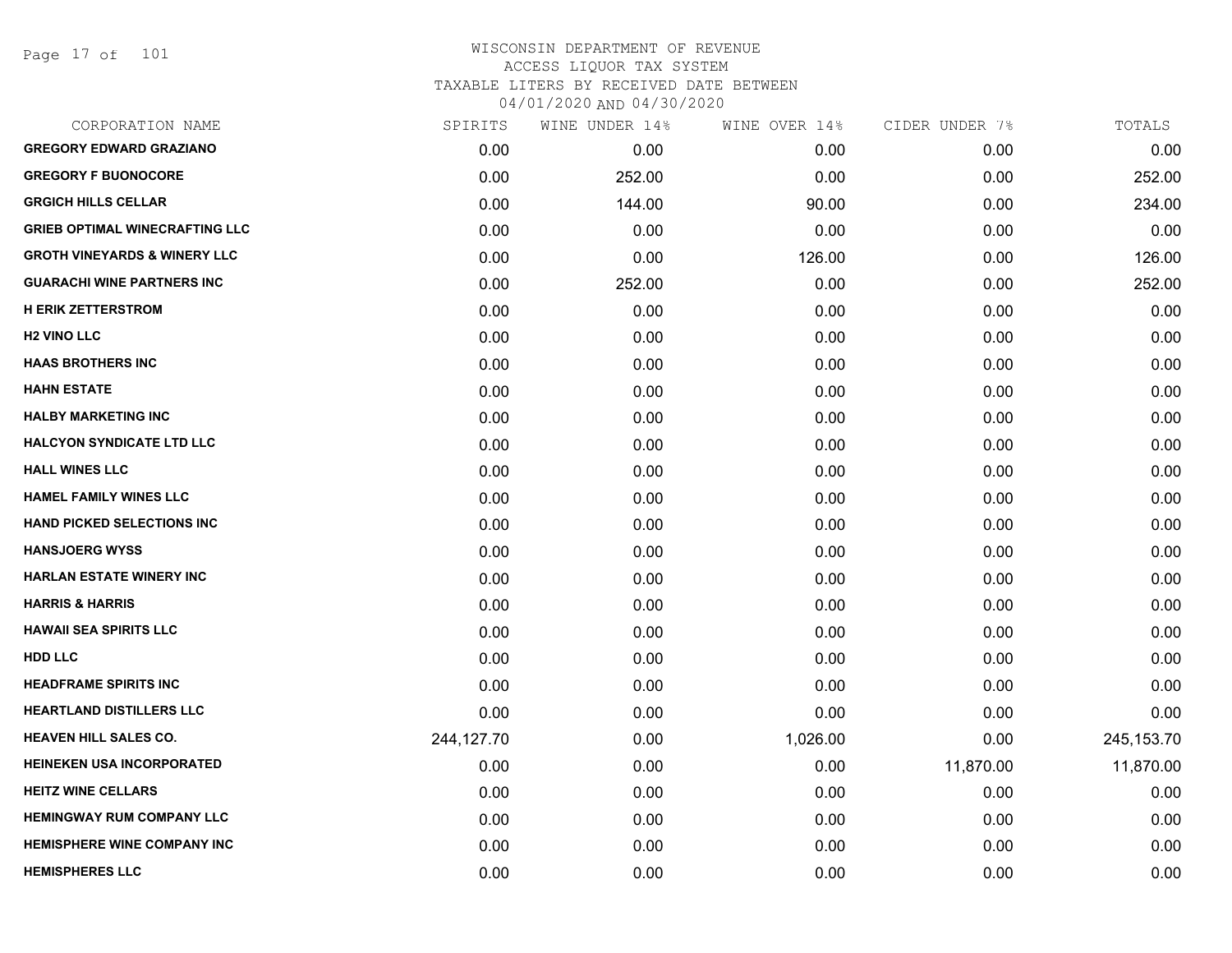| CORPORATION NAME                  | SPIRITS  | WINE UNDER 14% | WINE OVER 14% | CIDER UNDER 7% | TOTALS   |
|-----------------------------------|----------|----------------|---------------|----------------|----------|
| <b>HENDRY PREMIUM IMPORTS INC</b> | 0.00     | 0.00           | 0.00          | 0.00           | 0.00     |
| <b>HENRIOT INC</b>                | 0.00     | 751.50         | 0.00          | 0.00           | 751.50   |
| <b>HENRY CORNELL</b>              | 0.00     | 0.00           | 0.00          | 0.00           | 0.00     |
| HENRY STEELE IMPORTS LLC          | 0.00     | 0.00           | 0.00          | 0.00           | 0.00     |
| HERITAGE DISTILLING COMPANY INC   | 0.00     | 0.00           | 0.00          | 0.00           | 0.00     |
| <b>HERITAGE WINE CELLARS LTD</b>  | 0.00     | 846.00         | 0.00          | 0.00           | 846.00   |
| <b>HERMAN STORY WINES INC</b>     | 0.00     | 0.00           | 0.00          | 0.00           | 0.00     |
| <b>HERON WINES INC</b>            | 0.00     | 0.00           | 0.00          | 0.00           | 0.00     |
| <b>HIDALGO IMPORTS LLC</b>        | 0.00     | 0.00           | 0.00          | 0.00           | 0.00     |
| <b>HILL ESTATES INC</b>           | 0.00     | 0.00           | 0.00          | 0.00           | 0.00     |
| <b>HIRSCH WINERY LLC</b>          | 0.00     | 0.00           | 0.00          | 0.00           | 0.00     |
| <b>HIWWS INC</b>                  | 0.00     | 0.00           | 0.00          | 0.00           | 0.00     |
| HONEOYE FALLS DISTILLERY LLC      | 0.00     | 0.00           | 0.00          | 0.00           | 0.00     |
| <b>HONEYWOOD INC</b>              | 0.00     | 0.00           | 0.00          | 0.00           | 0.00     |
| HONIG VINEYARD AND WINERY LLC     | 0.00     | 135.00         | 189.00        | 0.00           | 324.00   |
| <b>HOOD RIVER DISTILLERS INC</b>  | 2,601.00 | 0.00           | 0.00          | 0.00           | 2,601.00 |
| <b>HOPE WINE LLC</b>              | 0.00     | 252.00         | 0.00          | 0.00           | 252.00   |
| <b>HOTALING &amp; CO., LLC</b>    | 0.00     | 0.00           | 0.00          | 0.00           | 0.00     |
| <b>HOTCOOP LLC</b>                | 0.00     | 0.00           | 0.00          | 0.00           | 0.00     |
| <b>HOTEL TANGO DISTILLERY</b>     | 0.00     | 0.00           | 0.00          | 0.00           | 0.00     |
| <b>HOURGLASS WINE COMPANY INC</b> | 0.00     | 0.00           | 90.00         | 0.00           | 90.00    |
| <b>HPS EPICUREAN</b>              | 45.00    | 0.00           | 0.00          | 0.00           | 45.00    |
| <b>HUA YUAN</b>                   | 0.00     | 0.00           | 0.00          | 0.00           | 0.00     |
| <b>HUBER ORCHARDS INC</b>         | 76.50    | 0.00           | 0.00          | 0.00           | 76.50    |
| <b>HUDSON WINE BROKERS LLC</b>    | 0.00     | 0.00           | 0.00          | 0.00           | 0.00     |
| HUNEEUS VINTNERS LLC              | 0.00     | 378.00         | 603.00        | 0.00           | 981.00   |
| HUNEEUS WINES HOLDCO LLC          | 0.00     | 0.00           | 0.00          | 0.00           | 0.00     |
| <b>HUSCH VINEYARDS INC</b>        | 0.00     | 0.00           | 0.00          | 0.00           | 0.00     |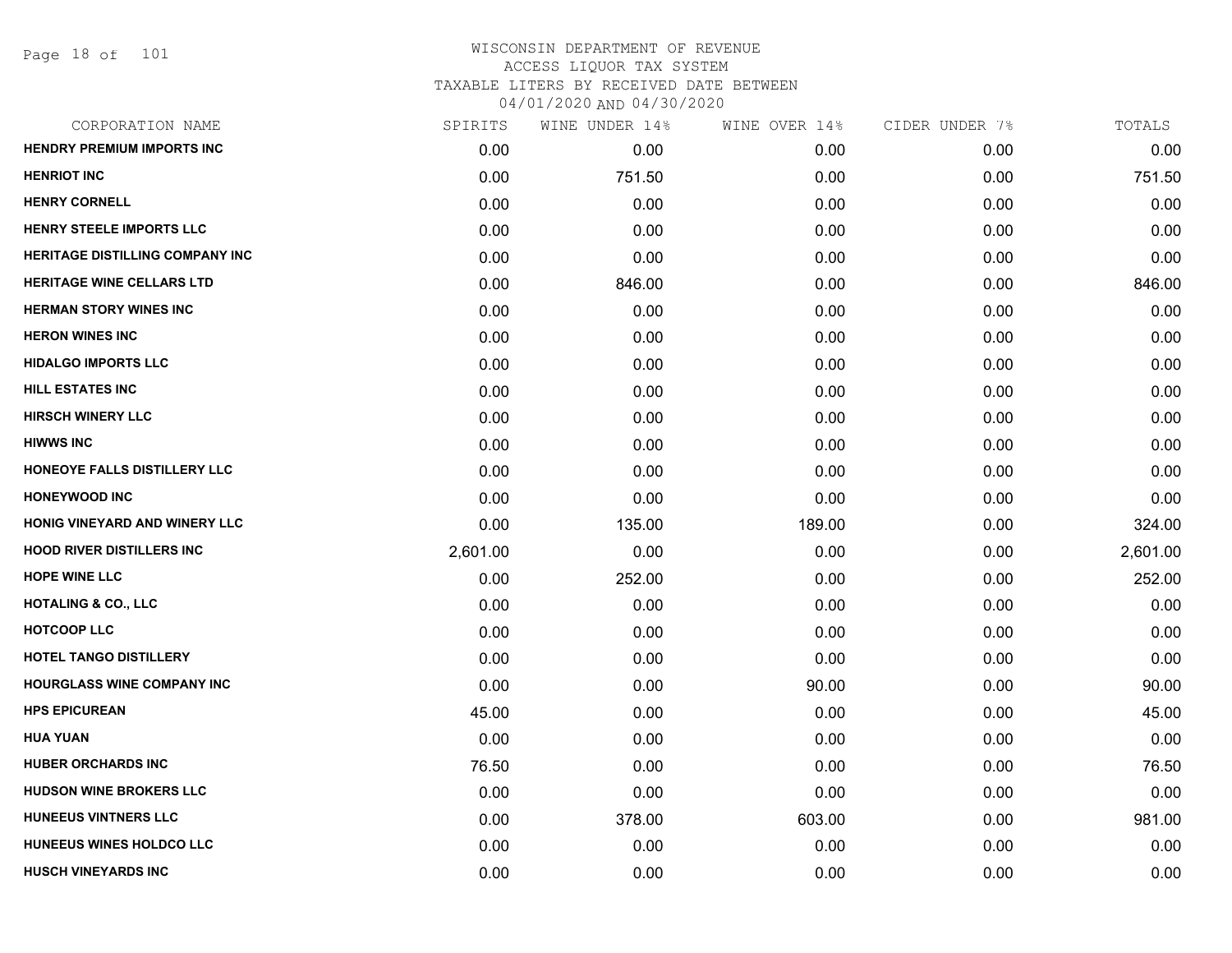Page 19 of 101

| SPIRITS   | WINE UNDER 14% | WINE OVER 14% |      | TOTALS         |
|-----------|----------------|---------------|------|----------------|
| 0.00      | 0.00           | 252.00        | 0.00 | 252.00         |
| 0.00      | 0.00           | 0.00          | 0.00 | 0.00           |
| 0.00      | 0.00           | 0.00          | 0.00 | 0.00           |
| 0.00      | 0.00           | 0.00          | 0.00 | 0.00           |
| 0.00      | 0.00           | 0.00          | 0.00 | 0.00           |
| 0.00      | 0.00           | 0.00          | 0.00 | 0.00           |
| 541.25    | 0.00           | 0.00          | 0.00 | 541.25         |
| 0.00      | 378.00         | 0.00          | 0.00 | 378.00         |
| 0.00      | 378.00         | 0.00          | 0.00 | 378.00         |
| 34,292.70 | 0.00           | 0.00          | 0.00 | 34,292.70      |
| 0.00      | 0.00           | 0.00          | 0.00 | 0.00           |
| 0.00      | 0.00           | 0.00          | 0.00 | 0.00           |
| 0.00      | 0.00           | 252.00        | 0.00 | 252.00         |
| 0.00      | 0.00           | 0.00          | 0.00 | 0.00           |
| 0.00      | 0.00           | 0.00          | 0.00 | 0.00           |
| 0.00      | 0.00           | 0.00          | 0.00 | 0.00           |
| 0.00      | 126.00         | 0.00          | 0.00 | 126.00         |
| 0.00      | 0.00           | 0.00          | 0.00 | 0.00           |
| 0.00      | 0.00           | 0.00          | 0.00 | 0.00           |
| 0.00      | 0.00           | 18.00         | 0.00 | 18.00          |
| 0.00      | 189.00         | 0.00          | 0.00 | 189.00         |
| 0.00      | 0.00           | 0.00          | 0.00 | 0.00           |
| 0.00      | 693.00         | 40.50         | 0.00 | 733.50         |
| 0.00      | 73,300.50      | 11,877.00     | 0.00 | 85,177.50      |
| 0.00      | 0.00           | 0.00          | 0.00 | 0.00           |
| 0.00      | 0.00           | 9,828.00      | 0.00 | 9,828.00       |
| 0.00      | 2,250.00       | 0.00          | 0.00 | 2,250.00       |
| 0.00      | 27.00          | 0.00          | 0.00 | 27.00          |
|           |                |               |      | CIDER UNDER 7% |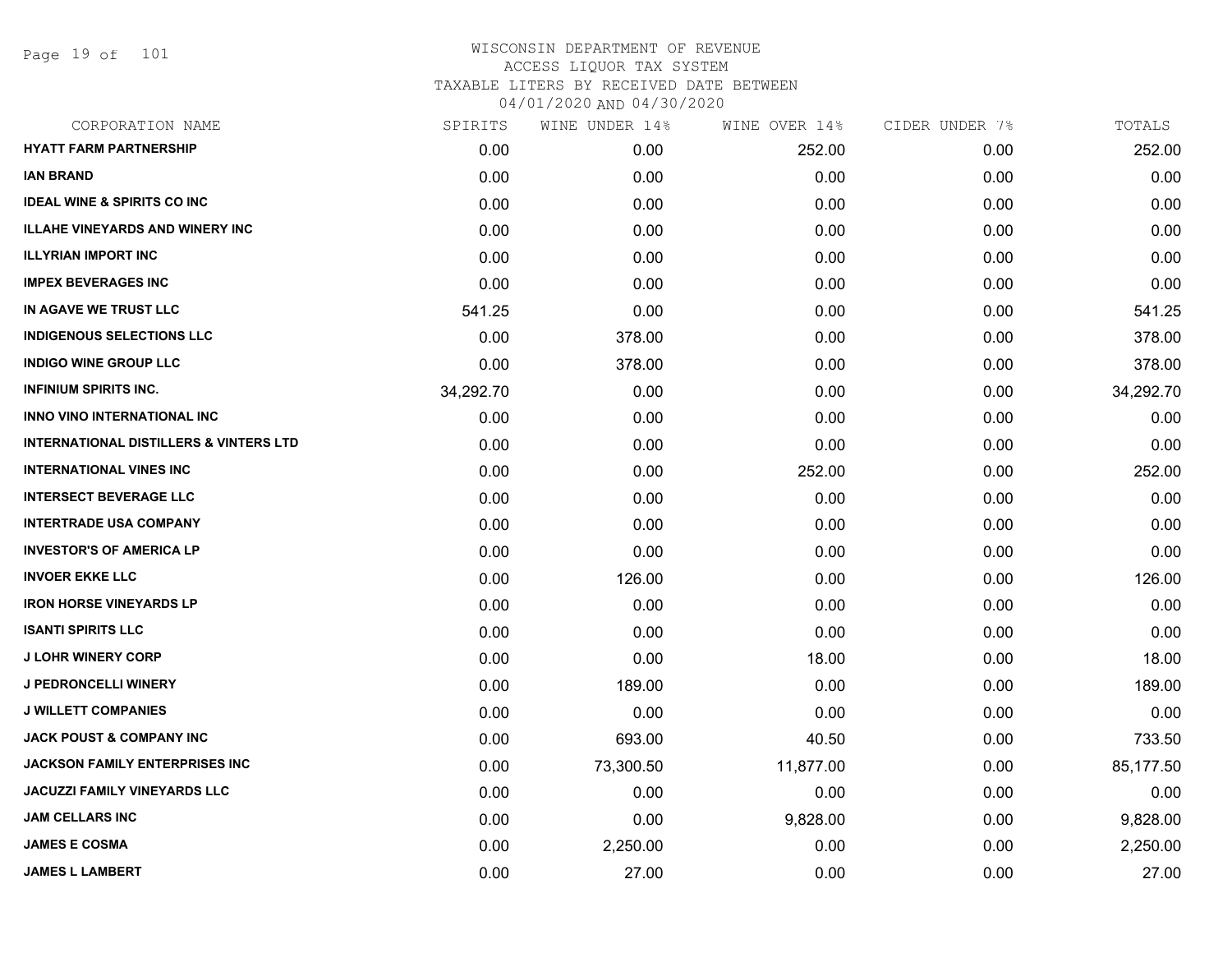Page 20 of 101

| CORPORATION NAME                      | SPIRITS    | WINE UNDER 14% | WINE OVER 14% | CIDER UNDER 7% | TOTALS     |
|---------------------------------------|------------|----------------|---------------|----------------|------------|
| <b>JAMES MORONEY INC</b>              | 0.00       | 0.00           | 0.00          | 0.00           | 0.00       |
| JAPAN PRESTIGE SAKE INTERNATIONAL INC | 0.00       | 0.00           | 0.00          | 0.00           | 0.00       |
| <b>JARVIS</b>                         | 0.00       | 0.00           | 0.00          | 0.00           | 0.00       |
| <b>JASON DRISCOLL</b>                 | 0.00       | 0.00           | 0.00          | 0.00           | 0.00       |
| <b>JAX VINEYARDS LLC</b>              | 0.00       | 0.00           | 33.29         | 0.00           | 33.29      |
| <b>JAY J HEMINWAY</b>                 | 0.00       | 0.00           | 2.50          | 0.00           | 2.50       |
| <b>JAY MIDWEST INC</b>                | 902.00     | 0.00           | 0.00          | 0.00           | 902.00     |
| <b>JB GEORGE LLC</b>                  | 0.00       | 0.00           | 0.00          | 0.00           | 0.00       |
| <b>JC CELLARS INC</b>                 | 0.00       | 1.50           | 25.50         | 0.00           | 27.00      |
| JDSO, INC.                            | 14,229.00  | 0.00           | 0.00          | 0.00           | 14,229.00  |
| JEAN CLAUDE BOISSET WINES USA INC     | 0.00       | 2,061.00       | 261.00        | 0.00           | 2,322.00   |
| <b>JEFF QUINT</b>                     | 877.50     | 0.00           | 0.00          | 0.00           | 877.50     |
| <b>JEM BEVERAGE COMPANY</b>           | 1,632.00   | 0.00           | 0.00          | 0.00           | 1,632.00   |
| JFC INTERNATIONAL INC                 | 0.00       | 2,091.83       | 3,245.99      | 0.00           | 5,337.82   |
| <b>JIM BEAM BRANDS CO</b>             | 432,367.86 | 135.00         | 0.00          | 0.00           | 432,502.86 |
| <b>J-NH WINE GROUP LLC</b>            | 0.00       | 0.00           | 0.00          | 0.00           | 0.00       |
| <b>JNJ INTERNATIONAL INC</b>          | 0.00       | 0.00           | 0.00          | 0.00           | 0.00       |
| <b>JOHAN VINEYARDS LLC</b>            | 0.00       | 1.50           | 0.00          | 0.00           | 1.50       |
| JOHN ANTHONY VINEYARDS LLC            | 0.00       | 0.00           | 0.00          | 0.00           | 0.00       |
| <b>JOHN C BAKER</b>                   | 0.00       | 0.00           | 0.00          | 0.00           | 0.00       |
| <b>JOHN MONROE LINTVET</b>            | 0.00       | 395.33         | 0.00          | 0.00           | 395.33     |
| <b>JOHN R LUCAS</b>                   | 0.00       | 0.00           | 0.00          | 0.00           | 0.00       |
| <b>JOSE PASTOR</b>                    | 0.00       | 0.00           | 0.00          | 0.00           | 0.00       |
| <b>JOSEPH DEHNER</b>                  | 0.00       | 0.00           | 0.00          | 0.00           | 0.00       |
| <b>JOSEPH PHELPS VINEYARDS LLC</b>    | 0.00       | 0.00           | 0.00          | 0.00           | 0.00       |
| JOSEPH VICTORI WINES, INC.            | 0.00       | 72.00          | 0.00          | 0.00           | 72.00      |
| <b>JOSU GALDOS</b>                    | 0.00       | 0.00           | 882.00        | 0.00           | 882.00     |
| JOURNEYMAN DISTILLERY LLC             | 0.00       | 0.00           | 0.00          | 0.00           | 0.00       |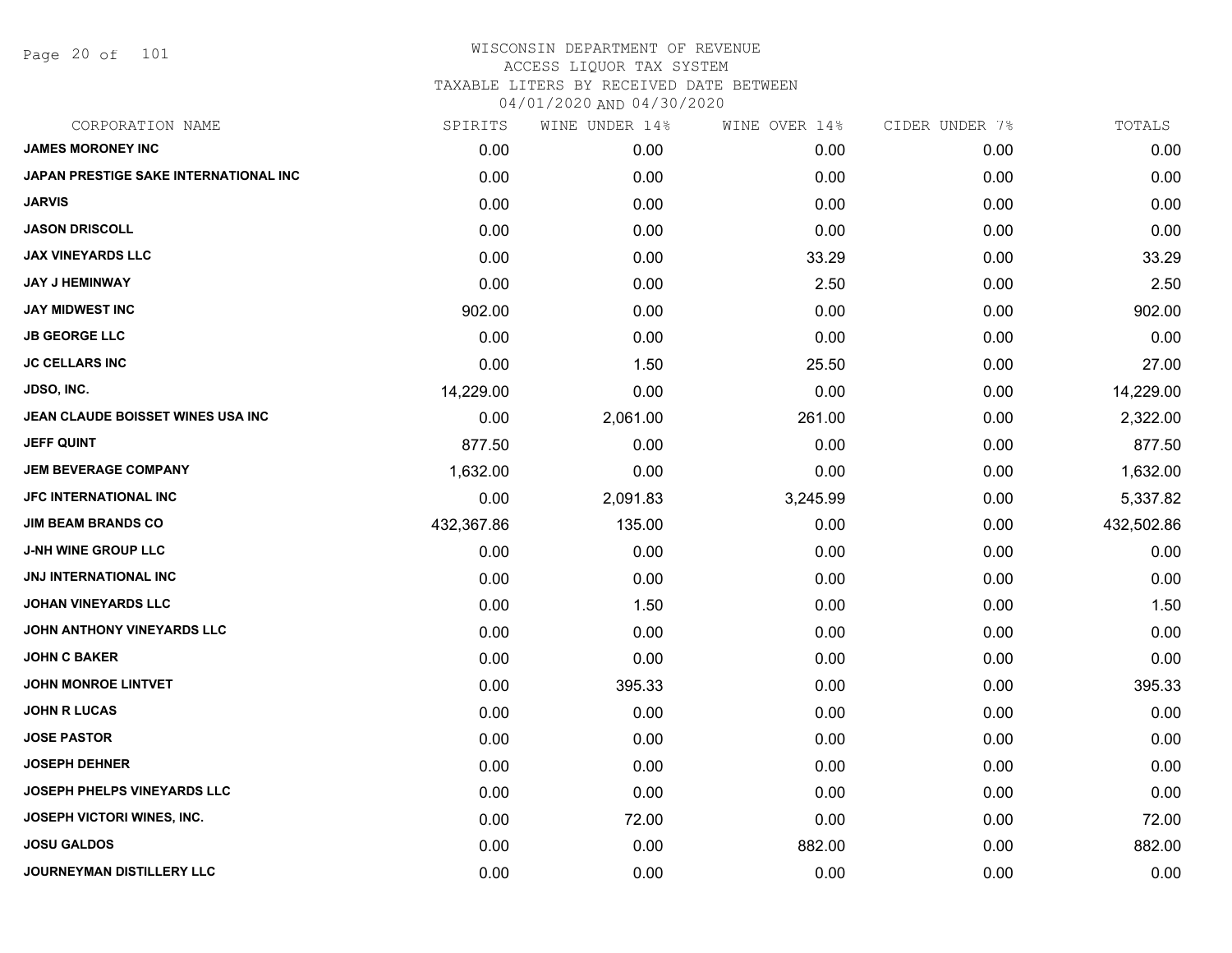Page 21 of 101

| CORPORATION NAME                         | SPIRITS | WINE UNDER 14% | WINE OVER 14% | CIDER UNDER 7% | TOTALS   |
|------------------------------------------|---------|----------------|---------------|----------------|----------|
| <b>JUSTIN VINEYARDS &amp; WINERY LLC</b> | 0.00    | 603.00         | 1,827.00      | 0.00           | 2,430.00 |
| <b>JVS WINES IMPORTS IL CORP</b>         | 0.00    | 0.00           | 0.00          | 0.00           | 0.00     |
| <b>JVW CORPORATION</b>                   | 0.00    | 252.00         | 0.00          | 0.00           | 252.00   |
| <b>JZ WINE COMPANY</b>                   | 0.00    | 0.00           | 0.00          | 0.00           | 0.00     |
| <b>K VINTNERS LLC</b>                    | 0.00    | 4,428.00       | 180.00        | 0.00           | 4,608.00 |
| <b>KAITRIN N COOPER</b>                  | 0.00    | 0.00           | 0.00          | 0.00           | 0.00     |
| <b>KALIN CELLARS INC</b>                 | 0.00    | 0.00           | 0.00          | 0.00           | 0.00     |
| <b>KAY OLSEN</b>                         | 0.00    | 0.00           | 0.00          | 0.00           | 0.00     |
| <b>KEEPER'S QUEST INC</b>                | 90.60   | 0.00           | 0.00          | 0.00           | 90.60    |
| <b>KEN WRIGHT CELLARS CO</b>             | 0.00    | 43.50          | 0.00          | 0.00           | 43.50    |
| <b>KENNETH S LIKITPRAKONG</b>            | 0.00    | 90.00          | 0.00          | 0.00           | 90.00    |
| <b>KENT HUMPHREY</b>                     | 0.00    | 0.00           | 630.00        | 0.00           | 630.00   |
| <b>KENT RASMUSSEN WINERY</b>             | 0.00    | 0.00           | 0.00          | 0.00           | 0.00     |
| <b>KENTUCKY BOURBON DISTILLERS LTD</b>   | 592.50  | 0.00           | 0.00          | 0.00           | 592.50   |
| <b>KERMIT LYNCH WINE MERCHANTS</b>       | 315.00  | 639.00         | 180.00        | 0.00           | 1,134.00 |
| <b>KERWIN ESTATE LLC</b>                 | 0.00    | 0.00           | 0.00          | 0.00           | 0.00     |
| <b>KIMBERTON WINES LLC</b>               | 0.00    | 0.00           | 0.00          | 0.00           | 0.00     |
| KINDRED SPIRITS NORTH AMERICA INC        | 0.00    | 0.00           | 0.00          | 0.00           | 0.00     |
| KINDRED VINES IMPORT CO LLC              | 0.00    | 0.00           | 252.00        | 0.00           | 252.00   |
| <b>KING ESTATE WINERY LP</b>             | 0.00    | 0.00           | 0.00          | 0.00           | 0.00     |
| KINGS COUNTY DISTILLERY LLC              | 0.00    | 0.00           | 0.00          | 0.00           | 0.00     |
| <b>KIONA VINEYARDS LLC</b>               | 0.00    | 126.00         | 9.00          | 0.00           | 135.00   |
| KISMET WINE, INC.                        | 0.00    | 0.00           | 0.00          | 0.00           | 0.00     |
| <b>KISTLER VINEYARDS, LLC</b>            | 0.00    | 0.00           | 0.00          | 0.00           | 0.00     |
| <b>KITFOX VINEYARDS LLC</b>              | 0.00    | 0.00           | 0.00          | 0.00           | 0.00     |
| <b>KLEIN FOODS INC</b>                   | 0.00    | 0.00           | 0.00          | 0.00           | 0.00     |
| <b>KLIN SPIRITS LLC</b>                  | 0.00    | 0.00           | 0.00          | 0.00           | 0.00     |
| <b>KLINKER BRICK WINERY INC</b>          | 0.00    | 0.00           | 0.00          | 0.00           | 0.00     |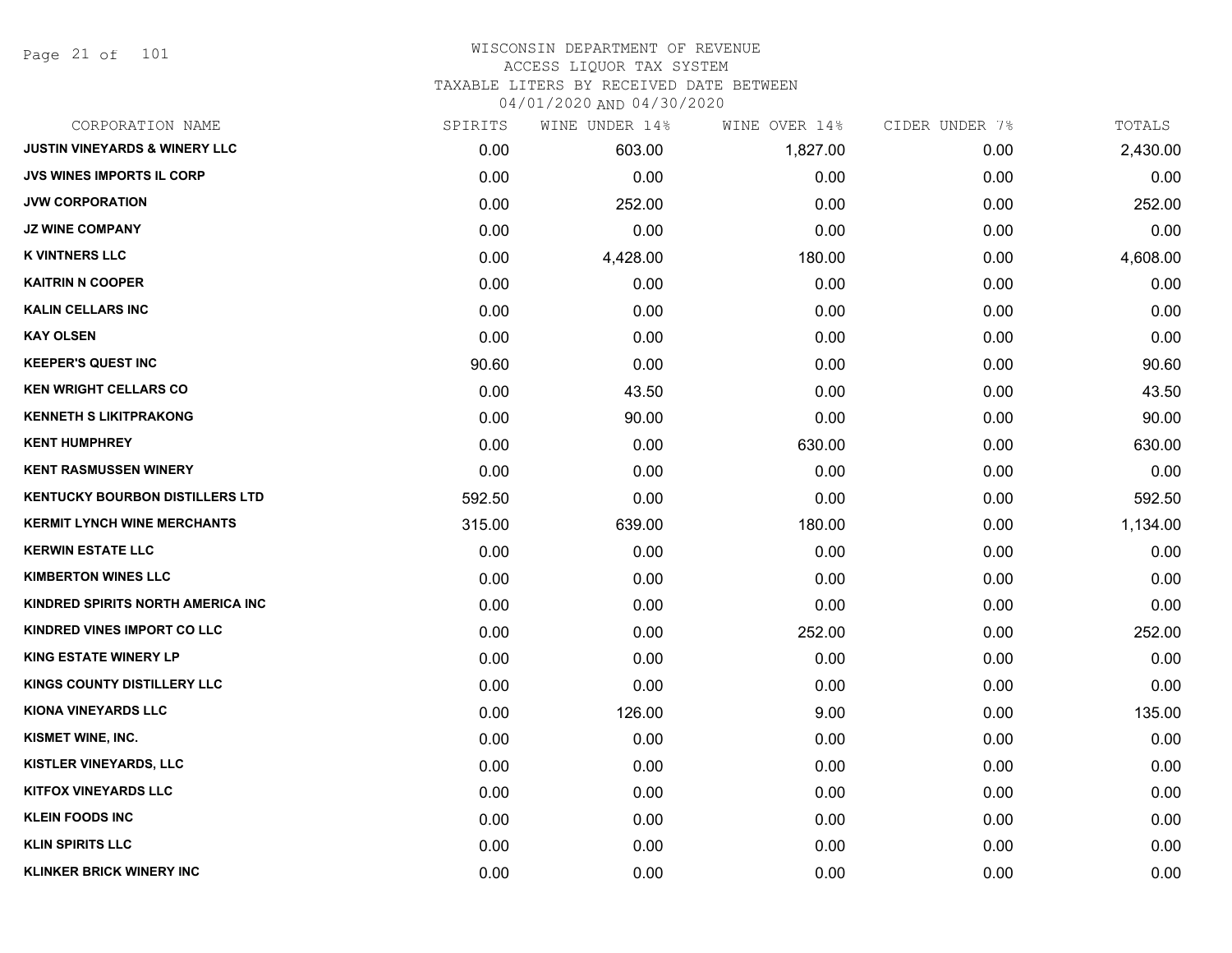# WISCONSIN DEPARTMENT OF REVENUE ACCESS LIQUOR TAX SYSTEM TAXABLE LITERS BY RECEIVED DATE BETWEEN

04/01/2020 AND 04/30/2020

| CORPORATION NAME                                     | SPIRITS | WINE UNDER 14% | WINE OVER 14% | CIDER UNDER 7% | TOTALS    |
|------------------------------------------------------|---------|----------------|---------------|----------------|-----------|
| <b>KNIGHTS BRIDGE WINERY LLC</b>                     | 0.00    | 0.00           | 0.00          | 0.00           | 0.00      |
| <b>KOBRAND CORPORATION</b>                           | 216.00  | 6,558.84       | 4,626.12      | 0.00           | 11,400.96 |
| KOJIMA & INTERNATIONAL ASSOCIATES INC                | 0.00    | 0.00           | 0.00          | 0.00           | 0.00      |
| <b>KOLOA RUM CORP</b>                                | 0.00    | 0.00           | 0.00          | 0.00           | 0.00      |
| <b>KONGSGAARD WINE LLC</b>                           | 0.00    | 0.00           | 0.00          | 0.00           | 0.00      |
| <b>KONSTANTIN D FRANK &amp; SONS</b>                 | 0.00    | 603.00         | 0.00          | 0.00           | 603.00    |
| <b>KOPRI INC</b>                                     | 0.00    | 126.00         | 0.00          | 0.00           | 126.00    |
| <b>KORE WINE COMPANY, LLC</b>                        | 0.00    | 0.00           | 0.00          | 0.00           | 0.00      |
| <b>KOVAL INC</b>                                     | 180.00  | 0.00           | 0.00          | 0.00           | 180.00    |
| <b>KRUPP BROTHERS LLC</b>                            | 0.00    | 0.00           | 0.00          | 0.00           | 0.00      |
| <b>KYSELA PERE ET FILS LTD</b>                       | 0.00    | 27.00          | 0.00          | 0.00           | 27.00     |
| <b>L &amp; F BRANDS INC</b>                          | 0.00    | 0.00           | 0.00          | 0.00           | 0.00      |
| <b>LC WINE</b>                                       | 0.00    | 0.00           | 0.00          | 0.00           | 0.00      |
| <b>L&amp;C WINE COUNTRY OPERATIONS LLC</b>           | 0.00    | 0.00           | 0.00          | 0.00           | 0.00      |
| L. MAWBY, LLC                                        | 0.00    | 0.00           | 0.00          | 0.00           | 0.00      |
| <b>L18 HOLDINGS, INC.</b>                            | 0.00    | 0.00           | 0.00          | 0.00           | 0.00      |
| <b>LADERA WINERY LLC</b>                             | 0.00    | 0.00           | 0.00          | 0.00           | 0.00      |
| <b>LADY HILL LLC</b>                                 | 0.00    | 0.00           | 0.00          | 0.00           | 0.00      |
| <b>LAIL VINEYARDS LLC</b>                            | 0.00    | 0.00           | 108.00        | 0.00           | 108.00    |
| <b>LAIRD &amp; COMPANY</b>                           | 0.00    | 0.00           | 0.00          | 0.00           | 0.00      |
| <b>LAIRD FAMILY ESTATE LLC</b>                       | 0.00    | 0.00           | 0.00          | 0.00           | 0.00      |
| <b>LAKE COUNTRY LIBARE DISTILLING LLC</b>            | 0.00    | 0.00           | 0.00          | 0.00           | 0.00      |
| <b>LANCE C RANDOLPH</b>                              | 0.00    | 126.00         | 252.00        | 0.00           | 378.00    |
| <b>LANGDON SHIVERICK INC</b>                         | 0.00    | 1,260.00       | 756.00        | 0.00           | 2,016.00  |
| <b>LANGE WINERY LLC</b>                              | 0.00    | 531.00         | 0.00          | 0.00           | 531.00    |
| <b>LATITUDE BEVERAGE COMPANY</b>                     | 0.00    | 84.00          | 0.00          | 0.00           | 84.00     |
| <b>LAUREATE IMPORTS &amp; MARKETING COMPANY, INC</b> | 0.00    | 0.00           | 0.00          | 0.00           | 0.00      |
| <b>LAVA SPRINGS INC</b>                              | 0.00    | 0.00           | 0.00          | 0.00           | 0.00      |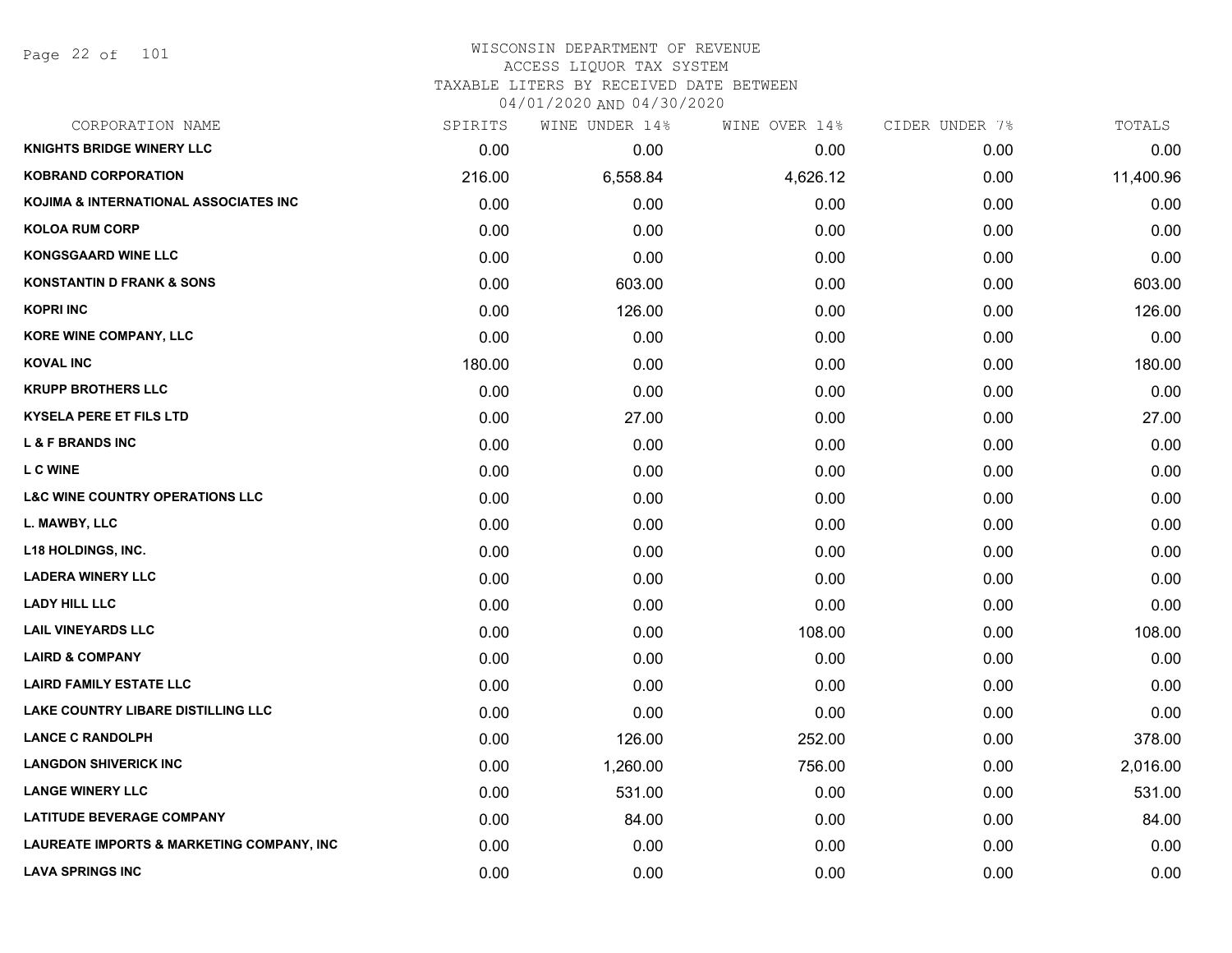Page 23 of 101

|           | WINE UNDER 14% |        |               | TOTALS         |
|-----------|----------------|--------|---------------|----------------|
| 0.00      | 0.00           | 0.00   | 0.00          | 0.00           |
| 0.00      | 0.00           | 0.00   | 0.00          | 0.00           |
| 0.00      | 900.00         | 157.50 | 0.00          | 1,057.50       |
| 0.00      | 378.00         | 0.00   | 0.00          | 378.00         |
| 0.00      | 0.00           | 0.00   | 0.00          | 0.00           |
| 0.00      | 0.00           | 0.00   | 0.00          | 0.00           |
| 0.00      | 0.00           | 0.00   | 0.00          | 0.00           |
| 0.00      | 252.00         | 0.00   | 0.00          | 252.00         |
| 0.00      | 0.00           | 0.00   | 0.00          | 0.00           |
| 0.00      | 1,531.59       | 0.00   | 0.00          | 1,531.59       |
| 0.00      | 0.00           | 126.00 | 0.00          | 126.00         |
| 0.00      | 0.00           | 0.00   | 0.00          | 0.00           |
| 0.00      | 0.00           | 0.00   | 0.00          | 0.00           |
| 87,466.50 | 0.00           | 0.00   | 0.00          | 87,466.50      |
| 0.00      | 0.00           | 0.00   | 0.00          | 0.00           |
| 0.00      | 0.00           | 0.00   | 0.00          | 0.00           |
| 0.00      | 0.00           | 0.00   | 0.00          | 0.00           |
| 0.00      | 0.00           | 0.00   | 0.00          | 0.00           |
| 0.00      | 0.00           | 153.00 | 0.00          | 153.00         |
| 0.00      | 774.00         | 981.00 | 0.00          | 1,755.00       |
| 0.00      | 0.00           | 0.00   | 0.00          | 0.00           |
| 0.00      | 36.00          | 18.00  | 0.00          | 54.00          |
| 0.00      | 0.00           | 0.00   | 0.00          | 0.00           |
| 0.00      | 2,350.08       | 0.00   | 0.00          | 2,350.08       |
| 0.00      | 0.00           | 0.00   | 0.00          | 0.00           |
| 0.00      | 0.00           | 0.00   | 0.00          | 0.00           |
| 0.00      | 0.00           | 0.00   | 0.00          | 0.00           |
| 0.00      | 99.00          | 0.00   | 0.00          | 99.00          |
|           | SPIRITS        |        | WINE OVER 14% | CIDER UNDER 7% |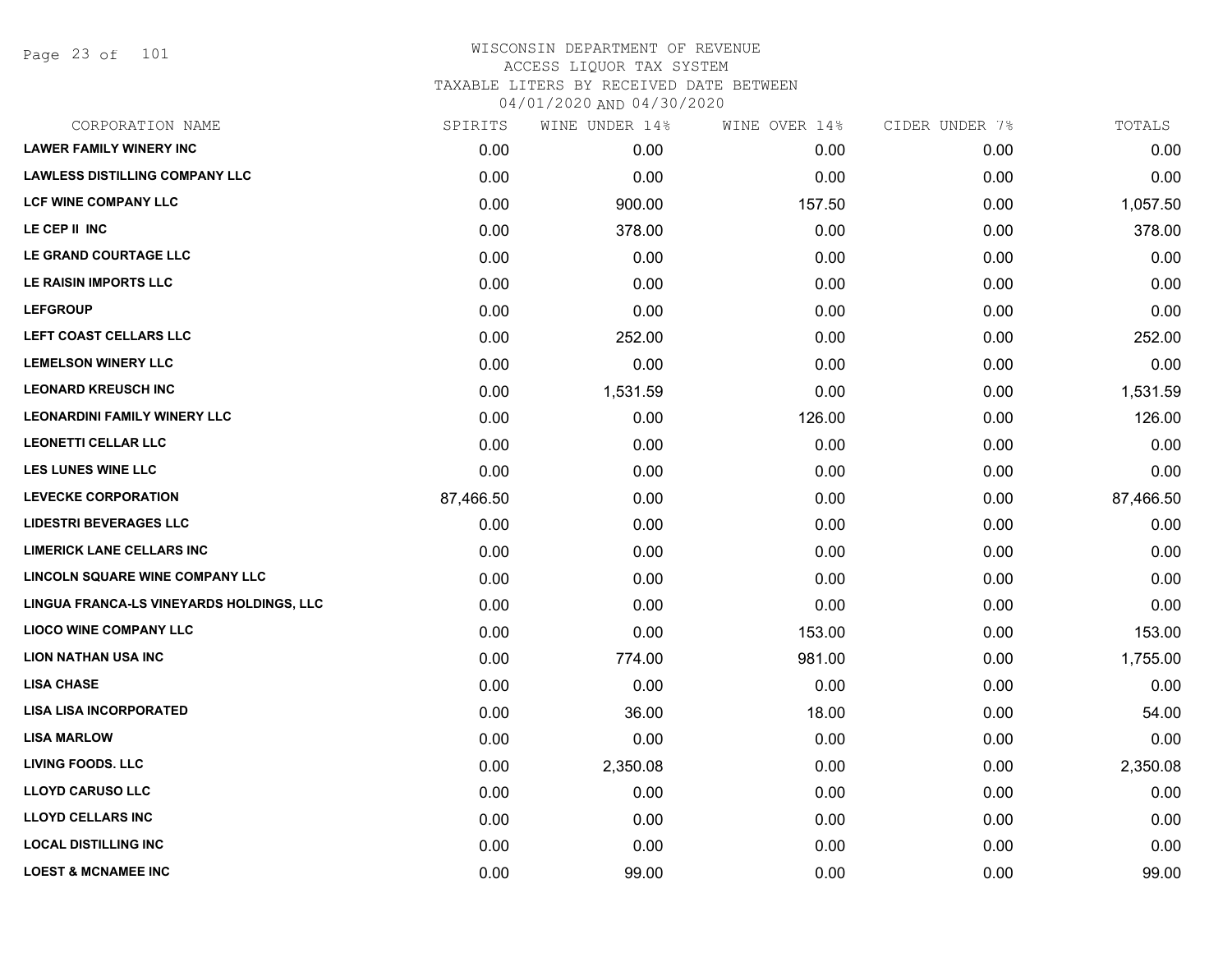Page 24 of 101

| CORPORATION NAME                               | SPIRITS   | WINE UNDER 14% | WINE OVER 14% | CIDER UNDER 7% | TOTALS     |
|------------------------------------------------|-----------|----------------|---------------|----------------|------------|
| LONE STAR DISTILLERY LLC                       | 0.00      | 0.00           | 0.00          | 0.00           | 0.00       |
| <b>LONG MEADOW RANCH WINERY INC</b>            | 0.00      | 0.00           | 0.00          | 0.00           | 0.00       |
| <b>LONG SHADOWS VINTNERS LLC</b>               | 0.00      | 0.00           | 0.00          | 0.00           | 0.00       |
| <b>LONZ WINERY INC</b>                         | 0.00      | 0.00           | 0.00          | 0.00           | 0.00       |
| <b>LOOSEN BROS USA LTD</b>                     | 0.00      | 67.50          | 0.00          | 0.00           | 67.50      |
| <b>LORING WINE COMPANY LLC</b>                 | 0.00      | 0.00           | 13.50         | 0.00           | 13.50      |
| <b>LOUIS GLUNZ BEER INC</b>                    | 0.00      | 0.00           | 0.00          | 0.00           | 0.00       |
| <b>LOUIS LATOUR INC</b>                        | 0.00      | 63.00          | 0.00          | 0.00           | 63.00      |
| <b>LOWDEN SCHOOLHOUSE CORPORATION</b>          | 0.00      | 0.00           | 0.00          | 0.00           | 0.00       |
| <b>LUNA VINEYARDS INC</b>                      | 0.00      | 126.00         | 195.00        | 0.00           | 321.00     |
| <b>LUNEAU USA INC</b>                          | 0.00      | 3,798.00       | 0.00          | 0.00           | 3,798.00   |
| <b>LUXCO INC</b>                               | 79,035.59 | 324.00         | 1,146.00      | 0.00           | 80,505.59  |
| <b>LYNFRED WINERY INC</b>                      | 0.00      | 0.00           | 0.00          | 0.00           | 0.00       |
| <b>LYNMAR WINERY LLC</b>                       | 0.00      | 0.00           | 0.00          | 0.00           | 0.00       |
| M.A.C. WINES, LLC                              | 0.00      | 0.00           | 504.00        | 0.00           | 504.00     |
| <b>MACH FLYNT INC</b>                          | 6,048.00  | 148,104.00     | 19,440.00     | 0.00           | 173,592.00 |
| <b>MACK &amp; SCHUHLE INC</b>                  | 225.00    | 11,772.00      | 0.00          | 0.00           | 11,997.00  |
| <b>MAD CAR WINE CO LLC</b>                     | 0.00      | 0.00           | 0.00          | 0.00           | 0.00       |
| <b>MAISONS MARQUES &amp; DOMAINES USA INC.</b> | 0.00      | 265.50         | 380.25        | 0.00           | 645.75     |
| <b>MAMMOTH DISTILLING LLC</b>                  | 0.00      | 0.00           | 0.00          | 0.00           | 0.00       |
| <b>MANCAN WINE LLC</b>                         | 0.00      | 0.00           | 0.00          | 0.00           | 0.00       |
| <b>MANO'S INC</b>                              | 0.00      | 0.00           | 0.00          | 0.00           | 0.00       |
| <b>MARGERUM WINE COMPANY INC</b>               | 0.00      | 0.00           | 0.00          | 0.00           | 0.00       |
| <b>MARIETTA CELLARS INC</b>                    | 0.00      | 126.00         | 0.00          | 0.00           | 126.00     |
| <b>MARIPOSA WINE COMPANY LLC</b>               | 0.00      | 0.00           | 0.00          | 0.00           | 0.00       |
| <b>MARK ANTHONY BRANDS INC.</b>                | 0.00      | 0.00           | 0.00          | 0.00           | 0.00       |
| <b>MARK SZUMOWSKI</b>                          | 0.00      | 0.00           | 0.00          | 0.00           | 0.00       |
| <b>MARKETING GLOBAL BRANDS CORP</b>            | 0.00      | 0.00           | 0.00          | 0.00           | 0.00       |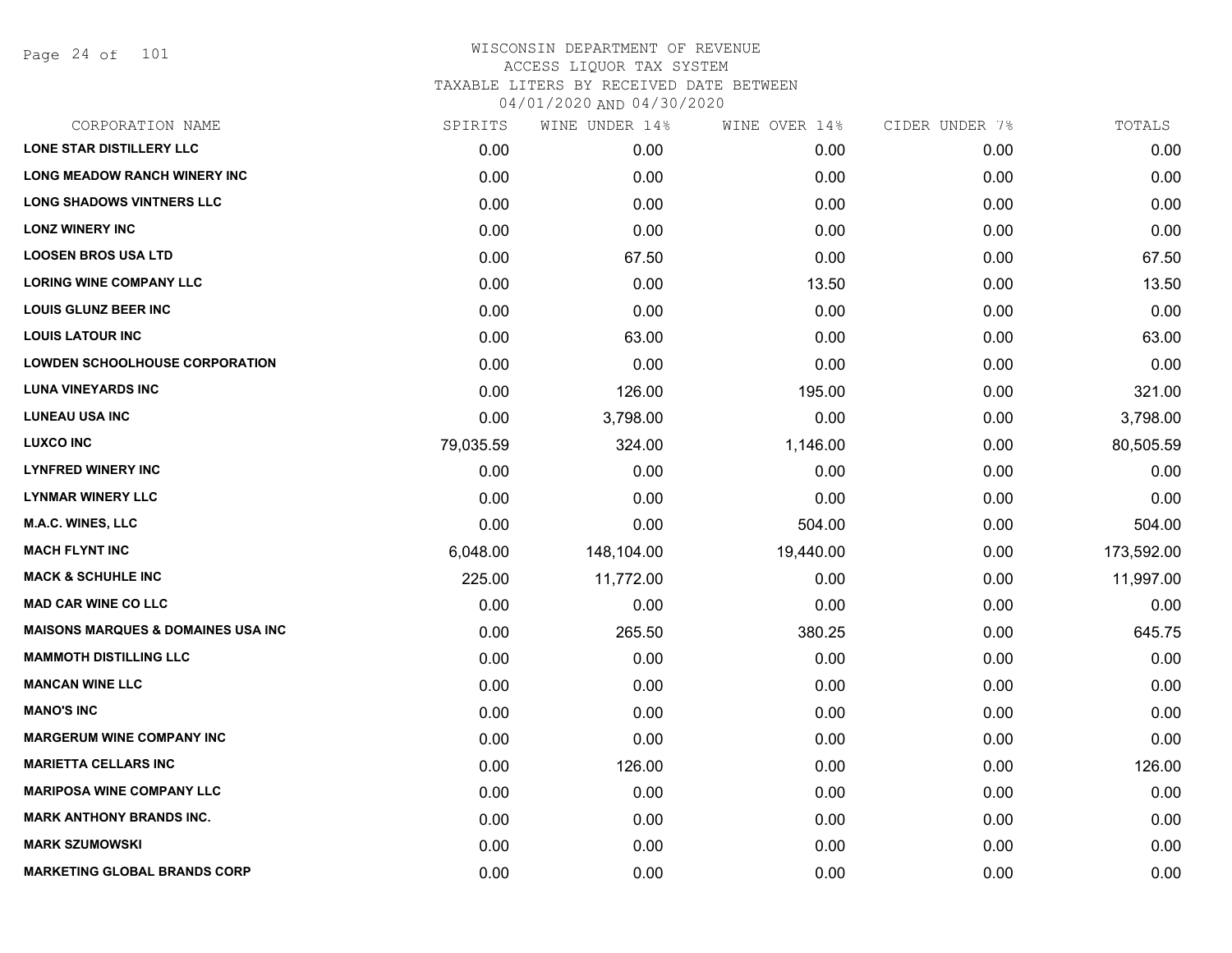Page 25 of 101

| CORPORATION NAME                        | SPIRITS   | WINE UNDER 14% | WINE OVER 14% | CIDER UNDER 7% | TOTALS    |
|-----------------------------------------|-----------|----------------|---------------|----------------|-----------|
| <b>MARKO J KARAKASEVIC</b>              | 0.00      | 0.00           | 0.00          | 0.00           | 0.00      |
| <b>MARTELLOTTO INC.</b>                 | 0.00      | 0.00           | 0.00          | 0.00           | 0.00      |
| <b>MARTIN &amp; COMPANY WINES, INC</b>  | 0.00      | 0.00           | 0.00          | 0.00           | 0.00      |
| <b>MARTIN RAY WINERY INC</b>            | 0.00      | 0.00           | 0.00          | 0.00           | 0.00      |
| <b>MARTINELLI WINERY INC</b>            | 0.00      | 0.00           | 27.00         | 0.00           | 27.00     |
| <b>MARTINEZ DISTRIBUTING CO INC</b>     | 0.00      | 0.00           | 0.00          | 0.00           | 0.00      |
| <b>MASSANOIS LLC</b>                    | 0.00      | 1,092.00       | 0.00          | 0.00           | 1,092.00  |
| <b>MAST-JAEGERMEISTER US INC</b>        | 54,124.80 | 0.00           | 0.00          | 0.00           | 54,124.80 |
| <b>MATCHVINO LLC</b>                    | 0.00      | 532.50         | 0.00          | 0.00           | 532.50    |
| <b>MATHY WINERY LLC</b>                 | 0.00      | 0.00           | 315.00        | 0.00           | 315.00    |
| <b>MATRICK HOLDINGS CORPORATION</b>     | 0.00      | 0.00           | 0.00          | 0.00           | 0.00      |
| <b>MATT PREIS</b>                       | 0.00      | 0.00           | 0.00          | 0.00           | 0.00      |
| <b>MATTHEW C VILLARD</b>                | 0.00      | 0.00           | 0.00          | 0.00           | 0.00      |
| <b>MATTHEW RORICK WINES INC</b>         | 0.00      | 504.00         | 0.00          | 0.00           | 504.00    |
| <b>MATTHIASSON FAMILY VINEYARDS LLC</b> | 0.00      | 0.00           | 125.25        | 0.00           | 125.25    |
| <b>MAURITSON FAMILY WINERY</b>          | 0.00      | 0.00           | 0.00          | 0.00           | 0.00      |
| <b>MAYACAMAS VINEYARDS INC</b>          | 0.00      | 0.00           | 0.00          | 0.00           | 0.00      |
| <b>MAYNARD JAMES KEENAN</b>             | 0.00      | 0.00           | 0.00          | 0.00           | 0.00      |
| <b>MC CORMICK DISTILLING CO INC</b>     | 25,701.90 | 0.00           | 0.00          | 0.00           | 25,701.90 |
| <b>MCBRIDE SISTERS COLLECTIONS INC.</b> | 0.00      | 837.00         | 0.00          | 0.00           | 837.00    |
| <b>MCKENZIE'S BEVERAGES INC</b>         | 0.00      | 0.00           | 0.00          | 1,473.78       | 1,473.78  |
| <b>MCNAB RIDGE WINERY LLC</b>           | 0.00      | 0.00           | 0.00          | 0.00           | 0.00      |
| <b>MEDCO ATLANTIC INC</b>               | 0.00      | 0.00           | 0.00          | 0.00           | 0.00      |
| <b>MEIERS WINE CELLARS INC</b>          | 0.00      | 108.00         | 72.00         | 0.00           | 180.00    |
| <b>MENDOCINO WINE GROUP LLC</b>         | 0.00      | 126.00         | 477.00        | 0.00           | 603.00    |
| <b>MERCER WINE ESTATES LLC</b>          | 0.00      | 0.00           | 0.00          | 0.00           | 0.00      |
| <b>MERCHANT DU VIN CORPORATION</b>      | 0.00      | 0.00           | 0.00          | 196.84         | 196.84    |
| <b>METEOR VINEYARD LLC</b>              | 0.00      | 0.00           | 0.00          | 0.00           | 0.00      |
|                                         |           |                |               |                |           |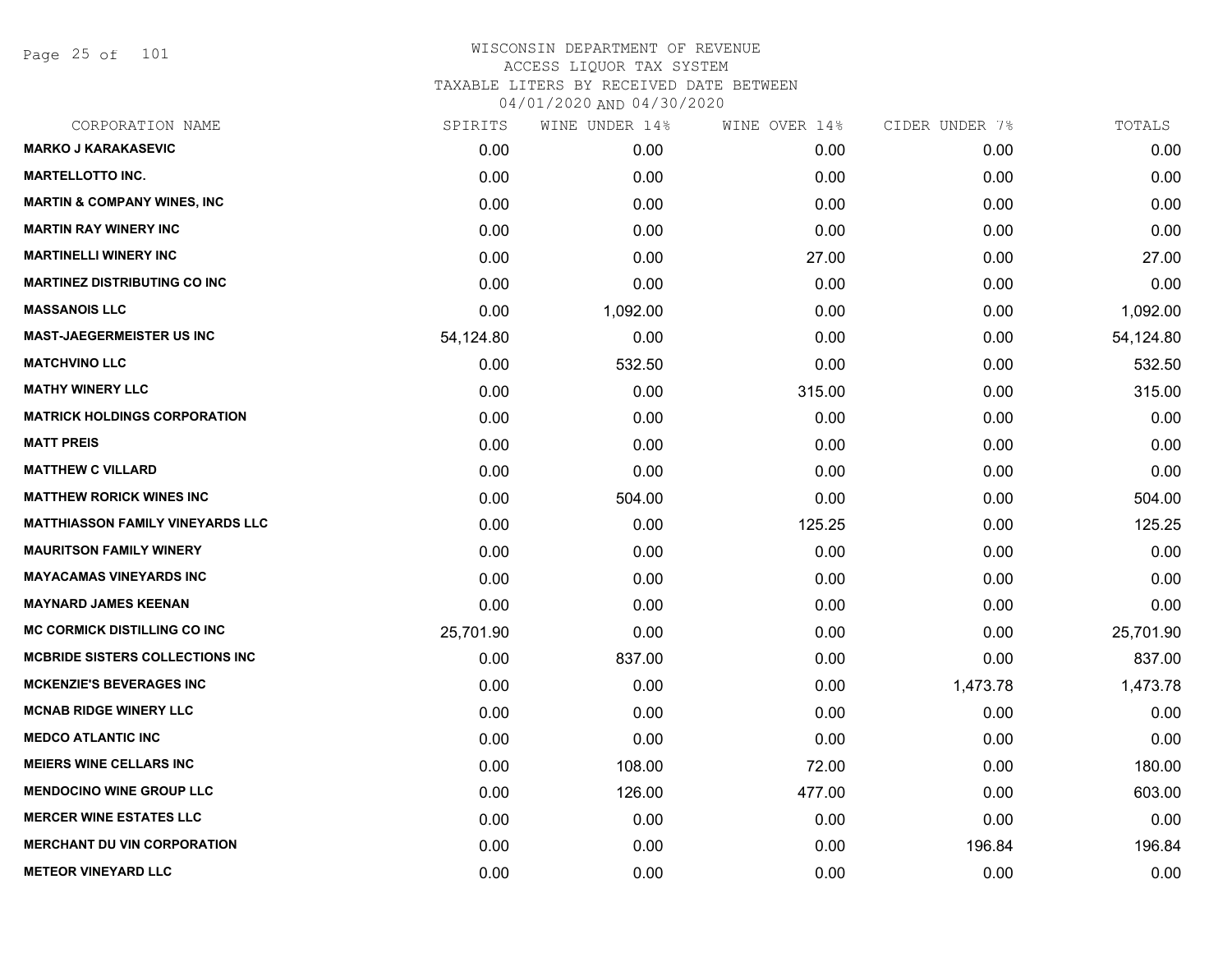Page 26 of 101

| CORPORATION NAME                              | SPIRITS  | WINE UNDER 14% | WINE OVER 14% | CIDER UNDER 7% | TOTALS      |
|-----------------------------------------------|----------|----------------|---------------|----------------|-------------|
| <b>METROWINE DISTRIBUTION CO INC</b>          | 0.00     | 0.00           | 0.00          | 0.00           | 0.00        |
| <b>METTLER WINES LLC</b>                      | 0.00     | 0.00           | 342.00        | 0.00           | 342.00      |
| <b>MEV CORPORATION</b>                        | 0.00     | 0.00           | 0.00          | 0.00           | 0.00        |
| <b>MEXCOR INC</b>                             | 3,600.00 | 0.00           | 0.00          | 0.00           | 3,600.00    |
| <b>MEYER CELLARS LLC</b>                      | 0.00     | 0.00           | 0.00          | 0.00           | 0.00        |
| <b>MHW LTD</b>                                | 8,321.25 | 4,324.50       | 1,768.50      | 0.00           | 14,414.25   |
| <b>MICHAEL BELLO</b>                          | 0.00     | 0.00           | 0.00          | 0.00           | 0.00        |
| <b>MICHAEL HOUGH</b>                          | 0.00     | 1,939.50       | 81.00         | 0.00           | 2,020.50    |
| <b>MICHAEL KUSH</b>                           | 0.00     | 0.00           | 0.00          | 0.00           | 0.00        |
| <b>MICHAEL SKURNIK WINES INC</b>              | 0.00     | 1,440.00       | 0.00          | 0.00           | 1,440.00    |
| <b>MICHEAL DASHE</b>                          | 0.00     | 0.00           | 0.00          | 0.00           | 0.00        |
| <b>MIDDLETON FAMILY WINES LLC</b>             | 0.00     | 0.00           | 0.00          | 0.00           | 0.00        |
| <b>MIDNIGHT CELLARS INC</b>                   | 0.00     | 0.00           | 0.00          | 0.00           | 0.00        |
| <b>MID-OAK DISTILLERY INC</b>                 | 0.00     | 0.00           | 0.00          | 0.00           | 0.00        |
| MIGHTY SWELL COCKTAIL COMPANY LLC             | 0.00     | 0.00           | 0.00          | 0.00           | 0.00        |
| <b>MILBRANDT FAMILY WINES LLC</b>             | 0.00     | 0.00           | 0.00          | 0.00           | 0.00        |
| MILLER FAMILY WINE COMPANY LLC                | 0.00     | 90.00          | 99.00         | 0.00           | 189.00      |
| <b>MILLER SQUARED INC</b>                     | 0.00     | 0.00           | 0.00          | 0.00           | 0.00        |
| <b>MILTONS DISTRIBUTING CO INC</b>            | 0.00     | 2,165.99       | 72.00         | 0.00           | 2,237.99    |
| <b>MINER FAMILY WINERY LLC</b>                | 0.00     | 0.00           | 225.00        | 0.00           | 225.00      |
| <b>MINNESOTAS FINEST FERMENTED PRODUCTS</b>   | 0.00     | 0.00           | 0.00          | 71.93          | 71.93       |
| <b>MIONETTO USA INC</b>                       | 0.00     | $-6,366.22$    | 0.00          | 0.00           | $-6,366.22$ |
| <b>MIRA WINERY LLC</b>                        | 0.00     | 0.00           | 0.00          | 0.00           | 0.00        |
| <b>MIRACLE IMPORTING AND DISTRIBUTION LLC</b> | 0.00     | 0.00           | 0.00          | 0.00           | 0.00        |
| MIRAMONT ESTATE VINEYARDS & WINERY INC        | 0.00     | 540.00         | 0.00          | 0.00           | 540.00      |
| <b>MIRASOL WINE LLC</b>                       | 0.00     | 0.00           | 0.00          | 0.00           | 0.00        |
| <b>MIRER MANAGEMENT COMPANY LLC</b>           | 0.00     | 0.00           | 0.00          | 0.00           | 0.00        |
| <b>MIROSLAV IVANOV TCHOLAKOV</b>              | 0.00     | 0.00           | 207.00        | 0.00           | 207.00      |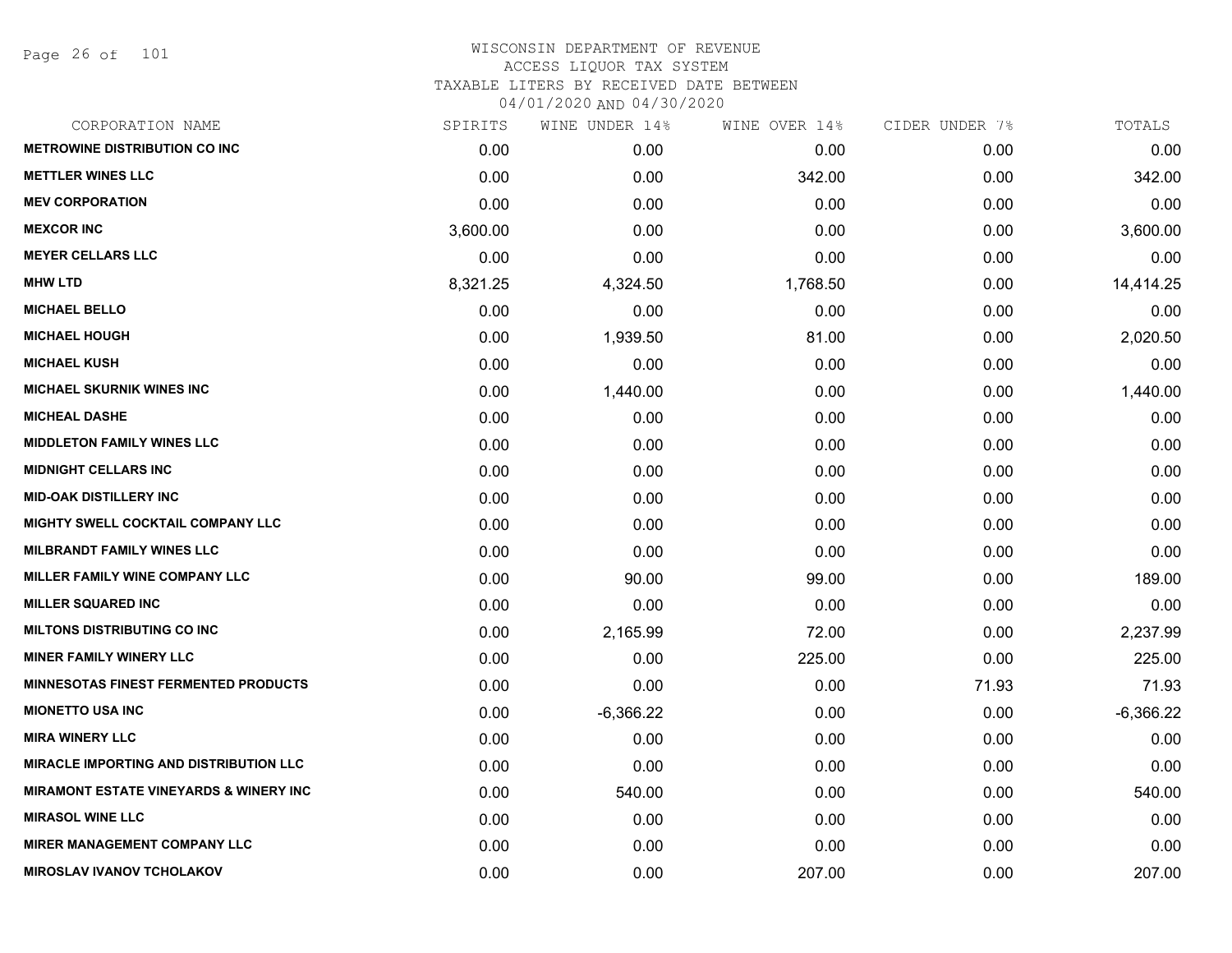Page 27 of 101

#### WISCONSIN DEPARTMENT OF REVENUE ACCESS LIQUOR TAX SYSTEM TAXABLE LITERS BY RECEIVED DATE BETWEEN

04/01/2020 AND 04/30/2020

| CORPORATION NAME                                                            | SPIRITS   | WINE UNDER 14% | WINE OVER 14% | CIDER UNDER 7% | TOTALS    |
|-----------------------------------------------------------------------------|-----------|----------------|---------------|----------------|-----------|
| <b>MISA IMPORTS INC</b>                                                     | 25,749.00 | 7,650.00       | 189.00        | 0.00           | 33,588.00 |
| <b>MISSISSIPPI RIVER DISTILLING COMPANY</b>                                 | 0.00      | 0.00           | 0.00          | 0.00           | 0.00      |
| <b>MISTARR WINE IMPORTERS</b>                                               | 0.00      | 252.00         | 0.00          | 0.00           | 252.00    |
| <b>MODERN DEVELOPMENT COMPANY</b>                                           | 0.00      | 0.00           | 0.00          | 0.00           | 0.00      |
| <b>MODERN SPIRITS LLC</b>                                                   | 13.50     | 306.72         | 0.00          | 0.00           | 320.22    |
| <b>MOET HENNESSY USA, INC.</b>                                              | 54,761.10 | 1,624.50       | 265.50        | 6,943.50       | 63,594.60 |
| <b>MOLLYDOOKER INTERNATIONAL LLC</b>                                        | 0.00      | 0.00           | 459.00        | 0.00           | 459.00    |
| <b>MOLLY'S WINERY INC</b>                                                   | 0.00      | 9.00           | 0.00          | 0.00           | 9.00      |
| <b>MOLSON COORS BEVERAGE COMPANY USA LLC</b>                                | 0.00      | 43,183.56      | 0.00          | 9,885.23       | 53,068.79 |
| <b>MONICA NOGUES</b>                                                        | 0.00      | 0.00           | 0.00          | 0.00           | 0.00      |
| <b>MONSIEUR TOUTON SELECTION LTD / ORIGIN USA</b>                           | 0.00      | 0.00           | 0.00          | 0.00           | 0.00      |
| <b>MONTE CRISTO BLOCK IV LLC</b>                                            | 0.00      | 0.00           | 0.00          | 0.00           | 0.00      |
| <b>MONTEREY WINE COMPANY LLC</b>                                            | 0.00      | 630.00         | 0.00          | 0.00           | 630.00    |
| <b>MONTICELLO CELLARS INC</b>                                               | 0.00      | 0.00           | 0.00          | 0.00           | 0.00      |
| <b>MORE THAN GRAPES, LLC</b>                                                | 0.00      | 724.50         | 9.00          | 0.00           | 733.50    |
| <b>MORGADO CELLARS LLC</b>                                                  | 0.00      | 0.00           | 0.00          | 0.00           | 0.00      |
| <b>MORGAN WINERY INC</b>                                                    | 0.00      | 189.00         | 126.00        | 0.00           | 315.00    |
| <b>MOUNT VEEDER FARMS LLC</b>                                               | 0.00      | 0.00           | 0.00          | 0.00           | 0.00      |
| <b>MOUNTAIN VIEW VINTNERS LLC</b>                                           | 0.00      | 0.00           | 0.00          | 0.00           | 0.00      |
| <b>MPL BRANDS NV INC</b>                                                    | 0.00      | 36,576.00      | 0.00          | 0.00           | 36,576.00 |
| <b>MS WALKER INC</b>                                                        | 5,826.00  | 0.00           | 0.00          | 0.00           | 5,826.00  |
| <b>MUTUAL WHOLESALE LIQUOR INC</b>                                          | 0.00      | 0.00           | 0.00          | 0.00           | 0.00      |
| NAPA VALLEY SPECIALTY WINES INC                                             | 0.00      | 0.00           | 0.00          | 0.00           | 0.00      |
| NATIONAL CONSUMER CREDIT GUARANTEE<br><b>ASSOCIATION OF CONNECTICUT INC</b> | 0.00      | 0.00           | 0.00          | 0.00           | 0.00      |
| <b>NATURAL MERCHANTS INC</b>                                                | 0.00      | 50.40          | 0.00          | 0.00           | 50.40     |
| <b>NATURAL SELECTIONS 357 LLC</b>                                           | 0.00      | 0.00           | 0.00          | 0.00           | 0.00      |
| <b>NATUREL WEST CORP</b>                                                    | 0.00      | 0.00           | 0.00          | 0.00           | 0.00      |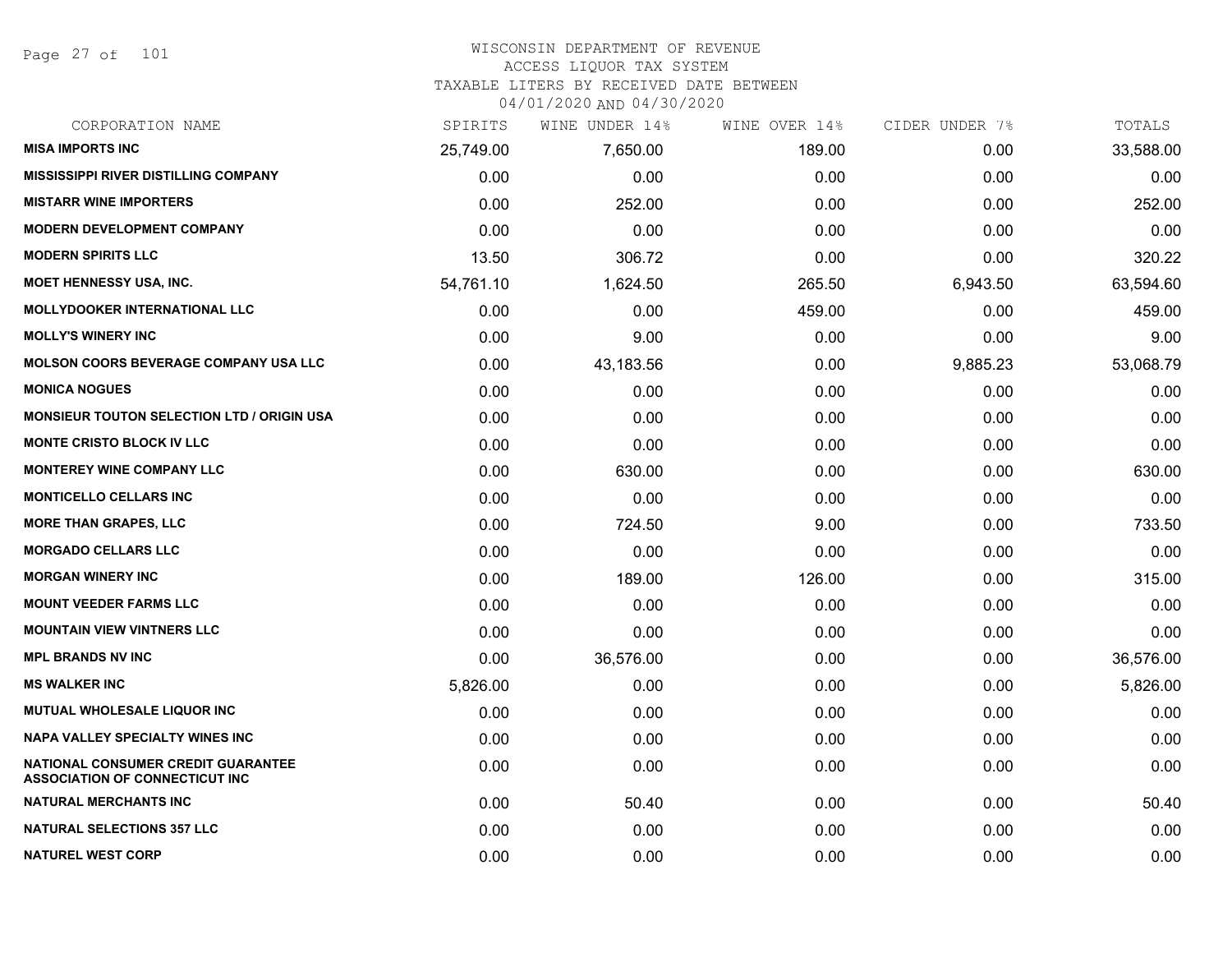Page 28 of 101

| CORPORATION NAME                      | SPIRITS  | WINE UNDER 14% | WINE OVER 14% | CIDER UNDER 7% | TOTALS    |
|---------------------------------------|----------|----------------|---------------|----------------|-----------|
| <b>NAVARRO VINEYARDS, LLC</b>         | 0.00     | 0.00           | 0.00          | 0.00           | 0.00      |
| <b>NBI ACQUISITION LLC</b>            | 0.00     | 0.00           | 0.00          | 0.00           | 0.00      |
| <b>NDC SYSTEMS LP</b>                 | 2,968.50 | 33,639.00      | 4,167.00      | 0.00           | 40,774.50 |
| <b>NEGOCIANTS USA INC</b>             | 0.00     | 0.00           | 0.00          | 0.00           | 0.00      |
| <b>NESTOR IMPORTS INC</b>             | 0.00     | 0.00           | 0.00          | 0.00           | 0.00      |
| <b>NEW HOLLAND BREWING CO LLC</b>     | 0.00     | 0.00           | 0.00          | 0.00           | 0.00      |
| <b>NEW MEXICO WINERIES INC</b>        | 0.00     | 7,209.00       | 0.00          | 0.00           | 7,209.00  |
| <b>NEW PARROTT &amp; CO</b>           | 0.00     | 4,536.00       | 810.00        | 0.00           | 5,346.00  |
| <b>NEW VAVIN INC</b>                  | 0.00     | 0.00           | 0.00          | 0.00           | 0.00      |
| <b>NEW YORK MUTUAL TRADING CO INC</b> | 0.00     | 0.00           | 185.08        | 0.00           | 185.08    |
| <b>NEXUS BRANDS LLC</b>               | 0.00     | 459.00         | 0.00          | 0.00           | 459.00    |
| <b>NICHE IMPORT CO</b>                | 247.50   | 0.00           | 0.00          | 0.00           | 247.50    |
| NIEBAUM-COPPOLA ESTATE WINERY LP      | 0.00     | 0.00           | 54.00         | 0.00           | 54.00     |
| <b>NLV TEQUILA BOTTLING LLC</b>       | 0.00     | 0.00           | 0.00          | 0.00           | 0.00      |
| <b>NOLET SPIRITS USA INC</b>          | 0.00     | 0.00           | 0.00          | 0.00           | 0.00      |
| <b>NORTH SHORE DISTILLERY LLC</b>     | 0.00     | 0.00           | 0.00          | 0.00           | 0.00      |
| <b>NORTHERN EMPIRE LLC</b>            | 0.00     | 0.00           | 0.00          | 0.00           | 0.00      |
| <b>NOVA WINES, INC.</b>               | 0.00     | 65.25          | 0.00          | 0.00           | 65.25     |
| <b>NUCCIO &amp; WISE</b>              | 0.00     | 648.00         | 3,303.00      | 0.00           | 3,951.00  |
| <b>NV AWG LTD</b>                     | 0.00     | 0.00           | 141.00        | 0.00           | 141.00    |
| <b>NW WINE COMPANY LLC</b>            | 0.00     | 252.00         | 0.00          | 0.00           | 252.00    |
| OAK RIDGE WINERY LLC                  | 0.00     | 2,205.00       | 225.00        | 0.00           | 2,430.00  |
| <b>OLD BRIDGE CELLARS</b>             | 0.00     | 3,444.90       | 553.50        | 0.00           | 3,998.40  |
| <b>OLD DOMINICK DISTILLERY LLC</b>    | 0.00     | 0.00           | 0.00          | 0.00           | 0.00      |
| OLD ELK HOLDINGS LLC                  | 0.00     | 0.00           | 0.00          | 0.00           | 0.00      |
| OLE SMOKY DISTILLERY LLC              | 9,427.50 | 0.00           | 0.00          | 0.00           | 9,427.50  |
| <b>OLIVER WINE COMPANY INC</b>        | 0.00     | 0.00           | 0.00          | 0.00           | 0.00      |
| ONE TRUE VINE LLC                     | 0.00     | 0.00           | 45.00         | 0.00           | 45.00     |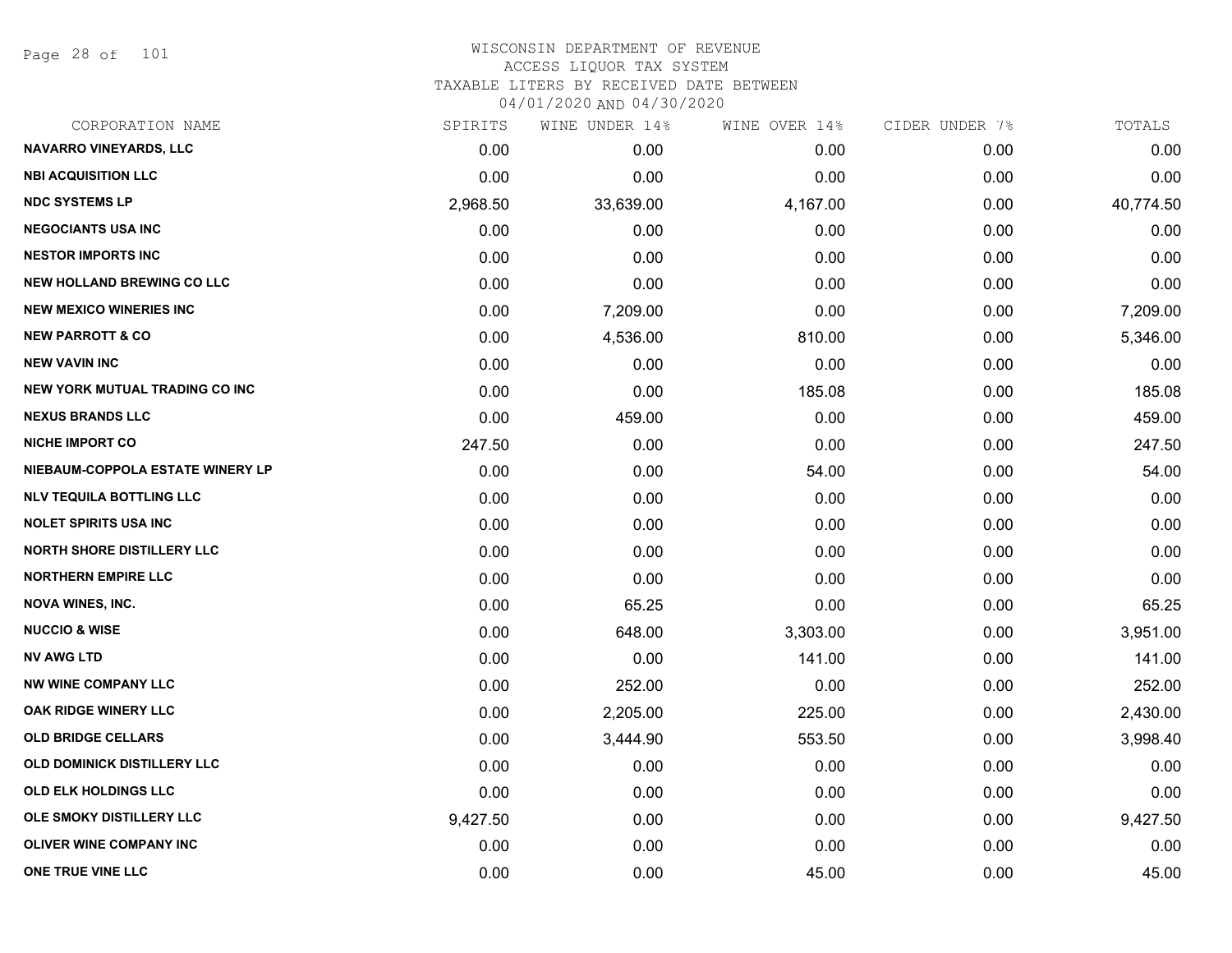Page 29 of 101

### WISCONSIN DEPARTMENT OF REVENUE ACCESS LIQUOR TAX SYSTEM TAXABLE LITERS BY RECEIVED DATE BETWEEN

04/01/2020 AND 04/30/2020

| CORPORATION NAME                       | SPIRITS   | WINE UNDER 14% | WINE OVER 14% | CIDER UNDER 7% | TOTALS    |
|----------------------------------------|-----------|----------------|---------------|----------------|-----------|
| O'NEILL BEVERAGES CO LLC               | 0.00      | 817.50         | 369.00        | 0.00           | 1,186.50  |
| <b>OPICI IMPORT COMPANY</b>            | 382.50    | 810.00         | 0.00          | 0.00           | 1,192.50  |
| <b>OPOLO WINES LP</b>                  | 0.00      | 0.00           | 0.00          | 0.00           | 0.00      |
| <b>OPUS ONE WINERY LLC</b>             | 0.00      | 0.00           | 18.00         | 0.00           | 18.00     |
| <b>ORCA PROPERTIES LLC</b>             | 0.00      | 0.00           | 0.00          | 0.00           | 0.00      |
| <b>OREGON BREWING COMPANY INC</b>      | 9.00      | 0.00           | 0.00          | 0.00           | 9.00      |
| ORVINO IMPORTS & DISTRIBUTING INC      | 0.00      | 0.00           | 0.00          | 0.00           | 0.00      |
| <b>O'SHAUGHNESSY DEL OSO LLC</b>       | 0.00      | 0.00           | 0.00          | 0.00           | 0.00      |
| <b>OVUM WINES LLC</b>                  | 0.00      | 0.00           | 0.00          | 0.00           | 0.00      |
| <b>PABST HOLDINGS LLC</b>              | 0.00      | 0.00           | 0.00          | 0.00           | 0.00      |
| PACIFIC EDGE MARKETING GROUP INC       | 849.00    | 0.00           | 0.00          | 0.00           | 849.00    |
| PACIFIC INTERNATIONAL LIQUOR INC       | 0.00      | 221.76         | 263.52        | 0.00           | 485.28    |
| <b>PACIFIC WINE &amp; SPIRITS, LLC</b> | 0.00      | 0.00           | 0.00          | 0.00           | 0.00      |
| <b>PAHLMEYER LLC</b>                   | 0.00      | 0.00           | 0.00          | 0.00           | 0.00      |
| PALI WINE COMPANY LP                   | 0.00      | 0.00           | 0.00          | 0.00           | 0.00      |
| <b>PALM BAY INTERNATIONAL INC</b>      | 40.50     | 3,085.25       | 1,086.00      | 0.00           | 4,211.75  |
| PALMATEER CONSULTING LLC               | 0.00      | 0.00           | 0.00          | 0.00           | 0.00      |
| <b>PAMELA FRYE</b>                     | 0.00      | 504.00         | 0.00          | 0.00           | 504.00    |
| <b>PAMPA BEVERAGES LLC</b>             | 0.00      | 3,116.06       | 0.00          | 0.00           | 3,116.06  |
| <b>PAMPELONNE LLC</b>                  | 0.00      | 0.00           | 0.00          | 0.00           | 0.00      |
| PANTHER CREEK CELLARS LLC              | 0.00      | 0.00           | 0.00          | 0.00           | 0.00      |
| <b>PAPINEAU LLC</b>                    | 0.00      | 0.00           | 0.00          | 0.00           | 0.00      |
| PARAGON VINEYARD CO INC                | 0.00      | 0.00           | 0.00          | 0.00           | 0.00      |
| PARK STREET IMPORTS LLC                | 12,355.50 | 4,643.46       | 103.50        | 113.00         | 17,215.46 |
| <b>PARK WINE COMPANY INC</b>           | 0.00      | 630.00         | 756.00        | 0.00           | 1,386.00  |
| <b>PARKER STATION INC</b>              | 0.00      | 157.50         | 229.50        | 0.00           | 387.00    |
| PASEK CELLARS WINERY INC               | 0.00      | 0.00           | 0.00          | 0.00           | 0.00      |
| <b>PAT WINES LLC</b>                   | 0.00      | 0.00           | 0.00          | 0.00           | 0.00      |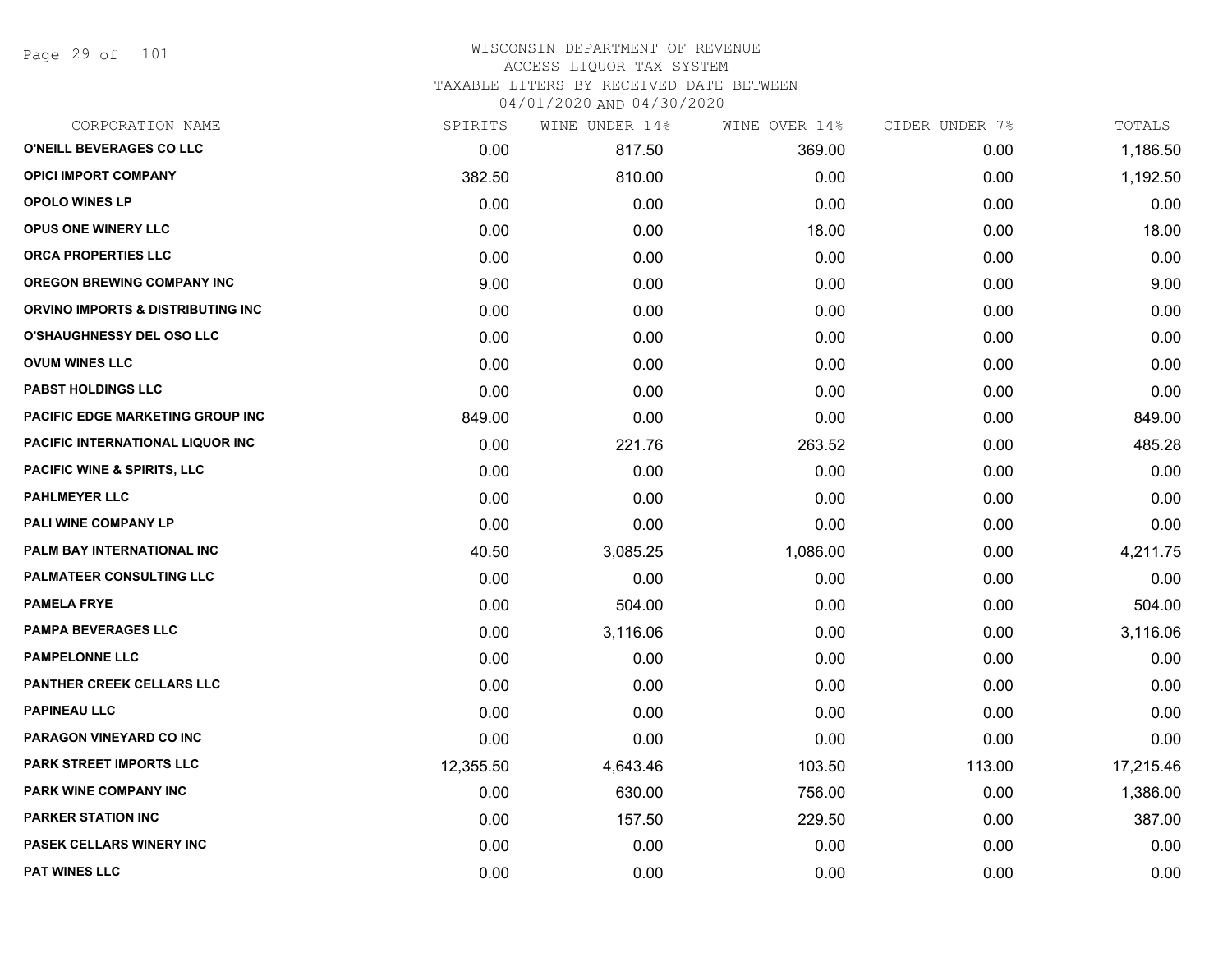Page 30 of 101

# WISCONSIN DEPARTMENT OF REVENUE ACCESS LIQUOR TAX SYSTEM

TAXABLE LITERS BY RECEIVED DATE BETWEEN

04/01/2020 AND 04/30/2020

| CORPORATION NAME                     | SPIRITS    | WINE UNDER 14% | WINE OVER 14% | CIDER UNDER 7% | TOTALS     |
|--------------------------------------|------------|----------------|---------------|----------------|------------|
| <b>PATERNO IMPORTS LTD</b>           | 634.50     | 5,467.50       | 3,792.60      | 0.00           | 9,894.60   |
| <b>PATRICIO C MATA</b>               | 0.00       | 144.00         | 69.50         | 0.00           | 213.50     |
| PAUL HOBBS IMPORTS INC               | 0.00       | 0.00           | 0.00          | 0.00           | 0.00       |
| <b>PAUL HOBBS WINERY LP</b>          | 0.00       | 0.00           | 0.00          | 0.00           | 0.00       |
| <b>PAVI WINES LLC</b>                | 0.00       | 0.00           | 0.00          | 0.00           | 0.00       |
| <b>PAWEL LATO</b>                    | 0.00       | 0.00           | 0.00          | 0.00           | 0.00       |
| PEACHY CANYON WINERY                 | 0.00       | 90.00          | 36.00         | 0.00           | 126.00     |
| PEIRANO ESTATE WINERY INC.           | 0.00       | 0.00           | 0.00          | 0.00           | 0.00       |
| PEJU FAMILY OPERATING PARTNERSHIP LP | 0.00       | 0.00           | 0.00          | 0.00           | 0.00       |
| PELTER BEVERAGE GROUP, LLC           | 0.00       | 0.00           | 0.00          | 0.00           | 0.00       |
| PENELOPE BOURBON LLC                 | 0.00       | 0.00           | 0.00          | 0.00           | 0.00       |
| PENROSE HILL, LIMITED                | 0.00       | 0.00           | 0.00          | 0.00           | 0.00       |
| PEPPER BRIDGE WINERY LLC             | 0.00       | 0.00           | 0.00          | 0.00           | 0.00       |
| PERNOD RICARD USA LLC                | 160,188.13 | 25,977.86      | 0.00          | 0.00           | 186,165.99 |
| <b>PETER ROSBACK</b>                 | 0.00       | 0.00           | 0.00          | 0.00           | 0.00       |
| PETERSON WINERY LLC                  | 0.00       | 576.00         | 306.00        | 0.00           | 882.00     |
| PETIT HAMEAU LLC                     | 0.00       | 63.00          | 0.00          | 0.00           | 63.00      |
| <b>PHILIP LAROCCA</b>                | 0.00       | 0.00           | 0.00          | 0.00           | 0.00       |
| PHILIP TOGNI VINEYARD LP             | 0.00       | 0.00           | 0.00          | 0.00           | 0.00       |
| PHILLIP STEINSCHREIBER               | 0.00       | 0.00           | 0.00          | 0.00           | 0.00       |
| <b>PHILLIPS FARMS LLC</b>            | 0.00       | 0.00           | 2,151.00      | 0.00           | 2,151.00   |
| PHUSION PROJECTS LLC                 | 0.00       | 0.00           | 0.00          | 0.00           | 0.00       |
| PICNIC WINE COMPANY LLC              | 0.00       | 0.00           | 0.00          | 0.00           | 0.00       |
| PIEDMONT DISTILLERS INC              | 967.50     | 0.00           | 0.00          | 0.00           | 967.50     |
| <b>PINA CELLARS LP</b>               | 0.00       | 0.00           | 0.00          | 0.00           | 0.00       |
| PINE RIDGE WINERY LLC                | 0.00       | 882.00         | 40.50         | 0.00           | 922.50     |
| <b>PLATA WINE PARTNERS LLC</b>       | 0.00       | 0.00           | 0.00          | 0.00           | 0.00       |
| PLUME RIDGE IRREVOCABLE TRUST        | 0.00       | 204.00         | 0.00          | 0.00           | 204.00     |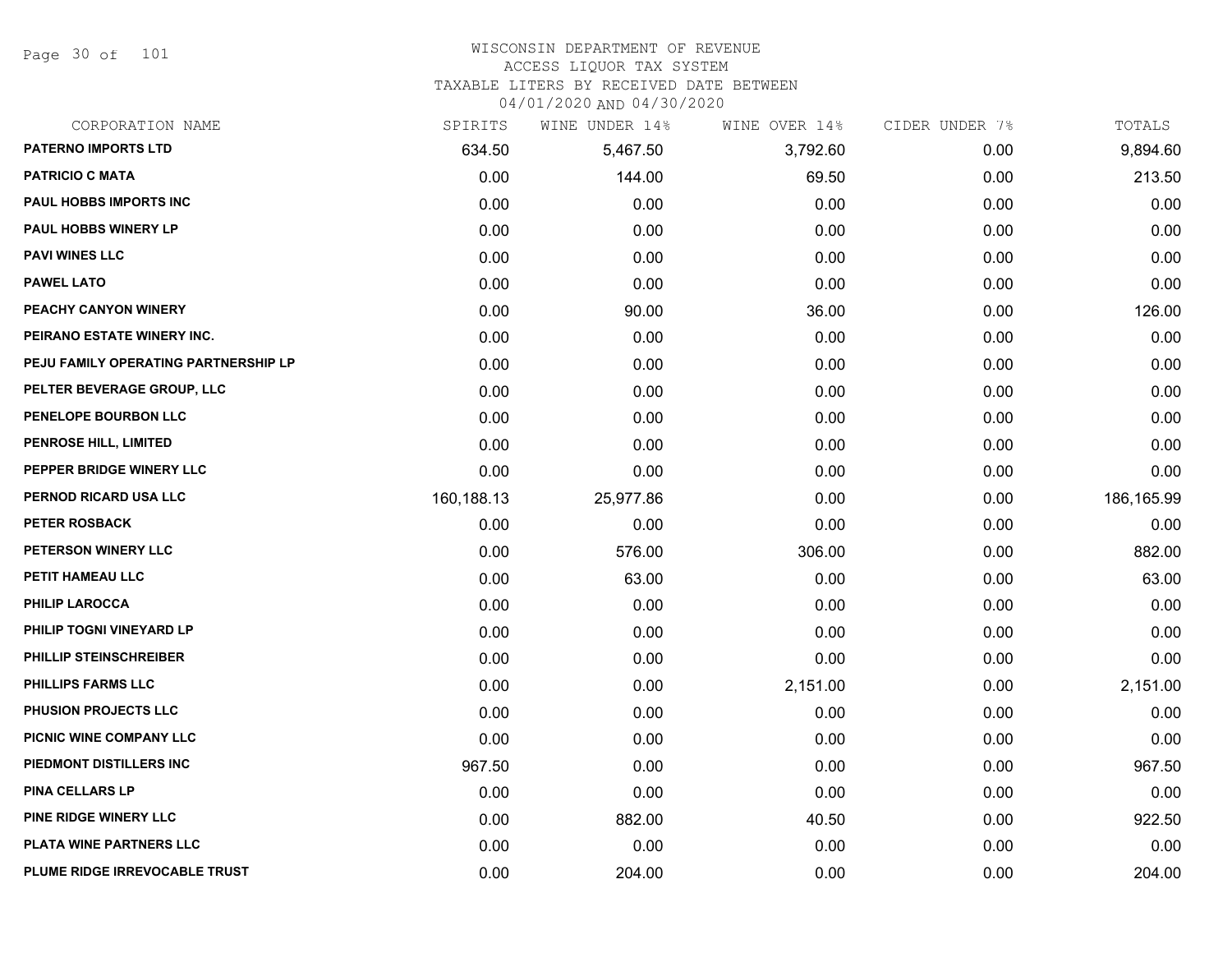Page 31 of 101

| CORPORATION NAME                     | SPIRITS    | WINE UNDER 14% | WINE OVER 14% | CIDER UNDER 7% | ${\tt TOTALS}$ |
|--------------------------------------|------------|----------------|---------------|----------------|----------------|
| POPCORN DESIGN LLC                   | 0.00       | 0.00           | 0.00          | 0.00           | 0.00           |
| PORT WASHINGTON IMPORTS LLC          | 0.00       | 310.50         | 0.00          | 0.00           | 310.50         |
| PORTOVINO LLC                        | 0.00       | 0.00           | 0.00          | 0.00           | 0.00           |
| <b>POST WINERY INC</b>               | 0.00       | 0.00           | 0.00          | 0.00           | 0.00           |
| <b>POUR MANAGEMENT LLC</b>           | 0.00       | 504.00         | 0.00          | 0.00           | 504.00         |
| PRAGER WINERY & PORT WORKS, INC.     | 0.00       | 0.00           | 0.00          | 0.00           | 0.00           |
| PRECEPT BRANDS LLC                   | 0.00       | 5,073.00       | 7,560.00      | 0.00           | 12,633.00      |
| <b>PREMIER WINE GROUP, LLC</b>       | 0.00       | 0.00           | 0.00          | 0.00           | 0.00           |
| PREMIERE DISTILLERY LLC              | 0.00       | 0.00           | 0.00          | 0.00           | 0.00           |
| <b>PREMIUM PORT WINES INC</b>        | 0.00       | 0.00           | 724.50        | 0.00           | 724.50         |
| <b>PRESQU'ILE WINERY</b>             | 0.00       | 0.00           | 0.00          | 0.00           | 0.00           |
| PRESTIGE IMPORTS LLC                 | 0.00       | 0.00           | 0.00          | 0.00           | 0.00           |
| PRESTIGE WINE IMPORTS CORP           | 0.00       | 6,895.50       | 45.00         | 0.00           | 6,940.50       |
| PRICHARDS DISTILLERY INC             | 0.00       | 0.00           | 0.00          | 0.00           | 0.00           |
| PRIDE MOUNTAIN VINEYARDS LLC         | 0.00       | 0.00           | 0.00          | 0.00           | 0.00           |
| PROLETARIAT WINE COMPANY, LLC        | 0.00       | 3.00           | 1.50          | 0.00           | 4.50           |
| <b>PRO-LIQUITECH LLC</b>             | 0.00       | 0.00           | 0.00          | 0.00           | 0.00           |
| <b>PROOF ARTISAN DISTILLERS, LLC</b> | 0.00       | 0.00           | 0.00          | 0.00           | 0.00           |
| <b>PROST BEVERAGE COMPANY LLC</b>    | 0.00       | 0.00           | 0.00          | 0.00           | 0.00           |
| <b>PROXIMO SPIRITS INC</b>           | 135,508.20 | 0.00           | 0.00          | 0.00           | 135,508.20     |
| PUENTE-INTERNACIONAL INC             | 0.00       | 0.00           | 0.00          | 0.00           | 0.00           |
| PURE HOLDINGS, LLC                   | 0.00       | 0.00           | 0.00          | 0.00           | 0.00           |
| PURPLE WINE COMPANY LLC              | 0.00       | 972.00         | 0.00          | 0.00           | 972.00         |
| <b>QUADY SOUTH WINERY LLC</b>        | 0.00       | 1,008.00       | 9.00          | 0.00           | 1,017.00       |
| QUILCEDA CREEK VINTNERS INC          | 0.00       | 0.00           | 54.00         | 0.00           | 54.00          |
| <b>QUINTESSENTIAL LLC</b>            | 0.00       | 4,833.00       | 726.00        | 0.00           | 5,559.00       |
| <b>R &amp; G SCHATZ FARMS INC</b>    | 0.00       | 0.00           | 0.00          | 0.00           | 0.00           |
| <b>R &amp; M BRANDS INC</b>          | 697.50     | 36.00          | 0.00          | 0.00           | 733.50         |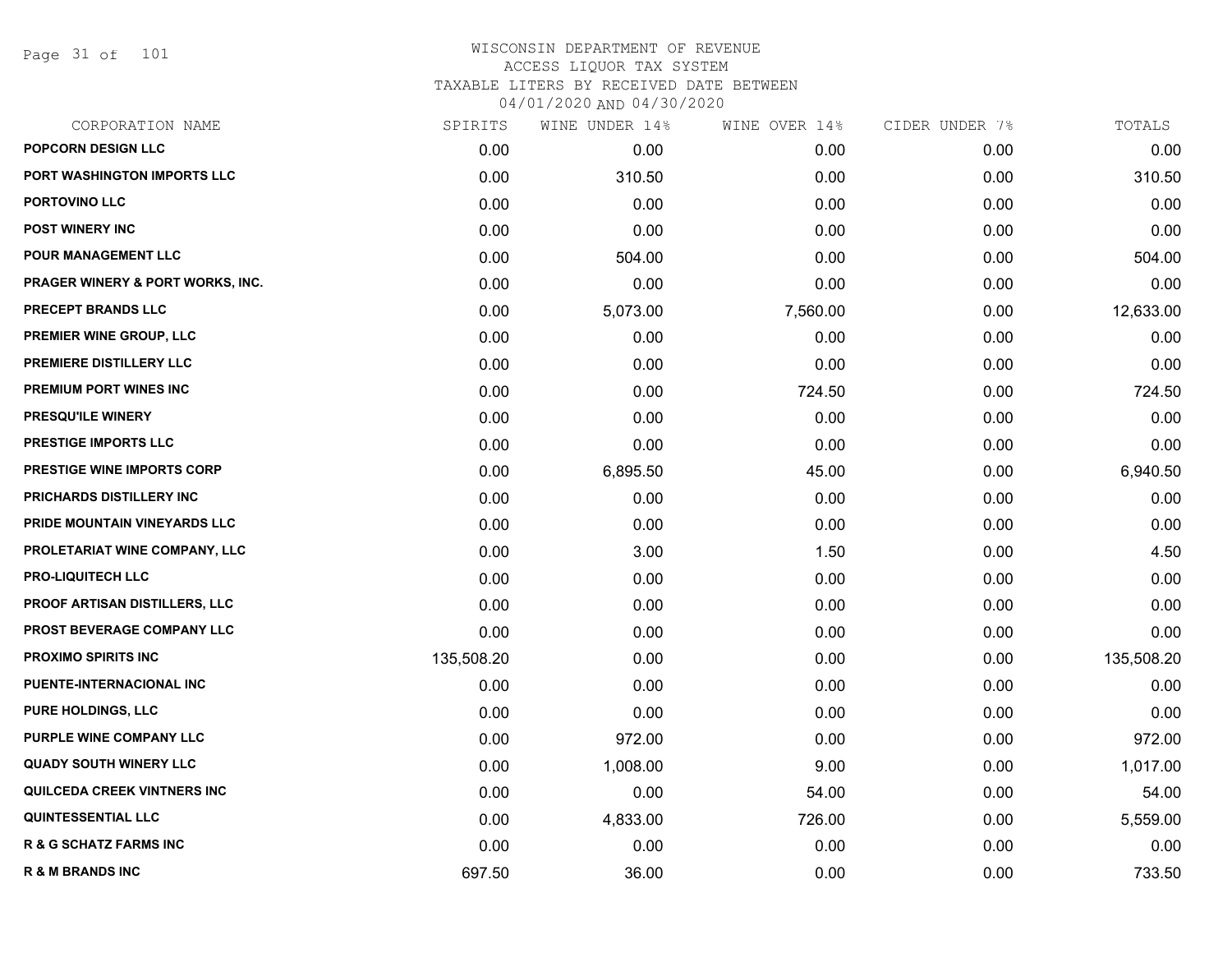Page 32 of 101

| CORPORATION NAME                            | SPIRITS  | WINE UNDER 14% | WINE OVER 14% | CIDER UNDER 7% | TOTALS   |
|---------------------------------------------|----------|----------------|---------------|----------------|----------|
| <b>RH KEENAN CO</b>                         | 0.00     | 0.00           | 441.00        | 0.00           | 441.00   |
| R.F. BEVERAGE, LLC                          | 0.00     | 0.00           | 0.00          | 0.00           | 0.00     |
| <b>RABBIT HOLE SPIRITS LLC</b>              | 0.00     | 0.00           | 0.00          | 0.00           | 0.00     |
| <b>RACINE WINE CO LLC</b>                   | 0.00     | 0.00           | 0.00          | 0.00           | 0.00     |
| <b>RADIO-COTEAU WINE CELLARS LLC</b>        | 0.00     | 0.00           | 0.00          | 0.00           | 0.00     |
| <b>RAMEY WINE CELLARS INC</b>               | 0.00     | 0.00           | 75.60         | 0.00           | 75.60    |
| <b>RANSOM SPIRITS LLC</b>                   | 0.00     | 0.00           | 0.00          | 0.00           | 0.00     |
| <b>RAYMOND SIGNORELLO</b>                   | 0.00     | 0.00           | 0.00          | 0.00           | 0.00     |
| <b>RB WINE ASSOCIATES LLC</b>               | 0.00     | 0.00           | 0.00          | 0.00           | 0.00     |
| <b>RBZ VINEYARDS LLC</b>                    | 0.00     | 0.00           | 0.00          | 0.00           | 0.00     |
| <b>RED CAR WINE COMPANY LLC</b>             | 0.00     | 0.00           | 0.00          | 0.00           | 0.00     |
| <b>RED NEWT CELLARS INC</b>                 | 0.00     | 126.00         | 0.00          | 0.00           | 126.00   |
| <b>RED TAIL RIDGE INC</b>                   | 0.00     | 0.00           | 0.00          | 0.00           | 0.00     |
| <b>REDEMPTION SPIRITS LLC</b>               | 117.00   | 0.00           | 0.00          | 0.00           | 117.00   |
| <b>REDWOOD SPIRITS INC</b>                  | 0.00     | 0.00           | 0.00          | 0.00           | 0.00     |
| <b>REGAL WINE IMPORTS INC</b>               | 0.00     | 0.00           | 0.00          | 0.00           | 0.00     |
| <b>REMY COINTREAU AMERIQUE USA</b>          | 7,561.45 | 0.00           | 0.00          | 0.00           | 7,561.45 |
| <b>REN ACQUISITION INC</b>                  | 0.00     | 0.00           | 0.00          | 0.00           | 0.00     |
| <b>RENO G FARINELLI &amp; JOSEF H SHEBL</b> | 0.00     | 0.00           | 0.00          | 0.00           | 0.00     |
| <b>RENT A BBQ</b>                           | 0.00     | 0.00           | 0.00          | 0.00           | 0.00     |
| <b>RESERVA WINES LLC</b>                    | 0.00     | 0.00           | 0.00          | 0.00           | 0.00     |
| RESTLESS SPIRITS DISTILLING COMPANY LLC     | 0.00     | 0.00           | 0.00          | 0.00           | 0.00     |
| <b>REVELRY VINTNERS LLC</b>                 | 0.00     | 252.00         | 0.00          | 0.00           | 252.00   |
| <b>REYNOLDS CREATIVE PRODUCTS INC</b>       | 0.00     | 0.00           | 0.00          | 0.00           | 0.00     |
| <b>RGI BRANDS LLC</b>                       | 414.00   | 0.00           | 0.00          | 0.00           | 414.00   |
| <b>RHINEGEIST, LLC</b>                      | 0.00     | 0.00           | 0.00          | 0.00           | 0.00     |
| <b>RHYS VINEYARDS LLC</b>                   | 0.00     | 0.00           | 0.00          | 0.00           | 0.00     |
| <b>RIDGE VINEYARDS INC</b>                  | 0.00     | 162.00         | 1,098.00      | 0.00           | 1,260.00 |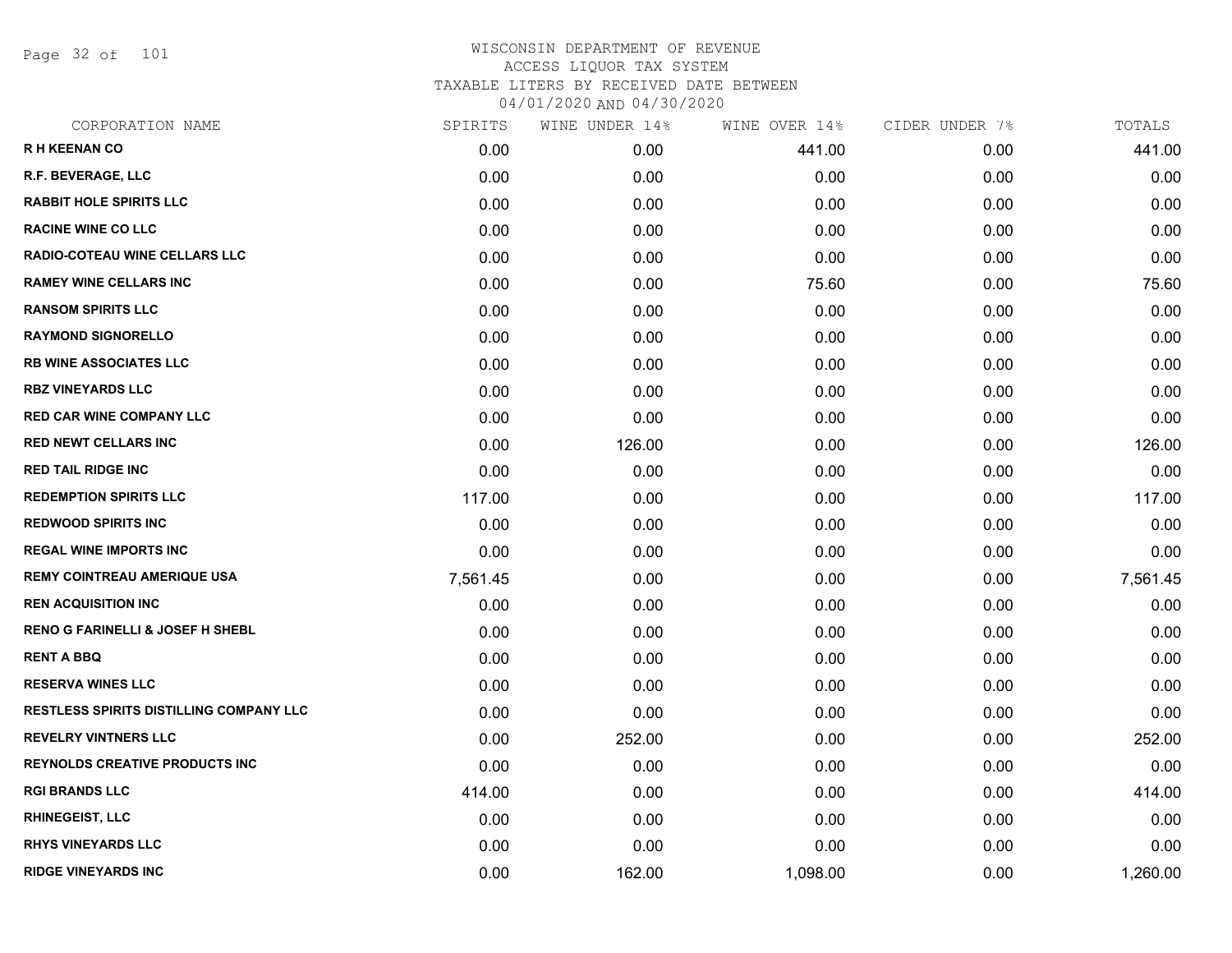Page 33 of 101

| CORPORATION NAME                                 | SPIRITS | WINE UNDER 14% | WINE OVER 14% | CIDER UNDER 7% | TOTALS    |
|--------------------------------------------------|---------|----------------|---------------|----------------|-----------|
| <b>RO SALES &amp; DISTRIBUTION SERVICES INC.</b> | 0.00    | 0.00           | 0.00          | 0.00           | 0.00      |
| <b>RO SALES &amp; DISTRIBUTION SERVICES INC.</b> | 0.00    | 868.50         | 126.00        | 0.00           | 994.50    |
| <b>ROBERT A CUTTER</b>                           | 0.00    | 0.00           | 0.00          | 0.00           | 0.00      |
| <b>ROBERT FOLEY LLC</b>                          | 0.00    | 27.00          | 144.00        | 0.00           | 171.00    |
| <b>ROBERT J GROSS</b>                            | 0.00    | 0.00           | 0.00          | 0.00           | 0.00      |
| <b>ROBERT L HUDSON</b>                           | 0.00    | 0.00           | 0.00          | 0.00           | 0.00      |
| <b>ROBERT YOUNG ESTATE WINERY LLC</b>            | 0.00    | 0.00           | 49.50         | 0.00           | 49.50     |
| <b>ROBERTS &amp; ROGERS LLC</b>                  | 0.00    | 0.00           | 0.00          | 0.00           | 0.00      |
| <b>ROCK SAKE LLC</b>                             | 0.00    | 0.00           | 0.00          | 0.00           | 0.00      |
| <b>ROCKWOOD &amp; HINES IMPORTERS INC.</b>       | 0.00    | 0.00           | 0.00          | 0.00           | 0.00      |
| <b>ROGER PENG</b>                                | 0.00    | 11.25          | 0.00          | 0.00           | 11.25     |
| <b>ROMBAUER VINEYARDS INC</b>                    | 0.00    | 0.00           | 198.00        | 0.00           | 198.00    |
| <b>RONALD J WICKER</b>                           | 0.00    | 0.00           | 0.00          | 0.00           | 0.00      |
| <b>RONALD T RUBIN</b>                            | 0.00    | 0.00           | 0.00          | 0.00           | 0.00      |
| <b>ROOTS RUN DEEP LLC</b>                        | 0.00    | 0.00           | 502.00        | 0.00           | 502.00    |
| <b>ROSE IMPORTING &amp; DISTRIBUTING LLC</b>     | 0.00    | 0.00           | 0.00          | 0.00           | 0.00      |
| ROSENTHAL WINE MERCHANT NY LTD                   | 0.00    | 576.75         | 49.50         | 0.00           | 626.25    |
| <b>ROSS PANGERE</b>                              | 0.00    | 0.00           | 0.00          | 0.00           | 0.00      |
| <b>ROTTA WINERY LLC</b>                          | 0.00    | 0.00           | 0.00          | 0.00           | 0.00      |
| <b>ROUND HILL CELLARS</b>                        | 0.00    | 2,677.50       | 2,205.00      | 0.00           | 4,882.50  |
| <b>ROUND POND ESTATE LLC</b>                     | 0.00    | 0.00           | 0.00          | 0.00           | 0.00      |
| <b>ROYAL WINE CORPORATION</b>                    | 36.00   | 3,529.90       | 85.50         | 0.00           | 3,651.40  |
| <b>RUSH CREEK DISTILLING, LLC</b>                | 0.00    | 0.00           | 0.00          | 0.00           | 0.00      |
| <b>RUSSIAN STANDARD VODKA (USA) INC</b>          | 723.00  | 0.00           | 0.00          | 0.00           | 723.00    |
| <b>RWG USA LLC</b>                               | 0.00    | 0.00           | 0.00          | 0.00           | 0.00      |
| <b>S &amp; R WINES LLC</b>                       | 0.00    | 0.00           | 0.00          | 0.00           | 0.00      |
| <b>SLJGROUPINC</b>                               | 0.00    | 8,353.50       | 3,043.50      | 0.00           | 11,397.00 |
| <b>SAGAMORE WHISKEY LLC</b>                      | 0.00    | 0.00           | 0.00          | 0.00           | 0.00      |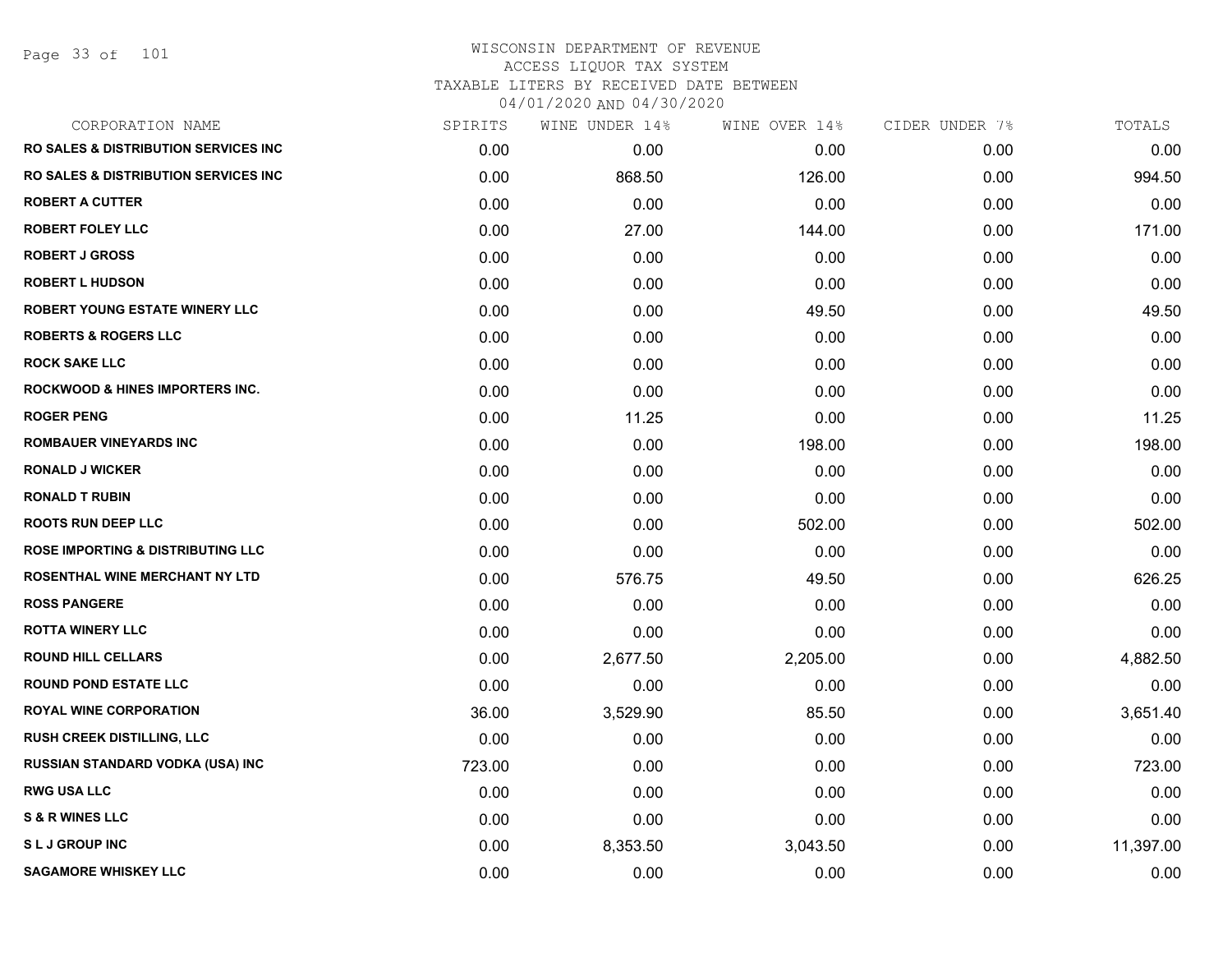Page 34 of 101

#### WISCONSIN DEPARTMENT OF REVENUE ACCESS LIQUOR TAX SYSTEM TAXABLE LITERS BY RECEIVED DATE BETWEEN

04/01/2020 AND 04/30/2020

| CORPORATION NAME                                      | SPIRITS    | WINE UNDER 14% | WINE OVER 14% | CIDER UNDER 7% | TOTALS     |
|-------------------------------------------------------|------------|----------------|---------------|----------------|------------|
| <b>SAKEONE CORPORATION</b>                            | 0.00       | 473.40         | 245.88        | 0.00           | 719.28     |
| <b>SALOON SPIRITS LLC</b>                             | 0.00       | 0.00           | 0.00          | 0.00           | 0.00       |
| <b>SALVESTRIN WINE CO LLC</b>                         | 0.00       | 0.00           | 0.00          | 0.00           | 0.00       |
| <b>SAMANTHA SHEEHAN IMPORTS</b>                       | 0.00       | 45.00          | 63.00         | 0.00           | 108.00     |
| <b>SAMUEL P BAXTER</b>                                | 0.00       | 0.00           | 0.00          | 0.00           | 0.00       |
| <b>SAN ANTONIO WINERY INC</b>                         | 0.00       | 37,430.88      | 3,312.00      | 0.00           | 40,742.88  |
| <b>SAN FRANCISCO WINE EXCHANGE INC</b>                | 0.00       | 0.00           | 0.00          | 0.00           | 0.00       |
| <b>SAN GABRIEL VALLEY WAREHOUSE &amp; STORAGE INC</b> | 0.00       | 0.00           | 276.00        | 0.00           | 276.00     |
| <b>SAN JOAQUIN WINE COMPANY INC</b>                   | 0.00       | 235.20         | 38.40         | 0.00           | 273.60     |
| SAN LUIS SPIRITS DISTILLING CO LLC                    | 2,208.00   | 0.00           | 0.00          | 0.00           | 2,208.00   |
| <b>SANGLIER SELECTIONS LLC</b>                        | 90.72      | 315.00         | 0.00          | 0.00           | 405.72     |
| <b>SANS LIEGE INC</b>                                 | 0.00       | 0.00           | 0.00          | 0.00           | 0.00       |
| <b>SANS WINE &amp; SPIRITS CO</b>                     | 0.00       | 0.00           | 0.00          | 0.00           | 0.00       |
| <b>SANTA CROCE LLC</b>                                | 184.50     | 0.00           | 0.00          | 0.00           | 184.50     |
| <b>SANTA MARGHERITA USA INC</b>                       | 0.00       | 661.50         | 0.00          | 0.00           | 661.50     |
| <b>SANTA RITA USA CORPORATION</b>                     | 0.00       | 0.00           | 0.00          | 0.00           | 0.00       |
| <b>SAPSUCKER FARMS LLC</b>                            | 0.00       | 0.00           | 0.00          | 0.00           | 0.00       |
| <b>SARMENTO'S IMPORTS &amp; EXPORTS INC</b>           | 0.00       | 0.00           | 0.00          | 0.00           | 0.00       |
| <b>SAVIAH ROSE WINERY LLC</b>                         | 0.00       | 0.00           | 0.00          | 0.00           | 0.00       |
| <b>SAZERAC COMPANY INC</b>                            | 477,039.30 | 26.98          | 248.98        | 0.00           | 477,315.26 |
| <b>SAZERAC NORTH AMERICA INC</b>                      | 601,697.70 | 12,076.99      | 0.00          | 0.00           | 613,774.69 |
| <b>SBRAGIA FAMILY VINEYARDS LLC</b>                   | 0.00       | 0.00           | 0.00          | 0.00           | 0.00       |
| <b>SCENIC ROOT WINEGROWERS LLC</b>                    | 0.00       | 0.00           | 0.00          | 0.00           | 0.00       |
| SCHEID VINEYARDS CALIFORNIA INC                       | 0.00       | 6,286.00       | 459.00        | 0.00           | 6,745.00   |
| <b>SCHILLING CIDER LLC</b>                            | 0.00       | 0.00           | 0.00          | 0.00           | 0.00       |
| <b>SCHUG WINERY LLC</b>                               | 0.00       | 0.00           | 0.00          | 0.00           | 0.00       |
| <b>SCHWEIGER VINEYARDS INC</b>                        | 0.00       | 0.00           | 0.00          | 0.00           | 0.00       |
| <b>SCOPERTA IMPORTING CO INC</b>                      | 0.00       | 1,701.00       | 0.00          | 0.00           | 1,701.00   |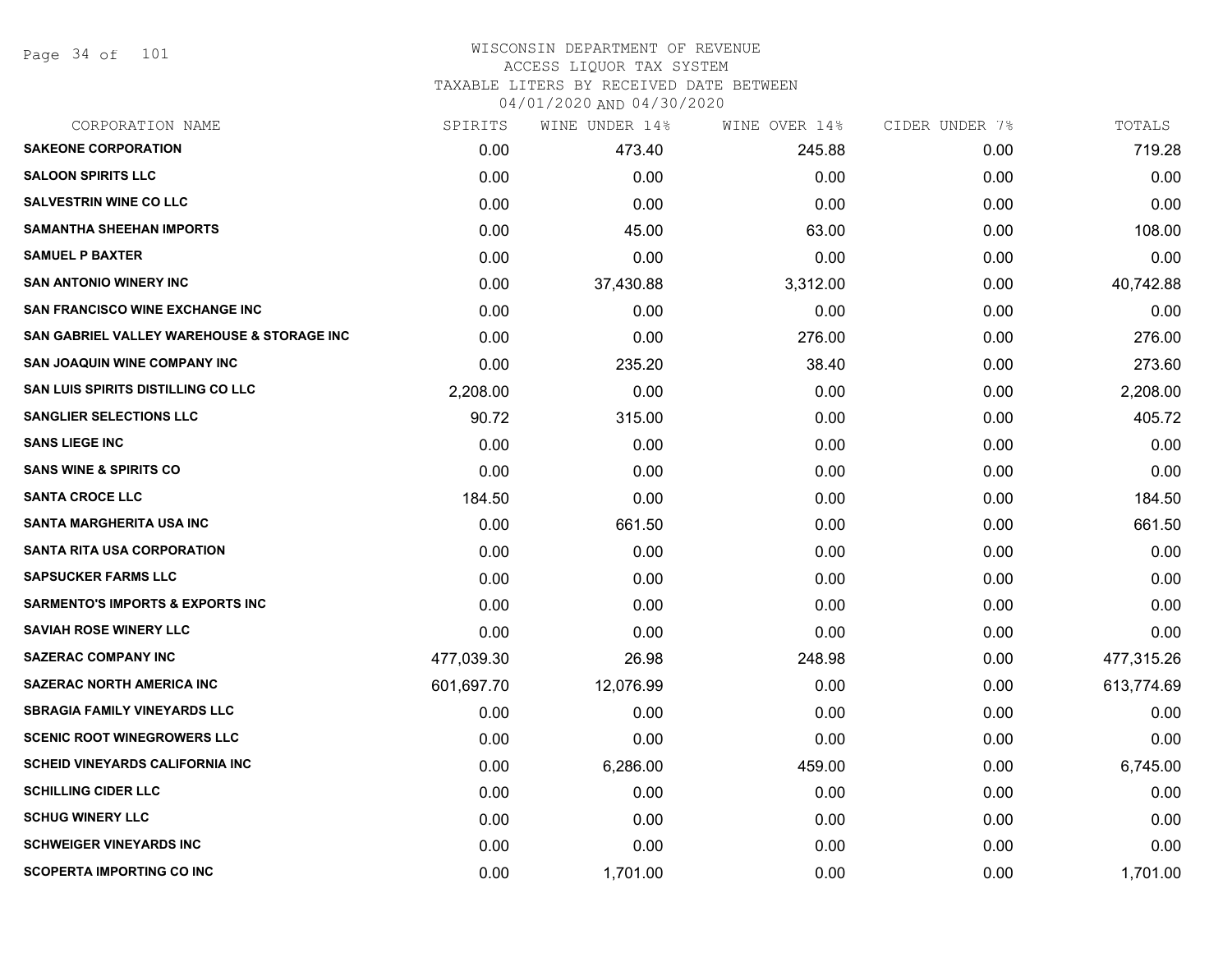Page 35 of 101

| CORPORATION NAME                  | SPIRITS  | WINE UNDER 14% | WINE OVER 14% | CIDER UNDER 7% | TOTALS    |
|-----------------------------------|----------|----------------|---------------|----------------|-----------|
| <b>SEA SMOKE INC</b>              | 0.00     | 0.00           | 0.00          | 0.00           | 0.00      |
| <b>SEATTLE CIDER COMPANY LLC</b>  | 0.00     | 1,707.97       | 0.00          | 7,558.69       | 9,266.66  |
| <b>SEAVEY VINEYARD LP</b>         | 0.00     | 0.00           | 0.00          | 0.00           | 0.00      |
| <b>SELECTIVE WINE ESTATES INC</b> | 0.00     | 0.00           | 0.00          | 0.00           | 0.00      |
| <b>SERENDIPITY WINES LLC</b>      | 0.00     | 0.00           | 0.00          | 0.00           | 0.00      |
| <b>SERGEY CHISTOV</b>             | 0.00     | 0.00           | 0.00          | 0.00           | 0.00      |
| <b>SERRALLES USA LLC</b>          | 615.00   | 0.00           | 0.00          | 0.00           | 615.00    |
| <b>SHAFER VINEYARDS INC</b>       | 0.00     | 0.00           | 0.00          | 0.00           | 0.00      |
| <b>SHANNON RIDGE INC</b>          | 0.00     | 0.00           | 1,422.00      | 0.00           | 1,422.00  |
| <b>SHAW-ROSS HOLDING CO LLC</b>   | 1,320.00 | 1,791.60       | 9,042.10      | 0.00           | 12,153.70 |
| <b>SHEA WINE CELLARS LLC</b>      | 0.00     | 0.00           | 0.00          | 0.00           | 0.00      |
| SHELTON-MACKENZIE WINE COMPANY    | 0.00     | 0.00           | 0.00          | 0.00           | 0.00      |
| <b>SHORTS BREWING COMPANY</b>     | 0.00     | 0.00           | 0.00          | 4,492.34       | 4,492.34  |
| SIERRA NEVADA BREWING COMPANY     | 0.00     | 0.00           | 0.00          | 0.00           | 0.00      |
| SILVER OAK WINE CELLARS LLC       | 0.00     | 0.00           | 1,638.00      | 0.00           | 1,638.00  |
| SILVER TRIDENT WINERY LLC         | 0.00     | 0.00           | 0.00          | 0.00           | 0.00      |
| SINGLE BARREL SPIRITS U.S. LLC    | 0.00     | 0.00           | 0.00          | 0.00           | 0.00      |
| <b>SINSKEY VINEYARDS INC</b>      | 0.00     | 0.00           | 0.00          | 0.00           | 0.00      |
| <b>SKINNER-DAVENA LLC</b>         | 0.00     | 0.00           | 0.00          | 0.00           | 0.00      |
| <b>SLO DOWN WINES LLC</b>         | 0.00     | 0.00           | 0.00          | 0.00           | 0.00      |
| <b>SLURP LLC</b>                  | 0.00     | 0.00           | 0.00          | 0.00           | 0.00      |
| <b>SMALL VINES WINES INC</b>      | 0.00     | 4.50           | 0.00          | 0.00           | 4.50      |
| <b>SMART VENDING LLC</b>          | 0.00     | 0.00           | 0.00          | 0.00           | 0.00      |
| <b>SMT ACQUISITIONS LLC</b>       | 0.00     | 868.00         | 31.50         | 0.00           | 899.50    |
| <b>SOCIAL ENJOYMENTS LLC</b>      | 0.00     | 0.00           | 0.00          | 0.00           | 0.00      |
| SOGEVINUS FINE WINES USA INC      | 0.00     | 0.00           | 0.00          | 0.00           | 0.00      |
| <b>SOKOL BLOSSER LTD</b>          | 0.00     | 756.00         | 0.00          | 0.00           | 756.00    |
| <b>SOLBERG DISTILLING LLC</b>     | 0.00     | 0.00           | 0.00          | 0.00           | 0.00      |
|                                   |          |                |               |                |           |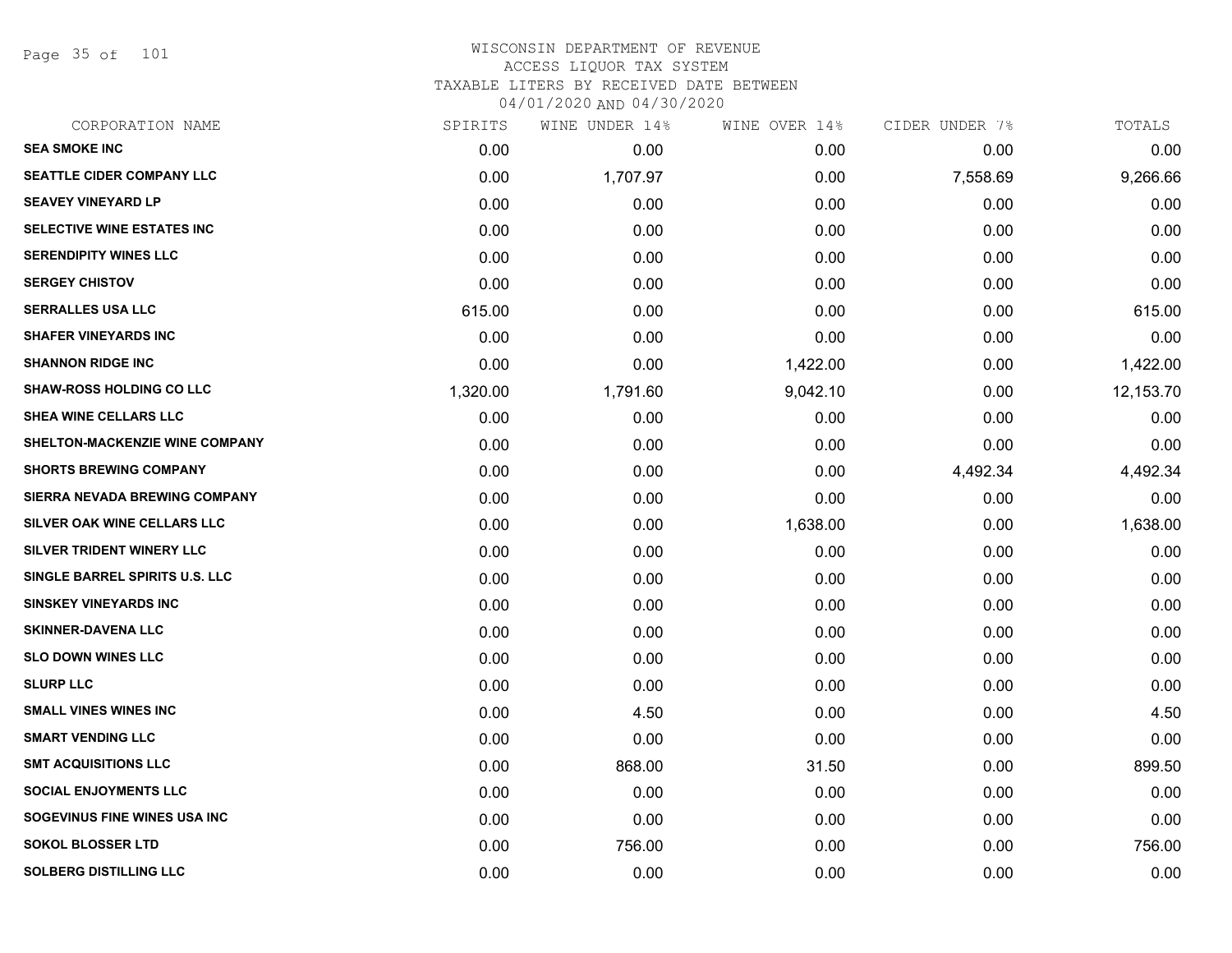Page 36 of 101

| SPIRITS  | WINE UNDER 14% |          |               | TOTALS         |
|----------|----------------|----------|---------------|----------------|
| 0.00     | 0.00           | 0.00     | 0.00          | 0.00           |
| 0.00     | 0.00           | 0.00     | 0.00          | 0.00           |
| 0.00     | 0.00           | 0.00     | 0.00          | 0.00           |
| 0.00     | 10,449.00      | 351.00   | 0.00          | 10,800.00      |
| 0.00     | 963.00         | 1,098.00 | 0.00          | 2,061.00       |
| 0.00     | 189.00         | 0.00     | 0.00          | 189.00         |
| 0.00     | 0.00           | 0.00     | 0.00          | 0.00           |
| 337.50   | 1,632.00       | 0.00     | 0.00          | 1,969.50       |
| 0.00     | 0.00           | 4.50     | 0.00          | 4.50           |
| 0.00     | 0.00           | 0.00     | 0.00          | 0.00           |
| 133.50   | 0.00           | 0.00     | 0.00          | 133.50         |
| 0.00     | 0.00           | 0.00     | 0.00          | 0.00           |
| 3,505.50 | 0.00           | 0.00     | 0.00          | 3,505.50       |
| 0.00     | 0.00           | 0.00     | 0.00          | 0.00           |
| 0.00     | 0.00           | 0.00     | 0.00          | 0.00           |
| 0.00     | 0.00           | 0.00     | 0.00          | 0.00           |
| 0.00     | 255.00         | 0.00     | 0.00          | 255.00         |
| 310.50   | 0.00           | 0.00     | 0.00          | 310.50         |
| 0.00     | 0.00           | 0.00     | 0.00          | 0.00           |
| 0.00     | 0.00           | 0.00     | 0.00          | 0.00           |
| 0.00     | 1,251.00       | 0.00     | 0.00          | 1,251.00       |
| 0.00     | 0.00           | 0.00     | 0.00          | 0.00           |
| 0.00     | 189.00         | 0.00     | 0.00          | 189.00         |
| 0.00     | 0.00           | 0.00     | 0.00          | 0.00           |
| 0.00     | 0.00           | 0.00     | 0.00          | 0.00           |
| 0.00     | 56,895.00      | 7,368.00 | 0.00          | 64,263.00      |
| 0.00     | 0.00           | 0.00     | 0.00          | 0.00           |
| 0.00     | 0.00           | 0.00     | 0.00          | 0.00           |
|          |                |          | WINE OVER 14% | CIDER UNDER 7% |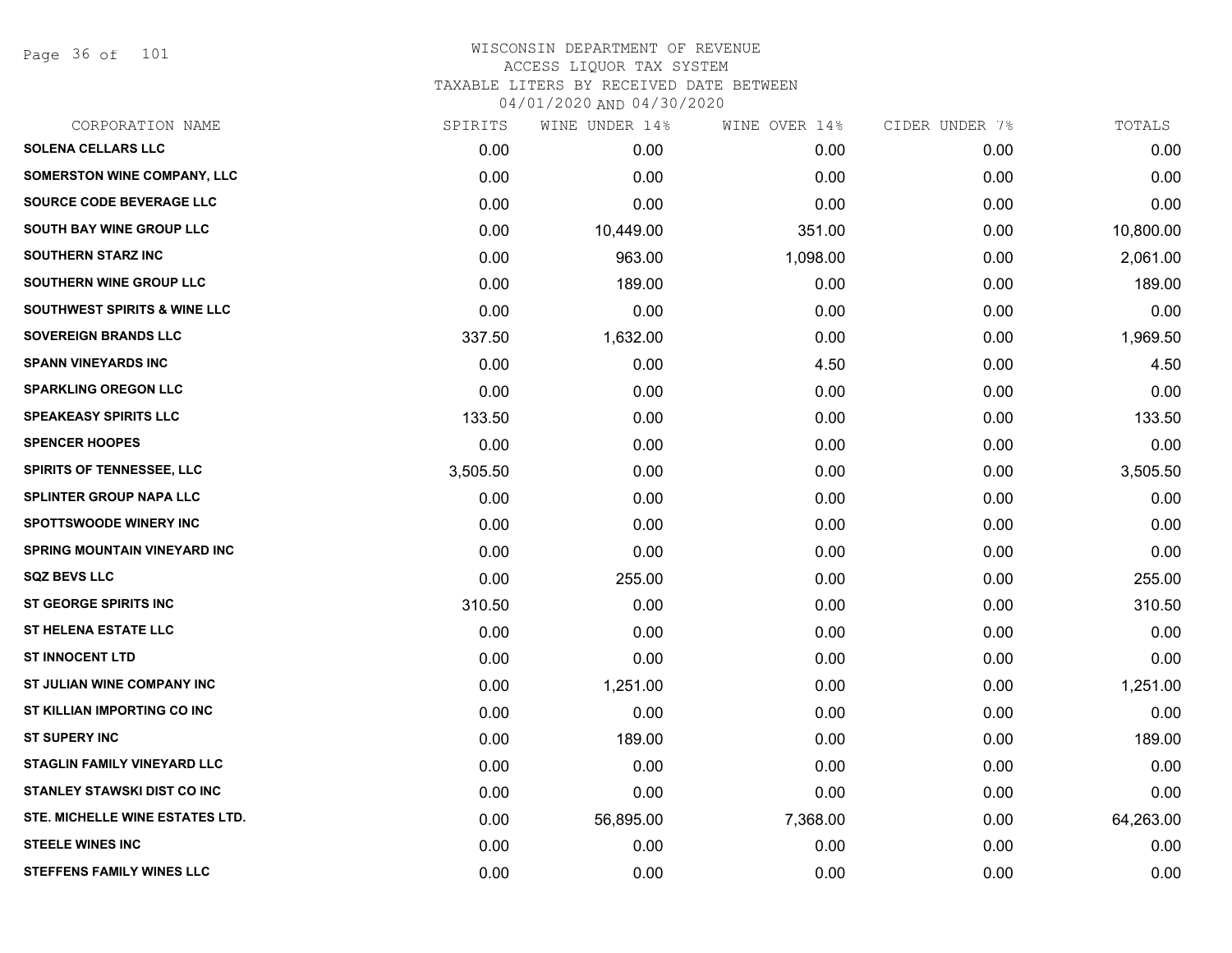Page 37 of 101

|          | WINE UNDER 14% | WINE OVER 14% |      | TOTALS         |
|----------|----------------|---------------|------|----------------|
| 0.00     | 171.00         | 126.00        | 0.00 | 297.00         |
| 0.00     | 0.00           | 0.00          | 0.00 | 0.00           |
| 0.00     | 0.00           | 0.00          | 0.00 | 0.00           |
| 0.00     | 0.00           | 0.00          | 0.00 | 0.00           |
| 0.00     | 0.00           | 0.00          | 0.00 | 0.00           |
| 0.00     | 0.00           | 1,512.00      | 0.00 | 1,512.00       |
| 6,474.00 | 0.00           | 0.00          | 0.00 | 6,474.00       |
| 0.00     | 0.00           | 0.00          | 0.00 | 0.00           |
| 0.00     | 126.00         | 0.00          | 0.00 | 126.00         |
| 0.00     | 423.00         | 0.00          | 0.00 | 423.00         |
| 0.00     | 0.00           | 0.00          | 0.00 | 0.00           |
| 0.00     | 0.00           | 225.00        | 0.00 | 225.00         |
| 0.00     | 0.00           | 0.00          | 0.00 | 0.00           |
| 0.00     | 0.00           | 0.00          | 0.00 | 0.00           |
| 652.50   | 0.00           | 0.00          | 0.00 | 652.50         |
| 0.00     | 0.00           | 0.00          | 0.00 | 0.00           |
| 0.00     | 688.50         | 0.00          | 0.00 | 688.50         |
| 391.50   | 217,848.20     | 1,629.00      | 0.00 | 219,868.70     |
| 0.00     | 315.00         | 0.00          | 0.00 | 315.00         |
| 0.00     | 0.00           | 0.00          | 0.00 | 0.00           |
| 0.00     | 1,269.00       | 576.00        | 0.00 | 1,845.00       |
| 0.00     | 0.00           | 0.00          | 0.00 | 0.00           |
| 0.00     | 0.00           | 0.00          | 0.00 | 0.00           |
| 0.00     | 1,038.60       | 234.00        | 0.00 | 1,272.60       |
| 0.00     | 189.00         | 0.00          | 0.00 | 189.00         |
| 0.00     | 0.00           | 0.00          | 0.00 | 0.00           |
| 549.00   | 0.00           | 0.00          | 0.00 | 549.00         |
| 0.00     | 0.00           | 0.00          | 0.00 | 0.00           |
|          | SPIRITS        |               |      | CIDER UNDER 7% |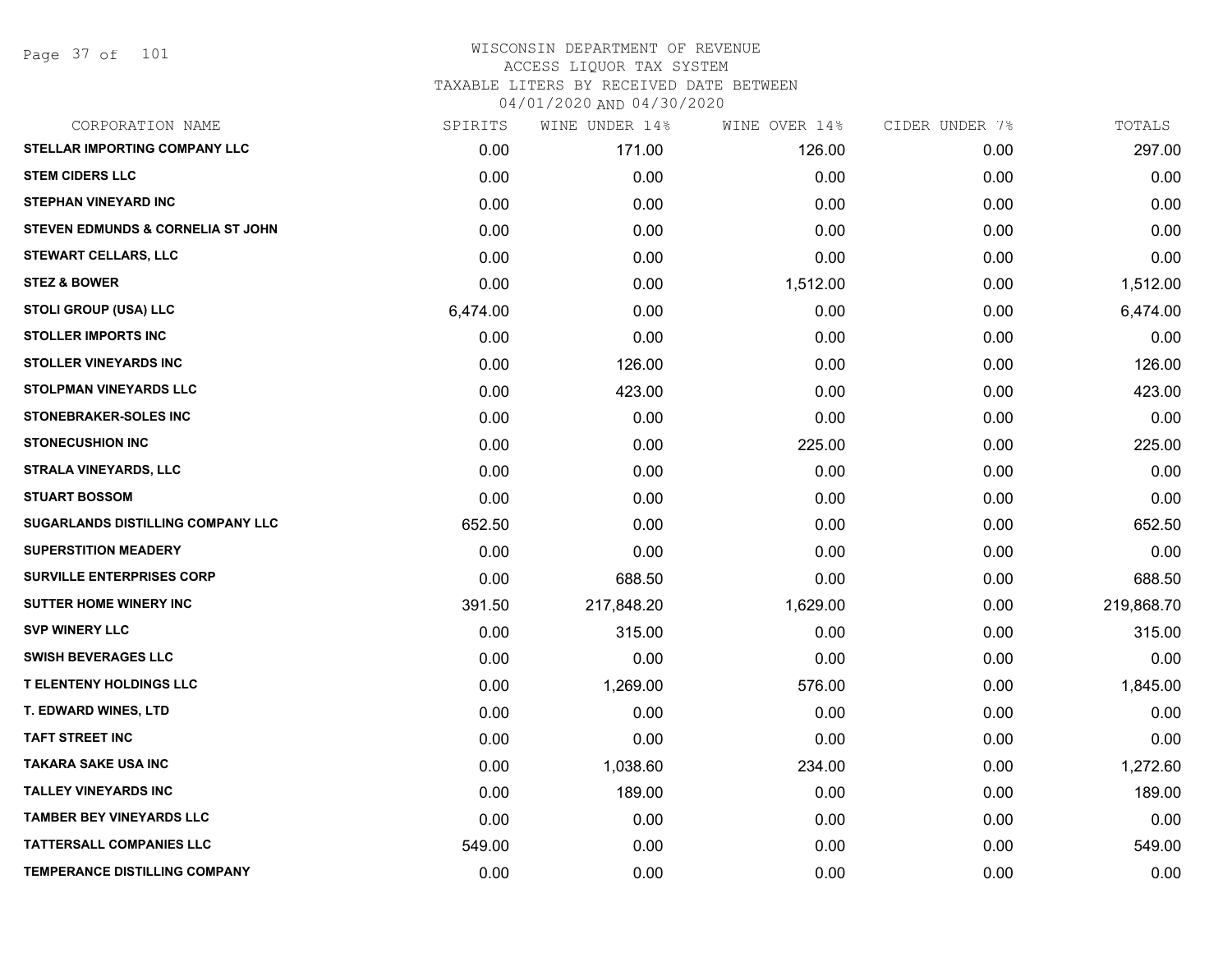Page 38 of 101

| CORPORATION NAME                   | SPIRITS  | WINE UNDER 14% | WINE OVER 14% | CIDER UNDER 7% | TOTALS     |
|------------------------------------|----------|----------------|---------------|----------------|------------|
| <b>TEQUILAS PREMIUM, INC</b>       | 0.00     | 0.00           | 0.00          | 0.00           | 0.00       |
| TERRA SANCTA TRADING COMPANY LLC   | 0.00     | 0.00           | 0.00          | 0.00           | 0.00       |
| TERRANEO MERCHANTS INC             | 151.50   | 265.50         | 0.00          | 0.00           | 417.00     |
| <b>TERRAVANT WINE COMPANY LLC</b>  | 0.00     | 1,620.00       | 0.00          | 0.00           | 1,620.00   |
| <b>TERRESSENTIA CORPORATION</b>    | 0.00     | 0.00           | 0.00          | 0.00           | 0.00       |
| <b>TERRIZZI VINO INC</b>           | 0.00     | 0.00           | 0.00          | 0.00           | 0.00       |
| <b>TERROIR CSS, LLC</b>            | 0.00     | 0.00           | 0.00          | 0.00           | 0.00       |
| <b>TEXACELLO, LLC</b>              | 0.00     | 0.00           | 0.00          | 0.00           | 0.00       |
| <b>TGE LLC</b>                     | 0.00     | 458.40         | 0.00          | 0.00           | 458.40     |
| THE 11 WELLS SPIRITS COMPANY LLC   | 0.00     | 0.00           | 0.00          | 0.00           | 0.00       |
| THE AUSTRALIAN WINE CONNECTION INC | 0.00     | 0.00           | 0.00          | 0.00           | 0.00       |
| THE BIALE ESTATE                   | 0.00     | 0.00           | 0.00          | 0.00           | 0.00       |
| THE BLUE DAISY USA, INC            | 0.00     | 0.00           | 0.00          | 0.00           | 0.00       |
| THE BRANDER VINEYARD               | 0.00     | 24.75          | 0.00          | 0.00           | 24.75      |
| THE EDRINGTON GROUP USA LLC        | 2,034.00 | 0.00           | 0.00          | 0.00           | 2,034.00   |
| THE HESS COLLECTION WINERY         | 0.00     | 4,032.00       | 1,197.00      | 0.00           | 5,229.00   |
| THE MEEKER VINEYARD                | 0.00     | 0.00           | 0.00          | 0.00           | 0.00       |
| THE MORLET SELECTION INC           | 0.00     | 0.00           | 0.00          | 0.00           | 0.00       |
| THE MORNE WINE COMPANY             | 0.00     | 0.00           | 0.00          | 0.00           | 0.00       |
| THE OJAI VINEYARD INC              | 0.00     | 15.00          | 0.00          | 0.00           | 15.00      |
| THE R.S. LIPMAN COMPANY            | 0.00     | 0.00           | 0.00          | 0.00           | 0.00       |
| THE RIVER WINE INC                 | 0.00     | 0.00           | 0.00          | 0.00           | 0.00       |
| THE SECOND GENERATION TRUST        | 0.00     | 14,211.00      | 247.50        | 0.00           | 14,458.50  |
| THE SILVERADO VINEYARDS            | 0.00     | 0.00           | 0.00          | 0.00           | 0.00       |
| THE SORTING TABLE LLC              | 45.00    | 573.00         | 126.00        | 0.00           | 744.00     |
| THE TRITON COLLECTION INC          | 0.00     | 540.00         | 0.00          | 0.00           | 540.00     |
| THE WINE GROUP INC                 | 0.00     | 665,556.96     | 14,422.50     | 0.00           | 679,979.46 |
| THE WINE SOURCE INC                | 0.00     | 0.00           | 0.00          | 0.00           | 0.00       |
|                                    |          |                |               |                |            |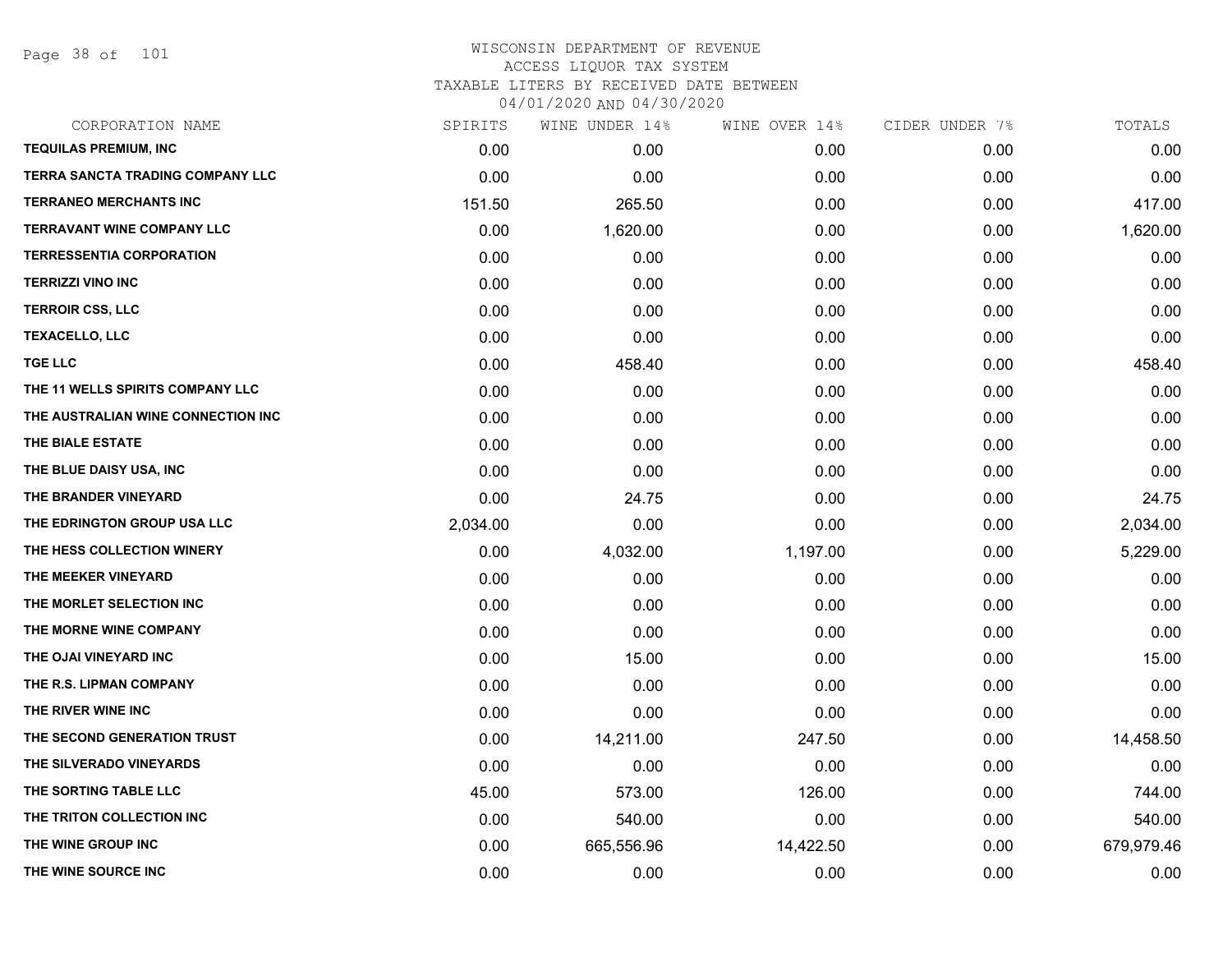Page 39 of 101

| CORPORATION NAME                              | SPIRITS | WINE UNDER 14% | WINE OVER 14% | CIDER UNDER 7% | TOTALS      |
|-----------------------------------------------|---------|----------------|---------------|----------------|-------------|
| THE WOODMAR GROUP LLC                         | 0.00    | 378.00         | 126.00        | 0.00           | 504.00      |
| THIRD LEAF WINES LLC                          | 0.00    | 1,890.00       | 0.00          | 0.00           | 1,890.00    |
| THOMAS ALLEN VINEYARDS & WINERY, LLC          | 0.00    | 0.00           | 1,008.00      | 0.00           | 1,008.00    |
| <b>THOMAS D BRACAMONTES</b>                   | 0.00    | 0.00           | 0.00          | 0.00           | 0.00        |
| <b>THOMAS WILLIAM INC</b>                     | 0.00    | 0.00           | 0.00          | 0.00           | 0.00        |
| THREE FAT GUYS WINE LLC                       | 0.00    | 0.00           | 0.00          | 0.00           | 0.00        |
| THREE RING PRODUCTIONS LLC                    | 0.00    | 0.00           | 0.00          | 0.00           | 0.00        |
| <b>THURMAN J RODGERS</b>                      | 0.00    | 0.00           | 0.00          | 0.00           | 0.00        |
| TIGERS USA GLOBAL LOGISTICS INC               | 0.00    | 0.00           | 0.00          | 0.00           | 0.00        |
| <b>TITUS &amp; TITUS</b>                      | 0.00    | 0.00           | 243.00        | 0.00           | 243.00      |
| TMR WINE COMPANY LLC                          | 0.00    | 0.00           | 0.00          | 0.00           | 0.00        |
| <b>TOAD HOLLOW VINEYARDS INC</b>              | 0.00    | 0.00           | 1,764.00      | 0.00           | 1,764.00    |
| <b>TOBIN J HEMINWAY</b>                       | 0.00    | 0.00           | 0.00          | 0.00           | 0.00        |
| <b>TOBIN JAMES CELLARS</b>                    | 0.00    | 0.00           | 0.00          | 0.00           | 0.00        |
| <b>TOBY BEALL</b>                             | 0.00    | 0.00           | 0.00          | 0.00           | 0.00        |
| <b>TOLLIVER RANCH BRANDS LLC</b>              | 0.00    | 0.00           | 0.00          | 0.00           | 0.00        |
| <b>TOM MEADOWCROFT</b>                        | 0.00    | 0.00           | 0.00          | 0.00           | 0.00        |
| <b>TRAVIS R VERNON</b>                        | 0.00    | 0.00           | 0.00          | 0.00           | 0.00        |
| <b>TREANA WINERY LLC</b>                      | 0.00    | $-435.25$      | $-1,093.25$   | 0.00           | $-1,528.50$ |
| <b>TREASURY WINE ESTATES AMERICAS COMPANY</b> | 0.00    | 133,293.73     | 18,054.00     | 0.00           | 151,347.73  |
| <b>TREFETHEN VINEYARDS WINERY INC</b>         | 0.00    | 189.00         | 315.00        | 0.00           | 504.00      |
| <b>TREMAINE ATKINSON</b>                      | 0.00    | 0.00           | 0.00          | 0.00           | 0.00        |
| <b>TRENTADUE WINERY LLC</b>                   | 0.00    | 126.00         | 126.00        | 0.00           | 252.00      |
| <b>TREVOR J SHEEHAN</b>                       | 0.00    | 0.00           | 13,104.00     | 0.00           | 13,104.00   |
| TRI VIN IMPORTS INC                           | 0.00    | 25,947.00      | 0.00          | 0.00           | 25,947.00   |
| <b>TRIM WINES LLC</b>                         | 0.00    | 252.00         | 0.00          | 0.00           | 252.00      |
| TRINITAS CELLARS LLC                          | 0.00    | 0.00           | 0.00          | 0.00           | 0.00        |
| <b>TRIONE VINEYARDS LLC</b>                   | 0.00    | 0.00           | 0.00          | 0.00           | 0.00        |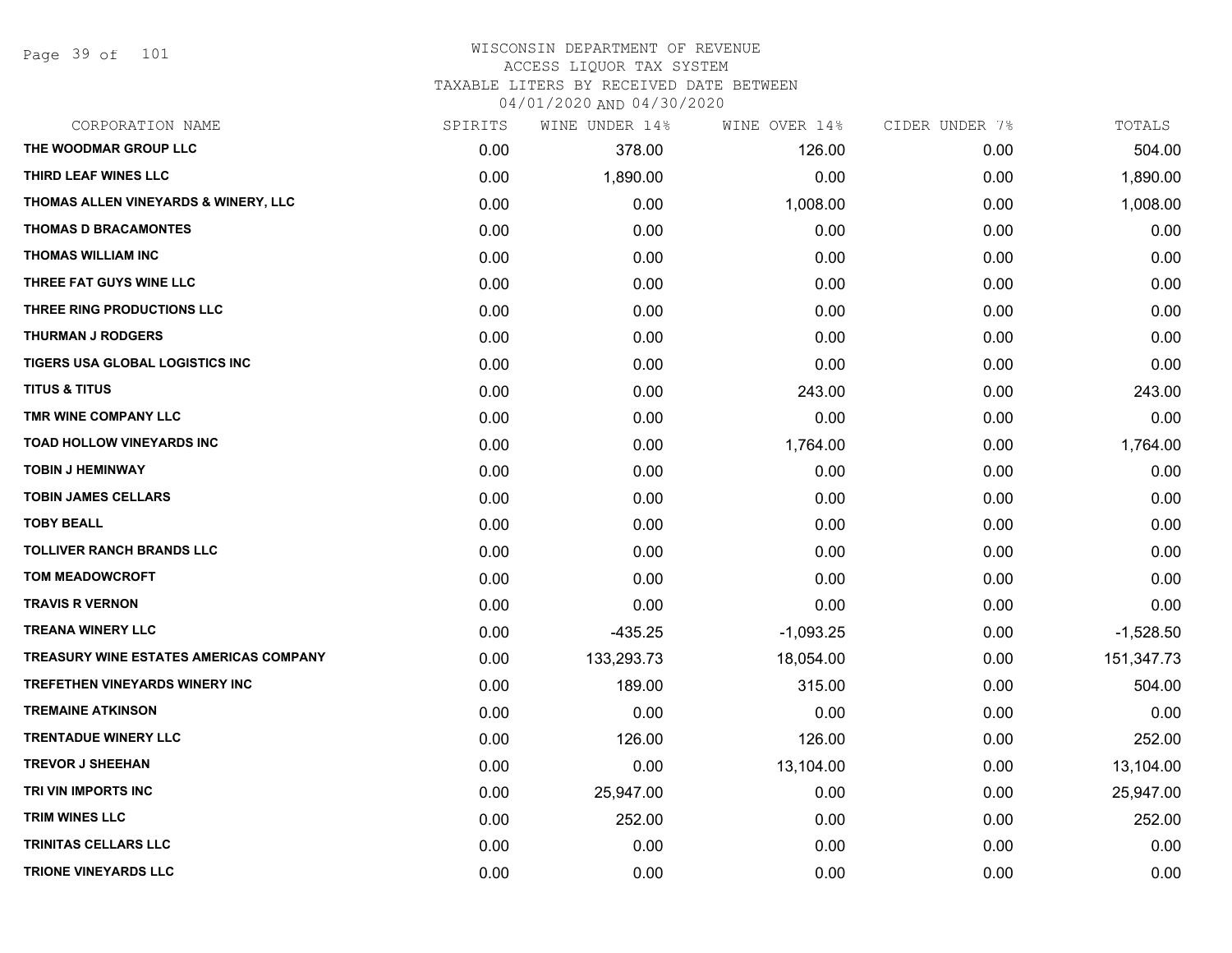Page 40 of 101

#### WISCONSIN DEPARTMENT OF REVENUE ACCESS LIQUOR TAX SYSTEM TAXABLE LITERS BY RECEIVED DATE BETWEEN

04/01/2020 AND 04/30/2020

| CORPORATION NAME                      | SPIRITS    | WINE UNDER 14% | WINE OVER 14% | CIDER UNDER 7% | TOTALS     |
|---------------------------------------|------------|----------------|---------------|----------------|------------|
| <b>TRI-STAR MARKETING INC</b>         | 0.00       | 3,726.54       | 0.00          | 0.00           | 3,726.54   |
| <b>TRUJILLO WINES, LLC</b>            | 0.00       | 0.00           | 0.00          | 0.00           | 0.00       |
| <b>TRUVINO INC</b>                    | 0.00       | 612.00         | 0.00          | 0.00           | 612.00     |
| <b>TURLEY WINE CELLARS INC</b>        | 0.00       | 0.00           | 0.00          | 0.00           | 0.00       |
| <b>TURNBULL WINE CELLARS</b>          | 0.00       | 0.00           | 0.00          | 0.00           | 0.00       |
| <b>TWIN PEAKS WINERY INC</b>          | 0.00       | 0.00           | 0.00          | 0.00           | 0.00       |
| TWO BROTHERS ARTISAN SPIRITS COMPANY  | 45.00      | 0.00           | 0.00          | 0.00           | 45.00      |
| <b>TWO SONS IMPORTS LLC</b>           | 0.00       | 0.00           | 0.00          | 0.00           | 0.00       |
| TWO WORLDS WINE COMPANY, LLC          | 0.00       | 0.00           | 0.00          | 0.00           | 0.00       |
| UGLY DOG DISTILLERY, LLC              | 0.00       | 0.00           | 0.00          | 0.00           | 0.00       |
| <b>UMBERTO ERPILLO</b>                | 0.00       | 0.00           | 0.00          | 0.00           | 0.00       |
| <b>UMPQUA WINE WORKS LLC</b>          | 0.00       | 0.00           | 0.00          | 0.00           | 0.00       |
| UNCLE JOHN'S FRUIT HOUSE WINERY LLC   | 0.00       | 0.00           | 0.00          | 0.00           | 0.00       |
| UNDERGROUND WINE PROJECT LLC          | 0.00       | 0.00           | 0.00          | 0.00           | 0.00       |
| <b>UNION WINE COMPANY</b>             | 0.00       | 3,645.00       | 0.00          | 0.00           | 3,645.00   |
| <b>UNITED SPIRITS INC</b>             | 0.00       | 0.00           | 0.00          | 0.00           | 0.00       |
| UNITED STATES DISTILLED PRODUCTS CO.  | 243,570.84 | 49,481.39      | 1,912.50      | 0.00           | 294,964.73 |
| UNTI WINE CO LLC                      | 0.00       | 0.00           | 0.00          | 0.00           | 0.00       |
| <b>UPCHURCH VINEYARD LLC</b>          | 0.00       | 0.00           | 0.00          | 0.00           | 0.00       |
| USA WINE IMPORTS INC                  | 0.00       | 187.50         | 0.00          | 0.00           | 187.50     |
| <b>USA WINE WEST LLC</b>              | 63.00      | 4,009.50       | 139.50        | 0.00           | 4,212.00   |
| <b>UVE ENTERPRISES INC</b>            | 0.00       | 670.50         | 22.50         | 0.00           | 693.00     |
| V&CLLC                                | 0.00       | 0.00           | 0.00          | 0.00           | 0.00       |
| <b>VALCKENBERG INTERNATIONAL INC.</b> | 0.00       | 630.00         | 0.00          | 0.00           | 630.00     |
| <b>VALKYRIE SELECTIONS LLC</b>        | 0.00       | 2,097.75       | 126.00        | 0.00           | 2,223.75   |
| <b>VALOR WINE CO LLC</b>              | 0.00       | 0.00           | 0.00          | 0.00           | 0.00       |
| VAN RUITEN FAMILY WINERY LLC          | 0.00       | 0.00           | 0.00          | 0.00           | 0.00       |
| <b>VANDER MILL LLC</b>                | 0.00       | 0.00           | 0.00          | 1,760.22       | 1,760.22   |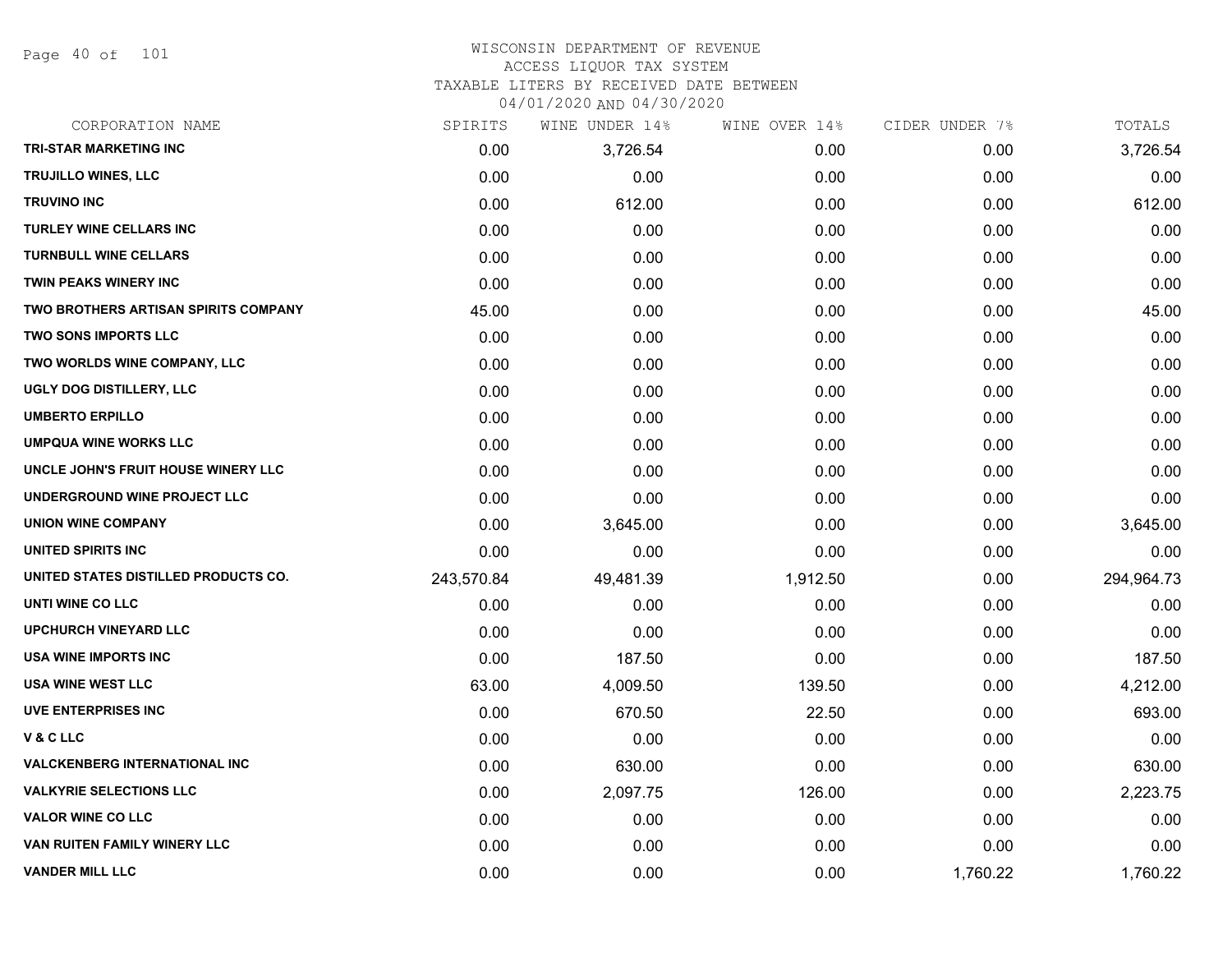Page 41 of 101

| CORPORATION NAME                          | SPIRITS | WINE UNDER 14% | WINE OVER 14% | CIDER UNDER 7% | TOTALS   |
|-------------------------------------------|---------|----------------|---------------|----------------|----------|
| <b>VELOCITY DISTRIBUTION COMPANY, LLC</b> | 0.00    | 0.00           | 0.00          | 0.00           | 0.00     |
| <b>VEN CAL RANCHES LLC</b>                | 0.00    | 0.00           | 0.00          | 0.00           | 0.00     |
| <b>VENGE VINEYARDS INC</b>                | 0.00    | 0.00           | 252.00        | 0.00           | 252.00   |
| <b>VERITY WINES LLC</b>                   | 0.00    | 0.00           | 0.00          | 0.00           | 0.00     |
| <b>VERMEIL WINE GROUP LLC</b>             | 0.00    | 0.00           | 0.00          | 0.00           | 0.00     |
| <b>VERMONT HARD CIDER COMPANY LLC</b>     | 0.00    | 0.00           | 0.00          | 0.00           | 0.00     |
| VI. SCO. INC                              | 0.00    | 0.00           | 0.00          | 0.00           | 0.00     |
| <b>VIAS IMPORTS LTD</b>                   | 0.00    | 414.00         | 0.00          | 0.00           | 414.00   |
| <b>VICENTE GANDIA USA INC</b>             | 0.00    | 0.00           | 0.00          | 0.00           | 0.00     |
| <b>VIEUX VINS INC</b>                     | 0.00    | 0.00           | 504.00        | 0.00           | 504.00   |
| <b>VIGNETTE WINERY LLC</b>                | 0.00    | 0.00           | 0.00          | 0.00           | 0.00     |
| <b>VIKRE DISTILLERY LLC</b>               | 270.00  | 0.00           | 0.00          | 0.00           | 270.00   |
| <b>VILLA CREEK INC</b>                    | 0.00    | 0.00           | 0.00          | 0.00           | 0.00     |
| <b>VILLA ENCINAL PARTNERS LP</b>          | 0.00    | 0.00           | 90.00         | 0.00           | 90.00    |
| <b>VILLA SAN JULIETTE INC</b>             | 0.00    | 0.00           | 0.00          | 0.00           | 0.00     |
| VIN DE ZO LLC                             | 0.00    | 0.00           | 0.00          | 0.00           | 0.00     |
| <b>VIN DIVINO LTD</b>                     | 876.90  | 45.00          | 0.00          | 0.00           | 921.90   |
| <b>VINA ROBLES INC</b>                    | 0.00    | 0.00           | 0.00          | 0.00           | 0.00     |
| <b>VINAMERICAS INC</b>                    | 0.00    | 0.00           | 0.00          | 0.00           | 0.00     |
| <b>VINCENZO PADULA</b>                    | 0.00    | 0.00           | 0.00          | 0.00           | 0.00     |
| <b>VINE CLIFF WINERY INC</b>              | 0.00    | 0.00           | 0.00          | 0.00           | 0.00     |
| <b>VINE CONNECTIONS LLC</b>               | 9.00    | 800.24         | 784.16        | 0.00           | 1,593.40 |
| <b>VINEBURG LLC</b>                       | 0.00    | 0.00           | 0.00          | 0.00           | 0.00     |
| <b>VINEYARD 29 LLC</b>                    | 0.00    | 0.00           | 0.00          | 0.00           | 0.00     |
| <b>VINEYARD BRANDS LLC</b>                | 0.00    | 2,041.50       | 309.00        | 0.00           | 2,350.50 |
| VINO DEL SOL INC                          | 0.00    | 7,425.00       | 567.00        | 0.00           | 7,992.00 |
| <b>VINO LOGICS CORPORATION</b>            | 0.00    | 0.00           | 0.00          | 0.00           | 0.00     |
| <b>VINO.COM LLC</b>                       | 54.00   | 2,025.00       | 560.00        | 3,626.00       | 6,265.00 |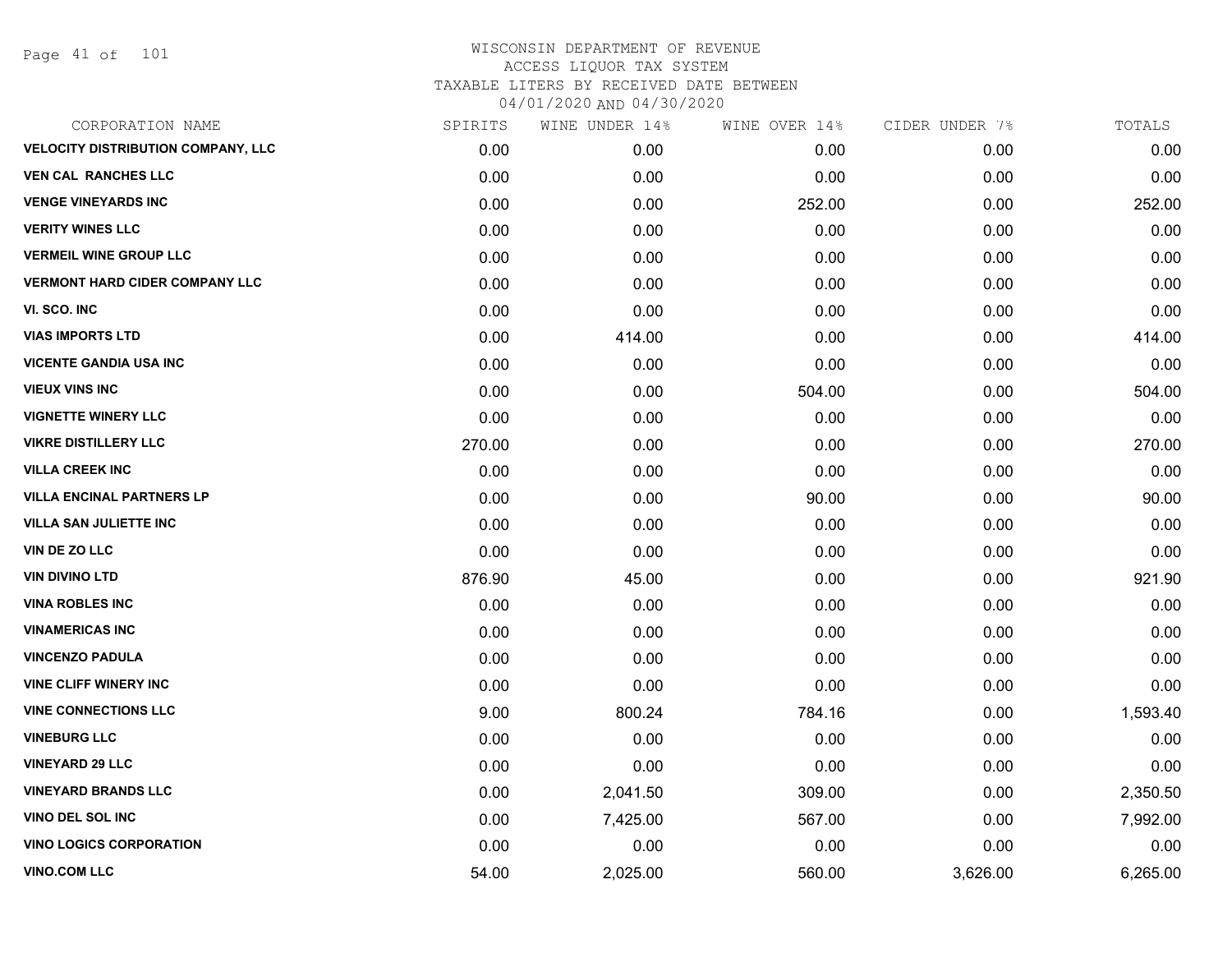Page 42 of 101

| CORPORATION NAME                        | SPIRITS  | WINE UNDER 14% | WINE OVER 14% | CIDER UNDER 7% | TOTALS    |
|-----------------------------------------|----------|----------------|---------------|----------------|-----------|
| <b>VINOANDES LLC</b>                    | 0.00     | 252.00         | 0.00          | 0.00           | 252.00    |
| <b>VINOVIA WINE GROUP INC</b>           | 0.00     | 1,170.00       | 0.00          | 0.00           | 1,170.00  |
| <b>VINTAGE '59 IMPORTS LLC</b>          | 0.00     | 0.00           | 0.00          | 0.00           | 0.00      |
| <b>VINTAGE POINT LLC</b>                | 0.00     | 0.00           | 126.00        | 0.00           | 126.00    |
| <b>VINTAGE WINE ESTATES, INC.</b>       | 0.00     | 5,620.50       | 5,413.50      | 0.00           | 11,034.00 |
| <b>VINTURE WINE COMPANY LLC</b>         | 0.00     | 0.00           | 0.00          | 0.00           | 0.00      |
| <b>VINTUS LLC</b>                       | 0.00     | 0.00           | 0.00          | 0.00           | 0.00      |
| <b>VISION WINE &amp; SPIRITS LLC</b>    | 90.00    | 58.50          | 13.50         | 0.00           | 162.00    |
| <b>VITANI SPIRITS LLC</b>               | 0.00     | 0.00           | 0.00          | 0.00           | 0.00      |
| <b>VOLIO VINO IMPORTS, INC.</b>         | 0.00     | 27.00          | 405.00        | 0.00           | 432.00    |
| <b>VOTTO VINES IMPORTING INC</b>        | 0.00     | 0.00           | 0.00          | 0.00           | 0.00      |
| <b>VTPR INC</b>                         | 0.00     | 0.00           | 0.00          | 0.00           | 0.00      |
| <b>W J DEUTSCH &amp; SONS LTD</b>       | 7,074.85 | 60,971.98      | 6,533.25      | 0.00           | 74,580.08 |
| <b>WAGNER WINE COMPANY LLC</b>          | 0.00     | 1,008.00       | 0.00          | 0.00           | 1,008.00  |
| <b>WAGNER WINERY LLC</b>                | 0.00     | 0.00           | 0.00          | 0.00           | 0.00      |
| <b>WALTER NOVOSEL</b>                   | 0.00     | 0.00           | 0.00          | 0.00           | 0.00      |
| <b>WEBSTER BARNES LLC</b>               | 0.00     | 0.00           | 0.00          | 0.00           | 0.00      |
| <b>WEIBEL INCORPORATED</b>              | 0.00     | 0.00           | 0.00          | 0.00           | 0.00      |
| <b>WEIN BAUER INC</b>                   | 600.16   | 6,666.14       | 0.00          | 0.00           | 7,266.30  |
| <b>WELL OILED WINE COMPANY LLC</b>      | 0.00     | 0.00           | 0.00          | 0.00           | 0.00      |
| <b>WEST COAST WINE PARTNERS LLC</b>     | 0.00     | 0.00           | 0.00          | 0.00           | 0.00      |
| WEST MICHIGAN RUM COMPANY, LLC          | 0.00     | 0.00           | 0.00          | 0.00           | 0.00      |
| <b>WESTERN SPIRITS BEVERAGE CO LLC</b>  | 0.00     | 0.00           | 0.00          | 0.00           | 0.00      |
| <b>WEYGANDT-METZLER IMPORTING LTD</b>   | 0.00     | 629.18         | 0.00          | 0.00           | 629.18    |
| <b>WHISKEY ACRES DISTILLING CO</b>      | 0.00     | 0.00           | 0.00          | 0.00           | 0.00      |
| WHYTE AND MACKAY (AMERICAS) LIMITED LLC | 0.00     | 0.00           | 0.00          | 0.00           | 0.00      |
| <b>WI INC</b>                           | 238.50   | 0.00           | 0.00          | 0.00           | 238.50    |
| <b>WILD AGAVE IMPORTS LLC</b>           | 0.00     | 0.00           | 0.00          | 0.00           | 0.00      |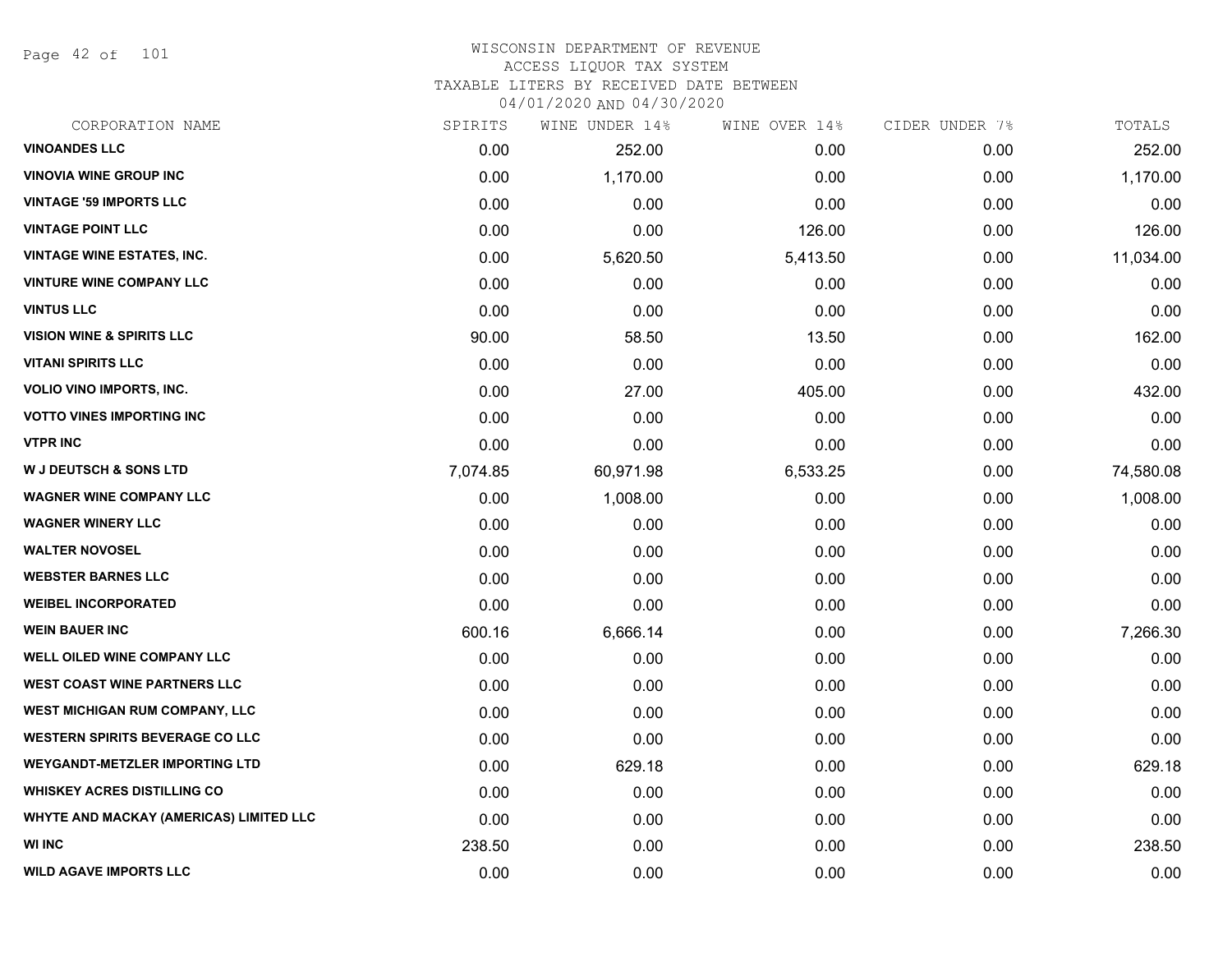Page 43 of 101

| CORPORATION NAME                               | SPIRITS   | WINE UNDER 14% | WINE OVER 14% | CIDER UNDER 7% | TOTALS    |
|------------------------------------------------|-----------|----------------|---------------|----------------|-----------|
| <b>WILLAMETTE VALLEY VINEYARDS INC</b>         | 0.00      | 252.00         | 0.00          | 0.00           | 252.00    |
| <b>WILLIAM GRANT &amp; SONS INC</b>            | 35,729.85 | 0.00           | 0.00          | 0.00           | 35,729.85 |
| <b>WILLIAM P KNUTTEL</b>                       | 0.00      | 0.00           | 0.00          | 0.00           | 0.00      |
| <b>WILLIAM PRICE III</b>                       | 0.00      | 0.00           | 0.00          | 0.00           | 0.00      |
| <b>WILLIAM T HOLLORAN</b>                      | 0.00      | 504.10         | 0.00          | 0.00           | 504.10    |
| <b>WILLIAM TIMOTHY EDWARDS</b>                 | 0.00      | 0.00           | 0.00          | 0.00           | 0.00      |
| <b>WILLIAM WOLF BRAND LLC</b>                  | 0.00      | 0.00           | 0.00          | 0.00           | 0.00      |
| <b>WILLIAM WOODRUFF</b>                        | 0.00      | 0.00           | 0.00          | 0.00           | 0.00      |
| <b>WILLIAMS &amp; SELYEM LLC</b>               | 0.00      | 0.00           | 0.00          | 0.00           | 0.00      |
| <b>WILSON CREEK WINERY &amp; VINEYARDS INC</b> | 0.00      | 0.00           | 0.00          | 0.00           | 0.00      |
| <b>WILSON DANIELS LLC</b>                      | 0.00      | 3,606.00       | 1,017.00      | 0.00           | 4,623.00  |
| <b>WINE ATTITUDE INC</b>                       | 0.00      | 0.00           | 0.00          | 0.00           | 0.00      |
| <b>WINE BRIDGE IMPORTS INC</b>                 | 0.00      | 2,587.20       | 189.00        | 0.00           | 2,776.20  |
| WINE COUNTRY INTERNATIONAL INC                 | 0.00      | 0.00           | 0.00          | 0.00           | 0.00      |
| <b>WINE CREEK LLC</b>                          | 0.00      | 0.00           | 0.00          | 0.00           | 0.00      |
| <b>WINE HOOLIGANS LLC</b>                      | 0.00      | 1,800.00       | 117.00        | 0.00           | 1,917.00  |
| <b>WINE SPOTS CELLARS, INC</b>                 | 0.00      | 0.00           | 0.00          | 0.00           | 0.00      |
| <b>WINE WINE SITUATION LLC</b>                 | 0.00      | 0.00           | 0.00          | 0.00           | 0.00      |
| <b>WINEHAVEN INC</b>                           | 0.00      | 0.00           | 0.00          | 0.00           | 0.00      |
| <b>WINEPLAYGROUND.COM INC</b>                  | 0.00      | 0.00           | 0.00          | 0.00           | 0.00      |
| <b>WINERIES &amp; SELECT PRODUCTS LLC</b>      | 0.00      | 0.00           | 0.00          | 0.00           | 0.00      |
| <b>WINERY EXCHANGE, INC.</b>                   | 0.00      | 31,515.82      | 2,223.00      | 0.00           | 33,738.82 |
| <b>WINES OF FRANCE INC</b>                     | 0.00      | 0.00           | 0.00          | 0.00           | 0.00      |
| <b>WINES UNLIMITED INC</b>                     | 0.00      | 5,562.00       | 0.00          | 0.00           | 5,562.00  |
| <b>WINESELLERS LTD</b>                         | 0.00      | 2,530.50       | 0.00          | 27.00          | 2,557.50  |
| WINNESHIEK WILDBERRY WINERY LLC                | 0.00      | 56.97          | 0.00          | 0.00           | 56.97     |
| <b>WISD LLC</b>                                | 0.00      | 124.50         | 171.00        | 0.00           | 295.50    |
| <b>WOLFFER ESTATE VINEYARDS INC</b>            | 0.00      | 0.00           | 0.00          | 0.00           | 0.00      |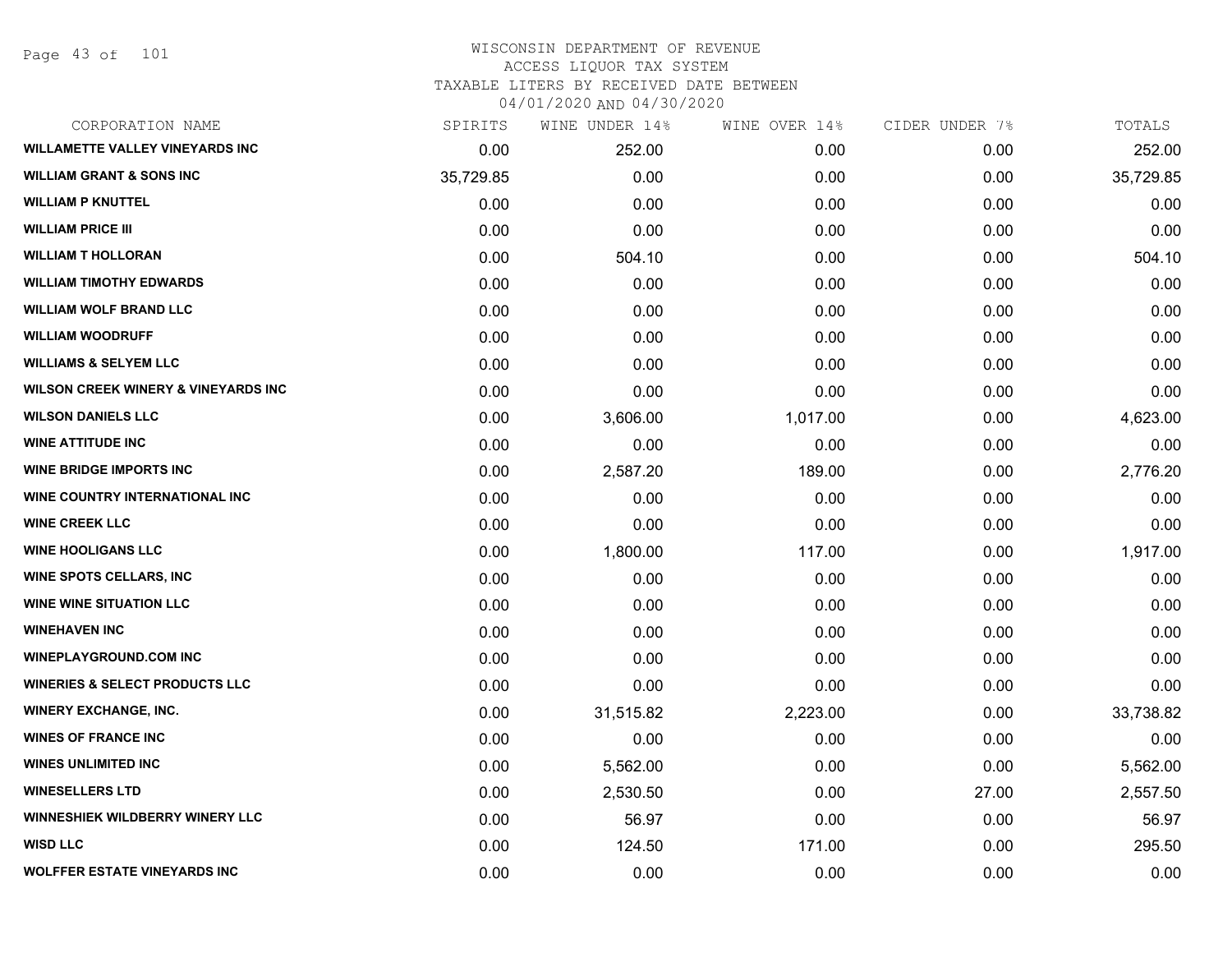Page 44 of 101

| CORPORATION NAME                  | SPIRITS      | WINE UNDER 14% | WINE OVER 14% | CIDER UNDER 7% | TOTALS       |
|-----------------------------------|--------------|----------------|---------------|----------------|--------------|
| <b>WOODSON WINES LLC</b>          | 0.00         | 0.00           | 0.00          | 0.00           | 0.00         |
| <b>WOOLER BRANDS INC</b>          | 145.00       | 0.00           | 0.00          | 0.00           | 145.00       |
| <b>WORLD TRAVELER IMPORTS LLC</b> | 0.00         | 0.00           | 0.00          | 0.00           | 0.00         |
| <b>WORLDWIDE CELLARS INC.</b>     | 0.00         | 711.00         | 0.00          | 0.00           | 711.00       |
| <b>WRS CO. LLC</b>                | 27.00        | 0.00           | 0.00          | 0.00           | 27.00        |
| XXX DISTILLERY, LLC               | 0.00         | 0.00           | 0.00          | 0.00           | 0.00         |
| YAEGAKI CORPORATION OF USA        | 0.00         | 1,584.00       | 446.40        | 0.00           | 2,030.40     |
| YORKVILLE CELLARS INC             | 0.00         | 0.00           | 0.00          | 0.00           | 0.00         |
| YOUNTVILLE WINE IMPORTS LLC       | 0.00         | 0.00           | 0.00          | 0.00           | 0.00         |
| <b>ZACH HOLLINGSWORTH</b>         | 0.00         | 0.00           | 0.00          | 0.00           | 0.00         |
| <b>ZD WINES LLC</b>               | 0.00         | 2.25           | 47.25         | 0.00           | 49.50        |
| <b>ZEILER SPIRITS LLC</b>         | 0.00         | 0.00           | 0.00          | 0.00           | 0.00         |
| <b>ZONIN USA INC</b>              | 0.00         | 0.00           | 0.00          | 0.00           | 0.00         |
| TOTAL LITERS FOR 4/30/2020        | 4,656,325.95 | 4,217,564.70   | 374,656.67    | 189,041.73     | 9,437,589.05 |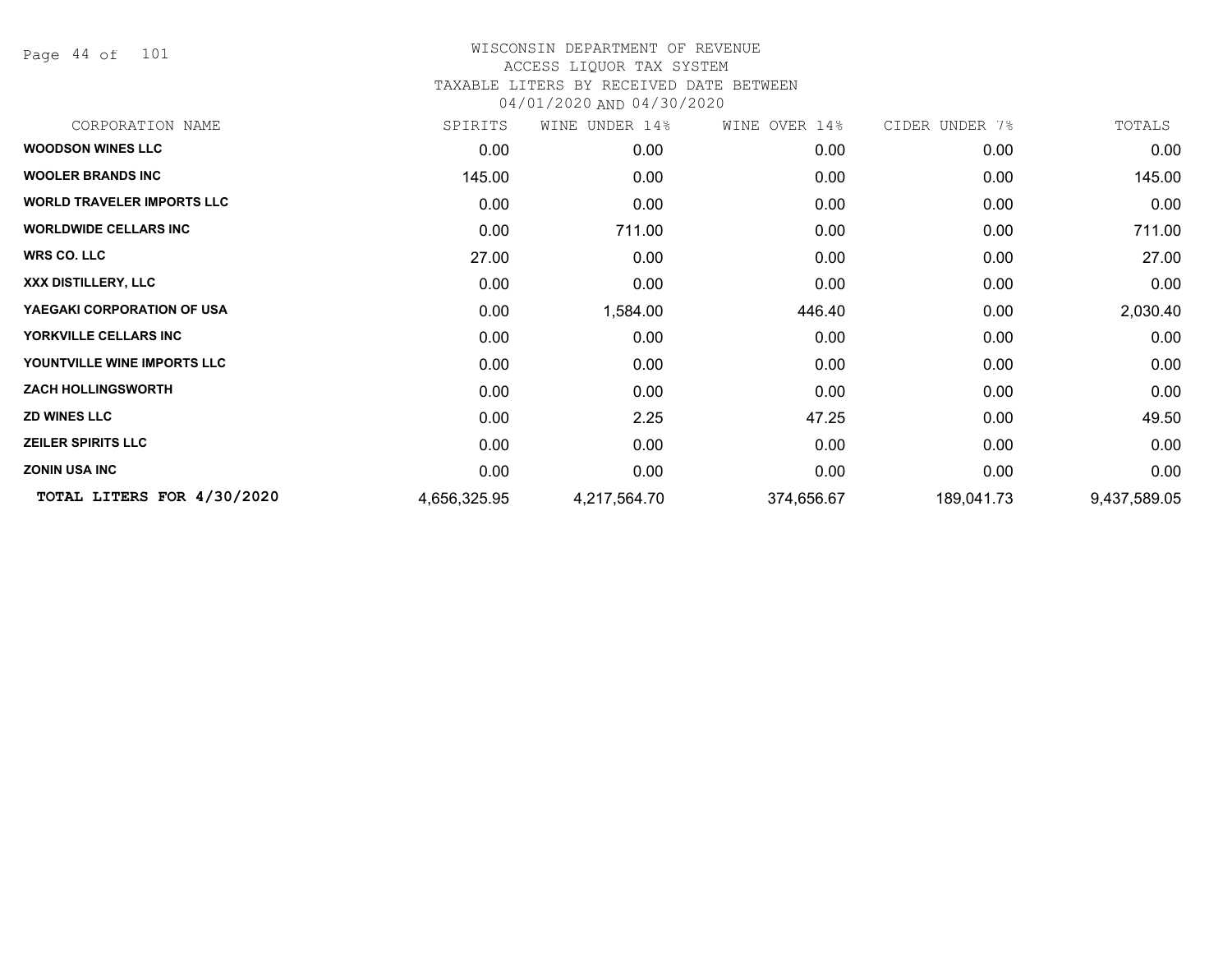Page 45 of 101

## WISCONSIN DEPARTMENT OF REVENUE ACCESS LIQUOR TAX SYSTEM TAXABLE LITERS BY RECEIVED DATE BETWEEN 04/01/2020 AND 04/30/2020

**IN STATE WHOLESALER (W) 1848 DISTRIBUTING COMPANY, LLC** 0.00 0.00 0.00 0.00 0.00 **ALLSTATE LIQUOR & WINE COMPANY, INC.** 0.00 0.00 0.00 0.00 0.00 **ARIS GLOBAL IMPORTS LLC** 0.00 0.00 0.00 0.00 0.00 **AVA WINE & SPIRITS LLC** 0.00 0.00 0.00 0.00 0.00 **BADGER DISTRIBUTING OF MILWAUKEE LLC** 0.00 0.00 0.00 0.00 0.00 **BADGER LIQUOR CO. INC.** 59,571.00 46,396.15 18,720.00 0.00 124,687.15 **BADGER STATE WINERY COOPERATIVE** 0.00 0.00 0.00 0.00 0.00 **BADGER WINE & SPIRITS LLC** 0.00 0.00 0.00 0.00 0.00 **BEECHWOOD DISTRIBUTORS, INC.** 0.00 -564.00 0.00 0.00 -564.00 **BEER CAPITOL DISTRIBUTING LLC** 0.00 0.00 0.00 0.00 0.00 **BILJANA KLATT** 7,344.00 3,960.00 0.00 0.00 11,304.00 **BILL'S DISTRIBUTING, LTD.** 0.00 0.00 0.00 0.00 0.00 **BRANT T NEHMER** 0.00 0.00 0.00 0.00 0.00 **BREAKTHRU BEVERAGE GROUP LLC**  $0.00$   $0.00$   $0.00$   $0.00$   $0.00$   $0.00$   $0.00$   $0.00$   $0.00$   $0.00$   $0.00$   $0.00$ **BREAKTHRU BEVERAGE GROUP LLC**  $0.00$   $0.00$   $0.00$   $0.00$   $0.00$   $0.00$   $0.00$   $0.00$   $0.00$   $0.00$   $0.00$   $0.00$   $0.00$   $0.00$   $0.00$   $0.00$   $0.00$   $0.00$   $0.00$   $0.00$   $0.00$   $0.00$   $0.00$   $0.00$   $0.00$   $0.00$   $0.00$   $0$ **C.J.W., INC.** 6.00 **0.00 0.00 0.00 0.00 0.00 0.00 0.00 0.00 0.00 0.00 0.00 0.00 0.00 0.00 CAPITOL-HUSTING COMPANY, INC.** 57,285.75 85,616.54 18,966.00 0.00 161,868.29 **CHAS A BERNICK INC** 0.00 0.00 0.00 0.00 0.00 **CHRISTY SMITH** 0.00 0.00 0.00 0.00 0.00 **CHROMATIC WINE COMPANY LLC** 0.00 0.00 0.00 0.00 0.00 **DE PERE LIQUOR CO LLC** 0.00 0.00 0.00 0.00 0.00 **DEAN DISTRIBUTING, INC.** 0.00 0.00 0.00 0.00 0.00 **DEAN DISTRIBUTING, INC.** 0.00 0.00 0.00 0.00 0.00 **DEWITT CHURCH GOODS, INC.** 0.00 0.00 0.00 0.00 0.00 **DILLON M OLSON** 0.00 0.00 0.00 0.00 0.00 CORPORATION NAME SPIRITS WINE UNDER 14% WINE OVER 14% CIDER UNDER 7% TOTALS

**DIONYSUS DISTRIBUTORS, LLC** 0.00 0.00 0.00 0.00 0.00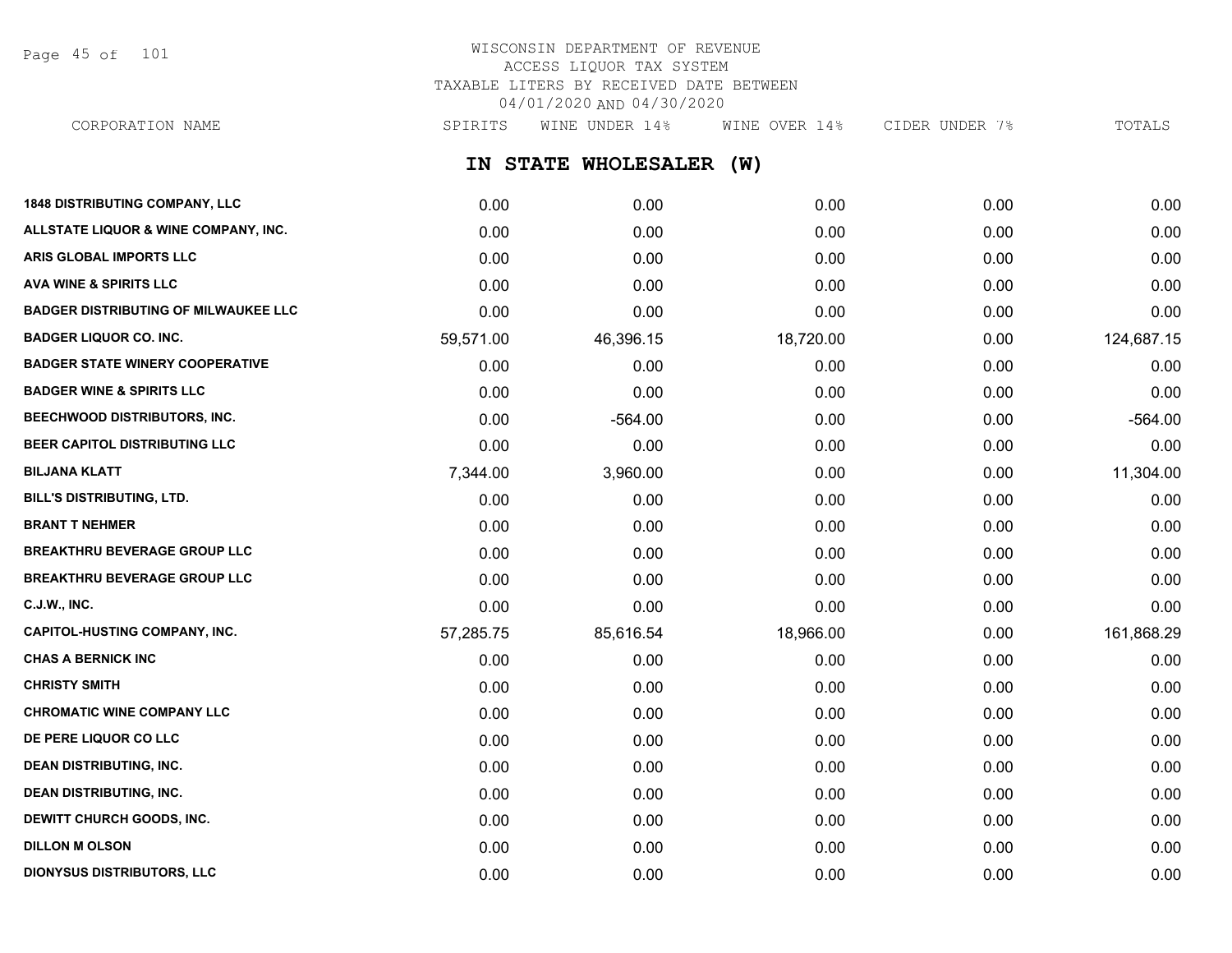| CORPORATION NAME                                 | SPIRITS   | WINE UNDER 14% | WINE OVER 14% | CIDER UNDER 7% | TOTALS    |
|--------------------------------------------------|-----------|----------------|---------------|----------------|-----------|
| <b>FABIANO BROTHERS - WISCONSIN LLC</b>          | 0.00      | 0.00           | 0.00          | 0.00           | 0.00      |
| <b>FAUSTO FIORAVANTI</b>                         | 0.00      | 0.00           | 0.00          | 0.00           | 0.00      |
| FLANIGAN DISTRIBUTING OF DOOR COUNTY, INC.       | 0.00      | 0.00           | 0.00          | 0.00           | 0.00      |
| FOUR SEASONS BEER DISTRIBUTORS INC               | 0.00      | 0.00           | 0.00          | 0.00           | 0.00      |
| FRANK BEER DISTRIBUTORS, INC.                    | 0.00      | 0.00           | 0.00          | 0.00           | 0.00      |
| <b>FRANK J MIRENDA SR</b>                        | 0.00      | 0.00           | 0.00          | 0.00           | 0.00      |
| FRANK LIQUOR COMPANY, INC.                       | 45,672.78 | 0.00           | 0.00          | 0.00           | 45,672.78 |
| <b>FRANK LIQUORS OF LA CROSSE, INC.</b>          | 0.00      | 0.00           | 0.00          | 0.00           | 0.00      |
| <b>GENERAL BEER DISTRIBUTORS CO.</b>             | 0.00      | 0.00           | 0.00          | 0.00           | 0.00      |
| <b>GENERAL BEER DISTRIBUTORS CO. - MILWAUKEE</b> | 0.00      | 0.00           | 0.00          | 0.00           | 0.00      |
| <b>GENERAL BEER-NORTHEAST INC</b>                | 0.00      | 0.00           | 0.00          | 0.00           | 0.00      |
| <b>GENERAL BEER-NORTHEAST INC</b>                | 0.00      | 0.00           | 0.00          | 0.00           | 0.00      |
| <b>GENERAL BEER-NORTHWEST, INC.</b>              | 0.00      | 0.00           | 0.00          | 0.00           | 0.00      |
| <b>GENERAL BEER-NORTHWEST, INC.</b>              | 0.00      | 0.00           | 0.00          | 0.00           | 0.00      |
| <b>GENERAL BEVERAGE SALES CO.</b>                | 0.00      | 20,142.00      | 0.00          | 0.00           | 20,142.00 |
| <b>GENERAL BEVERAGE SALES CO. - OSHKOSH</b>      | 0.00      | 10,044.00      | 0.00          | 0.00           | 10,044.00 |
| <b>GENERAL BEVERAGE SALES CO.-MILWAUKEE</b>      | 11,799.00 | 20,115.00      | 0.00          | 0.00           | 31,914.00 |
| <b>GIUSEPPE GAGLIANELLO</b>                      | 0.00      | 0.00           | 0.00          | 0.00           | 0.00      |
| <b>GLORIA R RAGSDALE</b>                         | 0.00      | 0.00           | 0.00          | 0.00           | 0.00      |
| <b>HENDRICKS BEVERAGE, INC.</b>                  | 0.00      | 0.00           | 0.00          | 0.00           | 0.00      |
| <b>IRL, INCORPORATED</b>                         | 0.00      | 0.00           | 0.00          | 0.00           | 0.00      |
| <b>JACQUES VIEAU, INC.</b>                       | 0.00      | 0.00           | 0.00          | 0.00           | 0.00      |
| <b>JANDRAIN RELIGIOUS SUPPLY, INC.</b>           | 0.00      | 0.00           | 0.00          | 0.00           | 0.00      |
| <b>JANSEN INTERNATIONAL LLC</b>                  | 0.00      | 0.00           | 0.00          | 0.00           | 0.00      |
| <b>JAW PROPERTIES LLC</b>                        | 0.00      | 0.00           | 0.00          | 0.00           | 0.00      |
| <b>JOHN J COLLETTI</b>                           | 0.00      | 0.00           | 0.00          | 0.00           | 0.00      |
| JOHNSON BROTHERS OF WISCONSIN INC                | 0.00      | 9,690.14       | 22.50         | 0.00           | 9,712.64  |
| <b>JONATHON LODUCA</b>                           | 0.00      | 0.00           | 0.00          | 0.00           | 0.00      |
|                                                  |           |                |               |                |           |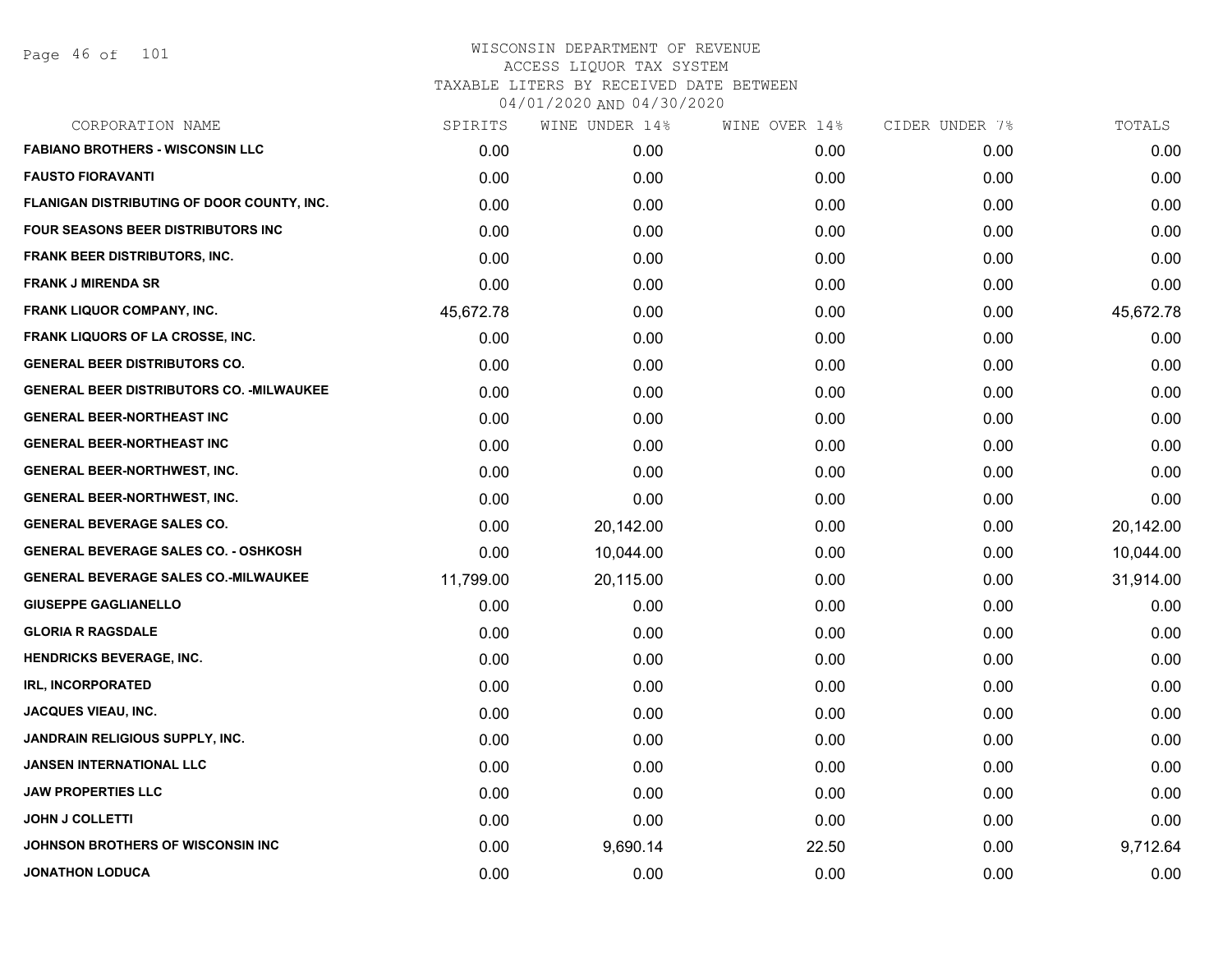Page 47 of 101

| CORPORATION NAME                         | SPIRITS  | WINE UNDER 14% | WINE OVER 14% | CIDER UNDER 7% | TOTALS    |
|------------------------------------------|----------|----------------|---------------|----------------|-----------|
| <b>JOSEPH A TRYGAR</b>                   | 0.00     | 0.00           | 0.00          | 0.00           | 0.00      |
| <b>JOYVINE LLC</b>                       | 0.00     | 0.00           | 0.00          | 0.00           | 0.00      |
| <b>KAY BEER DISTRIBUTING, INC.</b>       | 0.00     | 0.00           | 0.00          | 0.00           | 0.00      |
| <b>KRH ENTERPRISES, LLC</b>              | 0.00     | 0.00           | 0.00          | 0.00           | 0.00      |
| LA CROSSE BEVERAGE LLC                   | 0.00     | 0.00           | 0.00          | 0.00           | 0.00      |
| <b>LARRY'S DISTRIBUTING CO., INC.</b>    | 0.00     | 0.00           | 0.00          | 0.00           | 0.00      |
| LEE BEVERAGE OF WISCONSIN LLC            | 0.00     | 0.00           | 0.00          | 0.00           | 0.00      |
| LEE BEVERAGE OF WISCONSIN LLC            | 0.00     | 0.00           | 0.00          | 0.00           | 0.00      |
| LEE BEVERAGE-CIDERS WINES & SPIRITS LLC  | 0.00     | 0.00           | 0.00          | 0.00           | 0.00      |
| <b>L'EFT BANK WINE COMPANY LIMITED</b>   | 0.00     | 6,885.00       | 2,011.50      | 0.00           | 8,896.50  |
| LIB DIB, LLC                             | 0.00     | 0.00           | 0.00          | 0.00           | 0.00      |
| LO DUCA BROS., INC.                      | 0.00     | 10,053.00      | 0.00          | 0.00           | 10,053.00 |
| <b>LORI SCOTT</b>                        | 0.00     | 0.00           | 0.00          | 0.00           | 0.00      |
| <b>LOS ALTOS AGAVE DISTRIBUTOR INC</b>   | 2,598.00 | 0.00           | 0.00          | 0.00           | 2,598.00  |
| <b>LOVINO LLC</b>                        | 0.00     | 0.00           | 0.00          | 0.00           | 0.00      |
| <b>LYNDA MALMBERG</b>                    | 0.00     | 0.00           | 0.00          | 0.00           | 0.00      |
| <b>M SHIRAZ LLC</b>                      | 0.00     | 0.00           | 0.00          | 0.00           | 0.00      |
| <b>MICCA HUTCHINS</b>                    | 0.00     | 0.00           | 0.00          | 0.00           | 0.00      |
| <b>MICHAEL G ANSAY</b>                   | 0.00     | 144.00         | 0.00          | 305.52         | 449.52    |
| <b>MICHAEL LENTINO</b>                   | 0.00     | 0.00           | 0.00          | 0.00           | 0.00      |
| <b>MIDWEST SALES &amp; SERVICE, INC.</b> | 0.00     | 0.00           | 0.00          | 0.00           | 0.00      |
| <b>NOELKE DISTRIBUTORS, INC.</b>         | 0.00     | 0.00           | 0.00          | 0.00           | 0.00      |
| <b>NOUVEAU VENTURES LLC</b>              | $-11.40$ | 7,137.75       | 423.00        | 0.00           | 7,549.35  |
| OTT SCHWEITZER DISTRIBUTORSHIP, INC.     | 0.00     | 0.00           | 0.00          | 0.00           | 0.00      |
| PARK RIDGE DISTRIBUTING, INC.            | 0.00     | 0.00           | 0.00          | 0.00           | 0.00      |
| PEHLER DISTRIBUTING, INC.                | 0.00     | 0.00           | 0.00          | 0.00           | 0.00      |
| PHILLIPS DISTRIBUTING CORPORATION        | 9,625.20 | 0.00           | 0.00          | 0.00           | 9,625.20  |
| PHILLIPS WINE COMPANY                    | 0.00     | 0.00           | 0.00          | 0.00           | 0.00      |
|                                          |          |                |               |                |           |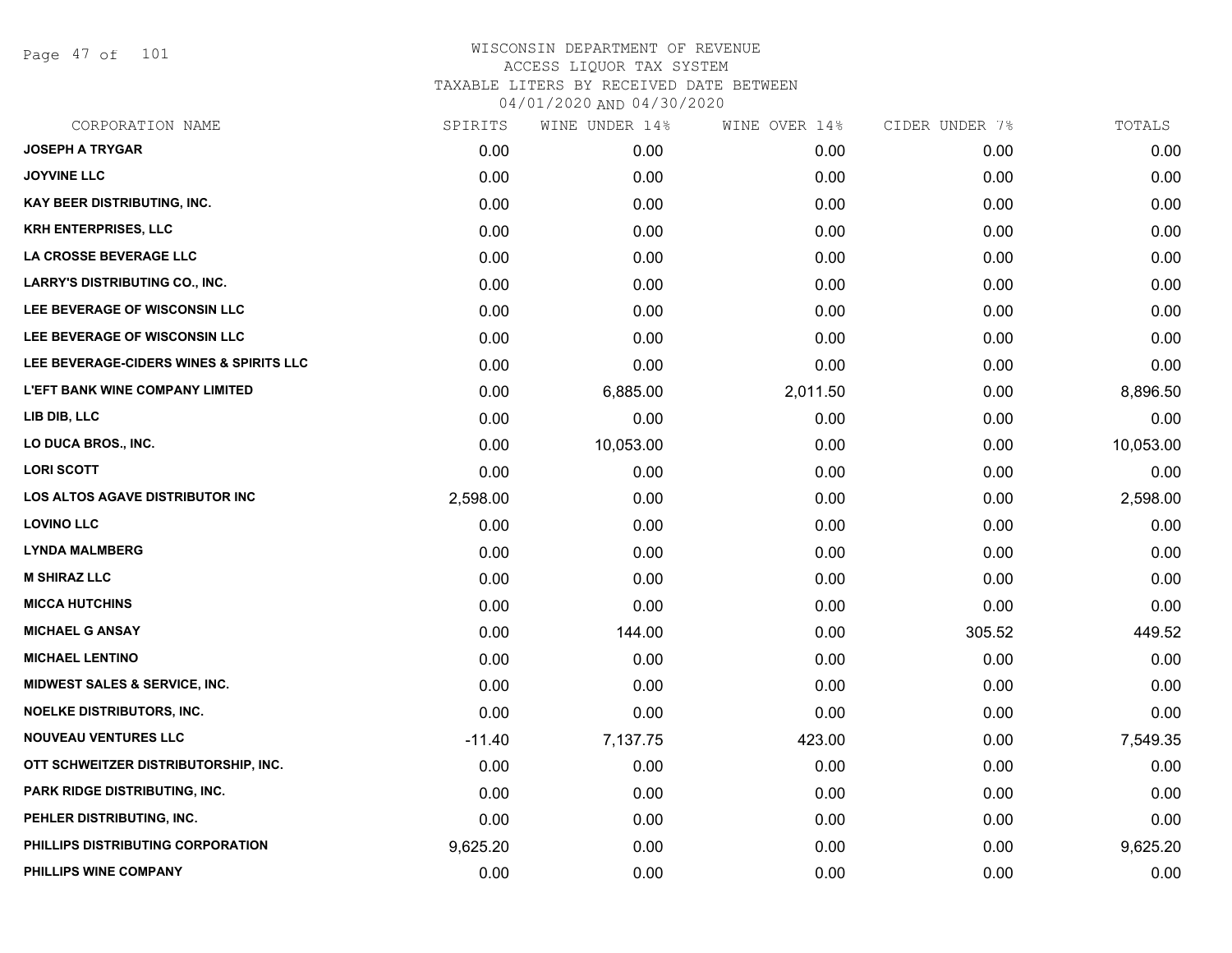Page 48 of 101

| CORPORATION NAME                        | SPIRITS | WINE UNDER 14% | WINE OVER 14% | CIDER UNDER 7% | TOTALS       |
|-----------------------------------------|---------|----------------|---------------|----------------|--------------|
| PURE WINE WISCONSIN INC                 | 0.00    | 0.00           | 0.00          | 0.00           | 0.00         |
| <b>PURPLE FEET WINES, LLC</b>           | 0.00    | 0.00           | 0.00          | 0.00           | 0.00         |
| <b>PVD ENTERPRISES LLC</b>              | 0.00    | 0.00           | 0.00          | 0.00           | 0.00         |
| <b>RATAS WHOLESALE LIQUOR COMPANY</b>   | 0.00    | 0.00           | 0.00          | 0.00           | 0.00         |
| S. & S. DISTRIBUTING, INC.              | 0.00    | 0.00           | 0.00          | 0.00           | 0.00         |
| S. & S. DISTRIBUTING, INC.              | 0.00    | 0.00           | 0.00          | 0.00           | 0.00         |
| <b>SALIM M SHAMMO</b>                   | 0.00    | 0.00           | 0.00          | 0.00           | 0.00         |
| <b>SARATOGA LIQUOR CO., INC.</b>        | 0.00    | 0.00           | 0.00          | 0.00           | 0.00         |
| <b>SMALL LOT WINE WI, INC.</b>          | 0.00    | $-27,474.00$   | $-2,718.00$   | 0.00           | $-30,192.00$ |
| <b>SP3 LLC</b>                          | 0.00    | 0.00           | 0.00          | 0.00           | 0.00         |
| <b>SUPERIOR BEVERAGES LLC</b>           | 0.00    | 0.00           | 0.00          | $-127.76$      | $-127.76$    |
| T.H. STEMPER COMPANY, INC.              | 0.00    | 0.00           | 0.00          | 0.00           | 0.00         |
| <b>TIMOTHY REILLY SR</b>                | 0.00    | 0.00           | 0.00          | 0.00           | 0.00         |
| TJ INTERNATIONAL LTD                    | 0.00    | 0.00           | 0.00          | 0.00           | 0.00         |
| <b>TORI-VERDI GROUP LLC</b>             | 0.00    | 0.00           | 0.00          | 0.00           | 0.00         |
| TRANSNATIONAL ENTERPRISES, INCORPORATED | 0.00    | 0.00           | 0.00          | 0.00           | 0.00         |
| TRIANGLE DISTRIBUTING COMPANY, INC.     | 0.00    | 0.00           | 0.00          | 0.00           | 0.00         |
| <b>TRI-MART COMPANY LLC</b>             | 0.00    | 0.00           | 0.00          | 0.00           | 0.00         |
| <b>VINO VERITAS, LTD.</b>               | 0.00    | 0.00           | 0.00          | 0.00           | 0.00         |
| <b>WDI LLC</b>                          | 0.00    | 0.00           | 0.00          | 0.00           | 0.00         |
| <b>WDI LLC</b>                          | 0.00    | 0.00           | 0.00          | 0.00           | 0.00         |
| <b>WILLIAM D HANSEN</b>                 | 0.00    | 0.00           | 0.00          | 0.00           | 0.00         |
| <b>WISCONSIN DISTRIBUTORS EAST LLC</b>  | 0.00    | 0.00           | 0.00          | 0.00           | 0.00         |
| <b>WISCONSIN DISTRIBUTORS NORTH LLC</b> | 0.00    | 0.00           | 0.00          | 0.00           | 0.00         |
| <b>WISCONSIN DISTRIBUTORS SOUTH LLC</b> | 0.00    | 0.00           | 0.00          | 0.00           | 0.00         |
| <b>WISCONSIN WINE AND SPIRITS INC</b>   | 0.00    | 0.00           | 0.00          | 0.00           | 0.00         |
| <b>WISCONSIN WINERY CO-OP</b>           | 0.00    | 0.00           | 0.00          | 0.00           | 0.00         |
| <b>WOODFIELD DISTRIBUTION LLC</b>       | 0.00    | 0.00           | 0.00          | 0.00           | 0.00         |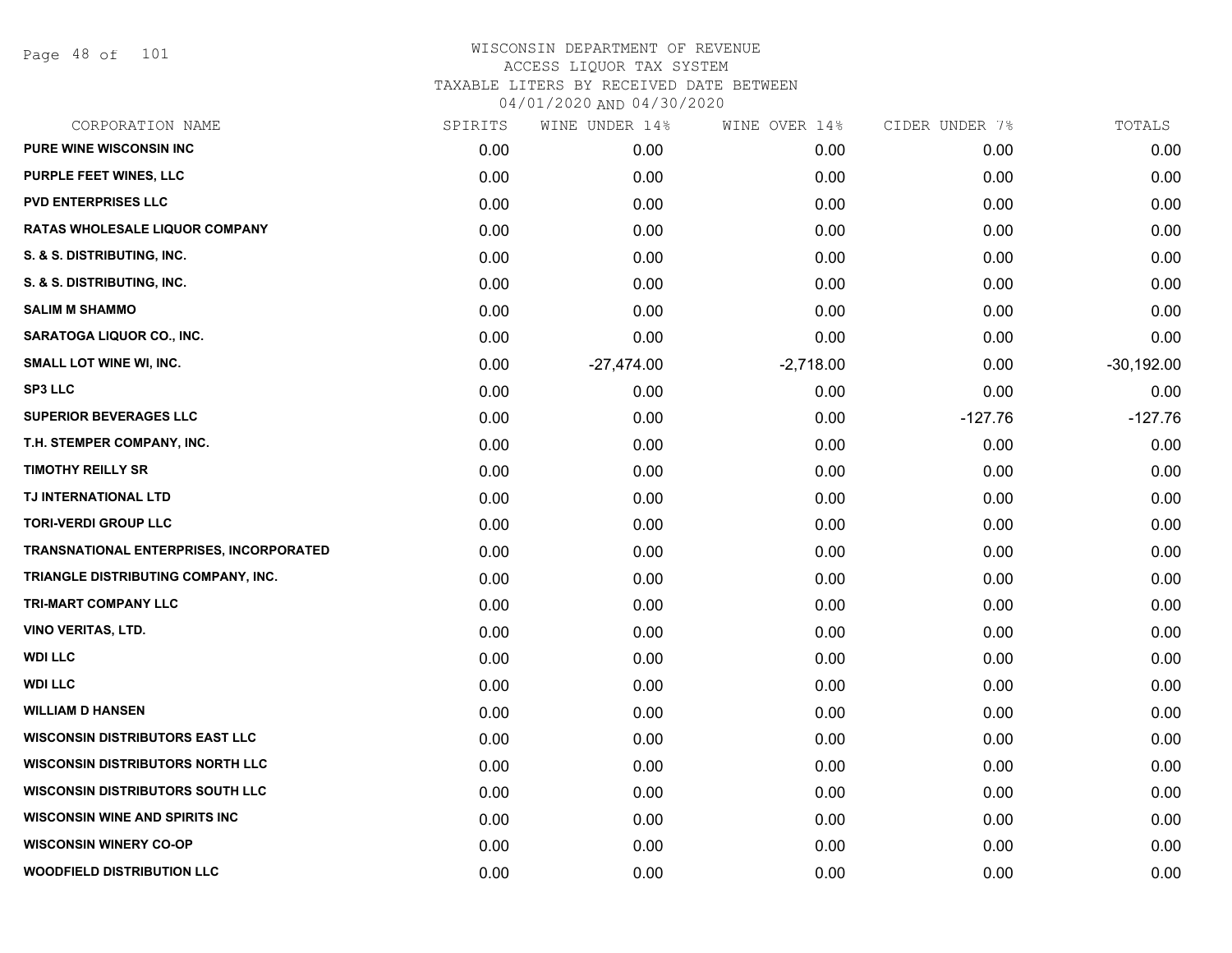| Page 49 of |  |  | 101 |
|------------|--|--|-----|
|------------|--|--|-----|

| CORPORATION NAME                  | SPIRITS    | WINE UNDER 14% | WINE OVER 14% | CIDER UNDER 7% | TOTALS     |
|-----------------------------------|------------|----------------|---------------|----------------|------------|
| <b>ZASTROW THE BEER MAN. INC.</b> | 0.00       | 0.00           | 0.00          | 0.00           | $0.00\,$   |
| TOTAL LITERS FOR 4/30/2020        | 193,884.33 | 192,145.58     | 37,425.00     | 177.76         | 423,632.67 |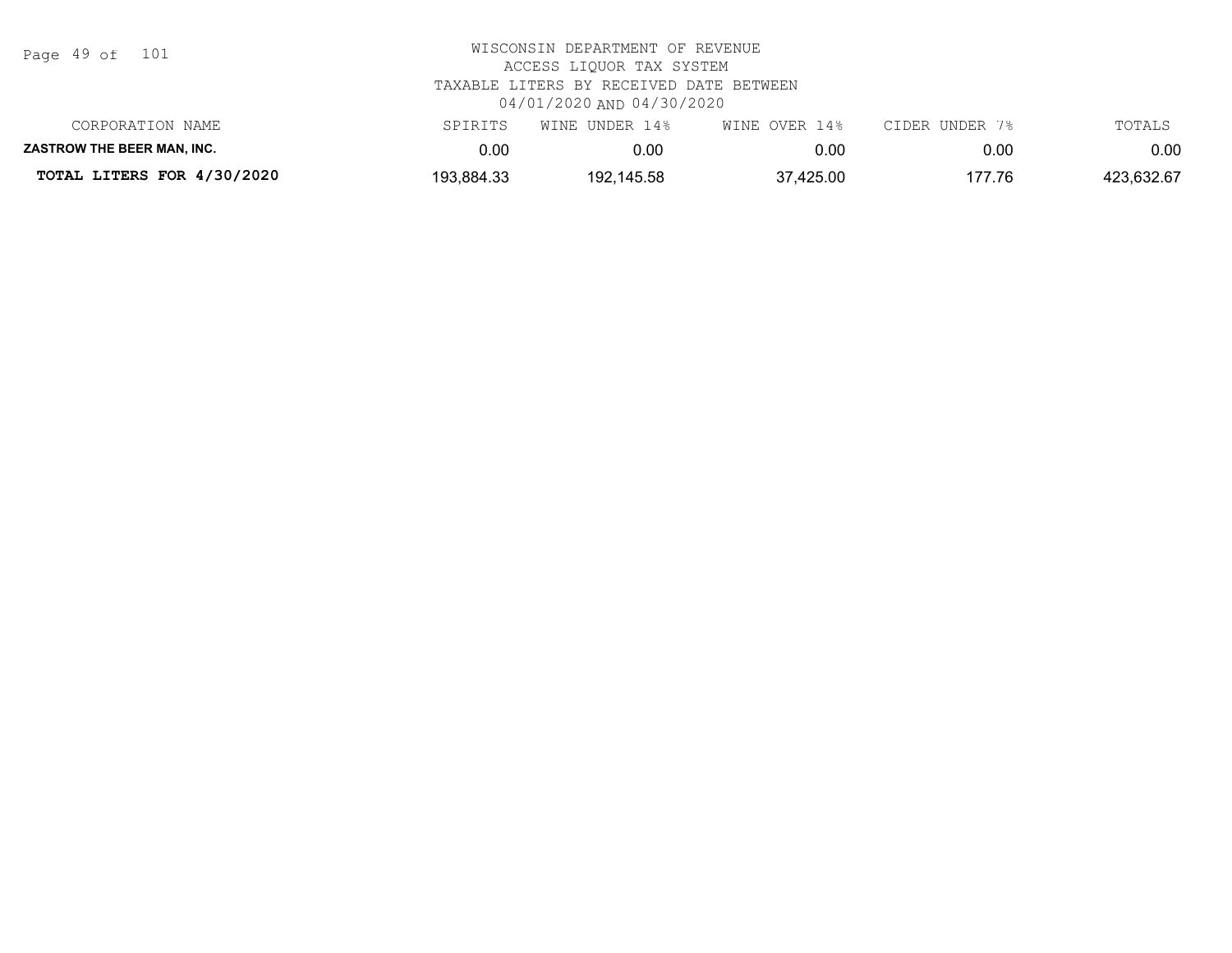Page 50 of 101

## WISCONSIN DEPARTMENT OF REVENUE ACCESS LIQUOR TAX SYSTEM TAXABLE LITERS BY RECEIVED DATE BETWEEN 04/01/2020 AND 04/30/2020

**IN STATE MANUFACTURER (WM) 45TH PARALLEL SPIRITS, LLC** 0.00 0.00 0.00 0.00 0.00 **ACE ETHANOL, LLC** 0.00 0.00 0.00 0.00 0.00 **AEPPELTREOW INC** 31.49 0.00 0.00 0.00 31.49 **ANGRY SPIRITS DISTILLING LLC** 0.00 0.00 0.00 0.00 0.00 **B & E DISTILLERY INC.** 0.00 0.00 0.00 0.00 0.00 **BRIAN SAMMONS** 603.50 **503.50** 503.50 **0.00** 0.00 0.00 0.00 0.00 0.00 0.00 503.50 **C & N CORPORATION 6.000 565.46** 565.46 **565.46** 0.00 0.00 0.00 0.00 0.00 0.00 0.00 565.46 **CENTRAL STANDARD LLC** 1,324.18 0.00 0.00 0.00 1,324.18 **CENTRAL STANDARD LLC** -24,754.95 0.00 0.00 0.00 -24,754.95 **CENTRAL TIME DISTILLERY AND WINERY, INC.** 0.00 0.00 0.00 0.00 0.00 **CHIPPEWA RIVER DISTILLERY AND BREWERY LLC** 579.81 0.00 0.00 0.00 0.00 0.00 0.00 0.00 579.81 **CLOVER MEADOW LLC** 0.00 0.00 0.00 0.00 0.00 **COPPER CROW DISTILLERY LLC**  $\begin{array}{cccc} 72.00 & 0.00 & 0.00 & 0.00 & 0.00 & 0.00 & 0.00 & 72.00 & 0.00 & 0.00 & 0.00 & 0.00 & 0.00 & 0.00 & 0.00 & 0.00 & 0.00 & 0.00 & 0.00 & 0.00 & 0.00 & 0.00 & 0.00 & 0.00 & 0.00 & 0.00 & 0.00 & 0.00 & 0.00 & 0.00 & 0.$ **CULLEN AND HARRISON LLC** 1,957.20 0.00 0.00 0.00 1,957.20 **CULLEN AND HARRISON LLC** 0.00 0.00 0.00 0.00 0.00 **DANCING GOAT DISTILLERY, LLC** 0.00 0.00 0.00 0.00 0.00 CORPORATION NAME SPIRITS WINE UNDER 14% WINE OVER 14% CIDER UNDER 7% TOTALS

**DENNIS E ERB** 19.00 0.00 0.00 0.00 19.00 **DISTILLERY PARTNERS, LLC** 0.00 0.00 0.00 0.00 0.00 **DOG AND SHRUB DISTILLERY LLC**  $0.00$   $0.00$   $0.00$   $0.00$   $0.00$   $0.00$   $0.00$   $0.00$   $0.00$   $0.00$   $0.00$   $0.00$   $0.00$ **DOUNDRINS DISTILLING** 296.53 0.00 0.00 0.00 296.53 **DRIFTLESS GLEN DISTILLERY LLC** 2,178.90 0.00 0.00 0.00 2,178.90 **DRIFTLESS PURE LLC** 0.00 0.00 0.00 0.00 0.00 **EAGLE TRACE BREWING COMPANY LLC** 0.00 0.00 0.00 0.00 0.00 **EMCO CHEMICAL DISTRIBUTORS, INC.** 0.00 0.00 0.00 0.00 0.00 **FREDERICK QUANDT** 0.00 0.00 0.00 0.00 0.00 **GLOBAL UNIVERSAL SRL** 0.00 0.00 0.00 0.00 0.00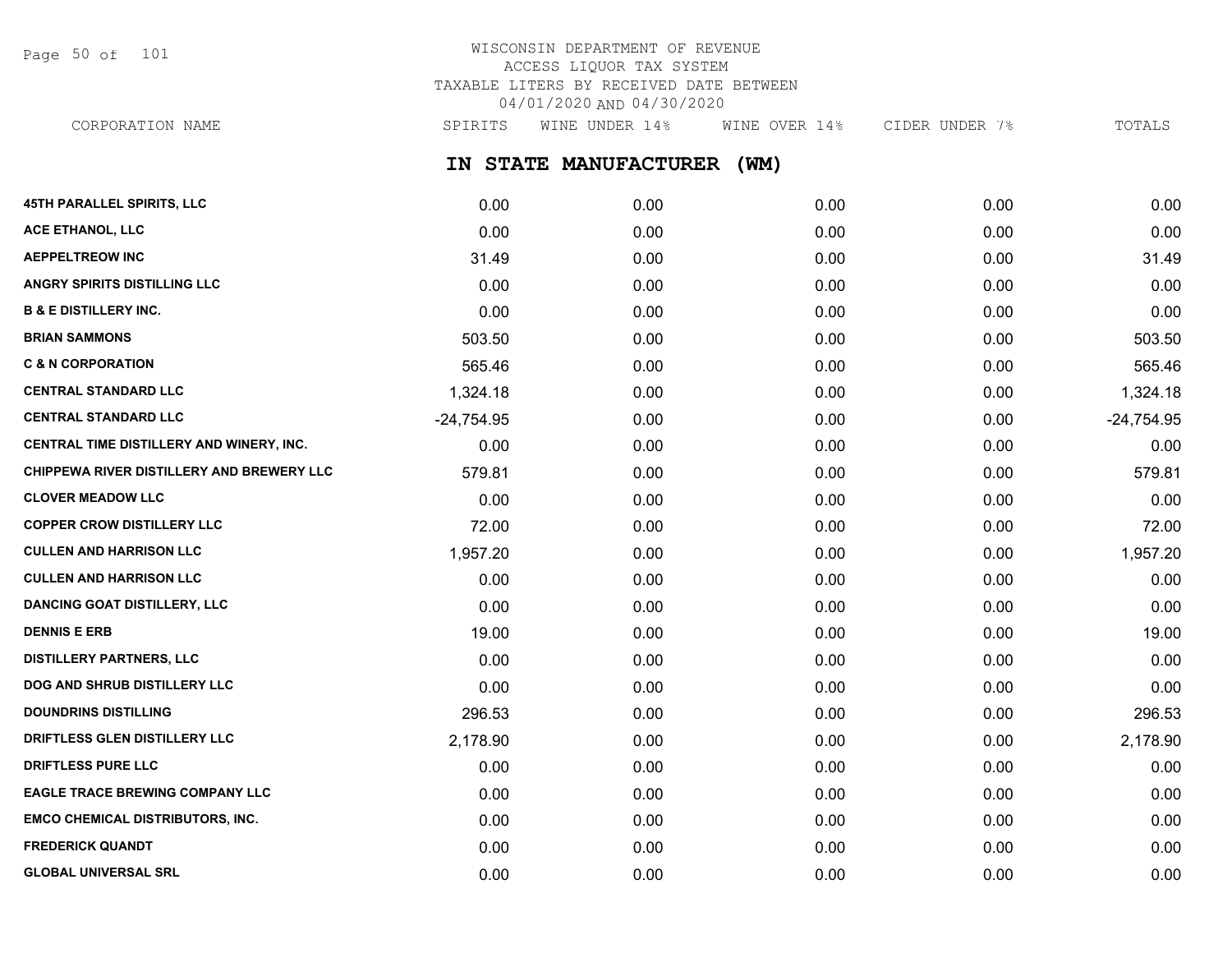Page 51 of 101

| SPIRITS  | WINE UNDER 14% |      |               | TOTALS         |
|----------|----------------|------|---------------|----------------|
| 0.00     | 0.00           | 0.00 | 0.00          | 0.00           |
| 0.00     | 0.00           | 0.00 | 0.00          | 0.00           |
| 0.00     | 0.00           | 0.00 | 0.00          | 0.00           |
| 306.00   | 0.00           | 0.00 | 0.00          | 306.00         |
| 0.00     | 0.00           | 0.00 | 0.00          | 0.00           |
| 0.00     | 0.00           | 0.00 | 0.00          | 0.00           |
| 0.00     | 0.00           | 0.00 | 0.00          | 0.00           |
| 18.74    | 0.00           | 0.00 | 0.00          | 18.74          |
| 158.08   | 0.00           | 0.00 | 0.00          | 158.08         |
| 106.14   | 0.00           | 0.00 | 0.00          | 106.14         |
| 180.03   | 0.00           | 0.00 | 0.00          | 180.03         |
| 0.00     | 0.00           | 0.00 | 0.00          | 0.00           |
| 0.00     | 0.00           | 0.00 | 0.00          | 0.00           |
| 0.00     | 0.00           | 0.00 | 0.00          | 0.00           |
| 0.00     | 0.00           | 0.00 | 0.00          | 0.00           |
| 180.00   | 234.69         | 0.00 | 0.00          | 414.69         |
| 527.65   | 0.00           | 0.00 | 0.00          | 527.65         |
| 0.00     | 0.00           | 0.00 | 0.00          | 0.00           |
| 0.00     | 0.00           | 0.00 | 0.00          | 0.00           |
| 0.00     | 0.00           | 0.00 | 0.00          | 0.00           |
| 0.00     | 0.00           | 0.00 | 0.00          | 0.00           |
| 0.00     | 0.00           | 0.00 | 0.00          | 0.00           |
| 0.00     | 0.00           | 0.00 | 0.00          | 0.00           |
| 333.61   | 0.00           | 0.00 | 0.00          | 333.61         |
| 0.00     | 0.00           | 0.00 | 0.00          | 0.00           |
| 369.00   | 0.00           | 0.00 | 0.00          | 369.00         |
| 0.00     | 0.00           | 0.00 | 0.00          | 0.00           |
| 1,215.00 | 0.00           | 0.00 | 0.00          | 1,215.00       |
|          |                |      | WINE OVER 14% | CIDER UNDER 7% |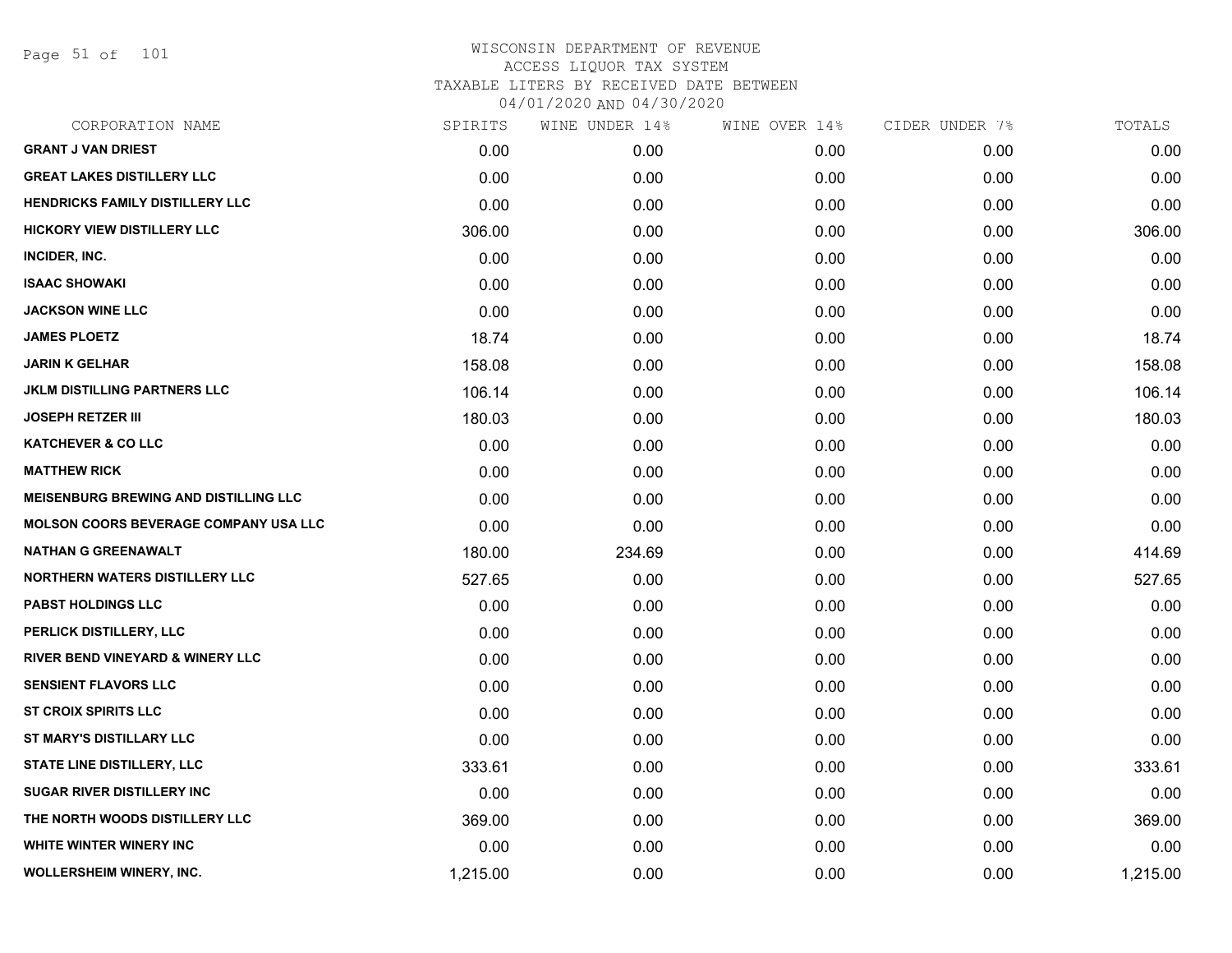Page 52 of 101

| CORPORATION NAME            | SPIRITS     | WINE UNDER 14% | WINE OVER 14% | CIDER UNDER 7% | TOTALS    |
|-----------------------------|-------------|----------------|---------------|----------------|-----------|
| YAHARA BAY DISTILLERS. INC. | 10,101.95   | 12.00          | 0.00          | 0.00           | 10,113.95 |
| TOTAL LITERS FOR 4/30/2020  | $-3,730.68$ | 246.69         | 0.00          | 0.00           | 3,483.99  |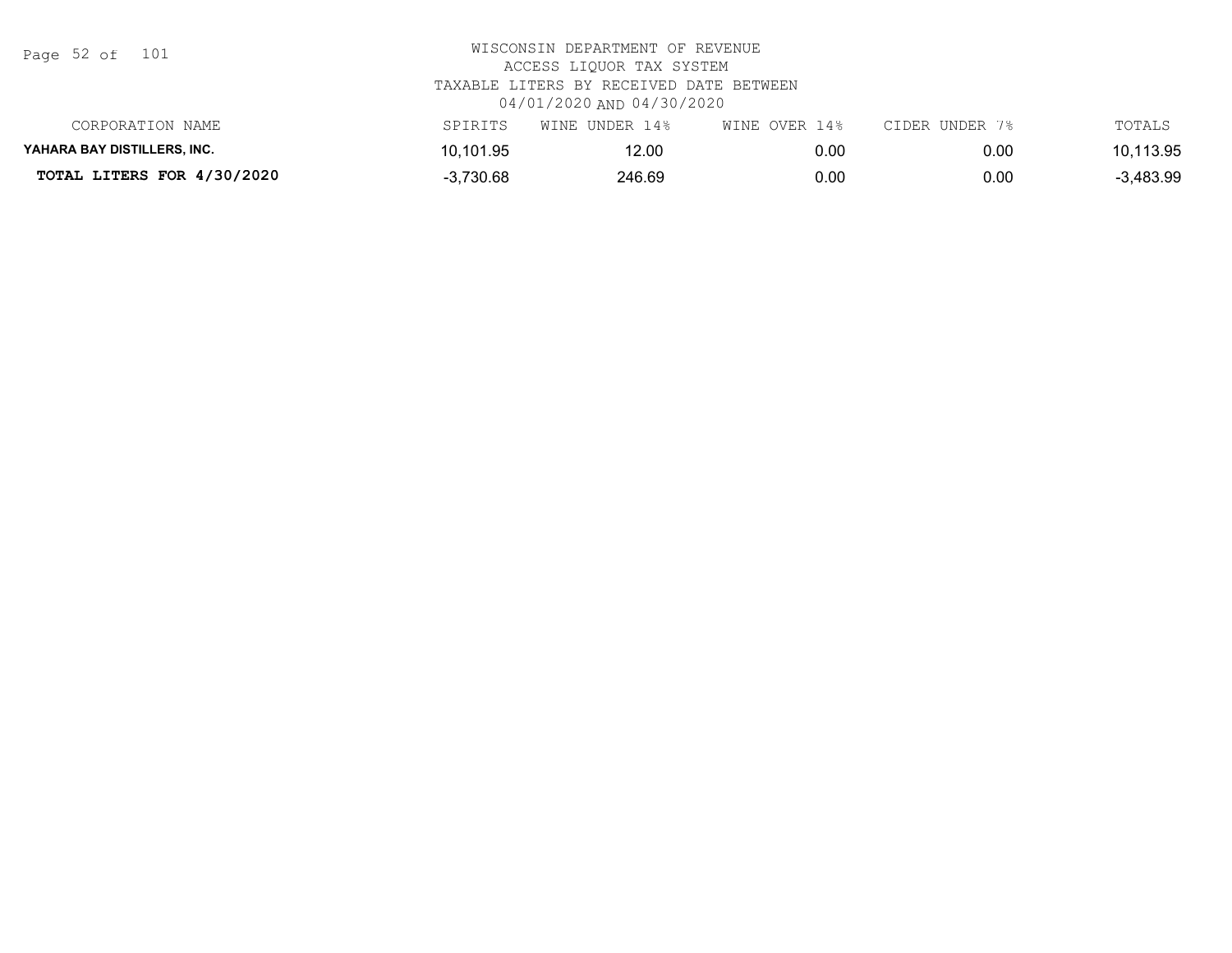Page 53 of 101

## WISCONSIN DEPARTMENT OF REVENUE ACCESS LIQUOR TAX SYSTEM TAXABLE LITERS BY RECEIVED DATE BETWEEN 04/01/2020 AND 04/30/2020

CORPORATION NAME SPIRITS WINE UNDER 14% WINE OVER 14% CIDER UNDER 7% TOTALS

## **IN STATE RECTIFIER (WR)**

| <b>45TH PARALLEL SPIRITS, LLC</b>      | 5,207.00  | 0.00    | 0.00 | 0.00 | 5,207.00  |
|----------------------------------------|-----------|---------|------|------|-----------|
| <b>ARTYS PREMIUM BEVERAGES INC</b>     | 2,893.18  | 0.00    | 0.00 | 0.00 | 2,893.18  |
| <b>CENTRAL STANDARD LLC</b>            | 44,967.20 | 0.00    | 0.00 | 0.00 | 44,967.20 |
| <b>CITY BREWING COMPANY, LLC</b>       | 2,658.24  | 0.00    | 0.00 | 0.00 | 2,658.24  |
| <b>DANCING GOAT DISTILLERY, LLC</b>    | 0.00      | 0.00    | 0.00 | 0.00 | 0.00      |
| <b>DISTILLERY PARTNERS, LLC</b>        | 0.00      | 0.00    | 0.00 | 0.00 | 0.00      |
| <b>DOUNDRINS DISTILLING</b>            | 0.00      | 0.00    | 0.00 | 0.00 | 0.00      |
| <b>FREDERICK QUANDT</b>                | 0.00      | 0.00    | 0.00 | 0.00 | 0.00      |
| <b>GALLOWAY COMPANY</b>                | 0.00      | 0.00    | 0.00 | 0.00 | 0.00      |
| <b>GLOBAL UNIVERSAL SRL</b>            | 0.00      | 0.00    | 0.00 | 0.00 | 0.00      |
| <b>GREAT LAKES DISTILLERY LLC</b>      | 1,987.49  | 0.00    | 0.00 | 0.00 | 1,987.49  |
| <b>HENRY FARMS PRAIRIE SPIRITS LLC</b> | $-234.00$ | 0.00    | 0.00 | 0.00 | $-234.00$ |
| <b>JACKSON WINE LLC</b>                | 0.00      | 0.00    | 0.00 | 0.00 | 0.00      |
| <b>KELLY M YOCOM</b>                   | 0.00      | 0.00    | 0.00 | 0.00 | 0.00      |
| <b>MIDWEST CUSTOM BOTTLING LLC</b>     | 14,677.89 | $-1.09$ | 0.00 | 0.00 | 14,676.80 |
| <b>NATHAN G GREENAWALT</b>             | 0.00      | 0.00    | 0.00 | 0.00 | 0.00      |
| ST MARY'S DISTILLARY LLC               | 0.00      | 0.00    | 0.00 | 0.00 | 0.00      |
| YAHARA BAY DISTILLERS, INC.            | 0.00      | 0.00    | 0.00 | 0.00 | 0.00      |
| YAHARA BAY DISTILLERS, INC.            | 0.00      | 0.00    | 0.00 | 0.00 | 0.00      |
| TOTAL LITERS FOR 4/30/2020             | 72,157.00 | $-1.09$ | 0.00 | 0.00 | 72,155.91 |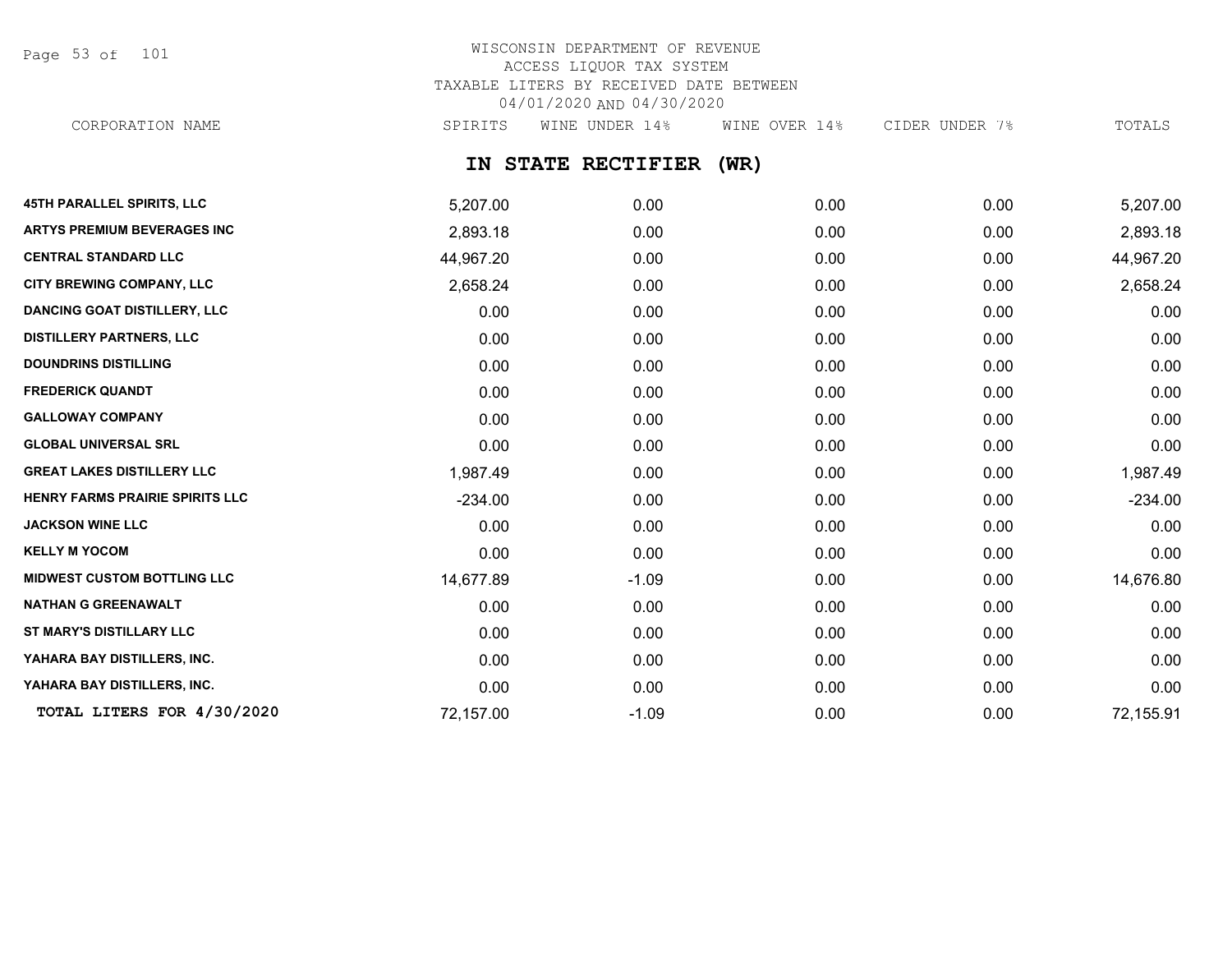Page 54 of 101

## WISCONSIN DEPARTMENT OF REVENUE ACCESS LIQUOR TAX SYSTEM TAXABLE LITERS BY RECEIVED DATE BETWEEN 04/01/2020 AND 04/30/2020

CORPORATION NAME SPIRITS WINE UNDER 14% WINE OVER 14% CIDER UNDER 7% TOTALS

**IN STATE WINERY (WWI)**

| <b>AEPPELTREOW INC</b>                            | 0.00 | 18.17     | 4.54   | 235.45 | 258.16    |
|---------------------------------------------------|------|-----------|--------|--------|-----------|
| <b>ALLEN L NAPARALLA</b>                          | 0.00 | 0.00      | 0.00   | 0.00   | 0.00      |
| <b>AMANDA STEFL</b>                               | 0.00 | 577.88    | 0.00   | 0.00   | 577.88    |
| <b>ANDREW J HEINZL</b>                            | 0.00 | 0.00      | 0.00   | 34.07  | 34.07     |
| <b>BADGER STATE BREWING COMPANY LLC</b>           | 0.00 | 0.00      | 0.00   | 0.00   | 0.00      |
| <b>BAYFIELD WINERY, LTD.</b>                      | 0.00 | 0.00      | 0.00   | 540.74 | 540.74    |
| <b>BELLEVINEZ LLC</b>                             | 0.00 | 306.01    | 0.00   | 0.00   | 306.01    |
| <b>BLIND HORSE WINERY LLC</b>                     | 0.00 | 0.00      | 0.00   | 0.00   | 0.00      |
| <b>BOTHAM BRANDS LLC</b>                          | 0.00 | 2,339.38  | 0.00   | 0.00   | 2,339.38  |
| <b>BRADLEY L ALLEN</b>                            | 0.00 | 17.22     | 0.00   | 0.00   | 17.22     |
| <b>BRANCHES WINERY LLC</b>                        | 0.00 | 0.00      | 0.00   | 0.00   | 0.00      |
| <b>BRIAN C LOKRANTZ</b>                           | 0.00 | 0.00      | 0.00   | 0.00   | 0.00      |
| <b>BRIGADOON FARM &amp; WINERY LLC</b>            | 0.00 | 0.00      | 0.00   | 0.00   | 0.00      |
| <b>BRIX CIDER LLC</b>                             | 0.00 | 0.00      | 0.00   | 0.00   | 0.00      |
| <b>C &amp; N CORPORATION</b>                      | 0.00 | 14,984.83 | 53.98  | 0.00   | 15,038.81 |
| <b>CAPITAL BREWERY COMPANY, INC.</b>              | 0.00 | 0.00      | 0.00   | 0.00   | 0.00      |
| <b>CHATEAU ST CROIX WINERY &amp; VINEYARD LLC</b> | 0.00 | 564.00    | 57.38  | 0.00   | 621.38    |
| <b>CHERYL JOHNSON</b>                             | 0.00 | 0.00      | 0.00   | 0.00   | 0.00      |
| <b>CIDER HOUSE OF WISCONSIN LLC</b>               | 0.00 | 0.00      | 0.00   | 177.84 | 177.84    |
| <b>CLAY JAR HOLDINGS LLC</b>                      | 0.00 | 344.43    | 85.93  | 0.00   | 430.36    |
| <b>CLOVER MEADOW LLC</b>                          | 0.00 | 0.00      | 406.21 | 0.00   | 406.21    |
| <b>COLLEEN M BOS</b>                              | 0.00 | 0.00      | 0.00   | 0.00   | 0.00      |
| <b>CRAIG FLETCHER</b>                             | 0.00 | 1,664.59  | 0.00   | 0.00   | 1,664.59  |
| <b>DANIEL J KOEPKE</b>                            | 0.00 | 507.24    | 0.00   | 0.00   | 507.24    |
| <b>DANZINGER VINEYARDS LLC</b>                    | 0.00 | 0.00      | 0.00   | 0.00   | 0.00      |
| <b>DAVID F MAHER</b>                              | 0.00 | 0.00      | 0.00   | 0.00   | 0.00      |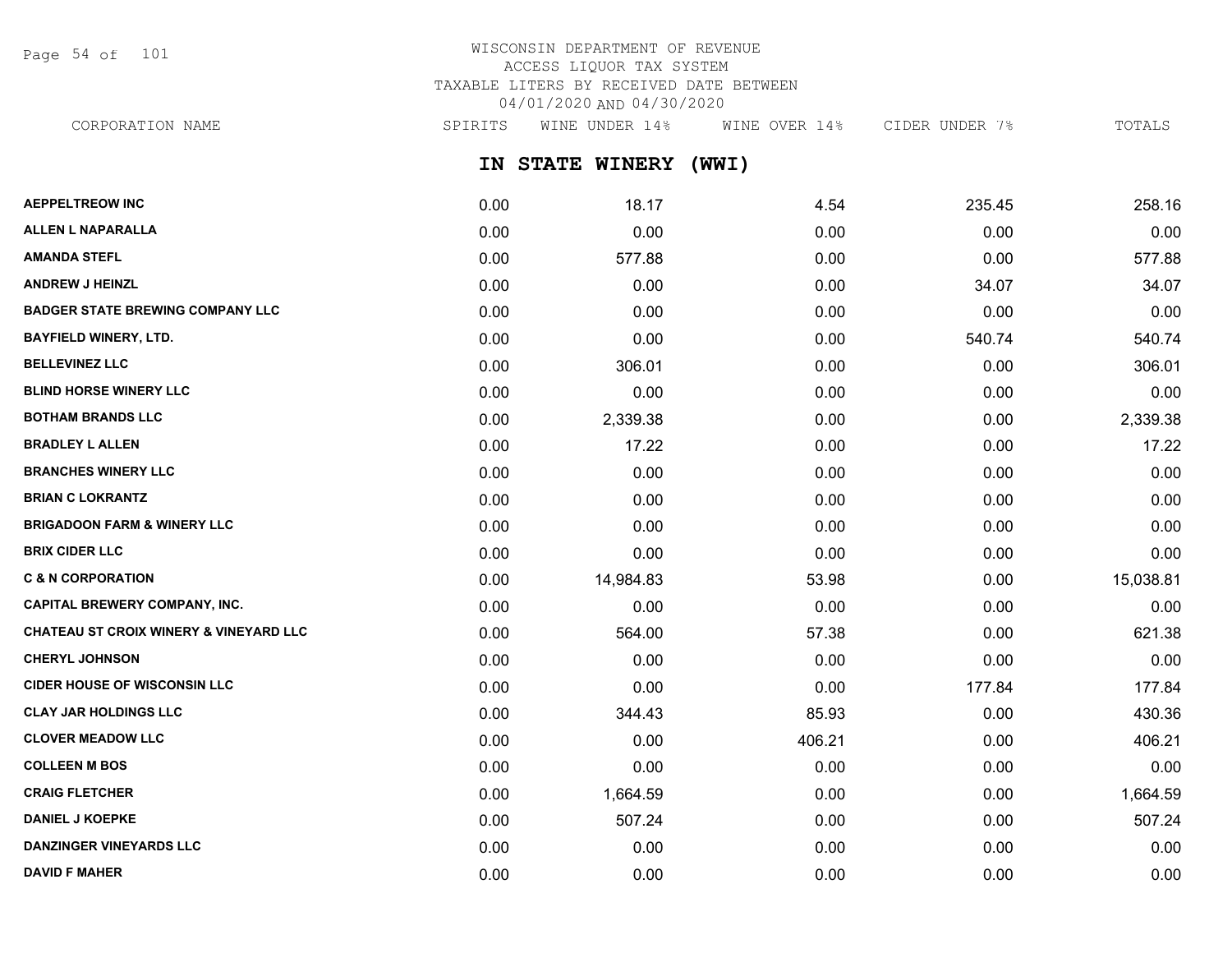Page 55 of 101

| CORPORATION NAME                     | SPIRITS | WINE UNDER 14% | WINE OVER 14% | CIDER UNDER 7% | TOTALS    |
|--------------------------------------|---------|----------------|---------------|----------------|-----------|
| <b>DAVID R RASMUSSEN</b>             | 0.00    | 0.00           | 0.00          | 0.00           | 0.00      |
| <b>DEAN L BAUMGARTEN</b>             | 0.00    | 0.00           | 0.00          | 0.00           | 0.00      |
| <b>DIANA HOBSON</b>                  | 0.00    | 3,730.88       | 0.00          | 0.00           | 3,730.88  |
| <b>DON GRASSE</b>                    | 0.00    | 0.00           | 0.00          | 0.00           | 0.00      |
| DRUMLIN RIDGE WINERY LLC             | 0.00    | 1,729.93       | 0.00          | 0.00           | 1,729.93  |
| EASTERN RIDGES VINEYARD, LLC         | 0.00    | 927.01         | 0.00          | 0.00           | 927.01    |
| <b>EDWARD J RINK</b>                 | 0.00    | 0.00           | 0.00          | 0.00           | 0.00      |
| <b>ELISABETH W KLEIN</b>             | 0.00    | 0.00           | 0.00          | 0.00           | 0.00      |
| <b>FAWN CREEK WINERY LLC</b>         | 0.00    | 4,983.00       | 0.00          | 0.00           | 4,983.00  |
| <b>FERMENTING CELLARS LLC</b>        | 0.00    | 273.00         | 9.20          | 0.00           | 282.20    |
| FISHER KING WINERY, LLC              | 0.00    | 1,218.90       | 0.00          | 0.00           | 1,218.90  |
| <b>FRESAR INC</b>                    | 0.00    | 37.85          | 0.00          | 0.00           | 37.85     |
| FRUIT OF THE WOODS WINE CELLAR, INC. | 0.00    | 0.00           | 0.00          | 0.00           | 0.00      |
| <b>HALF KRAKT LLC</b>                | 0.00    | 0.00           | 0.00          | 0.00           | 0.00      |
| <b>HALF MOON HILL LLC</b>            | 0.00    | 2.20           | 0.00          | 3.90           | 6.10      |
| HARBOR RIDGE WINERY INC.             | 0.00    | 9,802.82       | 0.00          | 0.00           | 9,802.82  |
| HAYWARD LAKES WINERY, LLC            | 0.00    | 0.00           | 0.00          | 0.00           | 0.00      |
| <b>HERDIE BAISDEN</b>                | 0.00    | 5.22           | 0.00          | 283.91         | 289.13    |
| <b>ISLAND ORCHARD CIDER LLC</b>      | 0.00    | 0.00           | 0.00          | 0.00           | 0.00      |
| <b>JAMES F HAUSER JR</b>             | 0.00    | 0.00           | 0.00          | 0.00           | 0.00      |
| <b>JAMES PLOETZ</b>                  | 0.00    | 299.77         | 0.00          | 0.00           | 299.77    |
| <b>JEFFERY BEMIS</b>                 | 0.00    | 2,691.42       | 0.00          | 0.00           | 2,691.42  |
| <b>JEFFREY L STOEGER</b>             | 0.00    | 2,167.79       | 691.86        | 0.00           | 2,859.65  |
| <b>JOHN BIONDI</b>                   | 0.00    | $-48.00$       | 0.00          | $-585.00$      | $-633.00$ |
| <b>JONATHAN DALE</b>                 | 0.00    | 0.00           | 0.00          | 0.00           | 0.00      |
| <b>JORNY'S END LLC</b>               | 0.00    | 0.00           | 0.00          | 0.00           | 0.00      |
| <b>JORNY'S END LLC</b>               | 0.00    | 3,840.25       | 0.00          | 0.00           | 3,840.25  |
| <b>JOSEPH CALLOW</b>                 | 0.00    | 7,066.51       | 0.00          | 238.48         | 7,304.99  |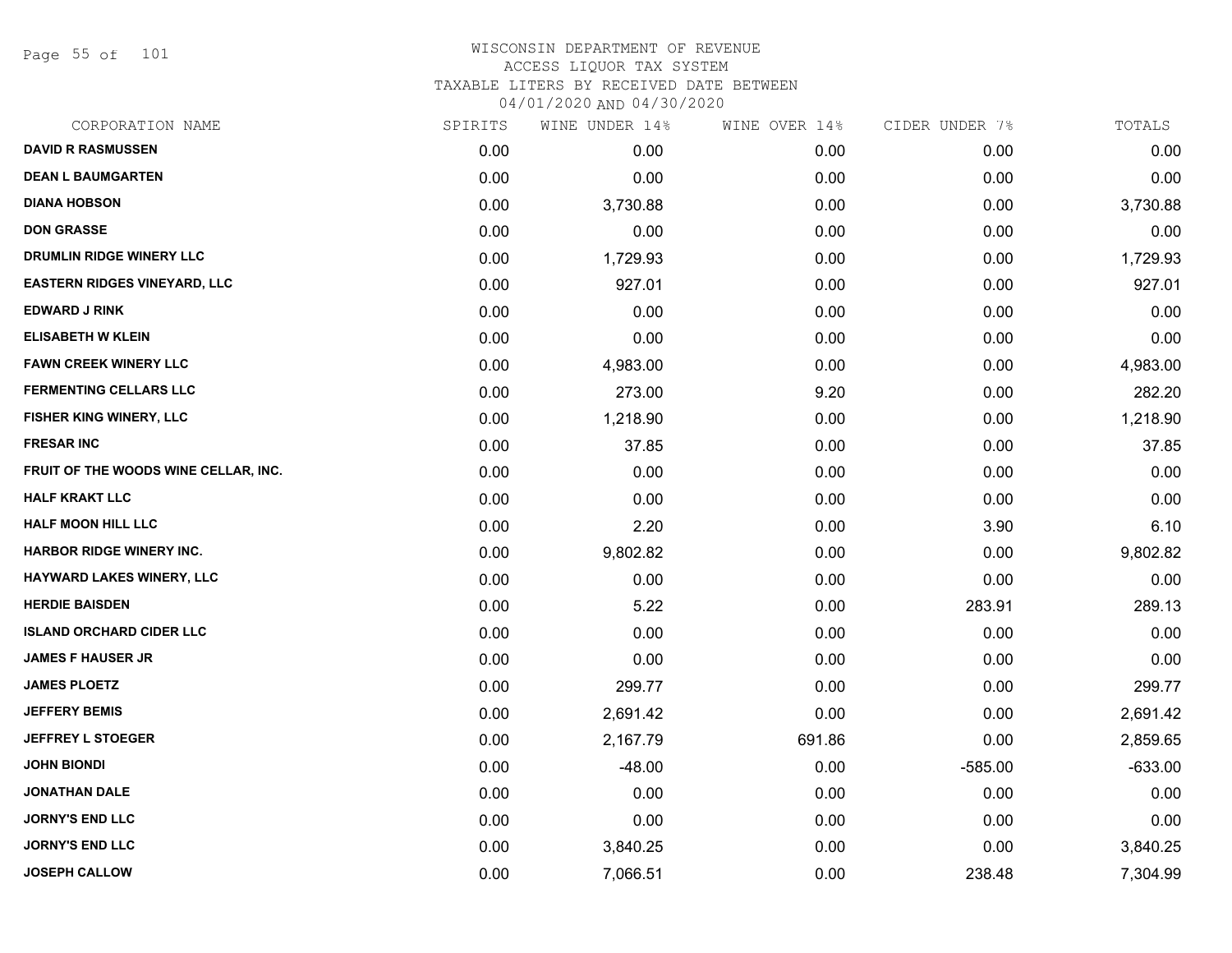Page 56 of 101

| CORPORATION NAME                             | SPIRITS | WINE UNDER 14% | WINE OVER 14% | CIDER UNDER 7% | TOTALS   |
|----------------------------------------------|---------|----------------|---------------|----------------|----------|
| <b>JOSEPH STALLER</b>                        | 0.00    | 0.00           | 0.00          | 0.00           | 0.00     |
| <b>JOSEPH WYNIMKO</b>                        | 0.00    | 0.00           | 0.00          | 0.00           | 0.00     |
| <b>JULIE A ANDRZEJCZAK</b>                   | 0.00    | 99.18          | 0.76          | 0.00           | 99.94    |
| <b>KATCHEVER &amp; CO LLC</b>                | 0.00    | 0.00           | 0.00          | 2,455.78       | 2,455.78 |
| <b>KEVIN BEHNKE</b>                          | 0.00    | 404.66         | 427.37        | 0.00           | 832.03   |
| <b>KRISTIN HARRINGTON-BOEGNER</b>            | 0.00    | 5,723.52       | 0.00          | 0.00           | 5,723.52 |
| <b>LAKE NOKOMIS CRANBERRIES INC</b>          | 0.00    | 0.00           | 0.00          | 0.00           | 0.00     |
| <b>LANDTA WINES LLC</b>                      | 0.00    | 408.82         | 0.00          | 0.00           | 408.82   |
| <b>LAUTENBACH'S ORCHARD COUNTRY INC</b>      | 0.00    | 3,118.45       | 410.61        | $-22.50$       | 3,506.56 |
| <b>LEDGESTONE ESTATE LLC</b>                 | 0.00    | 233.25         | 135.76        | 0.00           | 369.01   |
| LIL' OLE WINEMAKER SHOPPE LLC                | 0.00    | 426.77         | 0.00          | 0.00           | 426.77   |
| <b>LOST ISLAND WINE LLC</b>                  | 0.00    | 767.26         | 0.00          | 64.58          | 831.84   |
| <b>LUCKY DOG WINERY</b>                      | 0.00    | 0.00           | 0.00          | 0.00           | 0.00     |
| LUNCH CREEK VINEYARDS LLC                    | 0.00    | 0.00           | 0.00          | 0.00           | 0.00     |
| <b>MARTIN E SELL</b>                         | 0.00    | 0.00           | 0.00          | 0.00           | 0.00     |
| <b>MARY BELLAZZINI</b>                       | 0.00    | 0.00           | 0.00          | 0.00           | 0.00     |
| <b>MATENAER CORPORATION</b>                  | 0.00    | 0.00           | 0.00          | 0.00           | 0.00     |
| <b>MATTHEW RICK</b>                          | 0.00    | 0.00           | 0.00          | 0.00           | 0.00     |
| <b>MCFLESHMAN'S BREWING CO., LLC.</b>        | 0.00    | 0.00           | 0.00          | 0.00           | 0.00     |
| <b>MCILQUHAM LLC</b>                         | 0.00    | 1,016.99       | 0.00          | 0.00           | 1,016.99 |
| <b>MERSHONIAN CIDERY LLC</b>                 | 0.00    | 227.12         | 0.00          | 3,596.13       | 3,823.25 |
| <b>MOBCRAFT BEER INC</b>                     | 0.00    | 0.00           | 0.00          | 0.00           | 0.00     |
| <b>MOLSON COORS BEVERAGE COMPANY USA LLC</b> | 0.00    | 0.00           | 0.00          | 0.00           | 0.00     |
| <b>MOLSON COORS USA LLC</b>                  | 0.00    | 0.00           | 0.00          | 0.00           | 0.00     |
| <b>MOONDANCER LLC</b>                        | 0.00    | 80.25          | 0.00          | 0.00           | 80.25    |
| <b>MUNSON BRIDGE WINERY INC</b>              | 0.00    | 0.00           | 0.00          | 0.00           | 0.00     |
| <b>MUSETTA WINERY, LLC</b>                   | 0.00    | 2,843.99       | 0.00          | 0.00           | 2,843.99 |
| <b>NOBLE ROOTS BREWING COMPANY, LLC</b>      | 0.00    | 0.00           | 0.00          | 117.35         | 117.35   |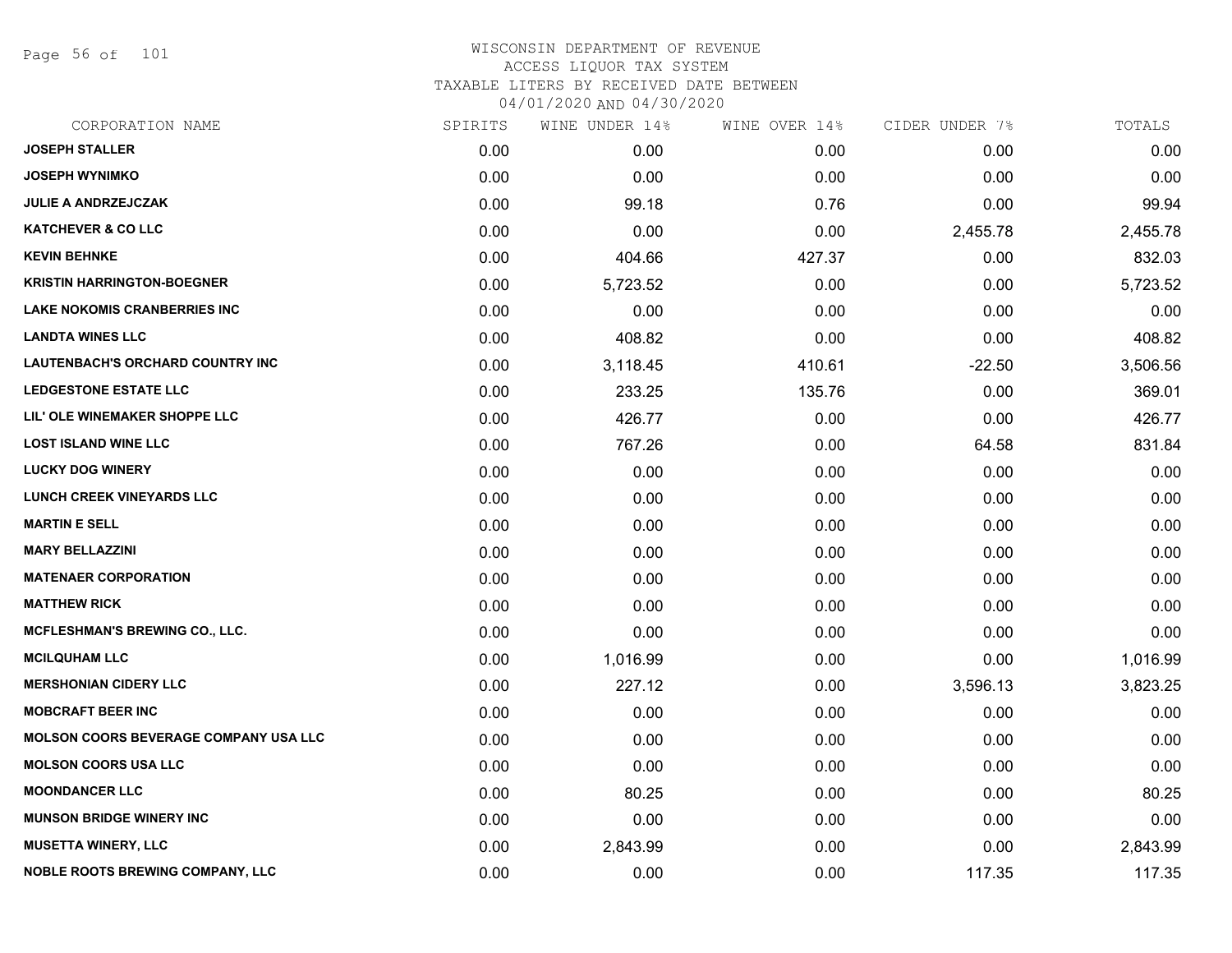Page 57 of 101

## WISCONSIN DEPARTMENT OF REVENUE ACCESS LIQUOR TAX SYSTEM TAXABLE LITERS BY RECEIVED DATE BETWEEN

04/01/2020 AND 04/30/2020

| CORPORATION NAME                                 | SPIRITS | WINE UNDER 14% | WINE OVER 14% | CIDER UNDER 7% | TOTALS   |
|--------------------------------------------------|---------|----------------|---------------|----------------|----------|
| NORTHLEAF WINERY, LLC                            | 0.00    | 1,023.00       | 9.77          | 0.00           | 1,032.77 |
| <b>ODILON FORD WINERY INC</b>                    | 0.00    | 539.23         | 0.00          | 0.00           | 539.23   |
| <b>ORGANIC ELIXIR WINERY INC</b>                 | 0.00    | 0.00           | 0.00          | 0.00           | 0.00     |
| PARALLEL 44 VINEYARD & WINERY, INC.              | 0.00    | 5,697.00       | 0.00          | 0.00           | 5,697.00 |
| PARALLEL 44 VINEYARD & WINERY, INC.              | 0.00    | 0.00           | 0.00          | 0.00           | 0.00     |
| <b>PATRICK ARNDT</b>                             | 0.00    | 37.85          | 0.00          | 0.00           | 37.85    |
| <b>PAUL D ASPER</b>                              | 0.00    | 0.00           | 0.00          | 0.00           | 0.00     |
| <b>PAUL G BLOMMEL</b>                            | 0.00    | 0.00           | 0.00          | 0.00           | 0.00     |
| <b>PAUL HAMMEN</b>                               | 0.00    | 0.00           | 0.00          | 0.00           | 0.00     |
| <b>PAUL J FRANZEN</b>                            | 0.00    | 0.00           | 683.53        | 0.00           | 683.53   |
| PETER H GENTRY                                   | 0.00    | 0.00           | 0.00          | 0.00           | 0.00     |
| PIEPERTK LLC                                     | 0.00    | 281.26         | 0.76          | 0.00           | 282.02   |
| <b>PRAIRIE HAWK WINERY INC</b>                   | 0.00    | 0.00           | 0.00          | 0.00           | 0.00     |
| <b>RED OAK VINEYARD INC</b>                      | 0.00    | 0.00           | 0.00          | 0.00           | 0.00     |
| <b>RIO LOBO LLC</b>                              | 0.00    | 0.00           | 0.00          | 0.00           | 0.00     |
| RIVER BEND VINEYARD & WINERY LLC                 | 0.00    | 0.00           | 0.00          | 0.00           | 0.00     |
| <b>ROBERT J FOWLER</b>                           | 0.00    | 0.00           | 0.00          | 0.00           | 0.00     |
| <b>ROCK N WOOL WINERY LLC</b>                    | 0.00    | 3,179.74       | 0.00          | 0.00           | 3,179.74 |
| <b>RUSHFORD MEADERY AND WINERY LLC</b>           | 0.00    | $-3.38$        | 0.00          | 0.00           | $-3.38$  |
| <b>RYAN K ZAHLER</b>                             | 0.00    | 0.00           | 0.00          | 0.00           | 0.00     |
| <b>RYAN PRELLWITZ</b>                            | 0.00    | 0.00           | 0.00          | 0.00           | 0.00     |
| <b>SANDSTONE RIDGE VINEYARD &amp; WINERY LLC</b> | 0.00    | 0.00           | 0.00          | 0.00           | 0.00     |
| <b>SEVEN HAWKS VINEYARDS LLC</b>                 | 0.00    | 0.00           | 0.00          | 0.00           | 0.00     |
| <b>SEVEN HAWKS VINEYARDS LLC</b>                 | 0.00    | 0.00           | 0.00          | 0.00           | 0.00     |
| <b>SHARON L PINGEL</b>                           | 0.00    | 0.00           | 0.00          | 0.00           | 0.00     |
| <b>SHERRY HARDIE</b>                             | 0.00    | 168.00         | 0.00          | 0.00           | 168.00   |
| <b>SIMON CREEK VINEYARD LLC</b>                  | 0.00    | 882.00         | 102.02        | 0.00           | 984.02   |
| SINNIPEE VALLEY VINEYARD LLC                     | 0.00    | 0.00           | 0.00          | 0.00           | 0.00     |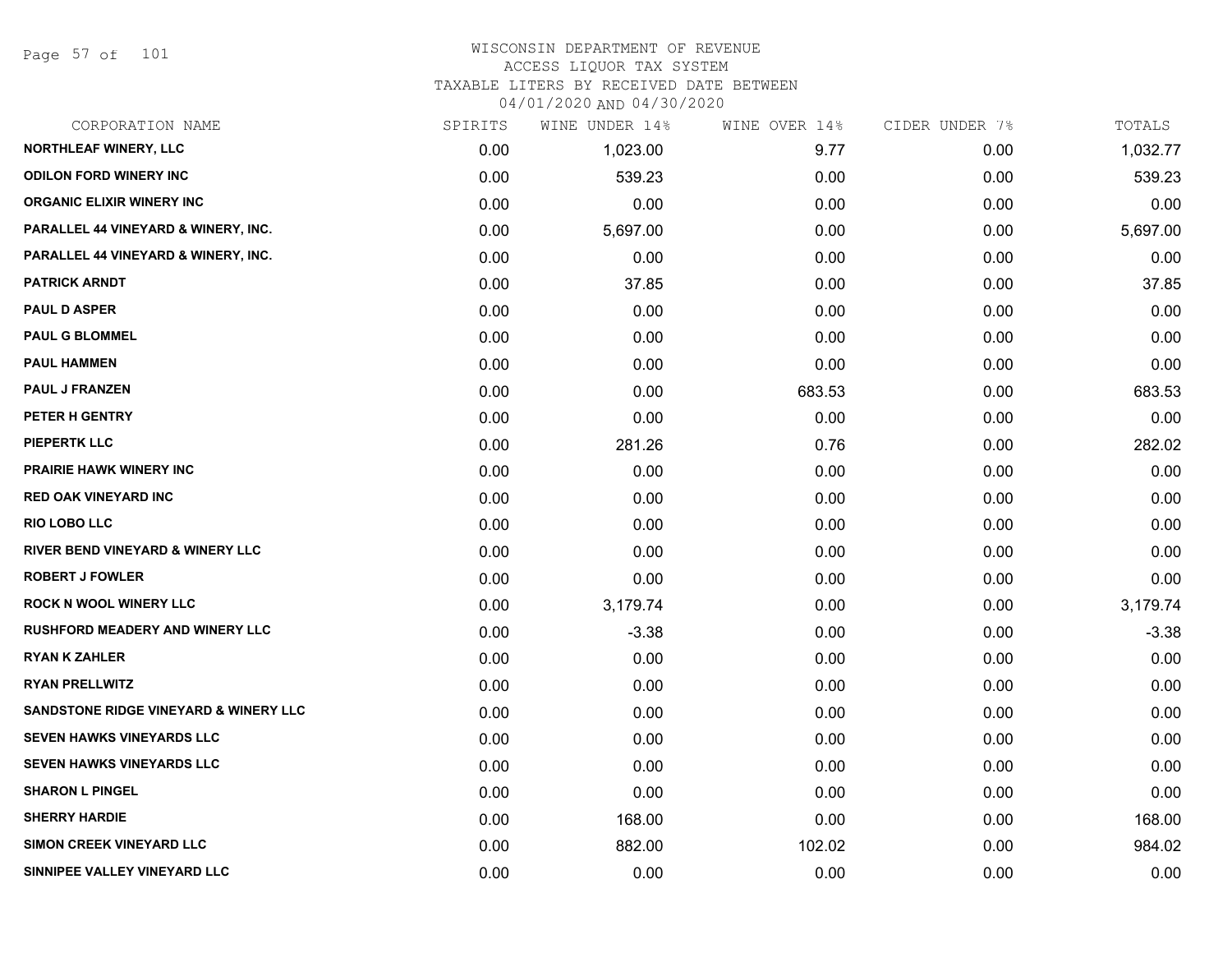Page 58 of 101

| CORPORATION NAME                           | SPIRITS | WINE UNDER 14% | WINE OVER 14% | CIDER UNDER 7% | TOTALS    |
|--------------------------------------------|---------|----------------|---------------|----------------|-----------|
| <b>SPB LLC</b>                             | 0.00    | 0.00           | 0.00          | 49,289.10      | 49,289.10 |
| SPIRITS OF NORWAY VINEYARD LLC             | 0.00    | 547.91         | 0.00          | 0.00           | 547.91    |
| SPRECHER BREWING COMPANY, LLC              | 0.00    | 0.00           | 0.00          | 0.00           | 0.00      |
| <b>SPURGEON VINEYARDS &amp; WINERY LLC</b> | 0.00    | 864.00         | 35.96         | 0.00           | 899.96    |
| <b>STEPHEN M KENNEDY</b>                   | 0.00    | 154.44         | 0.00          | 0.00           | 154.44    |
| <b>STEVEN DEBAKER</b>                      | 0.00    | 67.49          | 9.01          | 0.00           | 76.50     |
| STEVEN M & JUDITH A JACOBSON LLC           | 0.00    | 0.00           | 0.00          | 0.00           | 0.00      |
| <b>STILLMANK BREWING COMPANY</b>           | 0.00    | 0.00           | 0.00          | 0.00           | 0.00      |
| <b>STONES THROW WINERY INC</b>             | 0.00    | 0.00           | 0.00          | 0.00           | 0.00      |
| <b>SUNSET HOLLOW RANCH</b>                 | 0.00    | 0.00           | 0.00          | 0.00           | 0.00      |
| <b>SUNSET POINT WINERY LLC</b>             | 0.00    | 1,399.34       | 0.00          | 0.00           | 1,399.34  |
| <b>TENBA RIDGE WINERY LLC</b>              | 0.00    | 1,574.99       | 0.00          | 0.00           | 1,574.99  |
| THE RUM TREE, INC.                         | 0.00    | 0.00           | 0.00          | 0.00           | 0.00      |
| THE WINE VINEYARD LLC                      | 0.00    | 1,869.99       | 0.00          | 0.00           | 1,869.99  |
| THE WOODLAND TRAIL BEVERAGE COMPANY, INC.  | 0.00    | 0.00           | 0.00          | 0.00           | 0.00      |
| <b>TIMOTHY D GUILD</b>                     | 0.00    | 2,294.71       | 0.00          | 0.00           | 2,294.71  |
| <b>TIMOTHY P MCDONALD</b>                  | 0.00    | 18.02          | 0.00          | 0.00           | 18.02     |
| <b>TODD KUEHL</b>                          | 0.00    | 0.00           | 0.00          | 0.00           | 0.00      |
| <b>TOMMYS TOO HIGH WINES LLC</b>           | 0.00    | 219.55         | 0.00          | 0.00           | 219.55    |
| <b>TRACY A SOMERVILLE</b>                  | 0.00    | 0.00           | 0.00          | 0.00           | 0.00      |
| <b>TROY LANDWEHR</b>                       | 0.00    | 1,067.25       | 208.50        | 0.00           | 1,275.75  |
| <b>TWO BROTHERS WINES LLC</b>              | 0.00    | 943.48         | 0.00          | 0.00           | 943.48    |
| <b>UPSTREAM CIDER LLC</b>                  | 0.00    | 0.00           | 0.00          | 2,185.77       | 2,185.77  |
| VAN WYCHEN WINES INC.                      | 0.00    | 0.00           | 0.00          | 0.00           | 0.00      |
| <b>VERNON VINEYARDS LTD</b>                | 0.00    | 234.69         | 0.00          | 0.00           | 234.69    |
| <b>VINES TO CELLAR, INC.</b>               | 0.00    | 896.47         | 0.00          | 0.00           | 896.47    |
| <b>VON KLAUS WINERY LLC</b>                | 0.00    | 0.00           | 0.00          | 0.00           | 0.00      |
| VON STIEHL WINERY LTD.                     | 0.00    | 0.00           | 0.00          | 0.00           | 0.00      |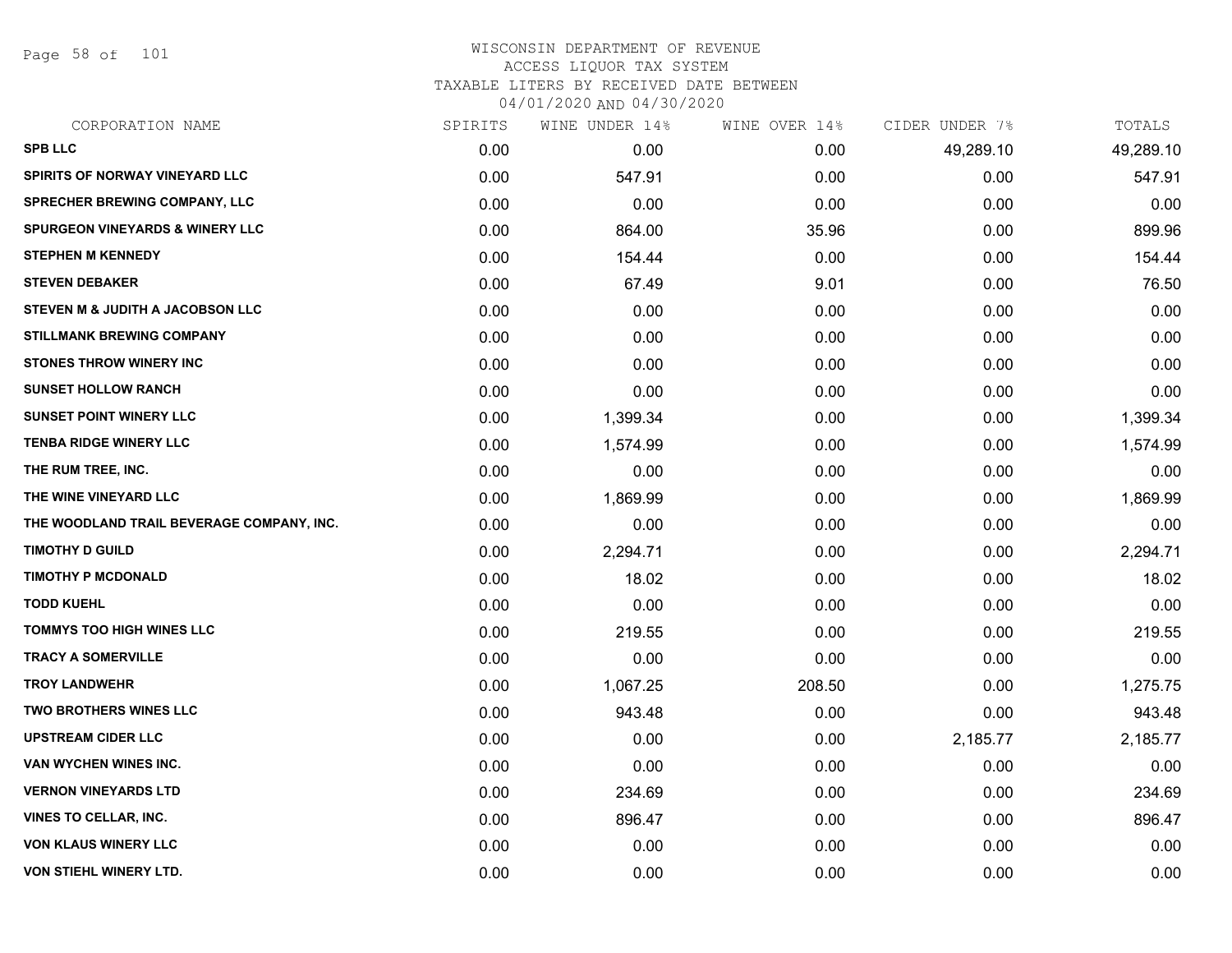Page 59 of 101

### WISCONSIN DEPARTMENT OF REVENUE

#### ACCESS LIQUOR TAX SYSTEM

TAXABLE LITERS BY RECEIVED DATE BETWEEN

04/01/2020 AND 04/30/2020

| CORPORATION NAME                                   | SPIRITS | UNDER 14%<br>WINE | WINE OVER 14% | CIDER UNDER 7% | TOTALS     |
|----------------------------------------------------|---------|-------------------|---------------|----------------|------------|
| VON STIEHL WINERY LTD.                             | 0.00    | 29,511.58         | $-149.12$     | $-2.66$        | 29,359.80  |
| VON STIEHL WINERY LTD.                             | 0.00    | 0.00              | 0.00          | 0.00           | 0.00       |
| <b>WEST PRAIRIE WINERY LLC</b>                     | 0.00    | 11,679.05         | 0.00          | 16.50          | 11,695.55  |
| <b>WHISPERING BLUFFS VINEYARD &amp; WINERY LTD</b> | 0.00    | 0.00              | 0.00          | 0.00           | 0.00       |
| <b>WHITE BEAR SPIRITS LLC</b>                      | 0.00    | 0.75              | 0.00          | 0.00           | 0.75       |
| WHITE WINTER WINERY INC                            | 0.00    | $-441.00$         | 0.00          | 719.48         | 278.48     |
| <b>WILD EPITOME LLC</b>                            | 0.00    | 0.00              | 0.00          | 0.00           | 0.00       |
| <b>WILD HARE LLC</b>                               | 0.00    | 18.00             | 0.00          | 0.00           | 18.00      |
| <b>WILD HILLS WINERY LLC</b>                       | 0.00    | 0.00              | 0.00          | 0.00           | 0.00       |
| <b>WILLIAM F BLUHM</b>                             | 0.00    | 4,905.18          | 225.60        | 0.00           | 5,130.78   |
| <b>WINEMAKER'S DAUGHTER LLC</b>                    | 0.00    | 23.85             | 0.00          | 0.00           | 23.85      |
| <b>WINESITTER BREWHOUSE LLC</b>                    | 0.00    | 0.00              | 0.00          | 0.00           | 0.00       |
| <b>WOLLERSHEIM WINERY, INC.</b>                    | 0.00    | 2,938.41          | 696.56        | 0.00           | 3,634.97   |
| <b>WOLLERSHEIM WINERY, INC.</b>                    | 0.00    | 33,846.37         | 368.99        | 0.00           | 34,215.36  |
| TOTAL LITERS FOR 4/30/2020                         | 0.00    | 181,841.78        | 4,475.18      | 59,348.92      | 245,665.88 |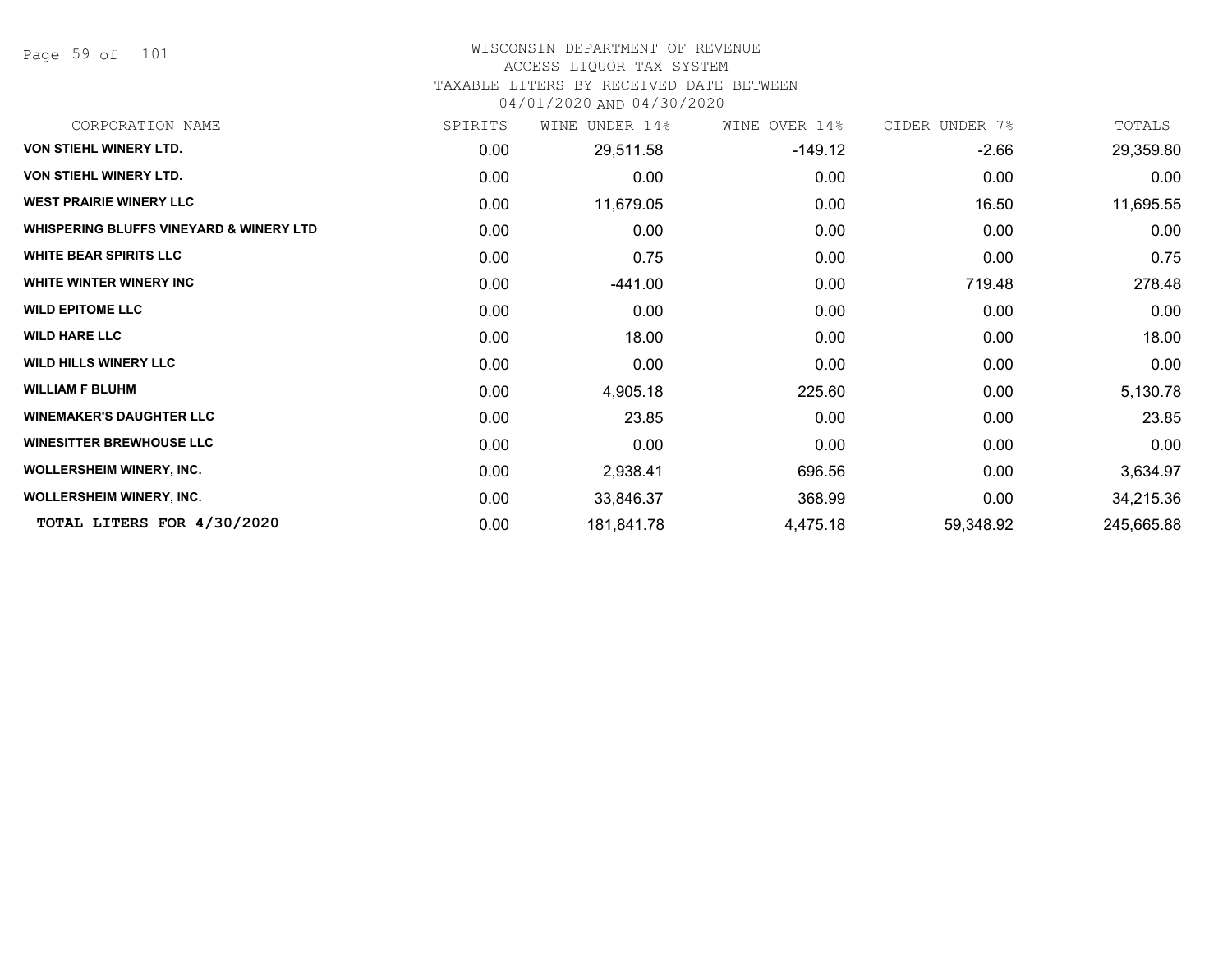Page 60 of 101

## WISCONSIN DEPARTMENT OF REVENUE ACCESS LIQUOR TAX SYSTEM TAXABLE LITERS BY RECEIVED DATE BETWEEN 04/01/2020 AND 04/30/2020

CORPORATION NAME SPIRITS WINE UNDER 14% WINE OVER 14% CIDER UNDER 7% TOTALS

# **WINE DIRECT SHIPPER (WDS)**

| 1-800 WINESHOP.COM INC                    | 0.00 | 1,675.50 | 278.25 | 0.00 | 1,953.75 |
|-------------------------------------------|------|----------|--------|------|----------|
| 2HAWK, LLC                                | 0.00 | 0.00     | 0.00   | 0.00 | 0.00     |
| A DONKEY AND GOAT LLC                     | 0.00 | 24.75    | 0.00   | 0.00 | 24.75    |
| A TO Z WINEWORKS LLC                      | 0.00 | 18.00    | 54.75  | 0.00 | 72.75    |
| <b>ABACELA VINEYARDS &amp; WINERY INC</b> | 0.00 | 10.50    | 3.00   | 0.00 | 13.50    |
| <b>ABREU VINEYARDS INC</b>                | 0.00 | 0.00     | 0.00   | 0.00 | 0.00     |
| AC VIN CO LLC                             | 0.00 | 0.00     | 0.00   | 0.00 | 0.00     |
| <b>ACCOLADE WINES NORTH AMERICA INC</b>   | 0.00 | 0.00     | 0.00   | 0.00 | 0.00     |
| <b>ACKLEY BRANDS LTD</b>                  | 0.00 | 9.00     | 0.00   | 0.00 | 9.00     |
| <b>ACORN ALEGRIA WINERY</b>               | 0.00 | 24.00    | 41.00  | 0.00 | 65.00    |
| <b>ADAM H LEE</b>                         | 0.00 | 0.00     | 0.00   | 0.00 | 0.00     |
| <b>ADAMS WINERY LLC</b>                   | 0.00 | 0.00     | 0.00   | 0.00 | 0.00     |
| <b>ADELAIDA CELLARS INC</b>               | 0.00 | 2.25     | 55.50  | 0.00 | 57.75    |
| <b>ADELSHEIM VINEYARD LLC</b>             | 0.00 | 27.00    | 0.00   | 0.00 | 27.00    |
| ADLER DEUTSCH VINEYARD LLC                | 0.00 | 0.00     | 1.19   | 0.00 | 1.19     |
| <b>AEPPELTREOW INC</b>                    | 0.00 | 0.00     | 0.00   | 0.00 | 0.00     |
| <b>AH WINES INC</b>                       | 0.00 | 0.00     | 0.00   | 0.00 | 0.00     |
| <b>AIRPORT RANCH ESTATES LLC</b>          | 0.00 | 21.00    | 42.00  | 0.00 | 63.00    |
| <b>AKA WINES LLC</b>                      | 0.00 | 0.00     | 0.00   | 0.00 | 0.00     |
| ALEJANDRO BULGHERONI ESTATE LLC           | 0.00 | 0.00     | 0.00   | 0.00 | 0.00     |
| ALEXANDRIA NICOLE CELLARS LLC             | 0.00 | 21.00    | 49.50  | 0.00 | 70.50    |
| ALLEN WINE CO LLC                         | 0.00 | 0.00     | 0.00   | 0.00 | 0.00     |
| <b>ALOFT WINES LLC</b>                    | 0.00 | 0.00     | 0.00   | 0.00 | 0.00     |
| <b>ALPHA &amp; OMEGA WINERY LLC</b>       | 0.00 | 6.00     | 215.25 | 0.00 | 221.25   |
| <b>ALTAMURA WINERY INC</b>                | 0.00 | 0.00     | 9.00   | 0.00 | 9.00     |
| <b>ALTBIER OPERATIONS LLC</b>             | 0.00 | 67.50    | 49.50  | 0.00 | 117.00   |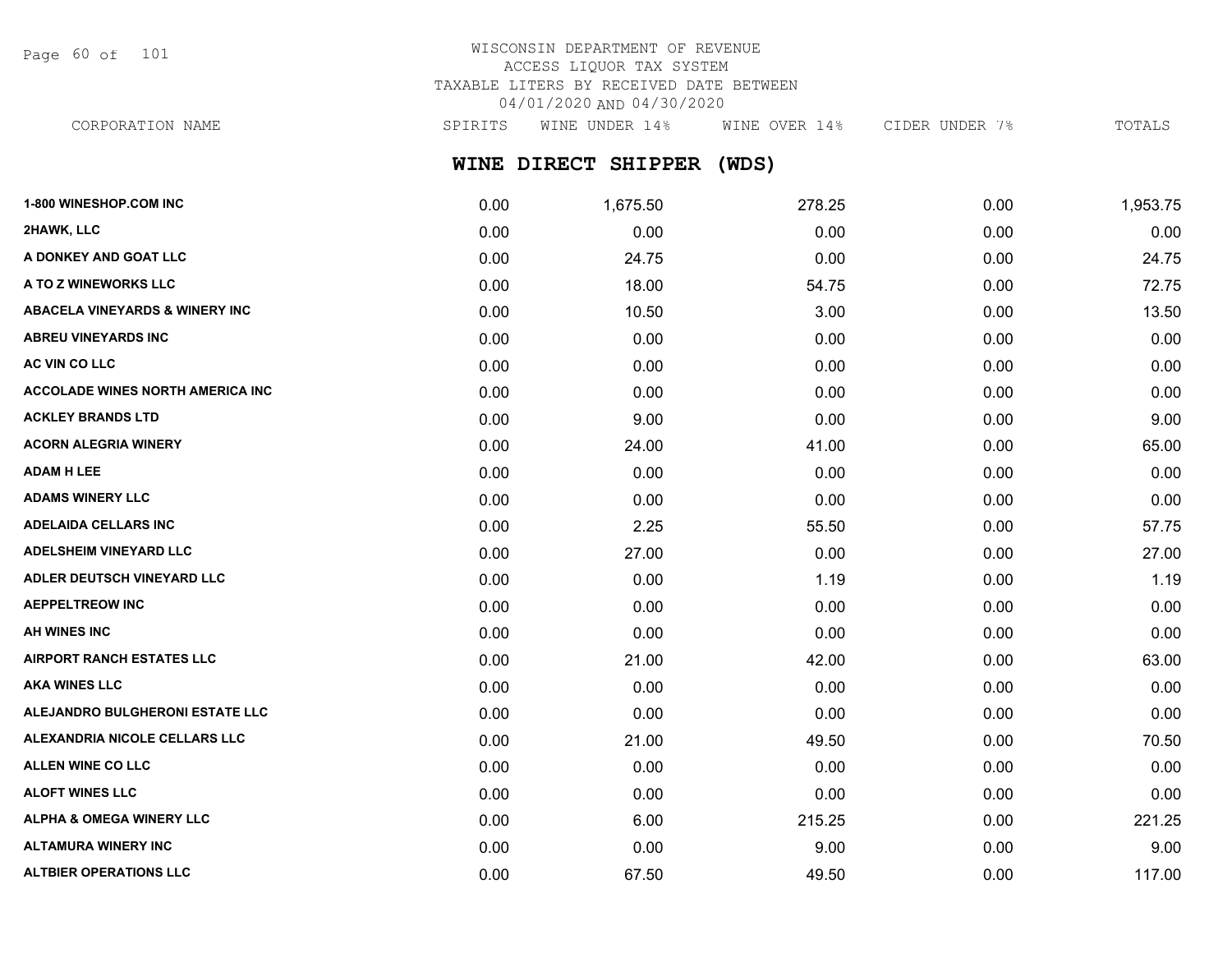Page 61 of 101

| SPIRITS | WINE UNDER 14% |        | CIDER UNDER 7% | TOTALS |
|---------|----------------|--------|----------------|--------|
| 0.00    | 0.00           | 0.00   | 0.00           | 0.00   |
| 0.00    | 0.00           | 0.00   | 0.00           | 0.00   |
| 0.00    | 0.00           | 6.75   | 0.00           | 6.75   |
| 0.00    | 13.50          | 9.00   | 0.00           | 22.50  |
| 0.00    | 91.50          | 0.00   | 0.00           | 91.50  |
| 0.00    | 5.25           | 26.25  | 0.00           | 31.50  |
| 0.00    | 0.00           | 0.00   | 0.00           | 0.00   |
| 0.00    | 10.50          | 11.25  | 0.00           | 21.75  |
| 0.00    | 0.00           | 0.00   | 0.00           | 0.00   |
| 0.00    | 0.00           | 56.25  | 0.00           | 56.25  |
| 0.00    | 9.75           | 8.25   | 0.00           | 18.00  |
| 0.00    | 0.00           | 0.00   | 0.00           | 0.00   |
| 0.00    | 0.00           | 0.00   | 0.00           | 0.00   |
| 0.00    | 0.00           | 0.00   | 0.00           | 0.00   |
| 0.00    | 0.00           | 0.00   | 0.00           | 0.00   |
| 0.00    | 0.00           | 0.00   | 0.00           | 0.00   |
| 0.00    | 0.00           | 0.75   | 0.00           | 0.75   |
| 0.00    | 0.00           | 13.50  | 0.00           | 13.50  |
| 0.00    | 0.00           | 0.00   | 0.00           | 0.00   |
| 0.00    | 0.00           | 148.50 | 0.00           | 148.50 |
| 0.00    | 0.00           | 0.00   | 0.00           | 0.00   |
| 0.00    | 423.00         | 1.50   | 0.00           | 424.50 |
| 0.00    | 3.00           | 3.00   | 0.00           | 6.00   |
| 0.00    | 6.00           | 12.00  | 0.00           | 18.00  |
| 0.00    | 0.00           | 0.00   | 0.00           | 0.00   |
| 0.00    | 0.00           | 0.00   | 0.00           | 0.00   |
| 0.00    | 0.00           | 4.50   | 0.00           | 4.50   |
| 0.00    | 0.00           | 0.00   | 0.00           | 0.00   |
|         |                |        | WINE OVER 14%  |        |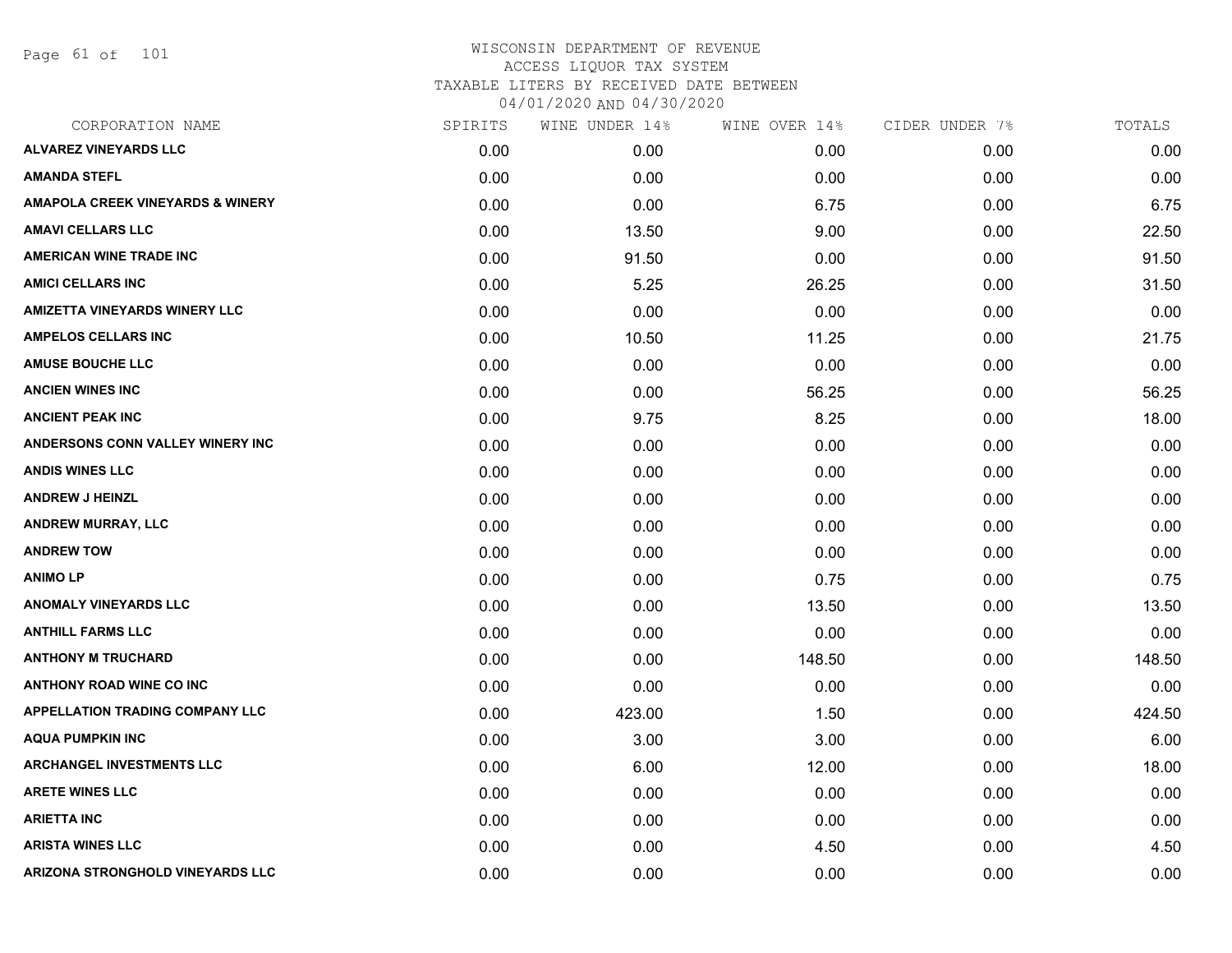Page 62 of 101

| CORPORATION NAME                       | SPIRITS | WINE UNDER 14% | WINE OVER 14% | CIDER UNDER 7% | TOTALS |
|----------------------------------------|---------|----------------|---------------|----------------|--------|
| <b>ARKENSTONE VINEYARDS LLC</b>        | 0.00    | 0.00           | 54.00         | 0.00           | 54.00  |
| <b>ARMIDA WINERY INC</b>               | 0.00    | 0.75           | 19.50         | 0.00           | 20.25  |
| <b>ARMSTRONG FAMILY WINERY LLC</b>     | 0.00    | 0.00           | 38.25         | 0.00           | 38.25  |
| <b>ARMSTRONG VINEYARDS INC</b>         | 0.00    | 15.00          | 87.00         | 0.00           | 102.00 |
| <b>ARNOT-ROBERTS LLC</b>               | 0.00    | 14.25          | 0.00          | 0.00           | 14.25  |
| <b>ARRINGTON VINEYARDS LLC</b>         | 0.00    | 90.41          | 117.00        | 0.00           | 207.41 |
| <b>ARTISTE MANAGEMENT CO LLC</b>       | 0.00    | 0.00           | 0.00          | 0.00           | 0.00   |
| AU BON CLIMAT LLC                      | 0.00    | 21.00          | 0.00          | 0.00           | 21.00  |
| <b>AUBERT WINEGROWING INC</b>          | 0.00    | 0.00           | 42.00         | 0.00           | 42.00  |
| <b>AUGUST BRIGGS JR INC</b>            | 0.00    | 9.75           | 9.70          | 0.00           | 19.45  |
| <b>AUSTIN NICHOLS &amp; CO INC</b>     | 0.00    | 231.75         | 0.75          | 0.00           | 232.50 |
| <b>AVV WINERY CO LLC</b>               | 0.00    | 12.75          | 28.50         | 0.00           | 41.25  |
| <b>B &amp; B ORGANICS, LLC</b>         | 0.00    | 3.75           | 3.75          | 0.00           | 7.50   |
| <b>B WISE VINEYARDS LLC</b>            | 0.00    | 0.00           | 0.00          | 0.00           | 0.00   |
| <b>BABCOCK ENTERPRISES INC</b>         | 0.00    | 36.75          | 3.75          | 0.00           | 40.50  |
| <b>BADGER MOUNTAIN INC</b>             | 0.00    | 0.00           | 0.00          | 0.00           | 0.00   |
| <b>BALBOA WINERY LLC</b>               | 0.00    | 3.75           | 52.50         | 0.00           | 56.25  |
| <b>BALLENTINE VINEYARDS INC</b>        | 0.00    | 9.75           | 46.50         | 7.25           | 63.50  |
| <b>BALTIMORE BEND VINEYARD LLC</b>     | 0.00    | 18.00          | 0.00          | 0.00           | 18.00  |
| <b>BARGETTOS SANTA CRUZ WINERY INC</b> | 0.00    | 18.75          | 7.50          | 0.00           | 26.25  |
| <b>BARLOW VINEYARDS LLC</b>            | 0.00    | 9.00           | 30.00         | 0.00           | 39.00  |
| <b>BARNARD GRIFFIN INC</b>             | 0.00    | 9.75           | 23.75         | 0.00           | 33.50  |
| <b>BARNETT VINEYARDS LP</b>            | 0.00    | 60.00          | 57.00         | 0.00           | 117.00 |
| <b>BATTLE FAMILY VINEYARDS LLC</b>     | 0.00    | 0.00           | 0.00          | 0.00           | 0.00   |
| <b>BAW INC</b>                         | 0.00    | 335.50         | 215.00        | 0.00           | 550.50 |
| <b>BAYFIELD WINERY, LTD.</b>           | 0.00    | 0.00           | 0.00          | 0.00           | 0.00   |
| <b>BEAUREGARD VINEYARDS LLC</b>        | 0.00    | 0.00           | 0.00          | 0.00           | 0.00   |
| <b>BEAUX FRERES LLC</b>                | 0.00    | 24.75          | 2.25          | 0.00           | 27.00  |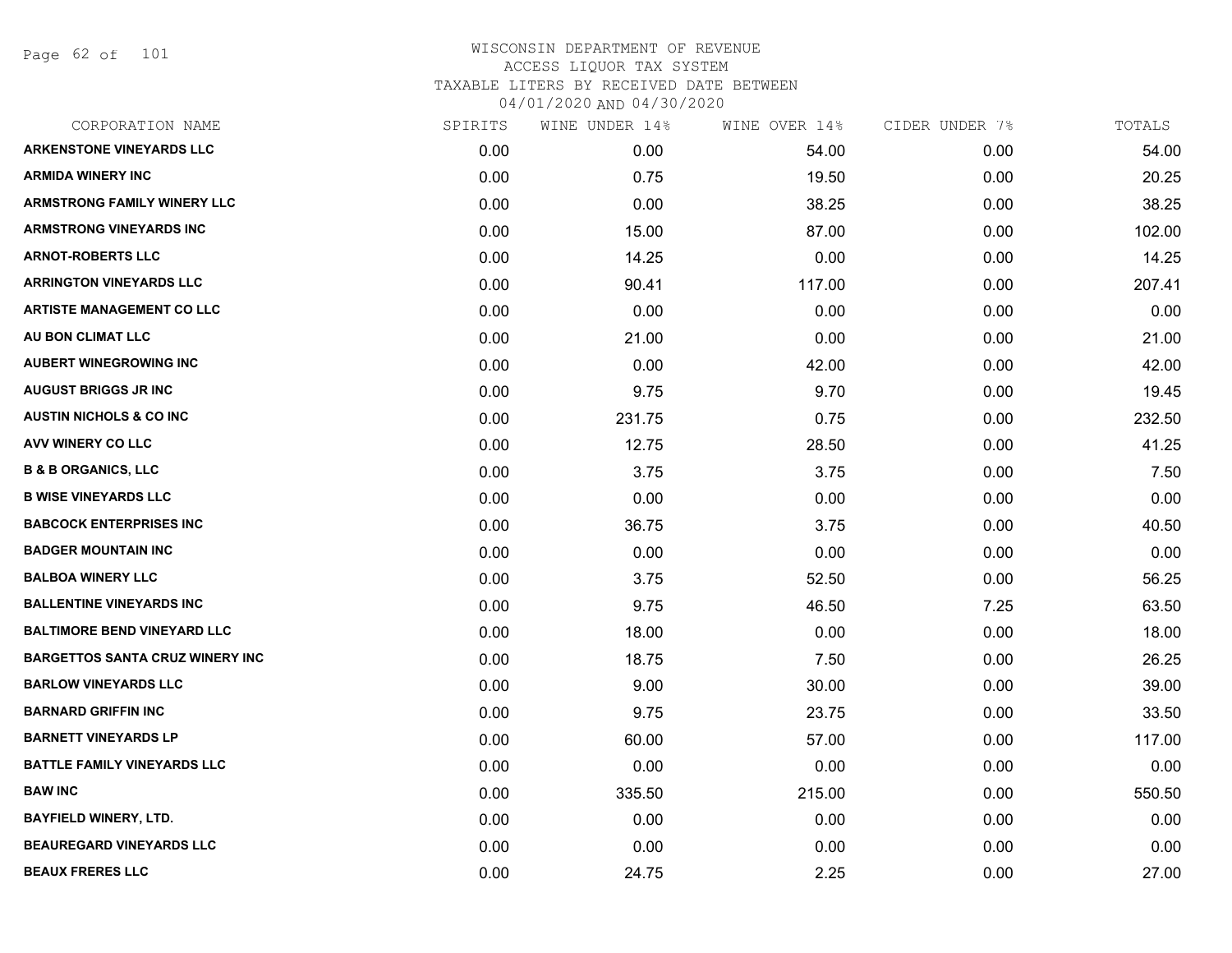Page 63 of 101

| CORPORATION NAME                                       | SPIRITS | WINE UNDER 14% | WINE OVER 14% | CIDER UNDER 7% | TOTALS |
|--------------------------------------------------------|---------|----------------|---------------|----------------|--------|
| <b>BECKER FARMS INC</b>                                | 0.00    | 0.00           | 0.00          | 0.00           | 0.00   |
| <b>BEDELL NORTH FORK LLC</b>                           | 0.00    | 0.00           | 0.00          | 0.00           | 0.00   |
| <b>BEDROCK WINE COMPANY LP</b>                         | 0.00    | 158.25         | 388.50        | 0.00           | 546.75 |
| <b>BEHRENS AND DRINKWARD</b>                           | 0.00    | 0.00           | 131.25        | 0.00           | 131.25 |
| <b>BEL VINO LLC</b>                                    | 0.00    | 3.00           | 3.75          | 0.00           | 6.75   |
| <b>BELLAVINI WINERY</b>                                | 0.00    | 53.25          | 0.00          | 0.00           | 53.25  |
| <b>BELLEVINEZ LLC</b>                                  | 0.00    | 0.00           | 0.00          | 0.00           | 0.00   |
| <b>BENESSERE VINEYARDS LTD</b>                         | 0.00    | 20.25          | 12.00         | 0.00           | 32.25  |
| <b>BENNETT LANE WINERY LLC</b>                         | 0.00    | 0.00           | 57.00         | 0.00           | 57.00  |
| <b>BENOVIA WINERY LLC</b>                              | 0.00    | 6.00           | 123.00        | 0.00           | 129.00 |
| <b>BENT CREEK WINERY LLC</b>                           | 0.00    | 0.00           | 2.25          | 0.00           | 2.25   |
| <b>BERGSTROM WINES LLC</b>                             | 0.00    | 79.50          | 0.00          | 0.00           | 79.50  |
| <b>BERNARDUS LLC</b>                                   | 0.00    | 4.50           | 68.25         | 0.00           | 72.75  |
| BETHEL HEIGHTS VINEYARD INC                            | 0.00    | 45.00          | 0.00          | 0.00           | 45.00  |
| BETTER BRANDS INTERNATIONAL                            | 0.00    | 9.00           | 0.00          | 0.00           | 9.00   |
| <b>BETZ CELLARS LLC</b>                                | 0.00    | 0.00           | 0.00          | 0.00           | 0.00   |
| <b>BEVAN CELLARS, LLC</b>                              | 0.00    | 0.00           | 0.00          | 0.00           | 0.00   |
| BIEN NACIDO VINEYARDS OF RANCHO TEPUSQUET<br><b>LP</b> | 0.00    | 0.00           | 0.00          | 0.00           | 0.00   |
| <b>BIG TABLE FARM, INC</b>                             | 0.00    | 3.00           | 6.00          | 0.00           | 9.00   |
| <b>BILTMORE ESTATE WINE COMPANY</b>                    | 0.00    | 150.00         | 124.50        | 0.00           | 274.50 |
| <b>BLACK CAT VINEYARD LLC</b>                          | 0.00    | 0.75           | 60.00         | 0.00           | 60.75  |
| <b>BLACK MESA WINERY LLC</b>                           | 0.00    | 0.00           | 0.00          | 0.00           | 0.00   |
| <b>BLACKBIRD VINEYARDS LLC</b>                         | 0.00    | 12.00          | 37.50         | 0.00           | 49.50  |
| <b>BLAIR VINEYARDS LLC</b>                             | 0.00    | 0.00           | 0.00          | 0.00           | 0.00   |
| <b>BLANKIET ESTATE LLC</b>                             | 0.00    | 0.00           | 0.00          | 0.00           | 0.00   |
| <b>BLIND HORSE WINERY LLC</b>                          | 0.00    | 0.00           | 0.00          | 0.00           | 0.00   |
| <b>BLUE FARM, LLC</b>                                  | 0.00    | 0.00           | 37.50         | 0.00           | 37.50  |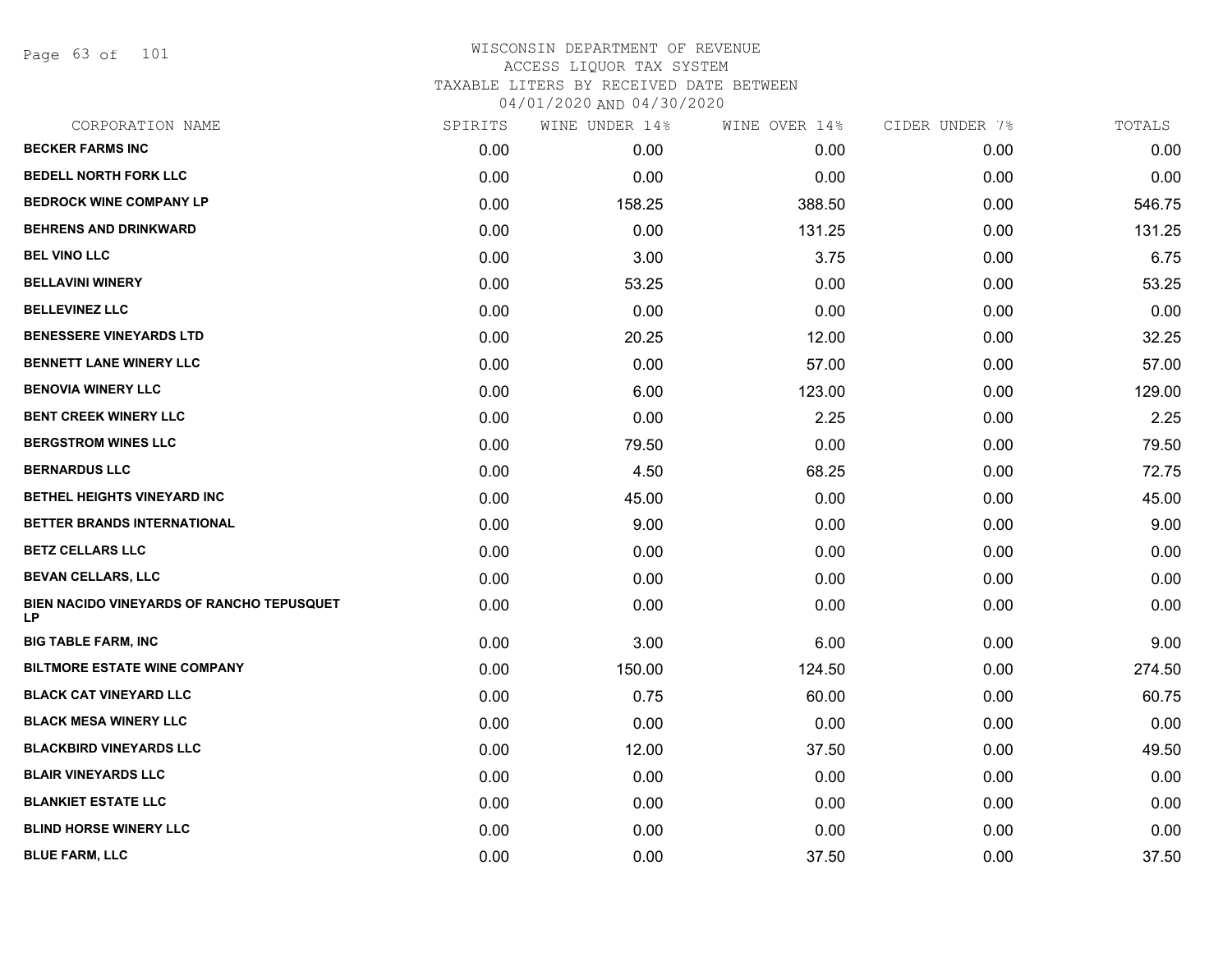Page 64 of 101

| SPIRITS | WINE UNDER 14% | WINE OVER 14% | CIDER UNDER 7% | TOTALS   |
|---------|----------------|---------------|----------------|----------|
| 0.00    | 9.00           | 0.00          | 0.00           | 9.00     |
| 0.00    | 18.00          | 0.00          | 0.00           | 18.00    |
| 0.00    | 0.00           | 0.00          | 0.00           | 0.00     |
| 0.00    | 0.00           | 0.00          | 0.00           | 0.00     |
| 0.00    | 6.00           | 21.75         | 0.00           | 27.75    |
| 0.00    | 0.00           | 3,473.60      | 0.00           | 3,473.60 |
| 0.00    | 9.00           | 24.00         | 0.00           | 33.00    |
| 0.00    | 0.00           | 0.00          | 0.00           | 0.00     |
| 0.00    | 0.00           | 0.00          | 0.00           | 0.00     |
| 0.00    | 0.00           | 0.00          | 0.00           | 0.00     |
| 0.00    | 0.00           | 0.00          | 0.00           | 0.00     |
| 0.00    | 0.00           | 0.00          | 0.00           | 0.00     |
| 0.00    | 0.00           | 0.00          | 0.00           | 0.00     |
| 0.00    | 41.64          | 0.00          | 0.00           | 41.64    |
| 0.00    | 8.25           | 14.25         | 0.00           | 22.50    |
| 0.00    | 0.00           | 0.00          | 0.00           | 0.00     |
| 0.00    | 0.00           | 0.00          | 0.00           | 0.00     |
| 0.00    | 16.50          | 7.50          | 0.00           | 24.00    |
| 0.00    | 0.00           | 17.25         | 0.00           | 17.25    |
| 0.00    | 0.00           | 0.00          | 0.00           | 0.00     |
| 0.00    | 0.00           | 0.00          | 0.00           | 0.00     |
| 0.00    | 0.00           | 0.00          | 0.00           | 0.00     |
| 0.00    | 11.25          | 2.25          | 0.00           | 13.50    |
| 0.00    | 168.00         | 142.50        | 0.00           | 310.50   |
| 0.00    | 0.00           | 0.00          | 0.00           | 0.00     |
| 0.00    | 0.00           | 0.00          | 0.00           | 0.00     |
| 0.00    | 0.00           | 0.00          | 0.00           | 0.00     |
| 0.00    | 2,771.25       | 1,081.50      | 0.00           | 3,852.75 |
|         |                |               |                |          |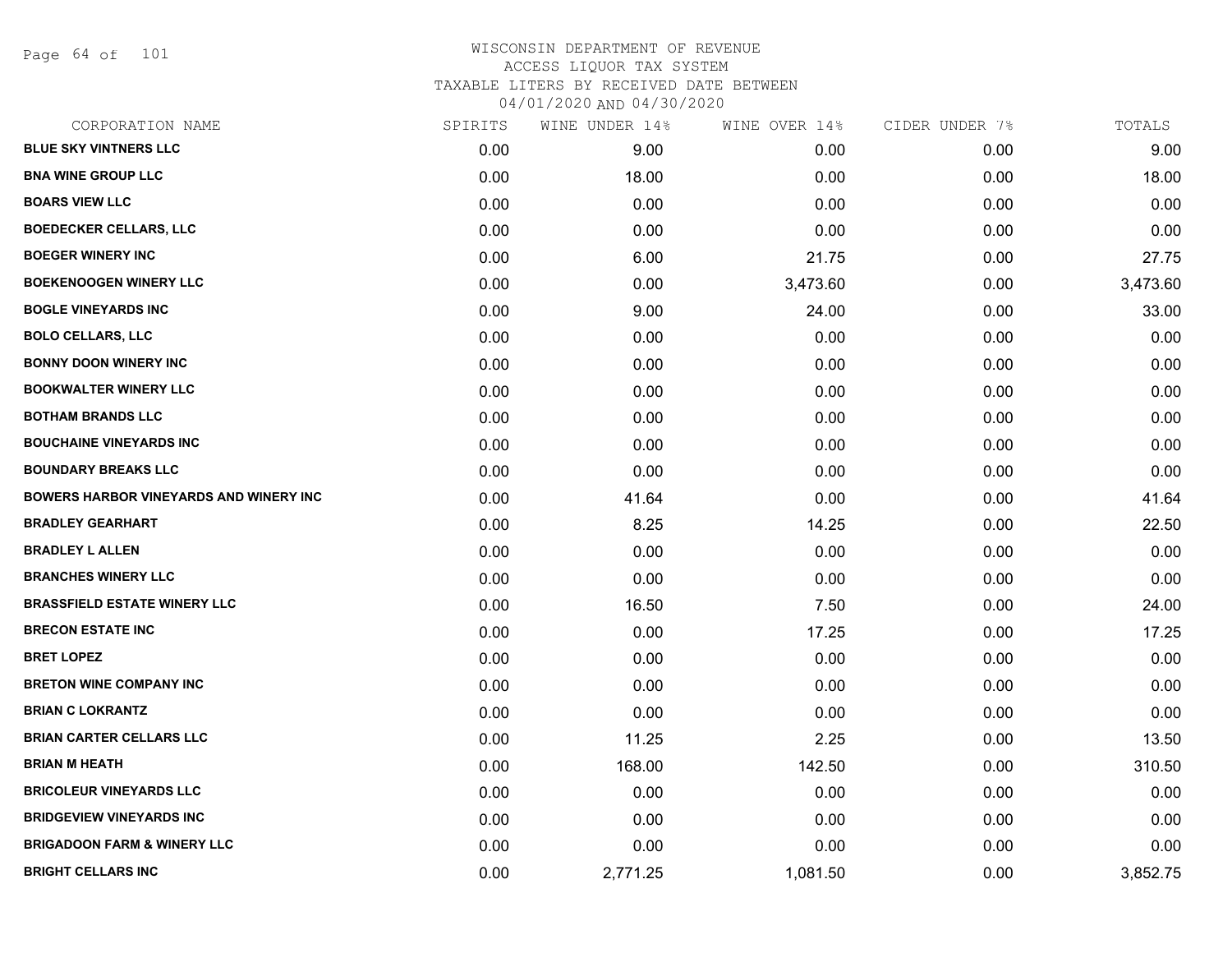Page 65 of 101

| CORPORATION NAME                             | SPIRITS | WINE UNDER 14% | WINE OVER 14% | CIDER UNDER 7% | TOTALS   |
|----------------------------------------------|---------|----------------|---------------|----------------|----------|
| <b>BRIX CIDER LLC</b>                        | 0.00    | 0.00           | 0.00          | 0.00           | 0.00     |
| <b>BRONCO WINE COMPANY</b>                   | 0.00    | 4.50           | 19.50         | 0.00           | 24.00    |
| BROWN COUNTY WINE COMPANY, INC.              | 0.00    | 0.00           | 0.00          | 0.00           | 0.00     |
| <b>BROWN ESTATE VINEYARDS LLC</b>            | 0.00    | 6.00           | 78.75         | 0.00           | 84.75    |
| <b>BROWNE FAMILY WINES LLC</b>               | 0.00    | 0.00           | 0.00          | 0.00           | 0.00     |
| <b>BRUTOCAO CELLARS LP</b>                   | 0.00    | 56.25          | 24.00         | 0.00           | 80.25    |
| <b>BRYANT VINEYARDS INC</b>                  | 0.00    | 0.00           | 22.50         | 0.00           | 22.50    |
| <b>BUCKLER FAMILY VINEYARDS LLC</b>          | 0.00    | 0.00           | 0.00          | 0.00           | 0.00     |
| <b>BUEHLER VINEYARDS INC</b>                 | 0.00    | 0.00           | 8.25          | 0.00           | 8.25     |
| <b>BULLY HILL VINEYARDS INC</b>              | 0.00    | 198.75         | 0.00          | 0.00           | 198.75   |
| <b>BURGESS CELLARS INC</b>                   | 0.00    | 2.25           | 43.50         | 0.00           | 45.75    |
| <b>BURRELL SCHOOL VINEYARDS INC</b>          | 0.00    | 0.00           | 0.00          | 0.00           | 0.00     |
| <b>BUTTONWOOD FARM WINERY INC</b>            | 0.00    | 25.50          | 3.00          | 0.00           | 28.50    |
| <b>BWSC LLC</b>                              | 0.00    | 5,097.41       | 1,774.50      | 0.00           | 6,871.91 |
| <b>C &amp; C WINE SERVICES INC</b>           | 0.00    | 4.50           | 54.75         | 0.00           | 59.25    |
| <b>C &amp; N CORPORATION</b>                 | 0.00    | 0.00           | 0.00          | 0.00           | 0.00     |
| <b>C G DI ARIE VINEYARD &amp; WINERY LLC</b> | 0.00    | 3.00           | 18.00         | 0.00           | 21.00    |
| <b>C MONDAVI &amp; FAMILY</b>                | 0.00    | 33.00          | 94.87         | 0.00           | 127.87   |
| <b>CADA LLC</b>                              | 0.00    | 24.00          | 0.00          | 0.00           | 24.00    |
| <b>CAIN CELLARS INC</b>                      | 0.00    | 26.25          | 35.25         | 0.00           | 61.50    |
| <b>CAKEBREAD CELLARS</b>                     | 0.00    | 0.00           | 0.00          | 0.00           | 0.00     |
| <b>CALCAREOUS VINEYARD LLC</b>               | 0.00    | 8.25           | 61.50         | 0.00           | 69.75    |
| <b>CALDWELL WINERY LLC</b>                   | 0.00    | 0.00           | 0.00          | 0.00           | 0.00     |
| <b>CALLAWAY TEMECULA LP</b>                  | 0.00    | 11.99          | 29.25         | 0.00           | 41.24    |
| CALWD, INC.                                  | 0.00    | 0.00           | 0.00          | 0.00           | 0.00     |
| <b>CAMARDA CORP</b>                          | 0.00    | 0.00           | 11.25         | 0.00           | 11.25    |
| <b>CARACCIOLI CELLARS INC</b>                | 0.00    | 3.00           | 0.00          | 0.00           | 3.00     |
| <b>CARHARTT VINEYARD, INC.</b>               | 0.00    | 17.25          | 0.75          | 0.00           | 18.00    |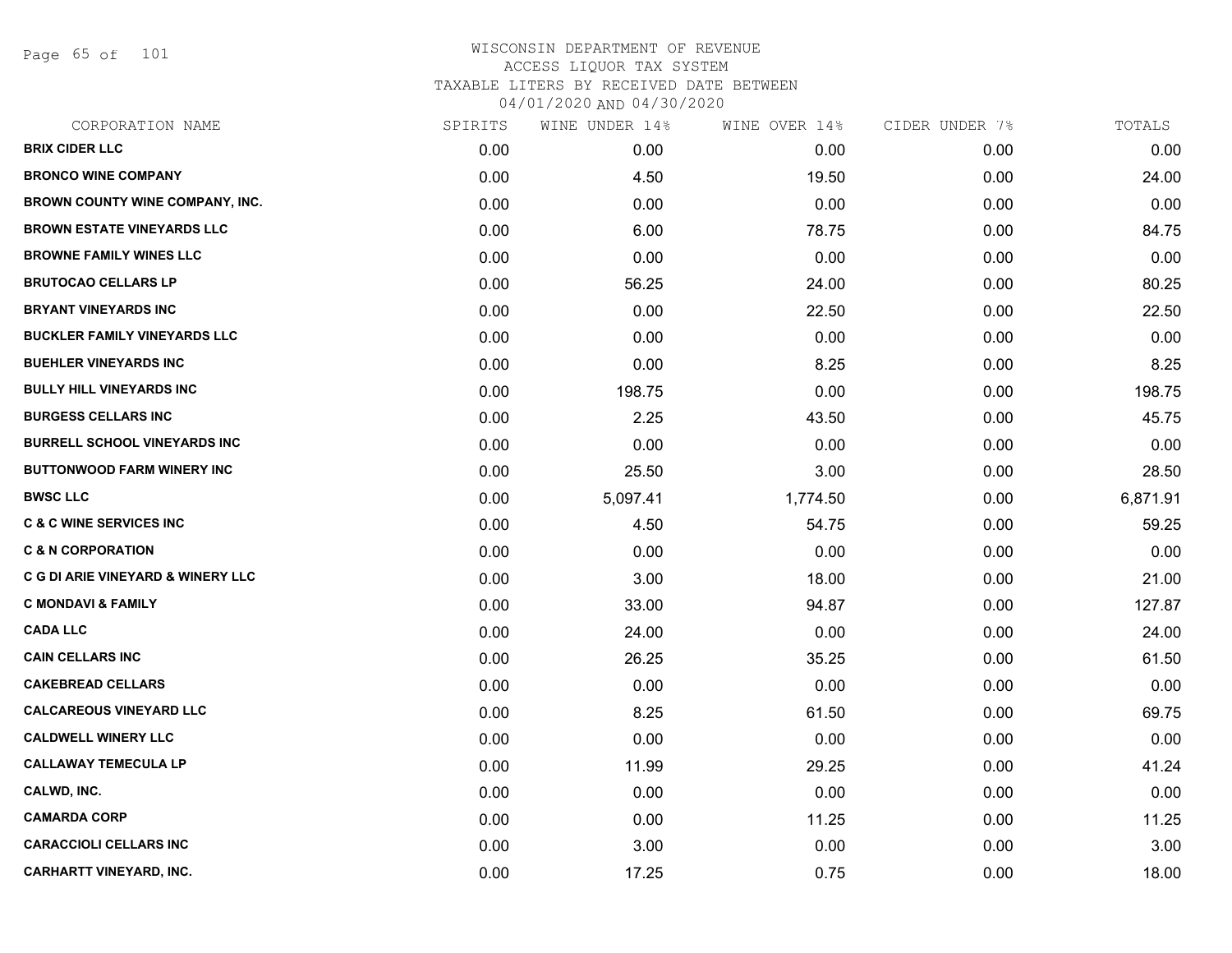Page 66 of 101

| CORPORATION NAME                                  | SPIRITS | WINE UNDER 14% | WINE OVER 14% | CIDER UNDER 7% | TOTALS |
|---------------------------------------------------|---------|----------------|---------------|----------------|--------|
| <b>CARL THOMA</b>                                 | 0.00    | 12.75          | 3.75          | 0.00           | 16.50  |
| <b>CARLISLE WINERY &amp; VINEYARDS LLC</b>        | 0.00    | 0.00           | 9.00          | 0.00           | 9.00   |
| <b>CARLSON VINEYARDS INC</b>                      | 0.00    | 24.75          | 0.00          | 0.00           | 24.75  |
| <b>CARNEROS WINE COMPANY INC</b>                  | 0.00    | 0.00           | 1.50          | 0.00           | 1.50   |
| <b>CARR WINERY INC</b>                            | 0.00    | 16.50          | 0.00          | 0.00           | 16.50  |
| <b>CASTORO CELLARS</b>                            | 0.00    | 63.75          | 39.75         | 0.00           | 103.50 |
| <b>CATHERINE ELIZABETH INC</b>                    | 0.00    | 0.00           | 0.00          | 0.00           | 0.00   |
| <b>CAYMUS VINEYARDS INC</b>                       | 0.00    | 0.00           | 56.25         | 0.00           | 56.25  |
| <b>CECIL A ZERBA</b>                              | 0.00    | 0.00           | 31.50         | 0.00           | 31.50  |
| <b>CEDAR KNOLL VINEYARDS INC</b>                  | 0.00    | 0.00           | 101.25        | 0.00           | 101.25 |
| <b>CEJA VINEYARDS INC</b>                         | 0.00    | 5.25           | 3.75          | 0.00           | 9.00   |
| <b>CELIA WELCH WINES LLC</b>                      | 0.00    | 0.00           | 0.00          | 0.00           | 0.00   |
| <b>CELLAR RAT CELLARS LLC</b>                     | 0.00    | 18.00          | 0.00          | 0.00           | 18.00  |
| <b>CHAPPELLET WINERY INC</b>                      | 0.00    | 0.00           | 290.25        | 0.00           | 290.25 |
| <b>CHARLES &amp; MARTHA BARRA</b>                 | 0.00    | 5.25           | 14.25         | 0.00           | 19.50  |
| <b>CHARLES REININGER LLC</b>                      | 0.00    | 3.00           | 13.50         | 0.00           | 16.50  |
| <b>CHATEAU BIANCA INC</b>                         | 0.00    | 0.00           | 0.00          | 0.00           | 0.00   |
| <b>CHATEAU DIANA LLC</b>                          | 0.00    | 0.00           | 0.00          | 0.00           | 0.00   |
| <b>CHATEAU GRAND TRAVERSE LTD</b>                 | 0.00    | 42.75          | 0.00          | 0.00           | 42.75  |
| <b>CHATEAU MARGENE INC</b>                        | 0.00    | 0.00           | 18.00         | 0.00           | 18.00  |
| <b>CHATEAU MORRISETTE INC</b>                     | 0.00    | 3.00           | 0.00          | 0.00           | 3.00   |
| <b>CHATEAU OPERATIONS, LTD.</b>                   | 0.00    | 15.00          | 0.00          | 0.00           | 15.00  |
| <b>CHATEAU POTELLE HOLDINGS LLC</b>               | 0.00    | 0.00           | 125.25        | 0.00           | 125.25 |
| <b>CHATEAU ST CROIX WINERY &amp; VINEYARD LLC</b> | 0.00    | 0.00           | 0.00          | 0.00           | 0.00   |
| <b>CHERRY HILL LLC</b>                            | 0.00    | 1.50           | 0.00          | 0.00           | 1.50   |
| <b>CHIARELLO FAMILY VINEYARDS LLC</b>             | 0.00    | 0.00           | 0.00          | 0.00           | 0.00   |
| <b>CHILDRESS WINERY, LLC</b>                      | 0.00    | 45.75          | 0.00          | 0.00           | 45.75  |
| <b>CHIMNEY ROCK WINERY LLC</b>                    | 0.00    | 48.75          | 117.00        | 0.00           | 165.75 |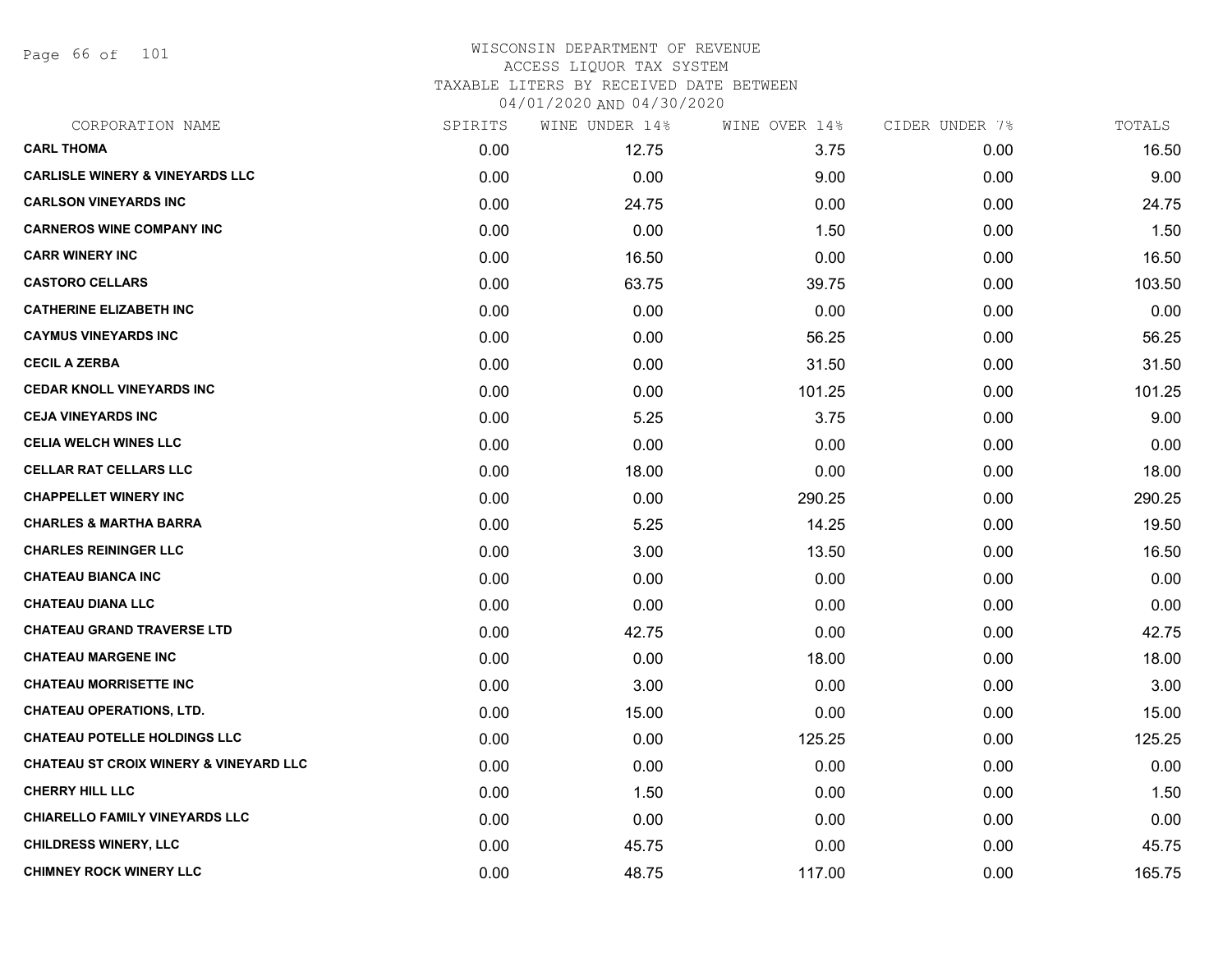Page 67 of 101

| CORPORATION NAME                             | SPIRITS | WINE UNDER 14% | WINE OVER 14% | CIDER UNDER 7% | TOTALS |
|----------------------------------------------|---------|----------------|---------------|----------------|--------|
| <b>CHRISTOPHE BARON</b>                      | 0.00    | 57.00          | 0.00          | 0.00           | 57.00  |
| <b>CHRISTOPHER FIGGINS</b>                   | 0.00    | 9.00           | 7.50          | 0.00           | 16.50  |
| <b>CHRISTOPHER L SHOWN</b>                   | 0.00    | 0.00           | 0.00          | 0.00           | 0.00   |
| <b>CIDER HOUSE OF WISCONSIN LLC</b>          | 0.00    | 0.00           | 0.00          | 0.00           | 0.00   |
| <b>CIPCO INC.</b>                            | 0.00    | 0.00           | 0.00          | 0.00           | 0.00   |
| <b>CLAY JAR HOLDINGS LLC</b>                 | 0.00    | 0.00           | 0.00          | 0.00           | 0.00   |
| <b>CLEARWATER CANYON CELLARS LLC</b>         | 0.00    | 0.00           | 0.00          | 0.00           | 0.00   |
| <b>CLIF BAR FAMILY WINERY &amp; FARM LLC</b> | 0.00    | 86.25          | 93.75         | 0.00           | 180.00 |
| <b>CLINE CELLARS INC</b>                     | 0.00    | 16.50          | 75.75         | 0.00           | 92.25  |
| <b>CLOS DU VAL WINE CO LTD</b>               | 0.00    | 10.50          | 64.50         | 0.00           | 75.00  |
| <b>CLOS LACHANCE WINES LLC</b>               | 0.00    | 13.50          | 13.50         | 0.00           | 27.00  |
| <b>COCKERELL WINE CONSULTING LLC</b>         | 0.00    | 0.00           | 0.00          | 0.00           | 0.00   |
| <b>CODORNIU NAPA INC</b>                     | 0.00    | 75.00          | 250.50        | 0.00           | 325.50 |
| <b>COELHO WINERY INC</b>                     | 0.00    | 0.00           | 0.00          | 0.00           | 0.00   |
| <b>COL SOLARE, LLP</b>                       | 0.00    | 0.00           | 3.75          | 0.00           | 3.75   |
| <b>COLGIN PARTNERS LLC</b>                   | 0.00    | 0.00           | 42.75         | 0.00           | 42.75  |
| <b>COLLEEN M BOS</b>                         | 0.00    | 0.00           | 0.00          | 0.00           | 0.00   |
| <b>COLONIAL GREEN TRUST</b>                  | 0.00    | 0.00           | 0.00          | 0.00           | 0.00   |
| <b>COLUMBIA RIVER WINERY INC</b>             | 0.00    | 52.50          | 29.25         | 0.00           | 81.75  |
| <b>CONSTELLATION BRANDS U.S. OPERATIONS</b>  | 0.00    | 170.64         | 328.50        | 0.00           | 499.14 |
| <b>CONUNDRUM WINERY LLC</b>                  | 0.00    | 0.00           | 0.00          | 0.00           | 0.00   |
| <b>CONWAY VINEYARDS INC</b>                  | 0.00    | 0.00           | 0.00          | 0.00           | 0.00   |
| <b>COOL HAND VINEYARDS LLC</b>               | 0.00    | 10.50          | 4.50          | 0.00           | 15.00  |
| <b>COPPER CANE LLC</b>                       | 0.00    | 0.00           | 46.50         | 0.00           | 46.50  |
| <b>CORISON WINERY INC</b>                    | 0.00    | 0.00           | 0.00          | 0.00           | 0.00   |
| <b>CORNERSTONE CELLARS LLC</b>               | 0.00    | 0.00           | 13.50         | 0.00           | 13.50  |
| <b>CORY J MICHAL</b>                         | 0.00    | 16.50          | 0.00          | 0.00           | 16.50  |
| <b>COTE D'OR IMPORTS LLC</b>                 | 0.00    | 0.00           | 0.00          | 0.00           | 0.00   |
|                                              |         |                |               |                |        |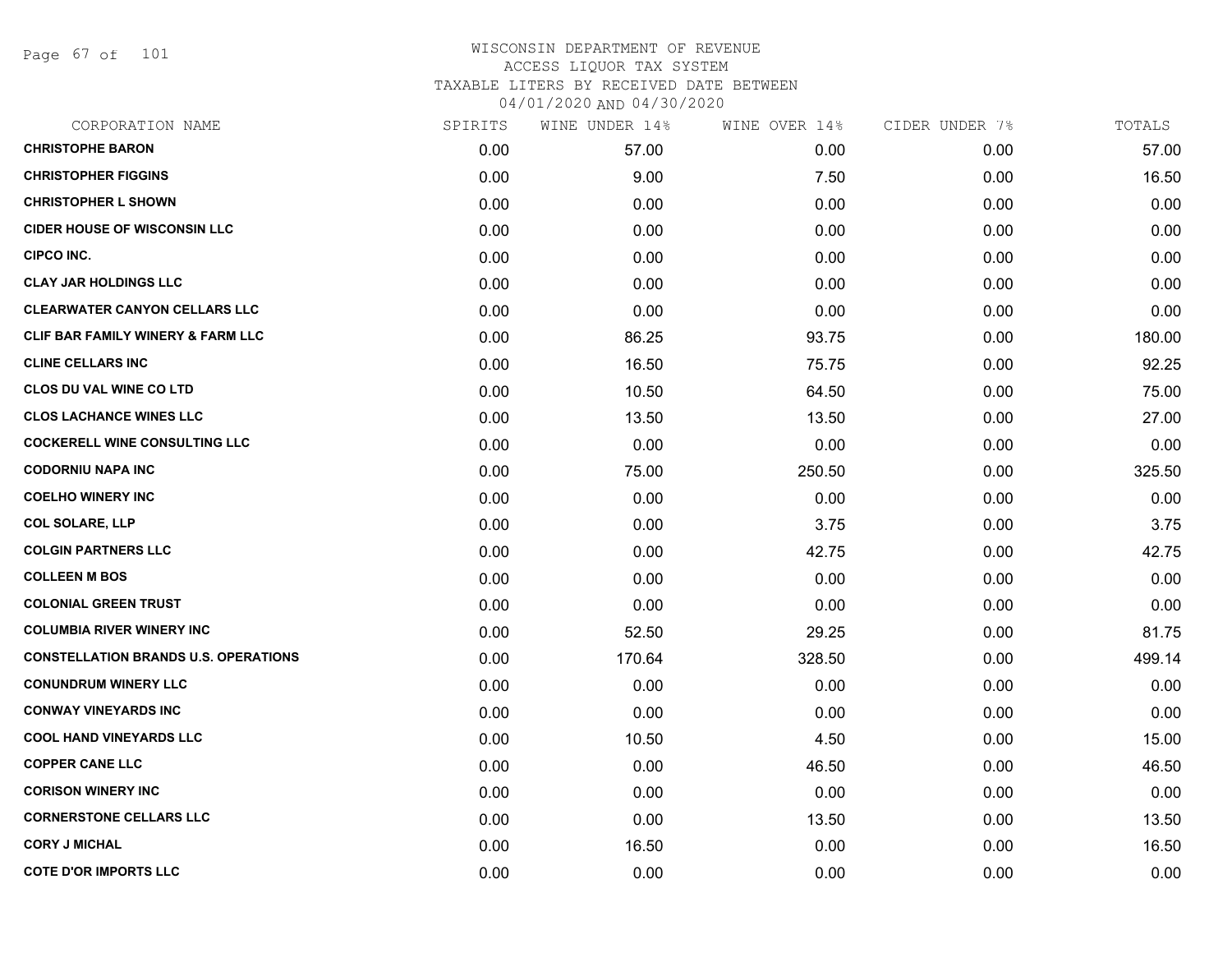Page 68 of 101

| CORPORATION NAME                       | SPIRITS | WINE UNDER 14% | WINE OVER 14% | CIDER UNDER 7% | TOTALS |
|----------------------------------------|---------|----------------|---------------|----------------|--------|
| <b>COURAGEOUS INC</b>                  | 0.00    | 0.00           | 0.00          | 0.00           | 0.00   |
| <b>CRAIG FLETCHER</b>                  | 0.00    | 0.00           | 0.00          | 0.00           | 0.00   |
| <b>CRAIG S HANDLY</b>                  | 0.00    | 0.00           | 11.25         | 0.00           | 11.25  |
| <b>CREATIVE WINE CONCEPTS INC</b>      | 0.00    | 2.25           | 39.00         | 0.00           | 41.25  |
| <b>CREW WINE COMPANY LLC</b>           | 0.00    | 0.00           | 0.00          | 0.00           | 0.00   |
| <b>CRIMSON WINE GROUP LTD</b>          | 0.00    | 30.00          | 0.75          | 0.00           | 30.75  |
| <b>CRISTOM VINEYARDS INC</b>           | 0.00    | 91.50          | 0.00          | 0.00           | 91.50  |
| <b>CROCKER &amp; STARR WINE CO LLC</b> | 0.00    | 0.00           | 31.50         | 0.00           | 31.50  |
| <b>CROFT LLC</b>                       | 0.00    | 26.25          | 0.00          | 0.00           | 26.25  |
| <b>CROWN POINT WINERY LLC</b>          | 0.00    | 0.00           | 0.00          | 0.00           | 0.00   |
| <b>CRUSE WINE COMPANY, LLC</b>         | 0.00    | 26.25          | 0.00          | 0.00           | 26.25  |
| <b>CULLEN AND HARRISON LLC</b>         | 0.00    | 0.00           | 0.00          | 0.00           | 0.00   |
| <b>CUNAT PREMIUM VINEYARDS LLC</b>     | 0.00    | 4.50           | 18.00         | 0.00           | 22.50  |
| <b>CUSHMAN WINERY CORPORATION</b>      | 0.00    | 14.25          | 38.25         | 0.00           | 52.50  |
| <b>CUVAISON INC</b>                    | 0.00    | 0.00           | 0.00          | 0.00           | 0.00   |
| <b>CWC WINERY LLC</b>                  | 0.00    | 0.00           | 0.00          | 0.00           | 0.00   |
| <b>D MYERS LLC</b>                     | 0.00    | 2.00           | 0.00          | 0.00           | 2.00   |
| <b>DADY CAPITAL LLLP</b>               | 0.00    | 0.00           | 0.00          | 0.00           | 0.00   |
| <b>DAMIANI WINE CELLARS, LLC</b>       | 0.00    | 0.00           | 0.00          | 0.00           | 0.00   |
| <b>DANA ESTATES INC</b>                | 0.00    | 0.00           | 0.00          | 0.00           | 0.00   |
| <b>DANICA PATRICK</b>                  | 0.00    | 21.00          | 16.51         | 0.00           | 37.51  |
| <b>DANIEL J KOEPKE</b>                 | 0.00    | 0.00           | 0.00          | 0.00           | 0.00   |
| DANZA DEL SOL WINERY INC               | 0.00    | 0.00           | 0.00          | 0.00           | 0.00   |
| DANZINGER VINEYARDS LLC                | 0.00    | 0.00           | 0.00          | 0.00           | 0.00   |
| <b>DAOU VINEYARDS LLC</b>              | 0.00    | 0.00           | 34.50         | 0.00           | 34.50  |
| <b>DARIOUSH KHALEDI WINERY LLC</b>     | 0.00    | 0.00           | 237.75        | 0.00           | 237.75 |
| DAVERO SONOMA, INC                     | 0.00    | 39.00          | 44.25         | 0.00           | 83.25  |
| <b>DAVID BRUCE WINERY INC</b>          | 0.00    | 0.00           | 18.00         | 0.00           | 18.00  |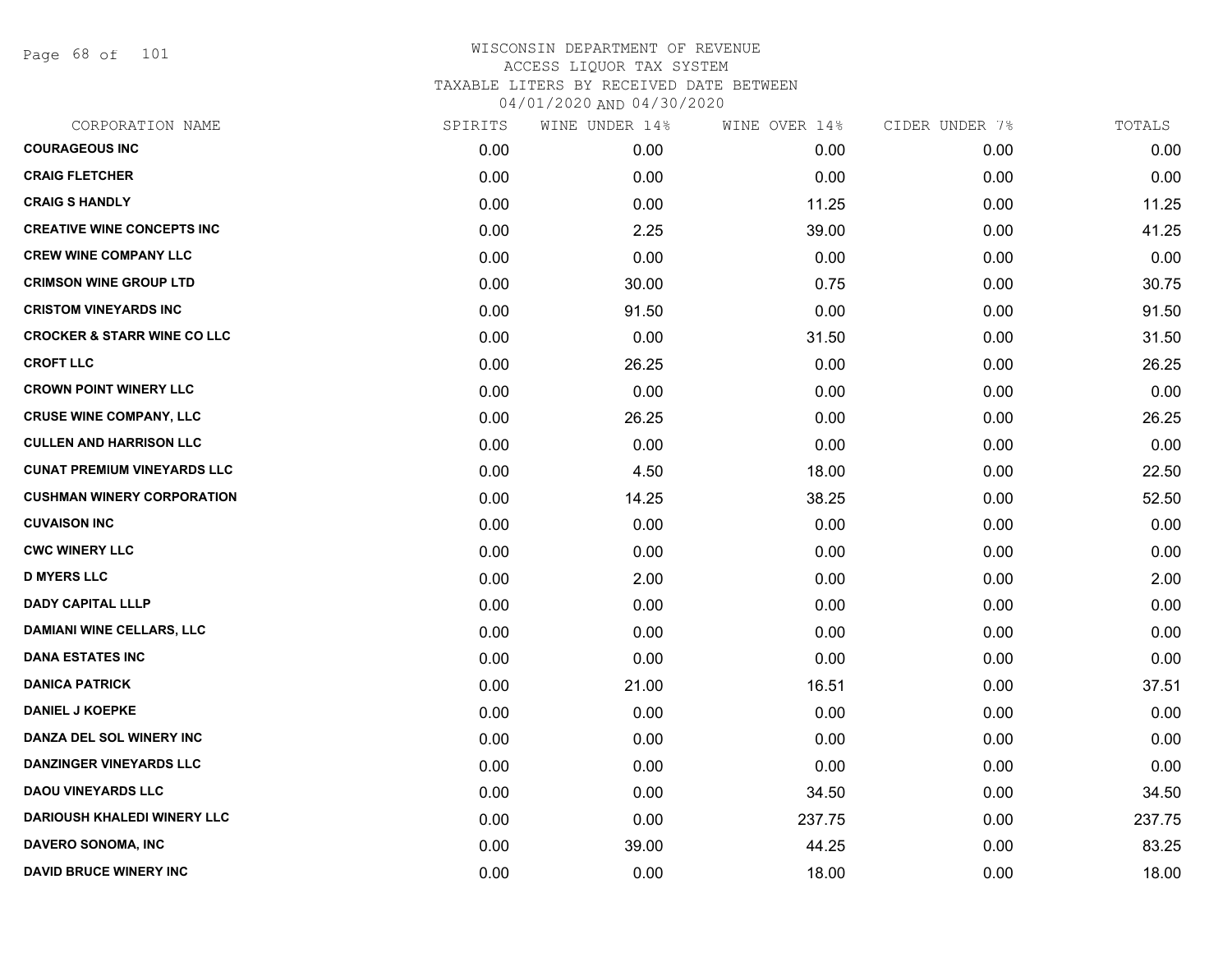Page 69 of 101

| CORPORATION NAME                                  | SPIRITS | WINE UNDER 14% | WINE OVER 14% | CIDER UNDER 7% | TOTALS |
|---------------------------------------------------|---------|----------------|---------------|----------------|--------|
| <b>DAVID COFFARO</b>                              | 0.00    | 0.00           | 67.50         | 0.00           | 67.50  |
| <b>DAVID F MAHER</b>                              | 0.00    | 0.00           | 0.00          | 0.00           | 0.00   |
| <b>DAVID J ECKERT</b>                             | 0.00    | 73.50          | 0.75          | 0.00           | 74.25  |
| <b>DAVID J MATTHEWS</b>                           | 0.00    | 27.75          | 0.00          | 0.00           | 27.75  |
| <b>DAVID JAMES LLC</b>                            | 0.00    | 18.00          | 3.75          | 0.00           | 21.75  |
| <b>DAVID L MCGEE</b>                              | 0.00    | 11.25          | 6.75          | 0.00           | 18.00  |
| <b>DAVID R RASMUSSEN</b>                          | 0.00    | 0.00           | 0.00          | 0.00           | 0.00   |
| <b>DAVIS ESTATES LLC</b>                          | 0.00    | 7.50           | 61.50         | 0.00           | 69.00  |
| <b>DAWN'S DREAM LLC</b>                           | 0.00    | 0.00           | 0.00          | 0.00           | 0.00   |
| DE LA MONTANYA WINERY INC                         | 0.00    | 0.00           | 0.00          | 0.00           | 0.00   |
| <b>DEAN VINCENT BORDIGIONI</b>                    | 0.00    | 0.00           | 0.00          | 0.00           | 0.00   |
| DEERFIELD RANCH WINERY LLC                        | 0.00    | 0.00           | 0.00          | 0.00           | 0.00   |
| DEL DOTTO VINEYARDS INC                           | 0.00    | 3.75           | 152.25        | 0.00           | 156.00 |
| <b>DELICATO VINEYARDS INC</b>                     | 0.00    | 43.50          | 177.00        | 0.00           | 220.50 |
| <b>DELILLE CELLARS LLC</b>                        | 0.00    | 0.00           | 0.00          | 0.00           | 0.00   |
| <b>DELLA TERRA LLC</b>                            | 0.00    | 0.00           | 0.00          | 0.00           | 0.00   |
| <b>DENNIS R ONEIL</b>                             | 0.00    | 0.00           | 0.00          | 0.00           | 0.00   |
| DH GUSTAFSON FAMILY VINEYARDS LLC                 | 0.00    | 10.50          | 7.50          | 0.00           | 18.00  |
| <b>DIANA HOBSON</b>                               | 0.00    | 0.00           | 0.00          | 0.00           | 0.00   |
| <b>DINO DINA</b>                                  | 0.00    | 0.00           | 0.00          | 0.00           | 0.00   |
| <b>DOMAINE CARNEROS LTD</b>                       | 0.00    | 240.75         | 58.50         | 0.00           | 299.25 |
| <b>DOMAINE CHANDON INC</b>                        | 0.00    | 229.50         | 0.00          | 0.00           | 229.50 |
| <b>DOMAINE DE MARIA SOTER LLC</b>                 | 0.00    | 137.25         | 0.00          | 0.00           | 137.25 |
| <b>DOMAINE DROUHIN OREGON LLC</b>                 | 0.00    | 31.50          | 100.50        | 0.00           | 132.00 |
| <b>DOMAINE SERENE VINEYARDS &amp; WINERY INC.</b> | 0.00    | 81.00          | 131.25        | 0.00           | 212.25 |
| <b>DOMINICK CHIRICHILLO</b>                       | 0.00    | 0.00           | 0.00          | 0.00           | 0.00   |
| <b>DON GRASSE</b>                                 | 0.00    | 0.00           | 0.00          | 0.00           | 0.00   |
| DON SEBASTIANI & SONS INTERNATIONAL WINE          | 0.00    | 0.00           | 0.00          | 0.00           | 0.00   |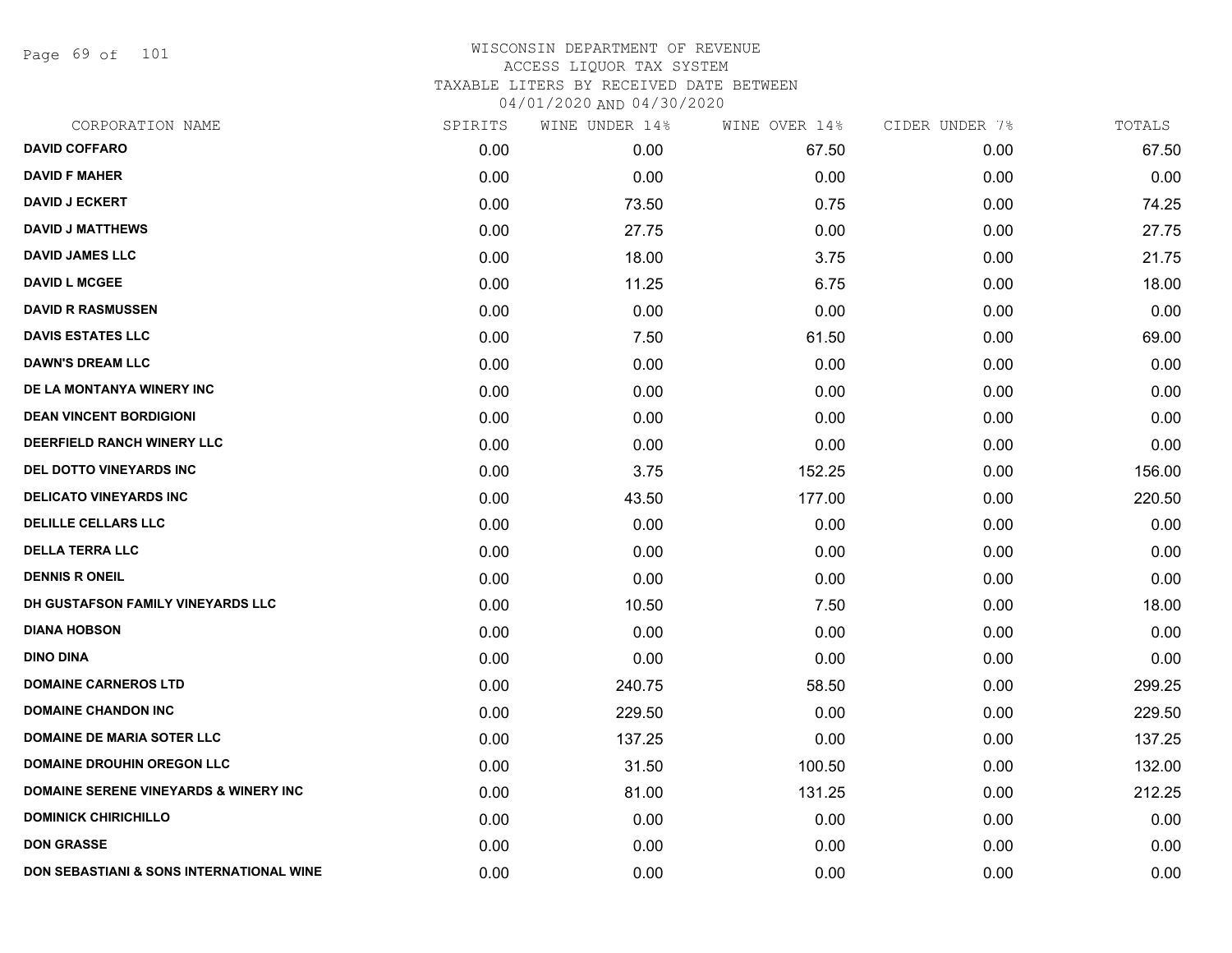Page 70 of 101

| CORPORATION NAME                   | SPIRITS                        | WINE UNDER 14% | WINE OVER 14% | CIDER UNDER 7% | TOTALS              |
|------------------------------------|--------------------------------|----------------|---------------|----------------|---------------------|
| <b>NEGOCIANTS</b>                  | $\alpha$ , $\alpha$ , $\alpha$ | <b>.</b>       | .             | .              | $\cdots$ . $\cdots$ |
| <b>DONALD PHILLIPS HILL JR</b>     | 0.00                           | 0.00           | 0.00          | 0.00           | 0.00                |
| DONATI FAMILY VINEYARD, INC        | 0.00                           | 15.00          | 13.50         | 0.00           | 28.50               |
| DONELAN FAMILY WINE CELLARS LLC    | 0.00                           | 4.50           | 0.00          | 0.00           | 4.50                |
| DONGYI INTERNATIONAL LLC           | 0.00                           | 0.00           | 0.00          | 0.00           | 0.00                |
| <b>DOROTHY PANELLA</b>             | 0.00                           | 13.50          | 33.00         | 0.00           | 46.50               |
| <b>DOSSEY VINEYARDS LLC</b>        | 0.00                           | 126.00         | 2.25          | 0.00           | 128.25              |
| <b>DOUBLE CANYON VINEYARDS LLC</b> | 0.00                           | 15.00          | 8.25          | 0.00           | 23.25               |
| DOUKENIE WINERY, INC.              | 0.00                           | 0.00           | 0.00          | 0.00           | 0.00                |
| <b>DRAGONETTE CELLARS LLC</b>      | 0.00                           | 3.00           | 42.00         | 0.00           | 45.00               |
| <b>DRAKE MAKES WINE, INC.</b>      | 0.00                           | 30.75          | 0.00          | 0.00           | 30.75               |
| DRUMLIN RIDGE WINERY LLC           | 0.00                           | 0.00           | 0.00          | 0.00           | 0.00                |
| DRY CREEK VINEYARD INC             | 0.00                           | 104.25         | 210.00        | 0.00           | 314.25              |
| <b>DSC INVESTORS INC</b>           | 0.00                           | 0.00           | 9.00          | 0.00           | 9.00                |
| <b>DUCKHORN WINE COMPANY</b>       | 0.00                           | 177.75         | 895.50        | 0.00           | 1,073.25            |
| <b>DUMOL WINERY LLC</b>            | 0.00                           | 0.00           | 57.00         | 0.00           | 57.00               |
| <b>DUNHAM CELLARS LLC</b>          | 0.00                           | 34.50          | 6.00          | 0.00           | 40.50               |
| <b>DUNN VINEYARDS LLC</b>          | 0.00                           | 4.50           | 0.00          | 0.00           | 4.50                |
| <b>DUPLIN WINE CELLARS INC</b>     | 0.00                           | 0.00           | 0.00          | 0.00           | 0.00                |
| <b>DURANT VINEYARDS LLC</b>        | 0.00                           | 10.50          | 0.00          | 0.00           | 10.50               |
| DUTTON GOLDFIELD WINERY LLC        | 0.00                           | 122.25         | 45.75         | 0.00           | 168.00              |
| <b>E &amp; J GALLO WINERY</b>      | 0.00                           | 166.50         | 554.25        | 0.00           | 720.75              |
| <b>E STRING CELLARS LLC</b>        | 0.00                           | 4.50           | 22.50         | 0.00           | 27.00               |
| <b>EAGLES LANDING WINERY LLC</b>   | 0.00                           | 0.00           | 0.00          | 0.00           | 0.00                |
| <b>EAST BRANCH WINERY, INC.</b>    | 0.00                           | 0.00           | 0.00          | 0.00           | 0.00                |
| EASTERN RIDGES VINEYARD, LLC       | 0.00                           | 0.00           | 0.00          | 0.00           | 0.00                |
| <b>EBERLE WINERY LP</b>            | 0.00                           | 32.25          | 85.50         | 0.00           | 117.75              |
| EDEN ICE CIDER COMPANY INC.        | 0.00                           | 4.64           | 0.00          | 0.00           | 4.64                |
|                                    |                                |                |               |                |                     |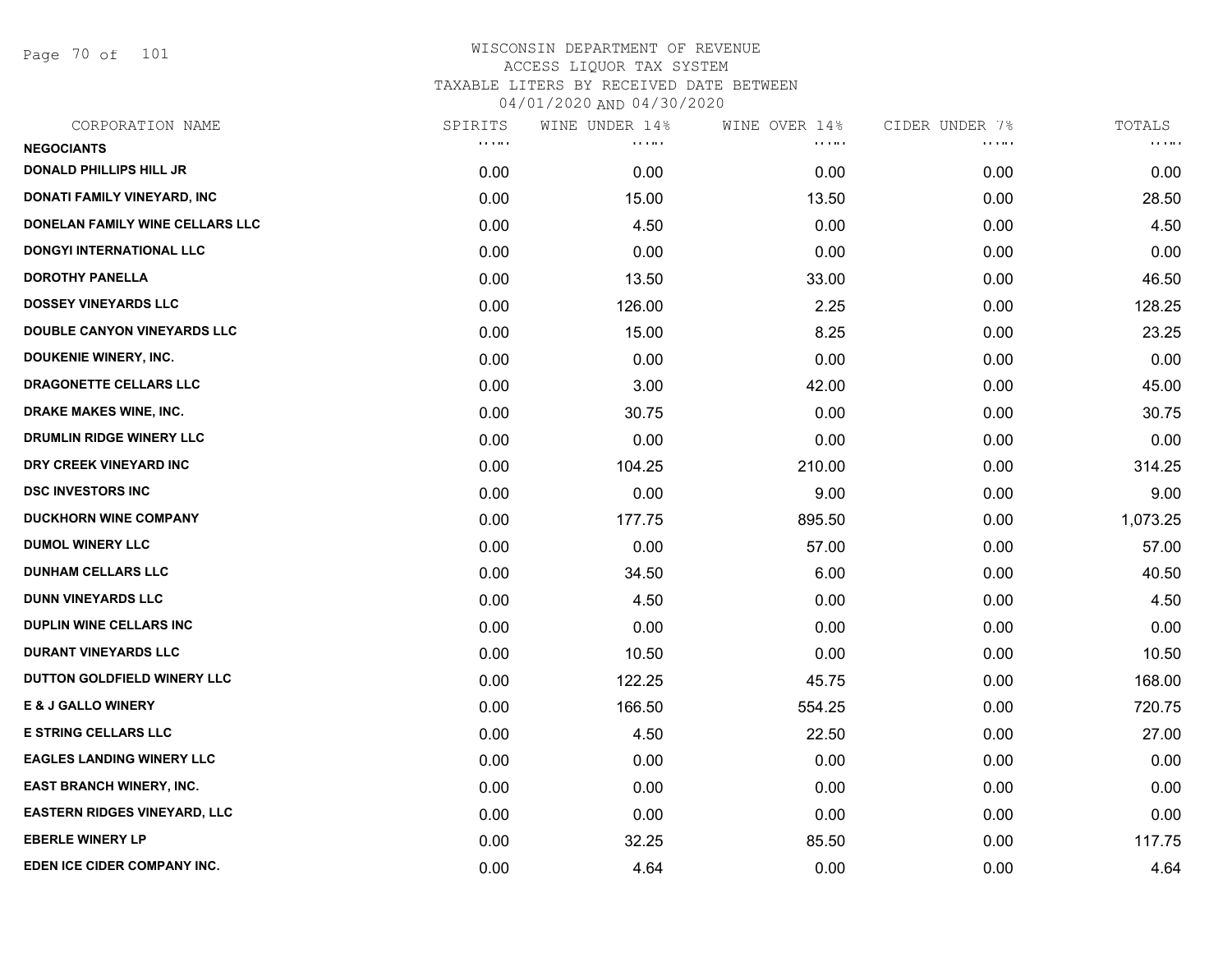Page 71 of 101

| CORPORATION NAME                                 | SPIRITS | WINE UNDER 14% | WINE OVER 14% | CIDER UNDER 7% | TOTALS |
|--------------------------------------------------|---------|----------------|---------------|----------------|--------|
| <b>EDWARD J RINK</b>                             | 0.00    | 0.00           | 0.00          | 0.00           | 0.00   |
| <b>EDWARD T MARKS</b>                            | 0.00    | 0.00           | 0.00          | 0.00           | 0.00   |
| EHREN JORDAN WINE CELLARS LLC                    | 0.00    | 183.75         | 84.75         | 0.00           | 268.50 |
| <b>EILEEN BRYS</b>                               | 0.00    | 29.25          | 0.00          | 0.00           | 29.25  |
| <b>ELEGANCE PROPERTIES LLC</b>                   | 0.00    | 0.00           | 0.00          | 0.00           | 0.00   |
| <b>ELISABETH W KLEIN</b>                         | 0.00    | 0.00           | 0.00          | 0.00           | 0.00   |
| ELK COVE VINEYARDS INC                           | 0.00    | 111.00         | 0.00          | 0.00           | 111.00 |
| ELLIOTT SMITH DEVELOPMENT COMPANY                | 0.00    | 0.00           | 0.00          | 0.00           | 0.00   |
| <b>ELV-OREGON LLC</b>                            | 0.00    | 0.00           | 0.00          | 0.00           | 0.00   |
| <b>EMILIO GUGLIELMO WINERY INC</b>               | 0.00    | 0.00           | 3.00          | 0.00           | 3.00   |
| <b>EMMOLO RIVER RANCH LLC</b>                    | 0.00    | 0.00           | 0.00          | 0.00           | 0.00   |
| <b>ENTENTE SPIRITS LLC</b>                       | 0.00    | 276.15         | 0.00          | 0.00           | 276.15 |
| <b>EOLA HILLS WINE CELLARS INC</b>               | 0.00    | 0.00           | 0.00          | 0.00           | 0.00   |
| <b>ERIC TRUMP WINE MANUFACTURING LLC</b>         | 0.00    | 139.52         | 3.75          | 0.00           | 143.27 |
| ERIK MILLER WINES, INC.                          | 0.00    | 0.00           | 0.00          | 0.00           | 0.00   |
| <b>ERNEST VINEYARDS LLC</b>                      | 0.00    | 0.00           | 0.00          | 0.00           | 0.00   |
| <b>EUGENE PERATA</b>                             | 0.00    | 0.75           | 3.75          | 0.00           | 4.50   |
| <b>F KORBEL &amp; BROS INC</b>                   | 0.00    | 121.50         | 59.25         | 0.00           | 180.75 |
| <b>FAETHM INC</b>                                | 0.00    | 0.00           | 15.00         | 0.00           | 15.00  |
| <b>FANTESCA LLC</b>                              | 0.00    | 0.00           | 0.00          | 0.00           | 0.00   |
| <b>FAT BOYS INC</b>                              | 0.00    | 54.00          | 30.75         | 0.00           | 84.75  |
| <b>FAWN CREEK WINERY LLC</b>                     | 0.00    | 0.00           | 0.00          | 0.00           | 0.00   |
| <b>FAZELI VINEYARDS, LLC</b>                     | 0.00    | 0.00           | 7.50          | 0.00           | 7.50   |
| <b>FENESTRA WINERY INC</b>                       | 0.00    | 0.75           | 14.25         | 0.00           | 15.00  |
| FENN VALLEY VINEYARDS, INC.                      | 0.00    | 91.50          | 0.50          | 0.00           | 92.00  |
| <b>FERMENTING CELLARS LLC</b>                    | 0.00    | 0.00           | 0.00          | 0.00           | 0.00   |
| <b>FERNRAY LLC</b>                               | 0.00    | 0.00           | 0.00          | 0.00           | 0.00   |
| <b>FERRARI CARANO VINEYARDS &amp; WINERY LLC</b> | 0.00    | 26.25          | 178.50        | 0.00           | 204.75 |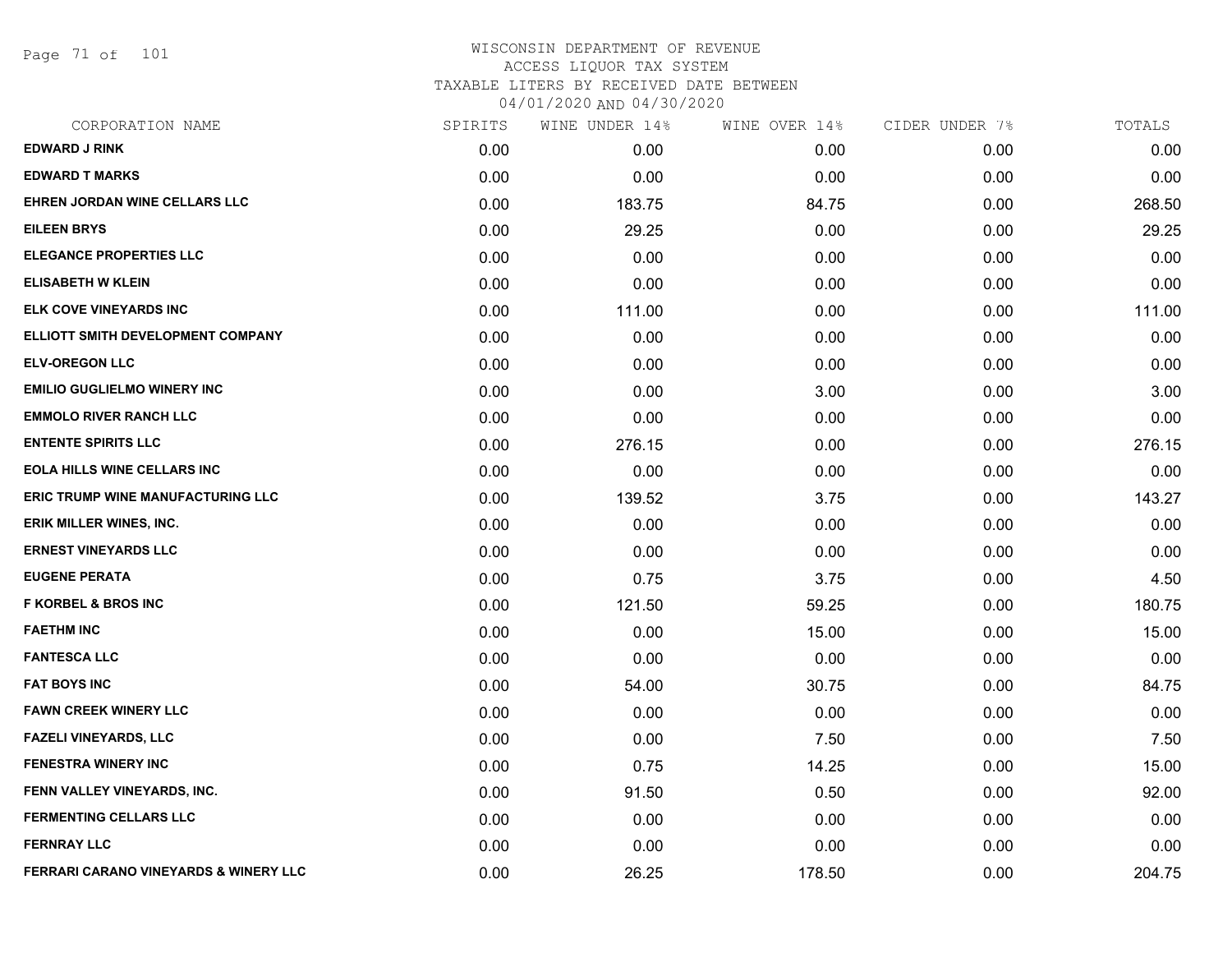Page 72 of 101

| CORPORATION NAME                               | SPIRITS | WINE UNDER 14% | WINE OVER 14% | CIDER UNDER 7% | TOTALS |
|------------------------------------------------|---------|----------------|---------------|----------------|--------|
| <b>FETZER VINEYARDS</b>                        | 0.00    | 75.25          | 59.25         | 0.00           | 134.50 |
| <b>FICKLIN VINEYARDS INC</b>                   | 0.00    | 0.00           | 0.00          | 0.00           | 0.00   |
| <b>FIDDLEHEAD CELLARS LP</b>                   | 0.00    | 4.50           | 0.00          | 0.00           | 4.50   |
| <b>FIDELITAS WINES LLC</b>                     | 0.00    | 7.50           | 123.75        | 0.00           | 131.25 |
| FIESTA VINEYARD & WINERY LLC                   | 0.00    | 2.25           | 0.00          | 0.00           | 2.25   |
| <b>FINKELSTEIN VINEYARDS INC</b>               | 0.00    | 2.25           | 8.25          | 0.00           | 10.50  |
| <b>FIRESTEED CORPORATION</b>                   | 0.00    | 3.00           | 0.00          | 0.00           | 3.00   |
| FISHER KING WINERY, LLC                        | 0.00    | 0.00           | 0.00          | 0.00           | 0.00   |
| <b>FISHER VINEYARDS</b>                        | 0.00    | 0.00           | 102.00        | 0.00           | 102.00 |
| <b>FITVINE LLC</b>                             | 0.00    | 570.00         | 0.00          | 0.00           | 570.00 |
| <b>FIVE VINES LLC</b>                          | 0.00    | 0.00           | 0.00          | 0.00           | 0.00   |
| <b>FLOOD RANCH COMPANY</b>                     | 0.00    | 8.25           | 7.50          | 0.00           | 15.75  |
| <b>FLORA SPRINGS WINE COMPANY</b>              | 0.00    | 0.75           | 237.75        | 0.00           | 238.50 |
| <b>FLORIDA ORANGE GROVES INC</b>               | 0.00    | 86.25          | 0.00          | 0.00           | 86.25  |
| FLOWERS VINEYARD AND WINERY, LLC               | 0.00    | 96.75          | 3.00          | 0.00           | 99.75  |
| <b>FLYING B VINEYARD LP</b>                    | 0.00    | 0.00           | 51.75         | 0.00           | 51.75  |
| <b>FN CELLARS LLC</b>                          | 0.00    | 94.51          | 522.75        | 0.00           | 617.26 |
| <b>FOLEY ESTATES VINEYARD &amp; WINERY LLC</b> | 0.00    | 4.50           | 53.25         | 0.00           | 57.75  |
| <b>FOLEY FAMILY WINES INC</b>                  | 0.00    | 93.00          | 449.75        | 0.00           | 542.75 |
| <b>FOLIO WINE COMPANY LLC</b>                  | 0.00    | 0.00           | 0.00          | 0.00           | 0.00   |
| <b>FONTANELLA WINES LLC</b>                    | 0.00    | 0.00           | 102.00        | 0.00           | 102.00 |
| <b>FORIS VINEYARDS WINERY LLC</b>              | 0.00    | 0.00           | 0.00          | 0.00           | 0.00   |
| FORT ROSS VINEYARD & WINERY LLC                | 0.00    | 0.00           | 9.00          | 0.00           | 9.00   |
| <b>FORWARD CIDER LLC</b>                       | 0.00    | 0.00           | 0.00          | 0.00           | 0.00   |
| <b>FOUR BEARS WINERY LLC</b>                   | 0.00    | 0.00           | 0.00          | 0.00           | 0.00   |
| FOUR DAUGHTERS VINEYARD AND WINERY LLC         | 0.00    | 15.00          | 0.00          | 0.00           | 15.00  |
| <b>FOX RUN VINEYARDS INC</b>                   | 0.00    | 0.00           | 0.00          | 0.00           | 0.00   |
| <b>FOXEN VINEYARD INC</b>                      | 0.00    | 56.25          | 59.25         | 0.00           | 115.50 |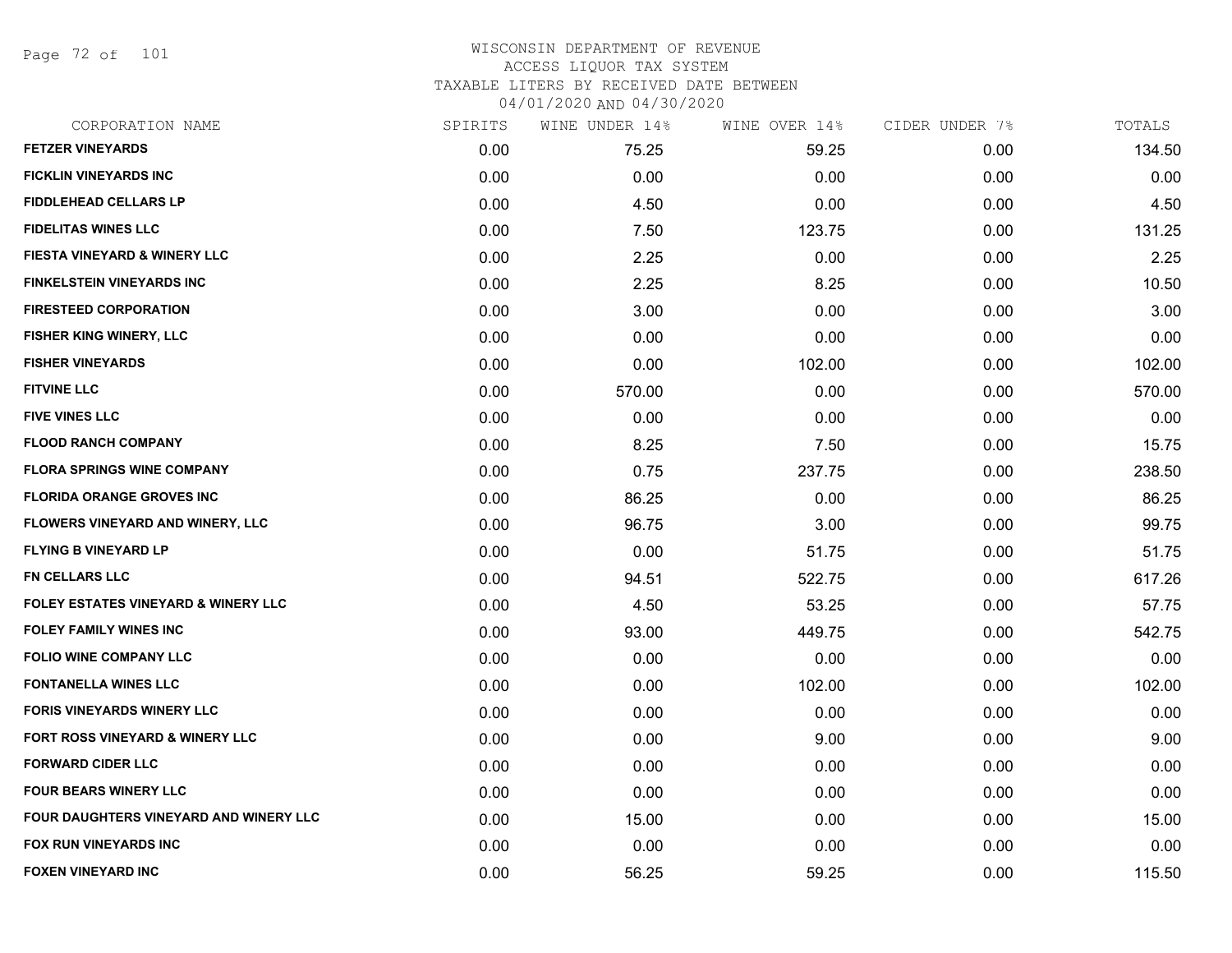Page 73 of 101

| CORPORATION NAME                           | SPIRITS | WINE UNDER 14% | WINE OVER 14% | CIDER UNDER 7% | TOTALS |
|--------------------------------------------|---------|----------------|---------------|----------------|--------|
| <b>FRANCIS COPPOLA WINERY LLC</b>          | 0.00    | 245.98         | 351.75        | 0.00           | 597.73 |
| <b>FRANCISCAN VINEYARDS INC</b>            | 0.00    | 64.50          | 511.50        | 0.00           | 576.00 |
| <b>FRANK FAMILY VINEYARDS LLC</b>          | 0.00    | 0.00           | 0.00          | 0.00           | 0.00   |
| FRED C SCHERRER                            | 0.00    | 0.00           | 18.00         | 0.00           | 18.00  |
| <b>FREDERICK QUANDT</b>                    | 0.00    | 0.00           | 0.00          | 0.00           | 0.00   |
| <b>FREIXENET SONOMA CAVES INC</b>          | 0.00    | 195.00         | 36.00         | 0.00           | 231.00 |
| FREY FAMILY WINERY LLC                     | 0.00    | 27.00          | 0.00          | 0.00           | 27.00  |
| <b>FREY VINEYARDS LTD</b>                  | 0.00    | 48.00          | 19.25         | 0.00           | 67.25  |
| <b>FROGS LEAP WINERY</b>                   | 0.00    | 263.25         | 4.50          | 0.00           | 267.75 |
| <b>FROGTOWN CELLARS LLP</b>                | 0.00    | 7.50           | 0.00          | 0.00           | 7.50   |
| <b>FROST WINES LLC</b>                     | 0.00    | 0.00           | 0.00          | 0.00           | 0.00   |
| FRUIT OF THE WOODS WINE CELLAR, INC.       | 0.00    | 0.00           | 0.00          | 0.00           | 0.00   |
| <b>FULCRUM WINES LLC</b>                   | 0.00    | 0.00           | 0.00          | 0.00           | 0.00   |
| <b>FULKERSON WINE CELLARS LLC</b>          | 0.00    | 10.88          | 0.00          | 0.00           | 10.88  |
| <b>FULLERTON WINES, INC</b>                | 0.00    | 16.50          | 0.00          | 0.00           | 16.50  |
| <b>FURTHERMORE LLC</b>                     | 0.00    | 2.25           | 6.00          | 0.00           | 8.25   |
| <b>G GRAHAM WINES INC</b>                  | 0.00    | 0.00           | 0.00          | 0.00           | 0.00   |
| <b>GALANTE FAMILY WINERY INC</b>           | 0.00    | 0.00           | 0.00          | 0.00           | 0.00   |
| <b>GALENA CELLARS INC</b>                  | 0.00    | 254.94         | 7.95          | 0.00           | 262.89 |
| <b>GALLICA WINES LLC</b>                   | 0.00    | 0.00           | 2.25          | 0.00           | 2.25   |
| <b>GAMBA VINEYARDS AND WINERY LLC</b>      | 0.00    | 0.00           | 0.00          | 0.00           | 0.00   |
| <b>GAMBLE FAMILY VINEYARDS LLC</b>         | 0.00    | 462.00         | 313.50        | 0.00           | 775.50 |
| <b>GANDONA INC</b>                         | 0.00    | 0.00           | 2.25          | 0.00           | 2.25   |
| <b>GARGIULO VINEYARD LLC</b>               | 0.00    | 36.00          | 45.75         | 0.00           | 81.75  |
| <b>GARROD TRUST</b>                        | 0.00    | 0.00           | 0.00          | 0.00           | 0.00   |
| <b>GARY FRANSCIONI, INC.</b>               | 0.00    | 0.00           | 47.63         | 0.00           | 47.63  |
| <b>GEARY MARKET INVESTMENT COMPANY LTD</b> | 0.00    | 0.00           | 0.00          | 0.00           | 0.00   |
| <b>GEMSTONE VINEYARDS LLC</b>              | 0.00    | 0.00           | 0.00          | 0.00           | 0.00   |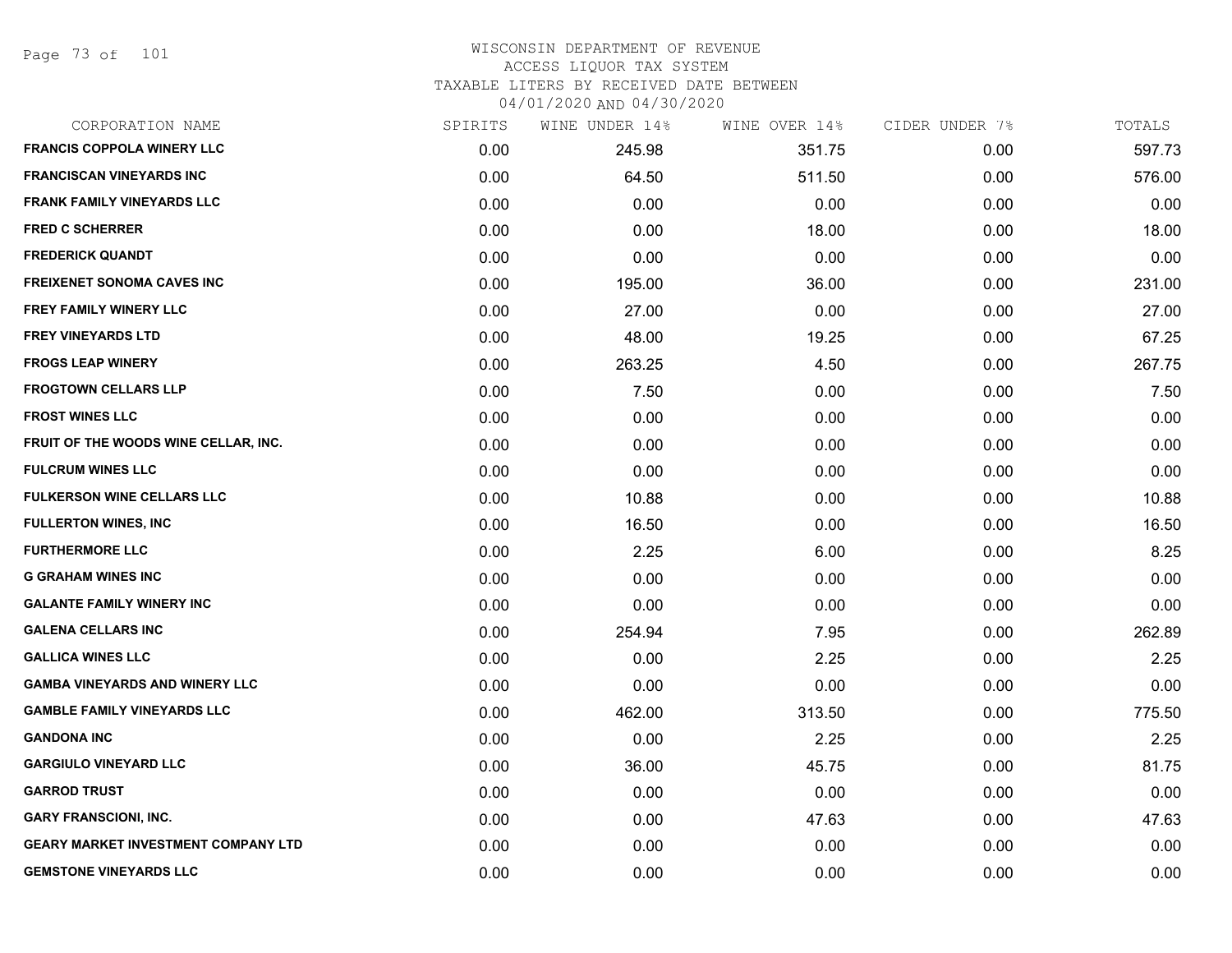Page 74 of 101

| CORPORATION NAME                        | SPIRITS | WINE UNDER 14% | WINE OVER 14% | CIDER UNDER 7% | TOTALS |
|-----------------------------------------|---------|----------------|---------------|----------------|--------|
| <b>GENERATIONS OF SONOMA LLC</b>        | 0.00    | 7.50           | 34.50         | 0.00           | 42.00  |
| <b>GENESEO PARTNERS LP</b>              | 0.00    | 0.00           | 10.50         | 0.00           | 10.50  |
| <b>GEORGE O HENDRY</b>                  | 0.00    | 6.75           | 95.25         | 0.00           | 102.00 |
| <b>GEORGE RONALD DENNER</b>             | 0.00    | 9.75           | 50.25         | 0.00           | 60.00  |
| <b>GERALD E FORTH</b>                   | 0.00    | 0.00           | 0.00          | 0.00           | 0.00   |
| <b>GF VINEYARDS LLC</b>                 | 0.00    | 0.00           | 0.00          | 0.00           | 0.00   |
| <b>GF WINES LLC</b>                     | 0.00    | 161.25         | 69.00         | 0.00           | 230.25 |
| <b>GIFT SERVICES INC</b>                | 0.00    | 0.00           | 0.00          | 0.00           | 0.00   |
| <b>GLENORA WINE CELLARS INC</b>         | 0.00    | 9.75           | 0.00          | 0.00           | 9.75   |
| <b>GLOBAL UNIVERSAL SRL</b>             | 0.00    | 0.00           | 0.00          | 0.00           | 0.00   |
| <b>GOLDIN INVESTMENT II INC</b>         | 0.00    | 0.00           | 6.75          | 0.00           | 6.75   |
| <b>GOLDRIDGEPINOT.COM LLC</b>           | 0.00    | 86.25          | 6.00          | 0.00           | 92.25  |
| <b>GOOD FOUNDATIONS INC</b>             | 0.00    | 3.75           | 0.00          | 0.00           | 3.75   |
| <b>GOOSE EGG, LLC</b>                   | 0.00    | 42.75          | 42.75         | 0.00           | 85.50  |
| <b>GOOSE RIDGE LLC</b>                  | 0.00    | 7.50           | 6.00          | 0.00           | 13.50  |
| <b>GRAPE VISIONS LLC</b>                | 0.00    | 0.00           | 51.75         | 0.00           | 51.75  |
| <b>GRAPESEED WINE FUND LLC</b>          | 0.00    | 1.50           | 6.75          | 0.00           | 8.25   |
| <b>GRASSINI FAMILY VINEYARDS LLC</b>    | 0.00    | 0.00           | 3.00          | 0.00           | 3.00   |
| <b>GREEN FAMILY WINERY LLC</b>          | 0.00    | 0.00           | 0.00          | 0.00           | 0.00   |
| <b>GREG MICHAEL CELLARS, LLC</b>        | 0.00    | 0.00           | 0.00          | 0.00           | 0.00   |
| <b>GREG SANDERS</b>                     | 0.00    | 9.00           | 0.00          | 0.00           | 9.00   |
| <b>GREGORY EDWARD GRAZIANO</b>          | 0.00    | 190.94         | 161.93        | 0.00           | 352.87 |
| <b>GRGICH HILLS CELLAR</b>              | 0.00    | 17.25          | 109.13        | 0.00           | 126.38 |
| <b>GRIEB OPTIMAL WINECRAFTING LLC</b>   | 0.00    | 29.50          | 0.00          | 0.00           | 29.50  |
| <b>GROTH VINEYARDS &amp; WINERY LLC</b> | 0.00    | 45.00          | 7.50          | 0.00           | 52.50  |
| <b>GULLETT &amp; GULLETT</b>            | 0.00    | 22.50          | 9.00          | 0.00           | 31.50  |
| H DE V LLC                              | 0.00    | 6.75           | 2.25          | 0.00           | 9.00   |
| <b>HAFNER VINEYARD LLC</b>              | 0.00    | 124.50         | 0.00          | 0.00           | 124.50 |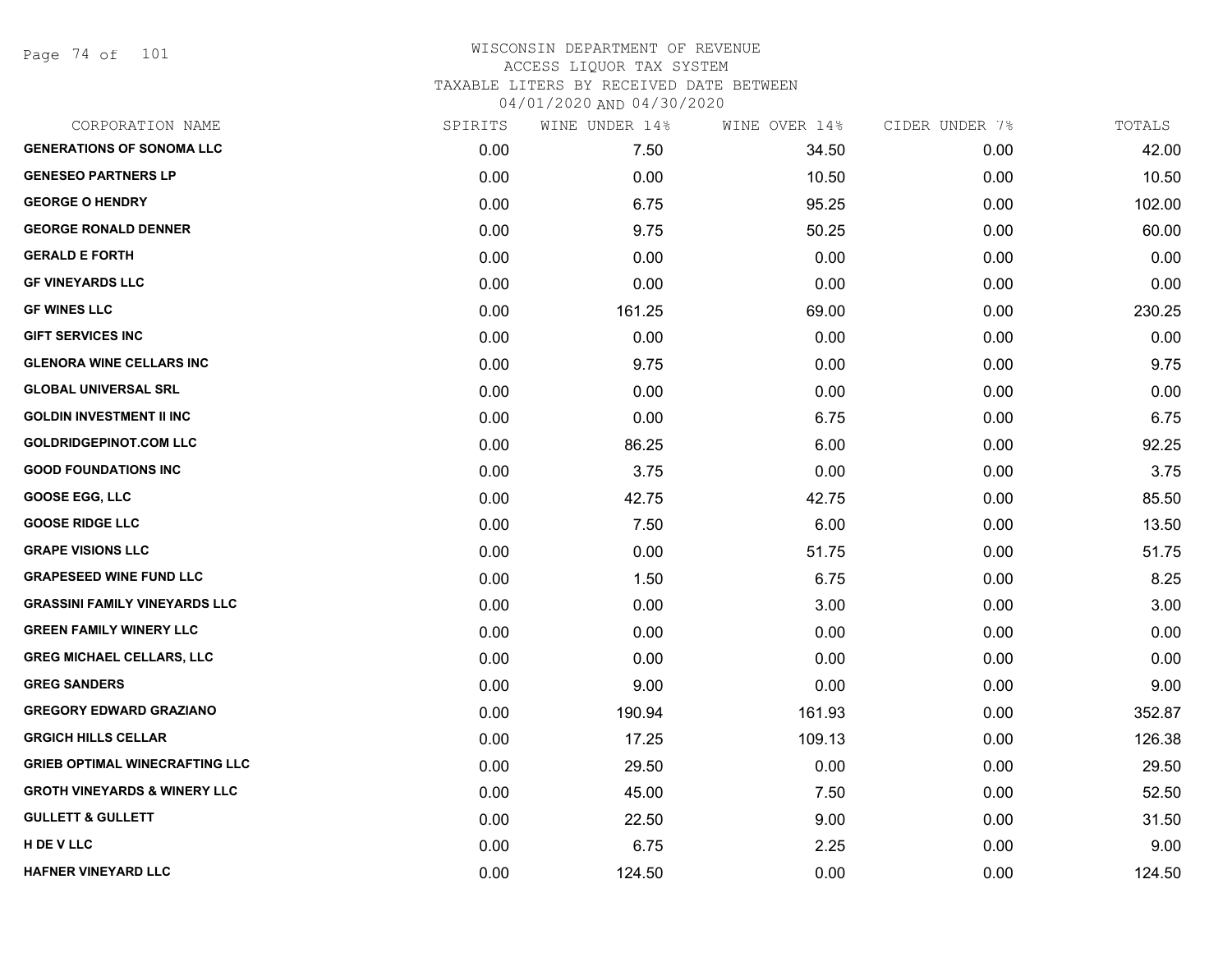Page 75 of 101

| CORPORATION NAME                      | SPIRITS | WINE UNDER 14% | WINE OVER 14% | CIDER UNDER 7% | TOTALS    |
|---------------------------------------|---------|----------------|---------------|----------------|-----------|
| <b>HAGAFEN CELLARS INC</b>            | 0.00    | 0.00           | 13.50         | 0.00           | 13.50     |
| <b>HAHN ESTATE</b>                    | 0.00    | 4.50           | 86.25         | 0.00           | 90.75     |
| <b>HALF KRAKT LLC</b>                 | 0.00    | 0.00           | 0.00          | 0.00           | 0.00      |
| <b>HALF MOON HILL LLC</b>             | 0.00    | 0.00           | 0.00          | 0.00           | 0.00      |
| <b>HALL WINES LLC</b>                 | 0.00    | 11.25          | 561.38        | 0.00           | 572.63    |
| <b>HAMEL FAMILY WINES LLC</b>         | 0.00    | 33.75          | 240.75        | 0.00           | 274.50    |
| <b>HAMMLER WINE CORP</b>              | 0.00    | 0.00           | 0.00          | 0.00           | 0.00      |
| HANDLEY CELLARS LIMITED PARTNERSHIP   | 0.00    | 30.75          | 12.75         | 0.00           | 43.50     |
| <b>HANNA WINERY INC</b>               | 0.00    | 24.00          | 57.00         | 0.00           | 81.00     |
| <b>HANSJOERG WYSS</b>                 | 0.00    | 3.00           | 14.25         | 0.00           | 17.25     |
| <b>HARBOR RIDGE WINERY INC.</b>       | 0.00    | 0.00           | 0.00          | 0.00           | 0.00      |
| <b>HARLAN ESTATE WINERY INC</b>       | 0.00    | 0.00           | 0.00          | 0.00           | 0.00      |
| <b>HARMELL CELLARS LLC</b>            | 0.00    | 306.75         | 0.00          | 0.00           | 306.75    |
| <b>HARRIS &amp; HARRIS</b>            | 0.00    | 10.50          | 48.75         | 0.00           | 59.25     |
| <b>HARRY &amp; DAVID HOLDINGS INC</b> | 0.00    | 163.50         | 49.50         | 0.00           | 213.00    |
| <b>HAUS BEVERAGE, INC</b>             | 0.00    | 0.00           | 0.00          | 0.00           | 0.00      |
| <b>HAWK AND HORSE VINEYARDS LLC</b>   | 0.00    | 0.00           | 0.00          | 0.00           | 0.00      |
| <b>HAWKES LLC</b>                     | 0.00    | 34.50          | 113.25        | 0.00           | 147.75    |
| <b>HAZLITT 1852 VINEYARDS INC</b>     | 0.00    | 24.75          | 0.00          | 0.00           | 24.75     |
| <b>HDD LLC</b>                        | 0.00    | 44.25          | 406.50        | 0.00           | 450.75    |
| <b>HEITZ WINE CELLARS</b>             | 0.00    | 6.75           | 21.75         | 0.00           | 28.50     |
| <b>HEMISPHERE WINE COMPANY INC</b>    | 0.00    | 11.25          | 58.50         | 0.00           | 69.75     |
| <b>HEMISPHERES LLC</b>                | 0.00    | 16,513.50      | 456.75        | 0.00           | 16,970.25 |
| <b>HERDIE BAISDEN</b>                 | 0.00    | 0.00           | 0.00          | 0.00           | 0.00      |
| <b>HERMAN STORY WINES INC</b>         | 0.00    | 0.00           | 89.25         | 0.00           | 89.25     |
| <b>HERON HILL VINEYARDS INC</b>       | 0.00    | 27.00          | 0.00          | 0.00           | 27.00     |
| <b>HERRERA &amp; HERRERA</b>          | 0.00    | 0.00           | 0.00          | 0.00           | 0.00      |
| <b>HESTAN VINEYARDS LLC</b>           | 0.00    | 1.50           | 13.50         | 0.00           | 15.00     |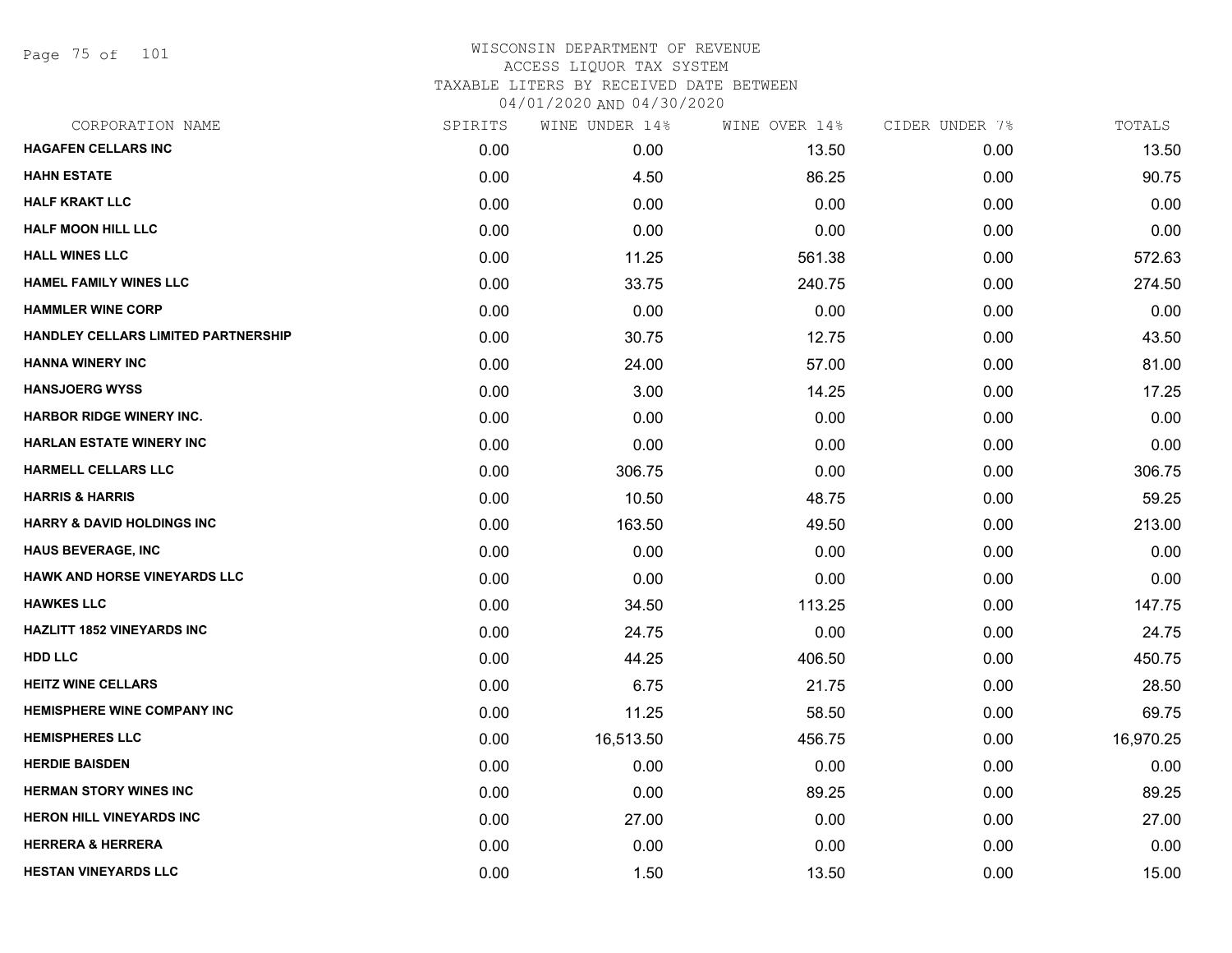Page 76 of 101

| CORPORATION NAME                             | SPIRITS | WINE UNDER 14% | WINE OVER 14% | CIDER UNDER 7% | TOTALS |
|----------------------------------------------|---------|----------------|---------------|----------------|--------|
| <b>HICKORY FARMS LLC</b>                     | 0.00    | 6.00           | 0.00          | 0.00           | 6.00   |
| <b>HIDDEN RIDGE VINEYARD LLC</b>             | 0.00    | 0.00           | 21.75         | 0.00           | 21.75  |
| HILL ESTATES INC                             | 0.00    | 0.00           | 45.00         | 0.00           | 45.00  |
| <b>HILLSIDE WINERY</b>                       | 0.00    | 0.00           | 0.00          | 0.00           | 0.00   |
| <b>HIRSCH WINERY LLC</b>                     | 0.00    | 39.00          | 0.00          | 0.00           | 39.00  |
| HOLLYS HILL VINEYARDS LLC                    | 0.00    | 3.00           | 16.50         | 0.00           | 19.50  |
| HONIG VINEYARD AND WINERY LLC                | 0.00    | 23.30          | 36.75         | 0.00           | 60.05  |
| <b>HOPE WINE LLC</b>                         | 0.00    | 291.76         | 10.50         | 0.00           | 302.26 |
| <b>HOUDINI INC</b>                           | 0.00    | 480.75         | 25.50         | 0.00           | 506.25 |
| <b>HOURGLASS WINE COMPANY INC</b>            | 0.00    | 0.00           | 20.25         | 0.00           | 20.25  |
| <b>HQ WINERY LLC</b>                         | 0.00    | 0.00           | 49.50         | 0.00           | 49.50  |
| <b>HUA YUAN</b>                              | 0.00    | 4.50           | 0.00          | 0.00           | 4.50   |
| HUNEEUS VINTNERS LLC                         | 0.00    | 18.00          | 67.88         | 0.00           | 85.88  |
| HUNEEUS WINES HOLDCO LLC                     | 0.00    | 0.00           | 0.00          | 0.00           | 0.00   |
| HUNT COUNTRY VINEYARDS LLC                   | 0.00    | 12.00          | 1.00          | 0.00           | 13.00  |
| <b>HUSCH VINEYARDS INC</b>                   | 0.00    | 187.50         | 60.00         | 0.00           | 247.50 |
| <b>INCEPTION WINES LLC</b>                   | 0.00    | 0.00           | 0.00          | 0.00           | 0.00   |
| INCIDER, INC.                                | 0.00    | 0.00           | 0.00          | 0.00           | 0.00   |
| <b>INMAN FAMILY WINES LLC</b>                | 0.00    | 33.00          | 5.25          | 0.00           | 38.25  |
| <b>INVESTOR'S OF AMERICA LP</b>              | 0.00    | 4.50           | 0.00          | 0.00           | 4.50   |
| <b>IRON HORSE VINEYARDS LP</b>               | 0.00    | 192.00         | 12.00         | 0.00           | 204.00 |
| <b>ISENHOWER CELLARS LLC</b>                 | 0.00    | 6.75           | 15.75         | 0.00           | 22.50  |
| <b>ISLAND ORCHARD CIDER LLC</b>              | 0.00    | 0.00           | 0.00          | 0.00           | 0.00   |
| <b>ISR VINEYARDS ASSOCIATION</b>             | 0.00    | 0.00           | 0.00          | 0.00           | 0.00   |
| J BLAIR PENCE, TRUSTEE OF PENCE FAMILY TRUST | 0.00    | 14.25          | 0.00          | 0.00           | 14.25  |
| <b>J CELLARS INVESTMENTS LLC</b>             | 0.00    | 13.50          | 126.75        | 0.00           | 140.25 |
| <b>J LOHR WINERY CORP</b>                    | 0.00    | 16.50          | 60.00         | 0.00           | 76.50  |
| <b>J PEDRONCELLI WINERY</b>                  | 0.00    | 42.00          | 84.00         | 0.00           | 126.00 |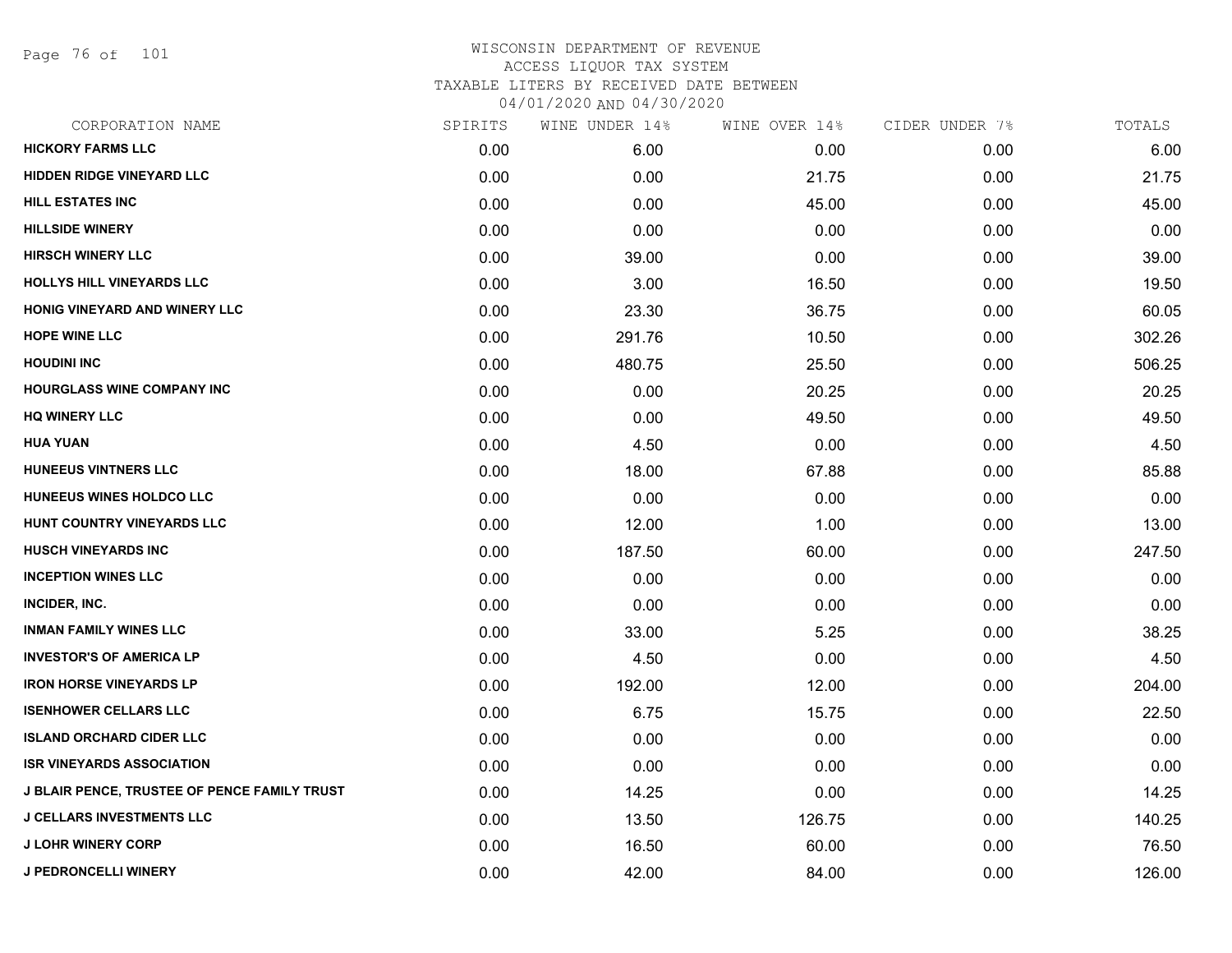Page 77 of 101

| CORPORATION NAME                      | SPIRITS | WINE UNDER 14% | WINE OVER 14% | CIDER UNDER 7% | TOTALS   |
|---------------------------------------|---------|----------------|---------------|----------------|----------|
| <b>J RICKARDS WINERY LLC</b>          | 0.00    | 0.00           | 137.25        | 0.00           | 137.25   |
| <b>J WILLETT COMPANIES</b>            | 0.00    | 0.00           | 0.00          | 0.00           | 0.00     |
| <b>J.W. THOMAS LLC</b>                | 0.00    | 0.00           | 33.00         | 0.00           | 33.00    |
| <b>J3 WINE PARTNERS LLC</b>           | 0.00    | 78.75          | 63.75         | 0.00           | 142.50   |
| <b>JACK JOHN INVESTMENTS INC</b>      | 0.00    | 0.00           | 28.50         | 0.00           | 28.50    |
| JACKSON FAMILY WINES INC              | 0.00    | 862.13         | 796.50        | 0.00           | 1,658.63 |
| <b>JACKSON WINE LLC</b>               | 0.00    | 0.00           | 0.00          | 0.00           | 0.00     |
| <b>JACKSON WINERY &amp; VINEYARDS</b> | 0.00    | 42.00          | 0.00          | 0.00           | 42.00    |
| <b>JACUZZI FAMILY VINEYARDS LLC</b>   | 0.00    | 115.50         | 57.00         | 0.00           | 172.50   |
| <b>JAM CELLARS INC</b>                | 0.00    | 2.25           | 13.50         | 0.00           | 15.75    |
| <b>JAMES L LAMBERT</b>                | 0.00    | 6.00           | 20.25         | 0.00           | 26.25    |
| <b>JAMES P PROSSER</b>                | 0.00    | 23.25          | 0.00          | 0.00           | 23.25    |
| <b>JARVIS</b>                         | 0.00    | 0.00           | 0.00          | 0.00           | 0.00     |
| <b>JB GEORGE LLC</b>                  | 0.00    | 1.19           | 0.59          | 0.00           | 1.78     |
| <b>JC CELLARS INC</b>                 | 0.00    | 1.50           | 25.50         | 0.00           | 27.00    |
| JEFF RUNQUIST WINES INC               | 0.00    | 13.50          | 38.25         | 0.00           | 51.75    |
| <b>JEFFERY BEMIS</b>                  | 0.00    | 0.00           | 0.00          | 0.00           | 0.00     |
| <b>JEFFERY M GORDON</b>               | 0.00    | 0.00           | 0.00          | 0.00           | 0.00     |
| <b>JEFFREY L STOEGER</b>              | 0.00    | 0.00           | 0.00          | 0.00           | 0.00     |
| <b>JENNIFER L JACKSON-HARTFORD</b>    | 0.00    | 41.25          | 72.75         | 0.00           | 114.00   |
| <b>JESSIES GROVE WINERY INC</b>       | 0.00    | 7.50           | 0.00          | 0.00           | 7.50     |
| <b>JESSUP CELLARS HOLDING CO LLC</b>  | 0.00    | 0.00           | 153.00        | 0.00           | 153.00   |
| <b>JM CELLARS COMPANY</b>             | 0.00    | 0.00           | 15.75         | 0.00           | 15.75    |
| <b>J-NH WINE GROUP LLC</b>            | 0.00    | 0.00           | 0.00          | 0.00           | 0.00     |
| JOHN ANTHONY VINEYARDS LLC            | 0.00    | 0.00           | 44.25         | 0.00           | 44.25    |
| <b>JOHN R LUCAS</b>                   | 0.00    | 0.00           | 0.00          | 0.00           | 0.00     |
| <b>JOHNSON ESTATE WINERY LLC</b>      | 0.00    | 2.25           | 0.00          | 0.00           | 2.25     |
| JONATHAN DALE                         | 0.00    | 0.00           | 0.00          | 0.00           | 0.00     |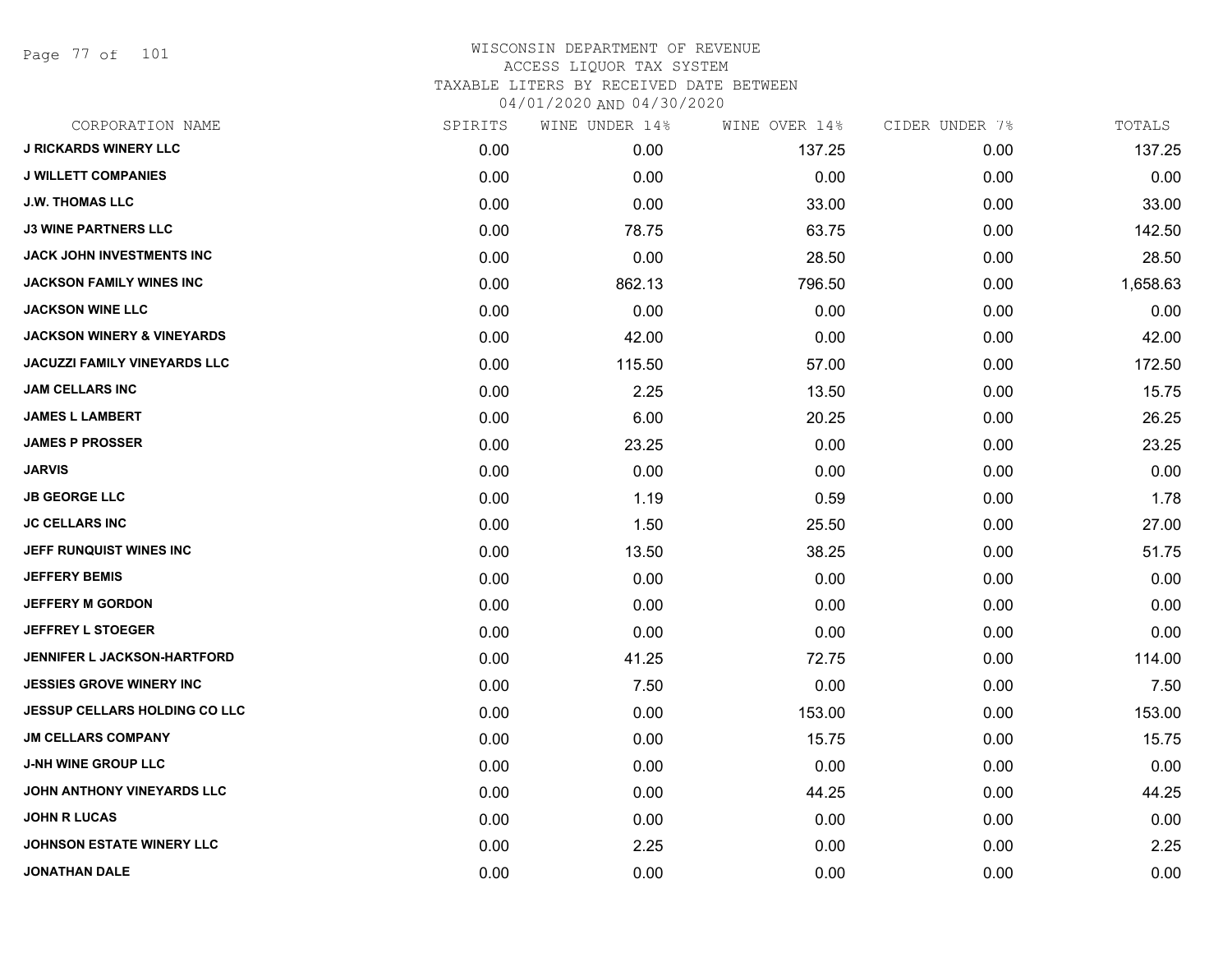Page 78 of 101

| CORPORATION NAME                         | SPIRITS | WINE UNDER 14% | WINE OVER 14% | CIDER UNDER 7% | TOTALS   |
|------------------------------------------|---------|----------------|---------------|----------------|----------|
| JONES FAMILY WINERY LLC                  | 0.00    | 0.00           | 9.00          | 0.00           | 9.00     |
| <b>JORNY'S END LLC</b>                   | 0.00    | 0.00           | 0.00          | 0.00           | 0.00     |
| <b>JOSEPH ALEXANDER VILLICANA II</b>     | 0.00    | 0.00           | 0.00          | 0.00           | 0.00     |
| <b>JOSEPH CALLOW</b>                     | 0.00    | 0.00           | 0.00          | 0.00           | 0.00     |
| <b>JOSEPH PHELPS VINEYARDS LLC</b>       | 0.00    | 13.50          | 274.50        | 0.00           | 288.00   |
| <b>JOSEPH STALLER</b>                    | 0.00    | 0.00           | 0.00          | 0.00           | 0.00     |
| <b>JOSEPH WYNIMKO</b>                    | 0.00    | 0.00           | 0.00          | 0.00           | 0.00     |
| <b>JOYCE VINEYARDS LLC</b>               | 0.00    | 0.00           | 0.00          | 0.00           | 0.00     |
| <b>JULIE A ANDRZEJCZAK</b>               | 0.00    | 0.00           | 0.00          | 0.00           | 0.00     |
| <b>JUSTIN VINEYARDS &amp; WINERY LLC</b> | 0.00    | 8.25           | 108.75        | 0.00           | 117.00   |
| <b>JVW CORPORATION</b>                   | 0.00    | 66.75          | 0.00          | 0.00           | 66.75    |
| <b>K VINTNERS LLC</b>                    | 0.00    | 0.00           | 0.00          | 0.00           | 0.00     |
| <b>KACHINA CELLARS LLC</b>               | 0.00    | 900.75         | 1,281.00      | 0.00           | 2,181.75 |
| <b>KALYRA WINERY LLC</b>                 | 0.00    | 16.50          | 0.00          | 0.00           | 16.50    |
| <b>KAMEN WINES LLC</b>                   | 0.00    | 0.00           | 15.75         | 0.00           | 15.75    |
| <b>KANGARU ENTERPRISES LLC</b>           | 0.00    | 5.25           | 6.75          | 0.00           | 12.00    |
| <b>KATCHEVER &amp; CO LLC</b>            | 0.00    | 0.00           | 0.00          | 0.00           | 0.00     |
| <b>KDS LLC</b>                           | 0.00    | 67.43          | 0.00          | 0.00           | 67.43    |
| <b>KEEVER VINEYARDS LLC</b>              | 0.00    | 0.00           | 3.00          | 0.00           | 3.00     |
| <b>KEN BROWN WINES LLC</b>               | 0.00    | 0.00           | 4.50          | 0.00           | 4.50     |
| <b>KENEFICK RANCHES WINERY LLC</b>       | 0.00    | 0.00           | 2.25          | 0.00           | 2.25     |
| <b>KENT HUMPHREY</b>                     | 0.00    | 17.25          | 78.75         | 0.00           | 96.00    |
| <b>KENWARD FAMILY VINEYARDS, LLC</b>     | 0.00    | 0.00           | 0.00          | 0.00           | 0.00     |
| <b>KENZO ESTATE INC</b>                  | 0.00    | 2.25           | 8.25          | 0.00           | 10.50    |
| <b>KERWIN ESTATE LLC</b>                 | 0.00    | 0.00           | 38.25         | 0.00           | 38.25    |
| <b>KESTREL PROPERTIES LLC</b>            | 0.00    | 12.00          | 0.00          | 0.00           | 12.00    |
| <b>KEVIN BEHNKE</b>                      | 0.00    | 0.00           | 0.00          | 0.00           | 0.00     |
| <b>KING ESTATE WINERY LP</b>             | 0.00    | 39.75          | 12.00         | 0.00           | 51.75    |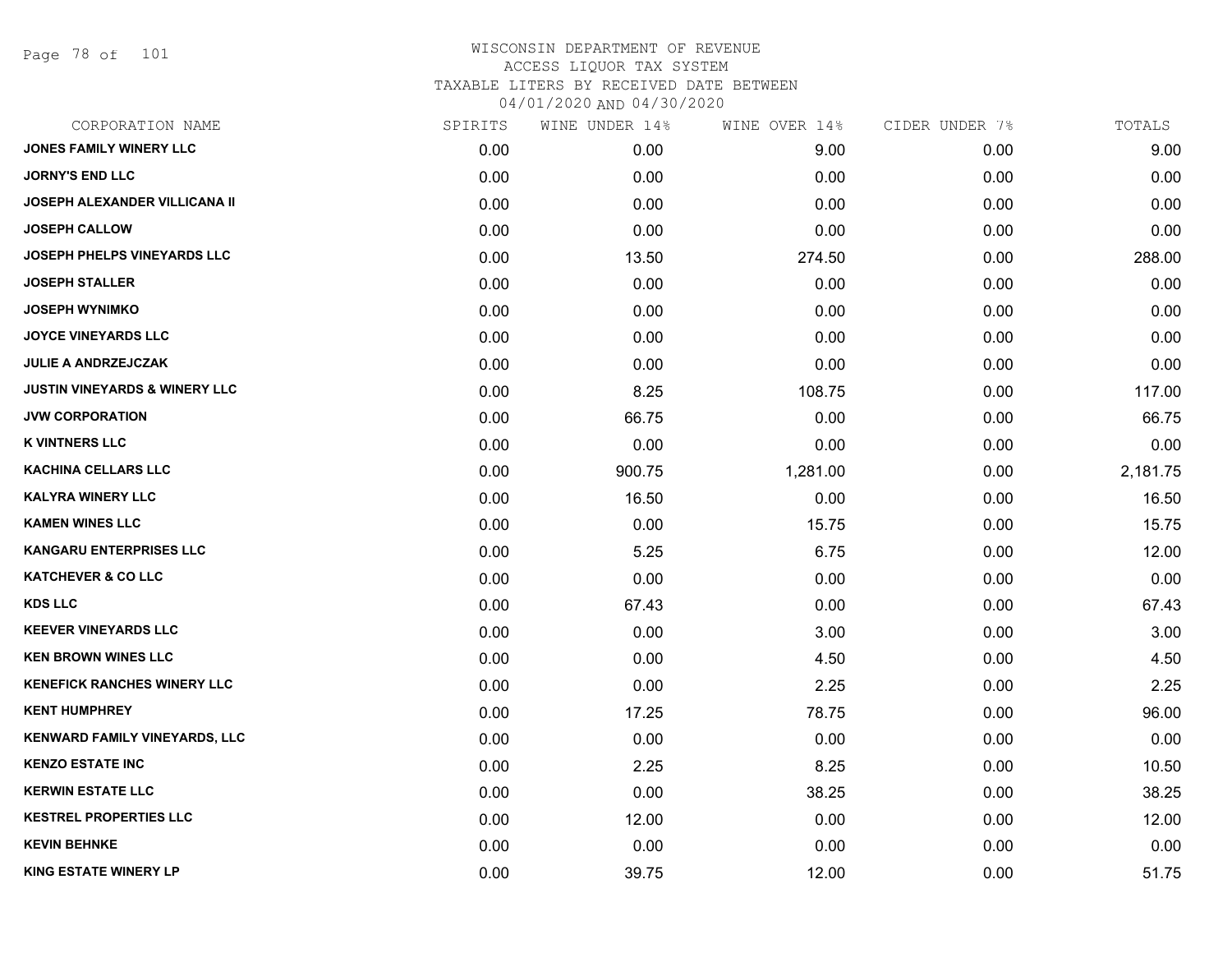Page 79 of 101

| CORPORATION NAME                             | SPIRITS | WINE UNDER 14% | WINE OVER 14% | CIDER UNDER 7% | TOTALS |
|----------------------------------------------|---------|----------------|---------------|----------------|--------|
| KISMET WINE, INC.                            | 0.00    | 17.84          | 0.00          | 0.00           | 17.84  |
| KISTLER VINEYARDS, LLC                       | 0.00    | 0.00           | 42.00         | 0.00           | 42.00  |
| <b>KLEIN FOODS INC</b>                       | 0.00    | 0.00           | 0.00          | 0.00           | 0.00   |
| <b>KNIGHTS BRIDGE WINERY LLC</b>             | 0.00    | 0.00           | 7.50          | 0.00           | 7.50   |
| <b>KOEHLER WINERY LLC</b>                    | 0.00    | 9.00           | 9.00          | 0.00           | 18.00  |
| <b>KONSTANTIN D FRANK &amp; SONS</b>         | 0.00    | 94.50          | 0.00          | 0.00           | 94.50  |
| <b>KOPRI INC</b>                             | 0.00    | 0.00           | 0.00          | 0.00           | 0.00   |
| <b>KPC MT. PALOMAR WINERY LLC</b>            | 0.00    | 0.00           | 0.00          | 0.00           | 0.00   |
| <b>KRAUSE FAMILY CELLARS LLC</b>             | 0.00    | 0.00           | 0.00          | 0.00           | 0.00   |
| <b>KRISTIN HARRINGTON-BOEGNER</b>            | 0.00    | 0.00           | 0.00          | 0.00           | 0.00   |
| <b>KRUPP BROTHERS LLC</b>                    | 0.00    | 2.25           | 28.50         | 0.00           | 30.75  |
| <b>KSSM LLC</b>                              | 0.00    | 57.75          | 195.75        | 0.00           | 253.50 |
| <b>KT WINECO LLC</b>                         | 0.00    | 2.25           | 17.25         | 0.00           | 19.50  |
| <b>KULETO VILLA LLC</b>                      | 0.00    | 16.50          | 22.50         | 0.00           | 39.00  |
| <b>KUNDE ENTERPRISES INC</b>                 | 0.00    | 132.00         | 273.38        | 0.00           | 405.38 |
| <b>KV WINES LLC</b>                          | 0.00    | 0.00           | 0.00          | 0.00           | 0.00   |
| <b>LC WINE</b>                               | 0.00    | 0.00           | 5.25          | 0.00           | 5.25   |
| L FOPPIANO WINE CO INC                       | 0.00    | 0.00           | 11.25         | 0.00           | 11.25  |
| L. MAWBY, LLC                                | 0.00    | 41.25          | 0.00          | 0.00           | 41.25  |
| <b>L18 HOLDINGS, INC.</b>                    | 0.00    | 0.00           | 0.00          | 0.00           | 0.00   |
| <b>LADERA WINERY LLC</b>                     | 0.00    | 0.75           | 27.00         | 0.00           | 27.75  |
| <b>LAGUNA OAKS VINEYARD &amp; WINERY INC</b> | 0.00    | 18.75          | 3.75          | 0.00           | 22.50  |
| <b>LAIL VINEYARDS LLC</b>                    | 0.00    | 0.00           | 38.25         | 0.00           | 38.25  |
| <b>LAIRD FAMILY ESTATE LLC</b>               | 0.00    | 2.25           | 23.25         | 0.00           | 25.50  |
| <b>LAKE NOKOMIS CRANBERRIES INC</b>          | 0.00    | 0.00           | 0.00          | 0.00           | 0.00   |
| <b>LAMBERT BRIDGE WINERY INC</b>             | 0.00    | 1.50           | 247.50        | 0.00           | 249.00 |
| <b>LAMBORN FAMILY WINE COMPANY LP</b>        | 0.00    | 2.25           | 18.75         | 0.00           | 21.00  |
| <b>LAMOREAUX LANDING WINE CELLARS LLC</b>    | 0.00    | 21.00          | 0.00          | 0.00           | 21.00  |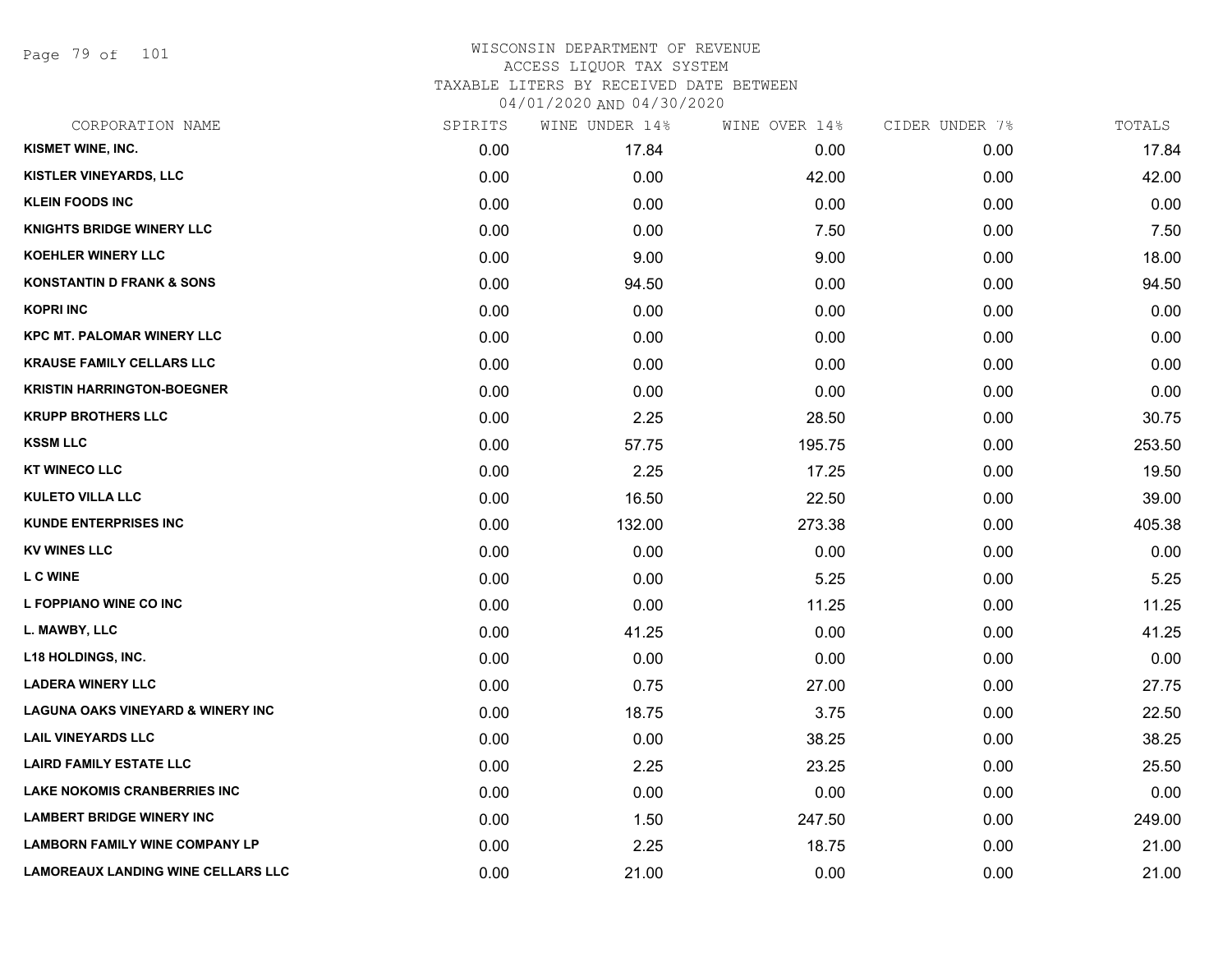Page 80 of 101

| CORPORATION NAME                                  | SPIRITS | WINE UNDER 14% | WINE OVER 14% | CIDER UNDER 7% | TOTALS |
|---------------------------------------------------|---------|----------------|---------------|----------------|--------|
| <b>LANCASTER ESTATE VINEYARD &amp; WINERY LLC</b> | 0.00    | 3.00           | 31.50         | 0.00           | 34.50  |
| <b>LANGE WINERY LLC</b>                           | 0.00    | 48.75          | 27.00         | 0.00           | 75.75  |
| <b>LANGETWINS WINE CO INC</b>                     | 0.00    | 17.25          | 0.75          | 0.00           | 18.00  |
| <b>LANGTRY VINEYARD &amp; WINERY, LLC</b>         | 0.00    | 2.25           | 8.25          | 0.00           | 10.50  |
| <b>LARKMEAD VINEYARDS INC</b>                     | 0.00    | 4.50           | 23.25         | 0.00           | 27.75  |
| <b>LARSON FAMILY WINERY INC</b>                   | 0.00    | 2.25           | 56.00         | 0.00           | 58.25  |
| <b>LASSETER FAMILY WINERY LLC</b>                 | 0.00    | 2.25           | 51.00         | 0.00           | 53.25  |
| <b>LATAH CREEK WINE CELLARS LTD</b>               | 0.00    | 2.25           | 0.00          | 0.00           | 2.25   |
| <b>LAURO GUERRA</b>                               | 0.00    | 2.25           | 12.00         | 0.00           | 14.25  |
| <b>LAUTENBACH'S ORCHARD COUNTRY INC</b>           | 0.00    | 0.00           | 0.00          | 0.00           | 0.00   |
| <b>LAVA SPRINGS INC</b>                           | 0.00    | 0.00           | 41.25         | 0.00           | 41.25  |
| <b>LAW ESTATE WINES</b>                           | 0.00    | 18.00          | 36.75         | 0.00           | 54.75  |
| <b>LAWER FAMILY WINERY INC</b>                    | 0.00    | 0.00           | 0.00          | 0.00           | 0.00   |
| <b>LAWRENCE CELLARS LLC</b>                       | 0.00    | 0.00           | 0.00          | 0.00           | 0.00   |
| LE CEP II INC                                     | 0.00    | 40.50          | 9.00          | 0.00           | 49.50  |
| <b>LEAL VINEYARDS INC</b>                         | 0.00    | 0.00           | 4.50          | 0.00           | 4.50   |
| <b>LEDGESTONE ESTATE LLC</b>                      | 0.00    | 0.00           | 0.00          | 0.00           | 0.00   |
| LEELANAU WINE CELLARS, LTD.                       | 0.00    | 16.50          | 0.00          | 0.00           | 16.50  |
| LEFT COAST CELLARS LLC                            | 0.00    | 21.75          | 0.00          | 0.00           | 21.75  |
| <b>LEMELSON WINERY LLC</b>                        | 0.00    | 18.00          | 5.25          | 0.00           | 23.25  |
| <b>LEONARDINI FAMILY WINERY LLC</b>               | 0.00    | 0.00           | 81.00         | 0.00           | 81.00  |
| <b>LEONESSE CELLARS LLC</b>                       | 0.00    | 43.50          | 74.75         | 0.00           | 118.25 |
| <b>LEONETTI CELLAR LLC</b>                        | 0.00    | 10.50          | 91.50         | 0.00           | 102.00 |
| LIFE IS SHORT! LLC                                | 0.00    | 0.00           | 0.00          | 0.00           | 0.00   |
| LIL' OLE WINEMAKER SHOPPE LLC                     | 0.00    | 0.00           | 0.00          | 0.00           | 0.00   |
| <b>LIMERICK LANE CELLARS INC</b>                  | 0.00    | 0.00           | 0.00          | 0.00           | 0.00   |
| LINGUA FRANCA-LS VINEYARDS HOLDINGS, LLC          | 0.00    | 9.00           | 0.00          | 0.00           | 9.00   |
| <b>LINSFIELD WINE CO., LLC</b>                    | 0.00    | 0.00           | 0.00          | 0.00           | 0.00   |
|                                                   |         |                |               |                |        |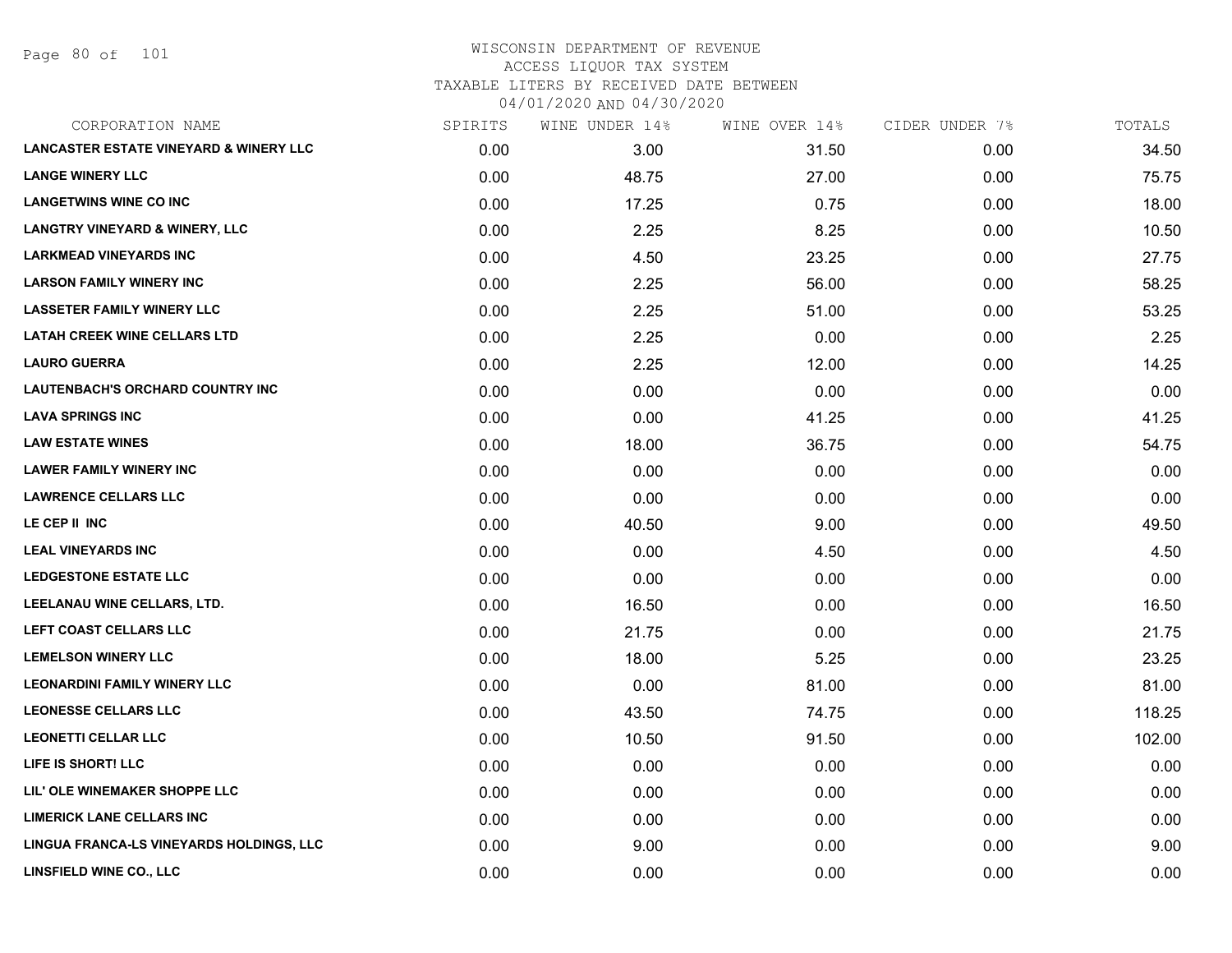Page 81 of 101

# WISCONSIN DEPARTMENT OF REVENUE ACCESS LIQUOR TAX SYSTEM TAXABLE LITERS BY RECEIVED DATE BETWEEN

04/01/2020 AND 04/30/2020

| CORPORATION NAME                          | SPIRITS | WINE UNDER 14% | WINE OVER 14% | CIDER UNDER 7% | TOTALS |
|-------------------------------------------|---------|----------------|---------------|----------------|--------|
| <b>LION NATHAN USA INC</b>                | 0.00    | 249.00         | 168.00        | 0.00           | 417.00 |
| <b>LIONS PEAK</b>                         | 0.00    | 0.00           | 0.00          | 0.00           | 0.00   |
| <b>LISA REDMON</b>                        | 0.00    | 0.00           | 19.50         | 0.00           | 19.50  |
| <b>LLOYD CELLARS INC</b>                  | 0.00    | 0.00           | 0.00          | 0.00           | 0.00   |
| <b>LLOYD W DAVIS</b>                      | 0.00    | 27.00          | 12.00         | 0.00           | 39.00  |
| <b>LOBO WINES LLC</b>                     | 0.00    | 0.00           | 3.00          | 0.00           | 3.00   |
| <b>LONG MEADOW RANCH WINERY INC</b>       | 0.00    | 30.00          | 21.00         | 0.00           | 51.00  |
| <b>LONG SHADOWS VINTNERS LLC</b>          | 0.00    | 0.00           | 30.00         | 0.00           | 30.00  |
| <b>LONGBOARD VINEYARDS LLC</b>            | 0.00    | 0.00           | 0.00          | 0.00           | 0.00   |
| <b>LONGORIA &amp; LONGORIA</b>            | 0.00    | 12.75          | 9.75          | 0.00           | 22.50  |
| <b>LORIMAR WINERY INC</b>                 | 0.00    | 10.50          | 6.75          | 0.00           | 17.25  |
| <b>LOST ISLAND WINE LLC</b>               | 0.00    | 0.00           | 0.00          | 0.00           | 0.00   |
| <b>LOWDEN SCHOOLHOUSE CORPORATION</b>     | 0.00    | 3.75           | 96.75         | 0.00           | 100.50 |
| <b>LUCAS &amp; LEWELLEN VINEYARDS INC</b> | 0.00    | 3.00           | 47.25         | 0.00           | 50.25  |
| <b>LUKE BRADFORD</b>                      | 0.00    | 0.00           | 0.00          | 0.00           | 0.00   |
| <b>LUNA VINEYARDS INC</b>                 | 0.00    | 1.50           | 24.75         | 0.00           | 26.25  |
| <b>LYNFRED WINERY INC</b>                 | 0.00    | 27.75          | 0.00          | 0.00           | 27.75  |
| <b>LYNMAR WINERY LLC</b>                  | 0.00    | 1.50           | 110.25        | 0.00           | 111.75 |
| <b>M &amp; J MONDAVI FAMILY LLC</b>       | 0.00    | 0.00           | 0.00          | 0.00           | 0.00   |
| <b>M.A.C. WINES, LLC</b>                  | 0.00    | 0.00           | 29.25         | 0.00           | 29.25  |
| <b>MACCHIA, INC</b>                       | 0.00    | 0.00           | 0.00          | 0.00           | 0.00   |
| <b>MADRIGAL FAMILY WINERY LLC</b>         | 0.00    | 5.25           | 35.50         | 0.00           | 40.75  |
| <b>MADRONA VINEYARDS LP</b>               | 0.00    | 7.50           | 40.50         | 0.00           | 48.00  |
| <b>MAKK WINE LLC</b>                      | 0.00    | 42.00          | 0.00          | 0.00           | 42.00  |
| <b>MANO'S INC</b>                         | 0.00    | 0.00           | 0.00          | 0.00           | 0.00   |
| <b>MARGERUM WINE COMPANY INC</b>          | 0.00    | 12.00          | 12.00         | 0.00           | 24.00  |
| <b>MARIETTA CELLARS INC</b>               | 0.00    | 0.00           | 0.00          | 0.00           | 0.00   |
| <b>MARK HEROLD</b>                        | 0.00    | 7.50           | 10.50         | 0.00           | 18.00  |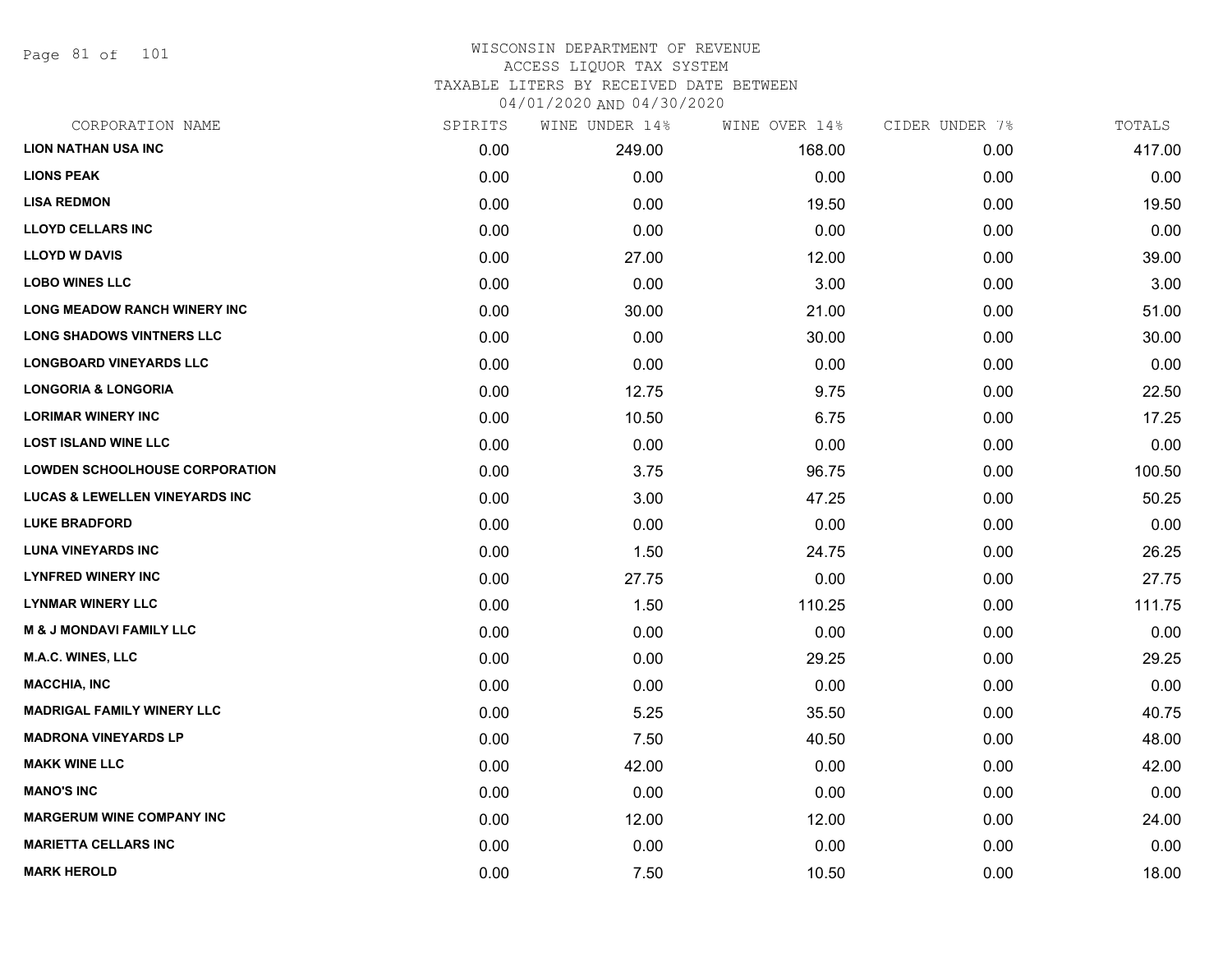Page 82 of 101

| CORPORATION NAME                              | SPIRITS | WINE UNDER 14% | WINE OVER 14% | CIDER UNDER 7% | TOTALS |
|-----------------------------------------------|---------|----------------|---------------|----------------|--------|
| <b>MARK RYAN WINERY, LLC</b>                  | 0.00    | 0.00           | 104.37        | 0.00           | 104.37 |
| <b>MARKHAM VINEYARDS</b>                      | 0.00    | 23.25          | 60.00         | 0.00           | 83.25  |
| <b>MARTIN E SELL</b>                          | 0.00    | 0.00           | 0.00          | 0.00           | 0.00   |
| <b>MARTIN RAY WINERY INC</b>                  | 0.00    | 11.25          | 3.00          | 0.00           | 14.25  |
| <b>MARTINELLI WINERY INC</b>                  | 0.00    | 0.00           | 201.38        | 0.00           | 201.38 |
| <b>MARYANN MCNALLY</b>                        | 0.00    | 0.00           | 0.00          | 0.00           | 0.00   |
| <b>MATHY WINERY LLC</b>                       | 0.00    | 228.00         | 160.88        | 0.00           | 388.88 |
| <b>MATRICK HOLDINGS CORPORATION</b>           | 0.00    | 29.25          | 0.00          | 0.00           | 29.25  |
| <b>MATT PREIS</b>                             | 0.00    | 0.00           | 0.00          | 0.00           | 0.00   |
| <b>MATTHEW RICK</b>                           | 0.00    | 0.00           | 0.00          | 0.00           | 0.00   |
| <b>MATTHIAS A PIPPIG &amp; JAMIE M KINSER</b> | 0.00    | 0.00           | 0.00          | 0.00           | 0.00   |
| <b>MAUI WINE LTD</b>                          | 0.00    | 156.75         | 1.51          | 0.00           | 158.26 |
| <b>MAURITSON FAMILY WINERY</b>                | 0.00    | 22.50          | 249.00        | 0.00           | 271.50 |
| <b>MAYACAMAS VINEYARDS INC</b>                | 0.00    | 2.25           | 0.00          | 0.00           | 2.25   |
| <b>MAYNARD JAMES KEENAN</b>                   | 0.00    | 81.76          | 0.00          | 0.00           | 81.76  |
| <b>MCBRIDE SISTERS COLLECTIONS INC</b>        | 0.00    | 0.00           | 0.00          | 0.00           | 0.00   |
| <b>MCILQUHAM LLC</b>                          | 0.00    | 0.00           | 0.00          | 0.00           | 0.00   |
| MCKAHN FAMILY CELLARS, LLC                    | 0.00    | 0.00           | 4.50          | 0.00           | 4.50   |
| <b>MCMENAMINS INC</b>                         | 0.00    | 12.75          | 6.00          | 0.00           | 18.75  |
| <b>MCNAB RIDGE WINERY LLC</b>                 | 0.00    | 0.00           | 0.00          | 0.00           | 0.00   |
| <b>MELROSE CELLARS LLC</b>                    | 0.00    | 0.00           | 0.00          | 0.00           | 0.00   |
| <b>MELVILLE VINEYARDS SOUTH LLC</b>           | 0.00    | 21.00          | 0.00          | 0.00           | 21.00  |
| <b>MENDOCINO WINE GROUP LLC</b>               | 0.00    | 30.00          | 24.00         | 0.00           | 54.00  |
| <b>MER ET SOLEIL LLC</b>                      | 0.00    | 0.00           | 4.50          | 0.00           | 4.50   |
| <b>MERCER WINE ESTATES LLC</b>                | 0.00    | 0.00           | 0.00          | 0.00           | 0.00   |
| <b>MERRYVALE VINEYARDS LLC</b>                | 0.00    | 60.00          | 143.25        | 0.00           | 203.25 |
| <b>MERSHONIAN CIDERY LLC</b>                  | 0.00    | 0.00           | 0.00          | 0.00           | 0.00   |
| <b>MESSINA HOF WINE CELLARS INC</b>           | 0.00    | 30.75          | 3.00          | 0.00           | 33.75  |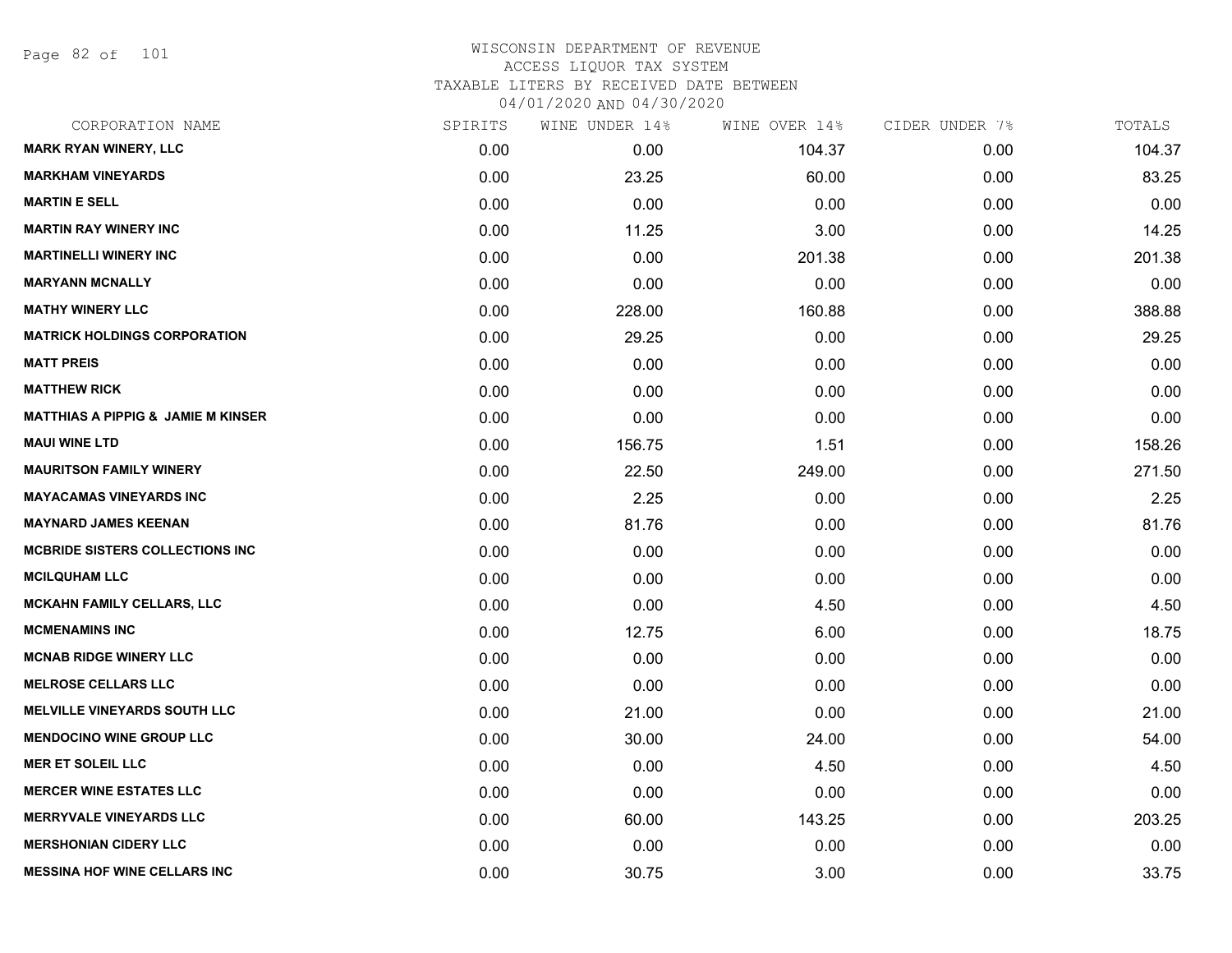Page 83 of 101

| SPIRITS | WINE UNDER 14% | WINE OVER 14% | CIDER UNDER 7% | TOTALS   |
|---------|----------------|---------------|----------------|----------|
| 0.00    | 0.00           | 137.25        | 0.00           | 137.25   |
| 0.00    | 0.00           | 0.00          | 0.00           | 0.00     |
| 0.00    | 9.00           | 0.00          | 0.00           | 9.00     |
| 0.00    | 0.00           | 31.50         | 0.00           | 31.50    |
| 0.00    | 0.00           | 0.00          | 0.00           | 0.00     |
| 0.00    | 0.00           | 0.00          | 0.00           | 0.00     |
| 0.00    | 0.00           | 0.00          | 0.00           | 0.00     |
| 0.00    | 0.00           | 3.00          | 0.00           | 3.00     |
| 0.00    | 0.00           | 0.00          | 0.00           | 0.00     |
| 0.00    | 1.50           | 66.00         | 0.00           | 67.50    |
| 0.00    | 1.50           | 0.75          | 0.00           | 2.25     |
| 0.00    | 4,253.25       | 423.00        | 0.00           | 4,676.25 |
| 0.00    | 0.00           | 0.00          | 0.00           | 0.00     |
| 0.00    | 0.00           | 0.00          | 0.00           | 0.00     |
| 0.00    | 4.50           | 227.33        | 0.00           | 231.83   |
| 0.00    | 0.00           | 0.00          | 0.00           | 0.00     |
| 0.00    | 0.00           | 22.50         | 0.00           | 22.50    |
| 0.00    | 0.00           | 0.00          | 0.00           | 0.00     |
| 0.00    | 20.25          | 18.00         | 0.00           | 38.25    |
| 0.00    | 0.00           | 0.00          | 0.00           | 0.00     |
| 0.00    | 0.00           | 0.00          | 0.00           | 0.00     |
| 0.00    | 0.00           | 0.00          | 0.00           | 0.00     |
| 0.00    | 0.00           | 90.00         | 0.00           | 90.00    |
| 0.00    | 24.75          | 0.00          | 0.00           | 24.75    |
| 0.00    | 0.00           | 53.25         | 0.00           | 53.25    |
| 0.00    | 0.00           | 0.00          | 0.00           | 0.00     |
| 0.00    | 11.25          | 11.25         | 0.00           | 22.50    |
| 0.00    | 0.00           | 0.00          | 0.00           | 0.00     |
|         |                |               |                |          |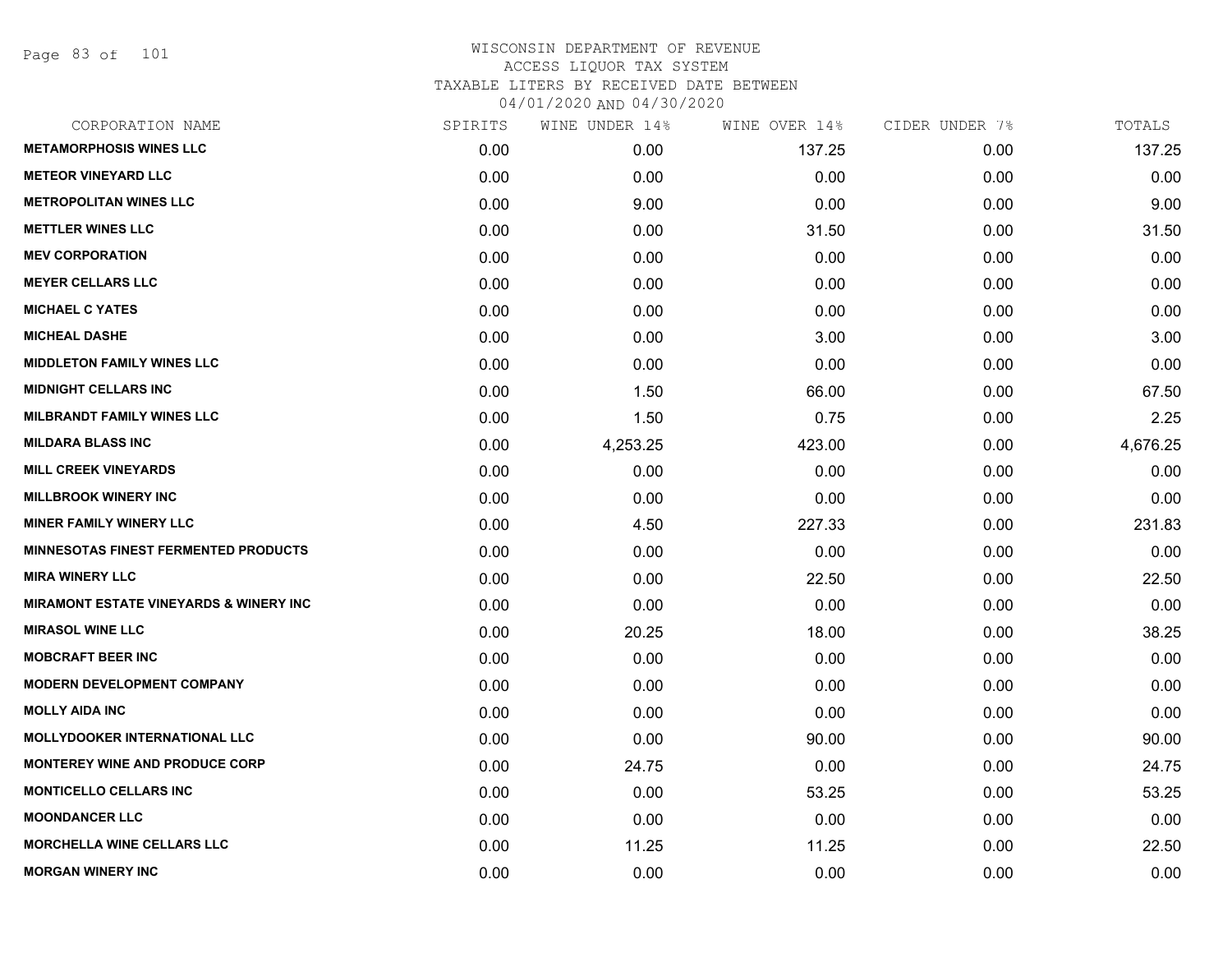Page 84 of 101

| CORPORATION NAME                  | SPIRITS | WINE UNDER 14% | WINE OVER 14% | CIDER UNDER 7% | TOTALS    |
|-----------------------------------|---------|----------------|---------------|----------------|-----------|
| <b>MOSHIN VINEYARDS INC</b>       | 0.00    | 48.00          | 3.38          | 0.00           | 51.38     |
| <b>MOUNT VEEDER SPRINGS LLC</b>   | 0.00    | 0.00           | 0.00          | 0.00           | 0.00      |
| <b>MULLIGAN &amp; MULLIGAN</b>    | 0.00    | 20.25          | 0.00          | 0.00           | 20.25     |
| <b>MUNCH &amp; FOX</b>            | 0.00    | 0.00           | 49.50         | 0.00           | 49.50     |
| <b>MUNSON BRIDGE WINERY INC</b>   | 0.00    | 0.00           | 0.00          | 0.00           | 0.00      |
| <b>MUSCARDINI CELLARS, LLC</b>    | 0.00    | 0.75           | 58.50         | 0.00           | 59.25     |
| <b>MUSETTA WINERY, LLC</b>        | 0.00    | 0.00           | 0.00          | 0.00           | 0.00      |
| <b>NCWGINC</b>                    | 0.00    | 0.00           | 0.00          | 0.00           | 0.00      |
| <b>NABOR WINES LLC</b>            | 0.00    | 0.00           | 0.00          | 0.00           | 0.00      |
| <b>NAKED WINES LLC</b>            | 0.00    | 136.50         | 16.50         | 0.00           | 153.00    |
| <b>NAKEDWINES.COM INC</b>         | 0.00    | 24,992.88      | 23,534.25     | 0.00           | 48,527.13 |
| <b>NALLE WINERY, INC.</b>         | 0.00    | 90.00          | 0.00          | 0.00           | 90.00     |
| NAPA WINE CELLAR, INC.            | 0.00    | 645.00         | 0.00          | 0.00           | 645.00    |
| <b>NAPA WINERY GROUP, LLC</b>     | 0.00    | 14.25          | 0.00          | 0.00           | 14.25     |
| <b>NATURAL SELECTIONS 357 LLC</b> | 0.00    | 0.00           | 24.75         | 0.00           | 24.75     |
| <b>NAVARRE CELLARS LTD</b>        | 0.00    | 0.00           | 0.00          | 0.00           | 0.00      |
| <b>NAVARRO VINEYARDS, LLC</b>     | 0.00    | 456.36         | 18.75         | 0.00           | 475.11    |
| <b>NEFF CELLARS LLC</b>           | 0.00    | 0.00           | 0.00          | 0.00           | 0.00      |
| <b>NEVADA WINE CELLARS INC</b>    | 0.00    | 714.95         | 183.63        | 0.00           | 898.58    |
| <b>NEW VAVIN INC</b>              | 0.00    | 57.00          | 261.75        | 0.00           | 318.75    |
| <b>NEWBERG MAIL ROOM INC</b>      | 0.00    | 216.00         | 0.00          | 0.00           | 216.00    |
| <b>NEWTON VINEYARD LLC</b>        | 0.00    | 5.25           | 0.75          | 0.00           | 6.00      |
| <b>NICALI, LLC</b>                | 0.00    | 4.50           | 0.00          | 0.00           | 4.50      |
| <b>NICHOLSON RANCH LLC</b>        | 0.00    | 0.00           | 59.25         | 0.00           | 59.25     |
| NIEBAUM-COPPOLA ESTATE WINERY LP  | 0.00    | 70.50          | 309.00        | 0.00           | 379.50    |
| <b>NINER WINE ESTATES LLC</b>     | 0.00    | 16.50          | 12.00         | 0.00           | 28.50     |
| <b>NOAH DORRANCE</b>              | 0.00    | 0.00           | 10.50         | 0.00           | 10.50     |
| <b>NORMAN LEE WILLIAMS</b>        | 0.00    | 0.00           | 0.00          | 0.00           | 0.00      |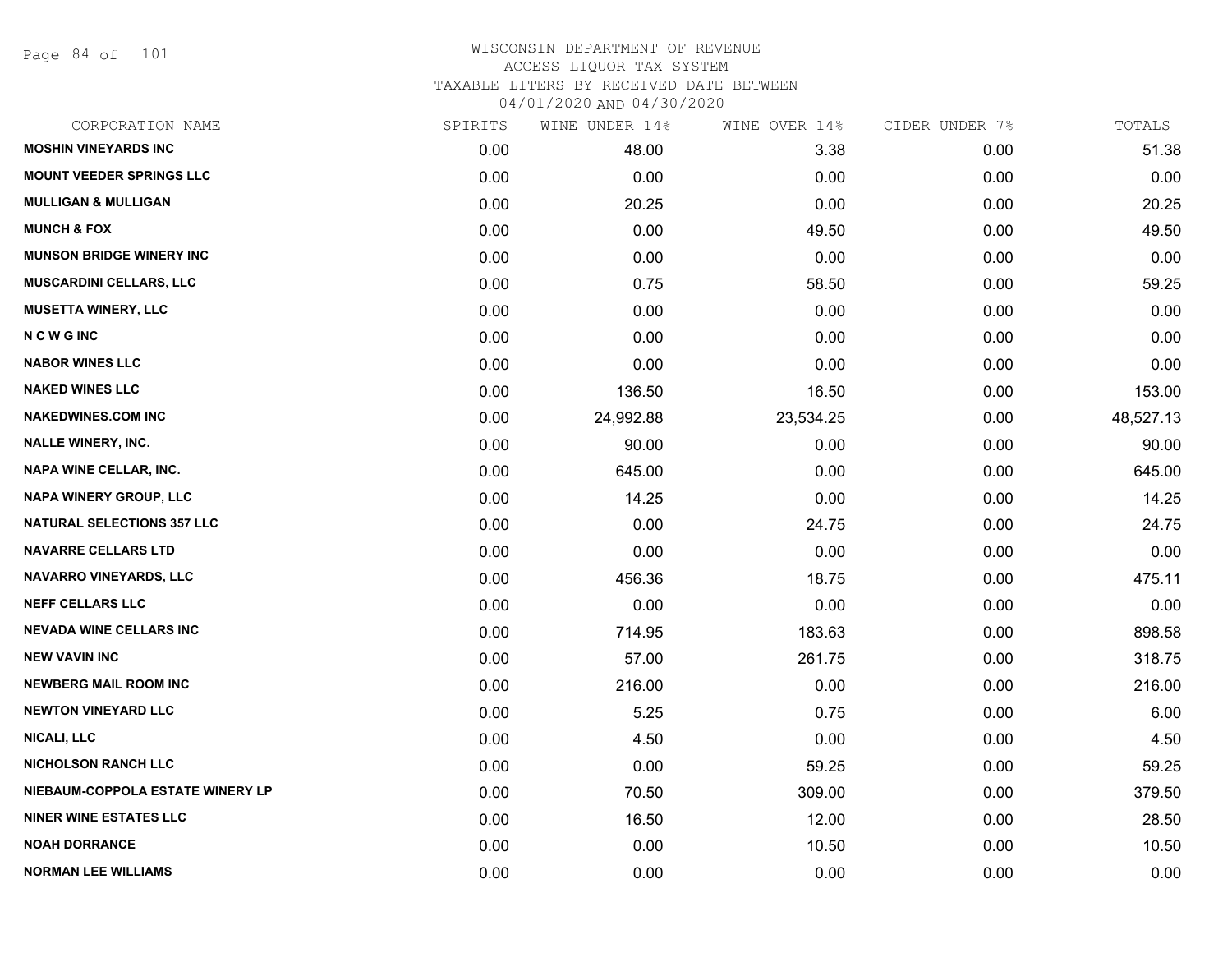Page 85 of 101

| CORPORATION NAME                         | SPIRITS | WINE UNDER 14% | WINE OVER 14% | CIDER UNDER 7% | TOTALS |
|------------------------------------------|---------|----------------|---------------|----------------|--------|
| <b>NORTHLEAF WINERY, LLC</b>             | 0.00    | 0.00           | 0.00          | 0.00           | 0.00   |
| <b>NOTRE VUE ESTATE WINE GROUP, INC.</b> | 0.00    | 0.20           | 13.90         | 0.00           | 14.10  |
| <b>NOVA WINES, INC.</b>                  | 0.00    | 0.75           | 0.75          | 0.00           | 1.50   |
| <b>NV AWG LTD</b>                        | 0.00    | 0.00           | 0.00          | 0.00           | 0.00   |
| <b>NW WINE COMPANY LLC</b>               | 0.00    | 31.50          | 11.25         | 0.00           | 42.75  |
| OAK RIDGE WINERY LLC                     | 0.00    | 9.00           | 3.75          | 0.00           | 12.75  |
| <b>OAKVILLE HILLS CELLARS INC</b>        | 0.00    | 0.00           | 0.00          | 0.00           | 0.00   |
| <b>OAKVILLE RANCH WINERY INC</b>         | 0.00    | 0.00           | 4.50          | 0.00           | 4.50   |
| <b>OAT HILL CORPORATION</b>              | 0.00    | 0.00           | 0.00          | 0.00           | 0.00   |
| OBLOQUY, INC.                            | 0.00    | 0.00           | 0.00          | 0.00           | 0.00   |
| <b>OBRIEN FAMILY VINEYARD LLC</b>        | 0.00    | 0.00           | 204.00        | 0.00           | 204.00 |
| <b>ODILON FORD WINERY INC</b>            | 0.00    | 0.00           | 0.00          | 0.00           | 0.00   |
| <b>OGB PARTNERS LLC</b>                  | 0.00    | 21.75          | 30.00         | 0.00           | 51.75  |
| <b>OGILVIE MERWIN VENTURES, LLC</b>      | 0.00    | 0.00           | 0.00          | 0.00           | 0.00   |
| OLD VINE WINE PARTNERS LLC               | 0.00    | 7.50           | 51.00         | 0.00           | 58.50  |
| <b>OLIVER WINE COMPANY INC</b>           | 0.00    | 133.00         | 6.75          | 0.00           | 139.75 |
| ON Q WINES, LLC                          | 0.00    | 0.00           | 0.00          | 0.00           | 0.00   |
| ONE TRUE VINE LLC                        | 0.00    | 0.00           | 0.00          | 0.00           | 0.00   |
| O'NEILL BEVERAGES CO LLC                 | 0.00    | 29.75          | 9.75          | 0.00           | 39.50  |
| <b>ONX WINERY INC</b>                    | 0.00    | 0.00           | 0.00          | 0.00           | 0.00   |
| OPAL WEST WINES, LLC                     | 0.00    | 0.00           | 0.00          | 0.00           | 0.00   |
| <b>OPOLO WINES LP</b>                    | 0.00    | 20.25          | 176.25        | 0.00           | 196.50 |
| OPUS ONE WINERY LLC                      | 0.00    | 0.00           | 8.25          | 0.00           | 8.25   |
| ORCA PROPERTIES LLC                      | 0.00    | 9.00           | 0.00          | 0.00           | 9.00   |
| <b>ORFILA VINEYARDS INC</b>              | 0.00    | 0.00           | 0.00          | 0.00           | 0.00   |
| <b>ORGANIC ELIXIR WINERY INC</b>         | 0.00    | 0.00           | 0.00          | 0.00           | 0.00   |
| <b>O'SHAUGHNESSY DEL OSO LLC</b>         | 0.00    | 0.00           | 24.00         | 0.00           | 24.00  |
| OUT FROM LAND INVESTOR GROUP LLC         | 0.00    | 0.00           | 0.00          | 0.00           | 0.00   |
|                                          |         |                |               |                |        |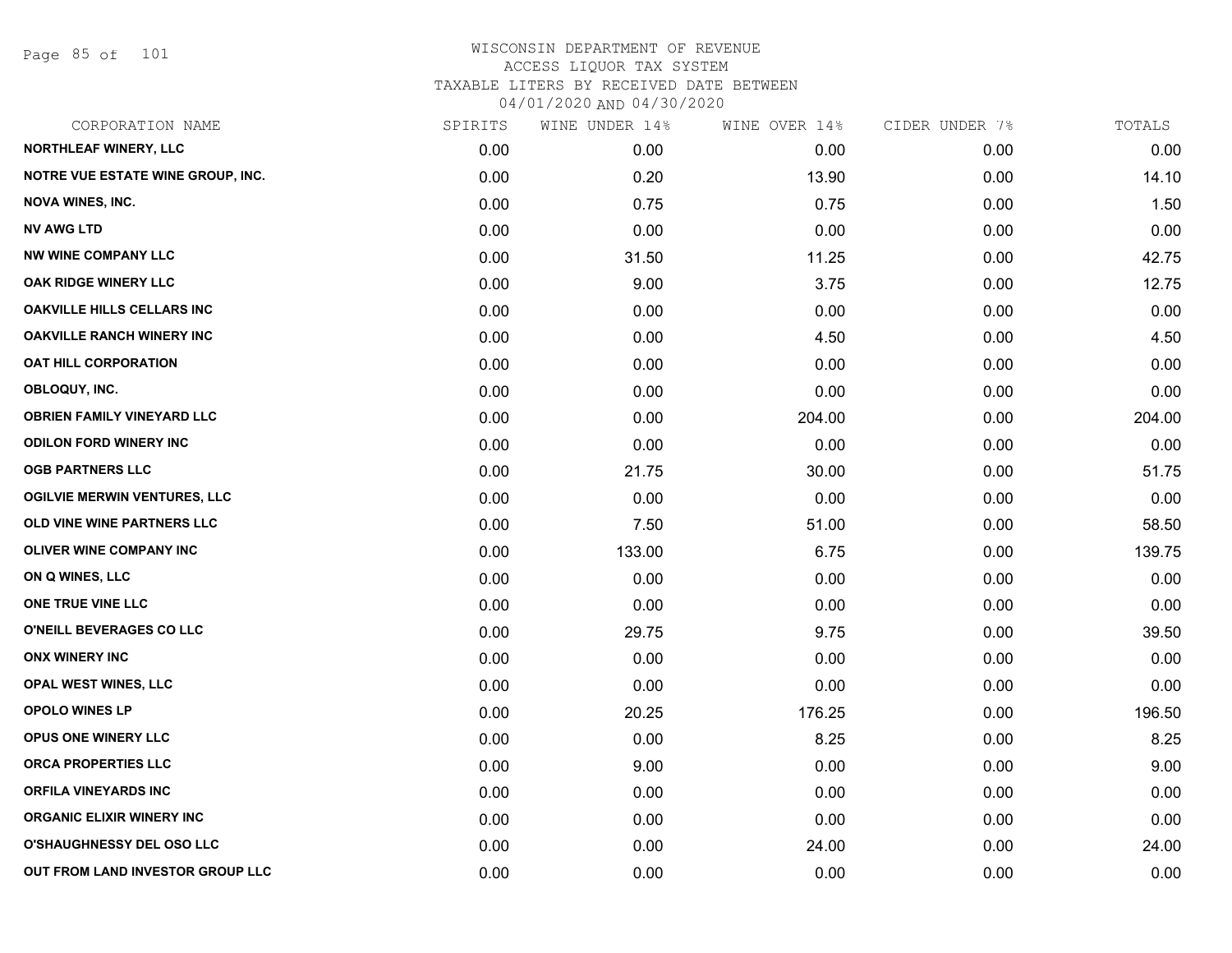Page 86 of 101

| CORPORATION NAME                    | SPIRITS | WINE UNDER 14% | WINE OVER 14% | CIDER UNDER 7% | TOTALS |
|-------------------------------------|---------|----------------|---------------|----------------|--------|
| <b>OWEN ROE LLC</b>                 | 0.00    | 1.50           | 18.75         | 0.00           | 20.25  |
| <b>PAHLMEYER LLC</b>                | 0.00    | 0.00           | 0.00          | 0.00           | 0.00   |
| PAIX SUR TERRE, LLC                 | 0.00    | 0.75           | 15.00         | 0.00           | 15.75  |
| PALI WINE COMPANY LP                | 0.00    | 3.00           | 5.25          | 0.00           | 8.25   |
| PALM BAY HOLDINGS LLC               | 0.00    | 4.50           | 0.00          | 0.00           | 4.50   |
| PALOMA VINEYARD LLC                 | 0.00    | 0.00           | 4.50          | 0.00           | 4.50   |
| PAOLETTI ESTATES WINERY, INC        | 0.00    | 0.00           | 21.00         | 0.00           | 21.00  |
| <b>PARADISE RIDGE WINERY</b>        | 0.00    | 28.50          | 0.00          | 0.00           | 28.50  |
| PARAGON VINEYARD CO INC             | 0.00    | 0.00           | 0.00          | 0.00           | 0.00   |
| PARALLEL 44 VINEYARD & WINERY, INC. | 0.00    | 0.00           | 0.00          | 0.00           | 0.00   |
| <b>PARKER STATION INC</b>           | 0.00    | 21.00          | 185.75        | 0.00           | 206.75 |
| <b>PARMESON FAMILY LLC</b>          | 0.00    | 2.25           | 6.75          | 0.00           | 9.00   |
| PARSONAGE CELLARS INC               | 0.00    | 0.00           | 15.75         | 0.00           | 15.75  |
| <b>PASSAGGIO WINES LLC</b>          | 0.00    | 0.00           | 0.00          | 0.00           | 0.00   |
| PATEL WINERY LLC                    | 0.00    | 0.00           | 0.00          | 0.00           | 0.00   |
| <b>PATRICIA A HOOVER</b>            | 0.00    | 0.00           | 0.00          | 0.00           | 0.00   |
| PATRICIA GREEN CELLARS LLC          | 0.00    | 145.50         | 1.50          | 0.00           | 147.00 |
| <b>PATRICK ARNDT</b>                | 0.00    | 0.00           | 0.00          | 0.00           | 0.00   |
| <b>PAUL D ASPER</b>                 | 0.00    | 0.00           | 0.00          | 0.00           | 0.00   |
| <b>PAUL G BLOMMEL</b>               | 0.00    | 0.00           | 0.00          | 0.00           | 0.00   |
| <b>PAUL HOBBS WINERY LP</b>         | 0.00    | 0.00           | 117.75        | 0.00           | 117.75 |
| PAUL J FRANZEN                      | 0.00    | 0.00           | 0.00          | 0.00           | 0.00   |
| <b>PAVI WINES LLC</b>               | 0.00    | 0.00           | 0.00          | 0.00           | 0.00   |
| PCJ, INC.                           | 0.00    | 0.00           | 0.00          | 0.00           | 0.00   |
| PEACHY CANYON WINERY                | 0.00    | 0.00           | 0.00          | 0.00           | 0.00   |
| PEAR VALLEY VINEYARD, INC.          | 0.00    | 0.00           | 7.50          | 0.00           | 7.50   |
| <b>PEAY VINEYARDS LLC</b>           | 0.00    | 6.75           | 0.00          | 0.00           | 6.75   |
| PEIRANO ESTATE WINERY INC.          | 0.00    | 0.00           | 0.00          | 0.00           | 0.00   |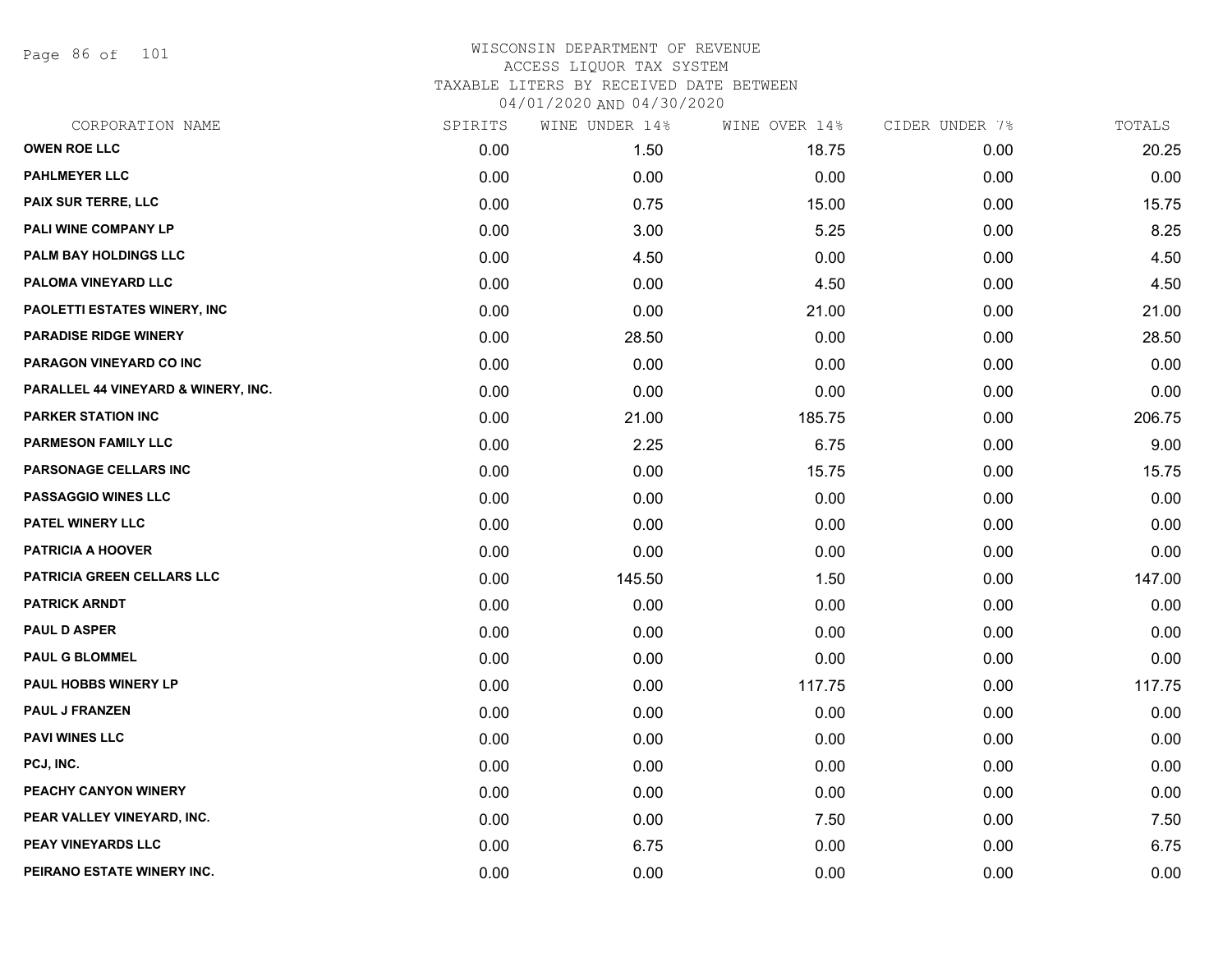Page 87 of 101

| CORPORATION NAME                     | SPIRITS | WINE UNDER 14% | WINE OVER 14% | CIDER UNDER 7% | TOTALS   |
|--------------------------------------|---------|----------------|---------------|----------------|----------|
| PEJU FAMILY OPERATING PARTNERSHIP LP | 0.00    | 180.00         | 406.88        | 0.00           | 586.88   |
| PELLEGRINI RANCHES INC               | 0.00    | 0.00           | 3.96          | 0.00           | 3.96     |
| PENROSE HILL, LIMITED                | 0.00    | 5,354.25       | 2,093.25      | 0.00           | 7,447.50 |
| PEPPER BRIDGE WINERY LLC             | 0.00    | 0.00           | 13.50         | 0.00           | 13.50    |
| PERNOD RICARD KENWOOD HOLDING LLC    | 0.00    | 34.50          | 46.50         | 0.00           | 81.00    |
| <b>PERVINO INC</b>                   | 0.00    | 12.19          | 0.00          | 0.00           | 12.19    |
| PETER FRANUS WINE COMPANY INC        | 0.00    | 0.00           | 9.00          | 0.00           | 9.00     |
| PETER MICHAEL WINERY                 | 0.00    | 0.00           | 60.75         | 0.00           | 60.75    |
| PETERSON WINERY LLC                  | 0.00    | 114.75         | 28.50         | 0.00           | 143.25   |
| PETROGLYPH WINERY LLC                | 0.00    | 4.50           | 54.00         | 0.00           | 58.50    |
| PETRONI VINEYARDS LLC                | 0.00    | 0.00           | 0.00          | 0.00           | 0.00     |
| PHASE 2 CELLARS LLC                  | 0.00    | 17.25          | 16.50         | 0.00           | 33.75    |
| PHILIP TOGNI VINEYARD LP             | 0.00    | 2.96           | 0.00          | 0.00           | 2.96     |
| PHILLIPS FARMS LLC                   | 0.00    | 23.25          | 235.50        | 0.00           | 258.75   |
| <b>PIEPERTK LLC</b>                  | 0.00    | 0.00           | 0.00          | 0.00           | 0.00     |
| <b>PINA CELLARS LP</b>               | 0.00    | 0.00           | 0.00          | 0.00           | 0.00     |
| PINE RIDGE WINERY LLC                | 0.00    | 292.50         | 817.50        | 0.00           | 1,110.00 |
| PINK SANDS, INC.                     | 0.00    | 0.00           | 0.00          | 0.00           | 0.00     |
| <b>PJK WINERY LLC</b>                | 0.00    | 99.00          | 33.75         | 0.00           | 132.75   |
| PLYMOUTH ROCKS WINE, LLC             | 0.00    | 0.00           | 0.00          | 0.00           | 0.00     |
| <b>PONZI VINEYARDS, LLC</b>          | 0.00    | 39.75          | 5.25          | 0.00           | 45.00    |
| POPE VALLEY WINERY LLC               | 0.00    | 0.00           | 0.00          | 0.00           | 0.00     |
| PORTER FAMILY VINEYARDS LLC          | 0.00    | 7.50           | 93.75         | 0.00           | 101.25   |
| <b>POTT WINE</b>                     | 0.00    | 0.00           | 0.00          | 0.00           | 0.00     |
| PRAGER WINERY & PORT WORKS, INC.     | 0.00    | 0.00           | 13.50         | 0.00           | 13.50    |
| <b>PRAIRIE BERRY LLC</b>             | 0.00    | 794.25         | 0.00          | 0.00           | 794.25   |
| <b>PRAIRIE HAWK WINERY INC</b>       | 0.00    | 0.00           | 0.00          | 0.00           | 0.00     |
| <b>PRECEPT BRANDS LLC</b>            | 0.00    | 170.77         | 55.50         | 0.00           | 226.27   |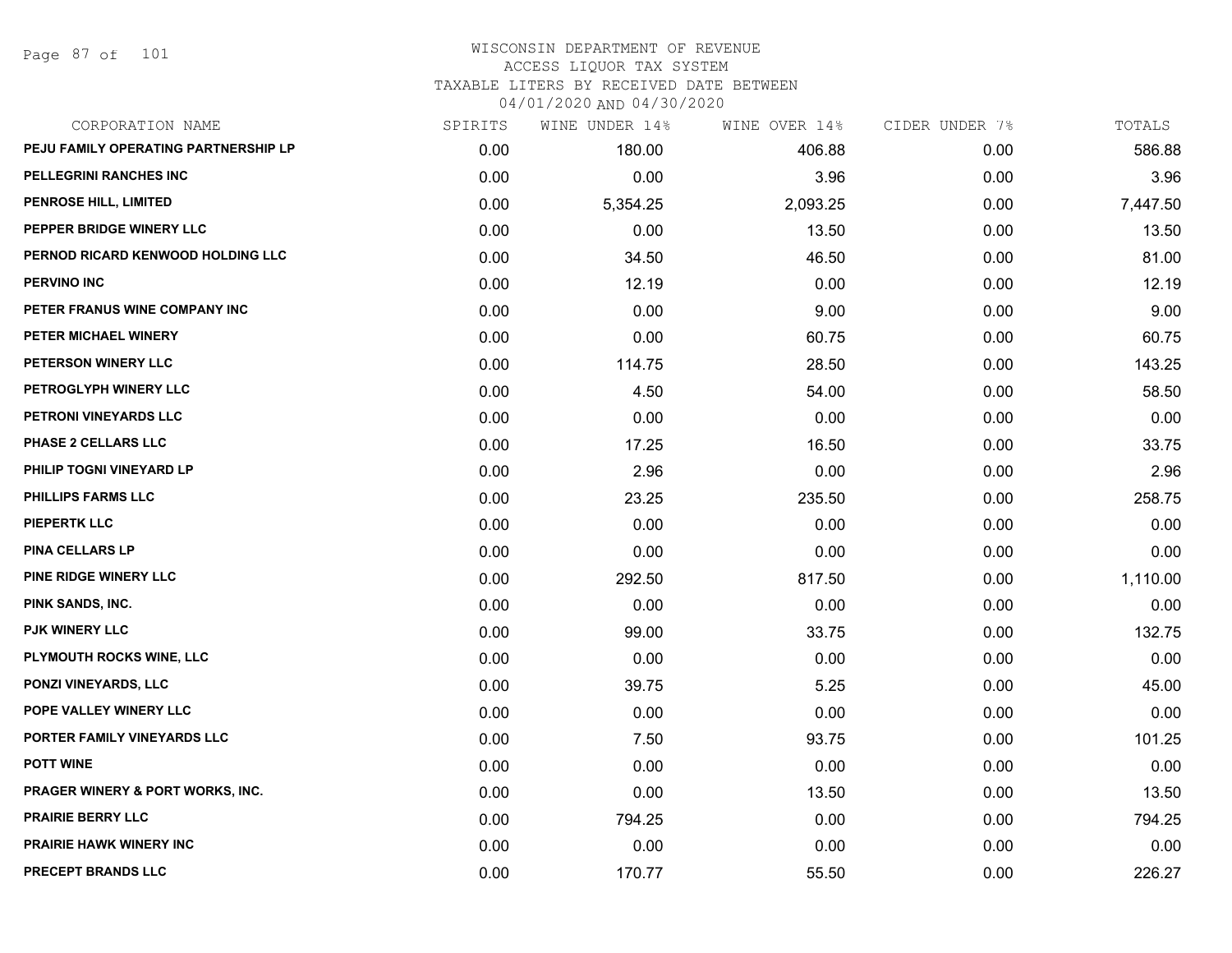Page 88 of 101

| CORPORATION NAME                         | SPIRITS | WINE UNDER 14% | WINE OVER 14% | CIDER UNDER 7% | TOTALS |
|------------------------------------------|---------|----------------|---------------|----------------|--------|
| PREMIUM VINTNERS LLC                     | 0.00    | 0.00           | 0.00          | 0.00           | 0.00   |
| PRESQU'ILE WINERY                        | 0.00    | 23.25          | 0.00          | 0.00           | 23.25  |
| PRIDE MOUNTAIN VINEYARDS LLC             | 0.00    | 0.76           | 235.75        | 0.00           | 236.51 |
| <b>PRINCE MICHEL LLC</b>                 | 0.00    | 0.00           | 0.00          | 0.00           | 0.00   |
| <b>PROMONTORY LLC</b>                    | 0.00    | 0.00           | 0.00          | 0.00           | 0.00   |
| <b>PWG LLC</b>                           | 0.00    | 0.00           | 29.25         | 0.00           | 29.25  |
| <b>QUADY SOUTH WINERY LLC</b>            | 0.00    | 23.00          | 8.25          | 0.00           | 31.25  |
| QUILCEDA CREEK VINTNERS INC              | 0.00    | 0.00           | 223.50        | 0.00           | 223.50 |
| <b>QUIXOTE WINERY, LLC</b>               | 0.00    | 1.50           | 3.00          | 0.00           | 4.50   |
| <b>RH KEENAN CO</b>                      | 0.00    | 0.00           | 42.00         | 0.00           | 42.00  |
| RADIO-COTEAU WINE CELLARS LLC            | 0.00    | 0.00           | 0.00          | 0.00           | 0.00   |
| <b>RAMAZZOTTI WINES LLC</b>              | 0.00    | 0.00           | 30.00         | 0.00           | 30.00  |
| <b>RAMEY WINE CELLARS INC</b>            | 0.00    | 1.50           | 60.75         | 0.00           | 62.25  |
| <b>RAPTOR RIDGE WINERY LLC</b>           | 0.00    | 9.75           | 8.25          | 0.00           | 18.00  |
| <b>RASA VINEYARDS, LLC</b>               | 0.00    | 0.00           | 22.50         | 0.00           | 22.50  |
| RASMUSSEN FAMILY WINES, LLC              | 0.00    | 3.00           | 1.50          | 0.00           | 4.50   |
| <b>RAYMOND SIGNORELLO</b>                | 0.00    | 0.00           | 0.00          | 0.00           | 0.00   |
| <b>RAYMOND VINEYARD &amp; CELLAR INC</b> | 0.00    | 0.00           | 0.00          | 0.00           | 0.00   |
| <b>RB WINE ASSOCIATES LLC</b>            | 0.00    | 4.50           | 0.00          | 0.00           | 4.50   |
| <b>RBZ VINEYARDS LLC</b>                 | 0.00    | 0.75           | 24.75         | 0.00           | 25.50  |
| <b>RED CAR WINE COMPANY LLC</b>          | 0.00    | 53.25          | 0.75          | 0.00           | 54.00  |
| RED HILLS CELLARS, LLC                   | 0.00    | 32.25          | 11.25         | 0.00           | 43.50  |
| <b>RED MARE WINES LLC</b>                | 0.00    | 4.50           | 6.75          | 0.00           | 11.25  |
| <b>RED OAK VINEYARD INC</b>              | 0.00    | 0.00           | 0.00          | 0.00           | 0.00   |
| <b>REGENERATIVE GIFT, LLC</b>            | 0.00    | 0.00           | 0.00          | 0.00           | 0.00   |
| <b>REGUSCI WINERY INC</b>                | 0.00    | 0.75           | 120.00        | 0.00           | 120.75 |
| <b>REVANA FAMILY PARTNERS LP</b>         | 0.00    | 2.25           | 59.25         | 0.00           | 61.50  |
| <b>REVANA FAMILY PARTNERS LP</b>         | 0.00    | 20.25          | 1.50          | 0.00           | 21.75  |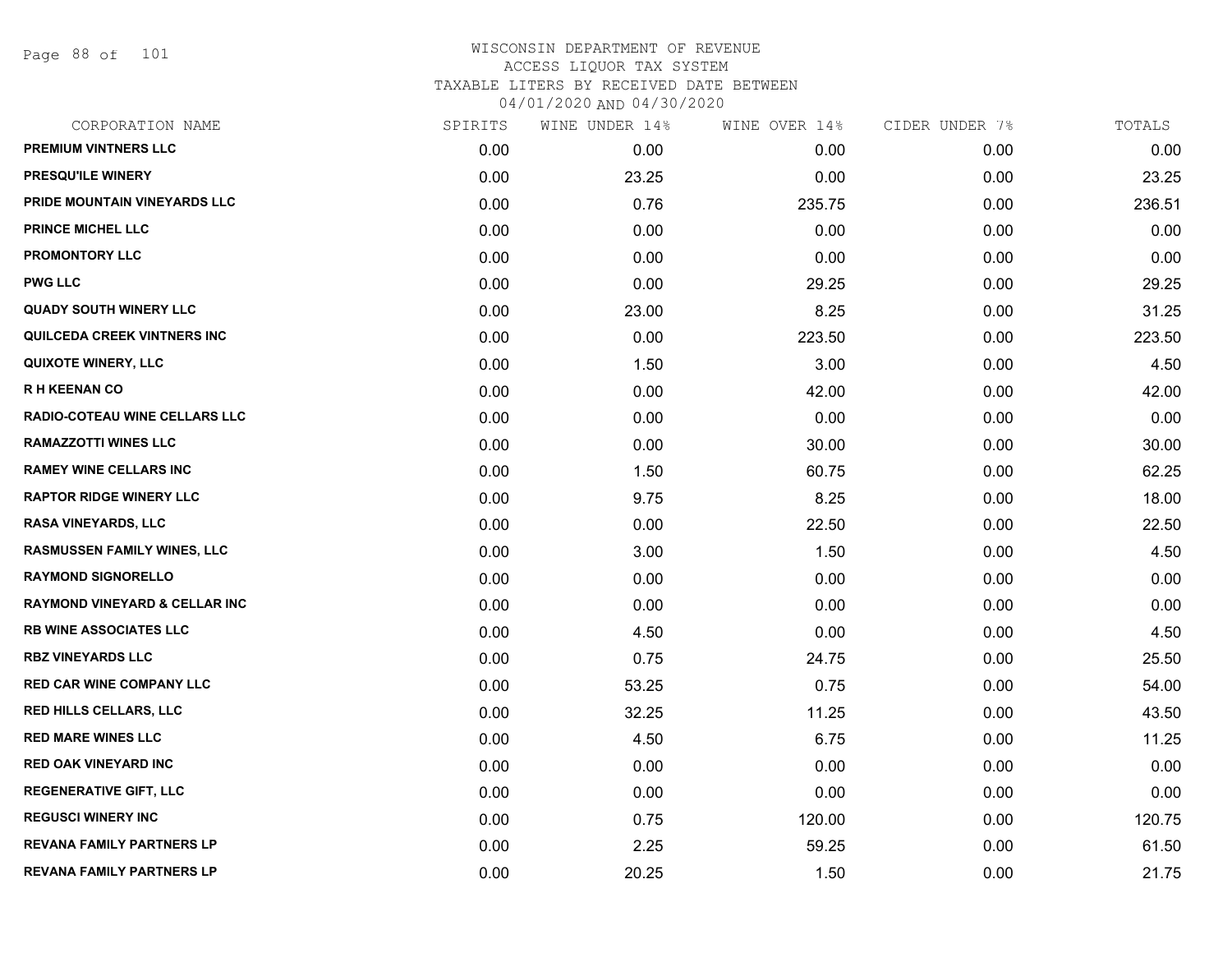Page 89 of 101

| CORPORATION NAME                          | SPIRITS | WINE UNDER 14% | WINE OVER 14% | CIDER UNDER 7% | TOTALS   |
|-------------------------------------------|---------|----------------|---------------|----------------|----------|
| <b>REVELRY VINTNERS LLC</b>               | 0.00    | 0.00           | 2.25          | 0.00           | 2.25     |
| <b>REYNOLDS CREATIVE PRODUCTS INC</b>     | 0.00    | 0.00           | 93.00         | 0.00           | 93.00    |
| <b>RH WINERY LLC</b>                      | 0.00    | 3.00           | 0.00          | 0.00           | 3.00     |
| <b>RHYS VINEYARDS LLC</b>                 | 0.00    | 0.00           | 0.00          | 0.00           | 0.00     |
| <b>RICHARD E LIBBY</b>                    | 0.00    | 4,016.25       | 1,105.50      | 0.00           | 5,121.75 |
| <b>RICHARD FORTUNE</b>                    | 0.00    | 0.00           | 0.00          | 0.00           | 0.00     |
| <b>RIDGE VINEYARDS INC</b>                | 0.00    | 433.50         | 400.13        | 0.00           | 833.63   |
| <b>RIGHT SIDE LLC</b>                     | 0.00    | 88.50          | 127.50        | 0.00           | 216.00   |
| <b>RIO LOBO LLC</b>                       | 0.00    | 0.00           | 0.00          | 0.00           | 0.00     |
| RIVER BEND VINEYARD & WINERY LLC          | 0.00    | 0.00           | 0.00          | 0.00           | 0.00     |
| RIVER VALLEY VINEYARD INC                 | 0.00    | 68.25          | 0.00          | 0.00           | 68.25    |
| <b>RIVERBENCH LLC</b>                     | 0.00    | 4.50           | 4.50          | 0.00           | 9.00     |
| <b>ROBERT CRAIG WINERY LP</b>             | 0.00    | 105.75         | 0.00          | 0.00           | 105.75   |
| <b>ROBERT DUNNING</b>                     | 0.00    | 0.00           | 0.00          | 0.00           | 0.00     |
| <b>ROBERT FOLEY LLC</b>                   | 0.00    | 4.50           | 1.50          | 0.00           | 6.00     |
| <b>ROBERT J BRAKESMAN</b>                 | 0.00    | 0.00           | 18.75         | 0.00           | 18.75    |
| <b>ROBERT J FOWLER</b>                    | 0.00    | 0.00           | 0.00          | 0.00           | 0.00     |
| <b>ROBERT L HUDSON</b>                    | 0.00    | 0.00           | 0.00          | 0.00           | 0.00     |
| <b>ROBERT MUELLER CELLARS</b>             | 0.00    | 1.50           | 39.00         | 0.00           | 40.50    |
| ROBERT YOUNG ESTATE WINERY LLC            | 0.00    | 0.00           | 75.00         | 0.00           | 75.00    |
| <b>ROBIN PFEIFFER</b>                     | 0.00    | 0.00           | 0.00          | 0.00           | 0.00     |
| <b>ROBLAR LLC</b>                         | 0.00    | 32.25          | 100.50        | 0.00           | 132.75   |
| ROCCA FAMILY VINEYARDS INC                | 0.00    | 0.00           | 0.00          | 0.00           | 0.00     |
| <b>ROCHE WINERY LLC</b>                   | 0.00    | 3.00           | 57.75         | 0.00           | 60.75    |
| <b>ROCHIOLI VINEYARD &amp; WINERY LLC</b> | 0.00    | 0.00           | 0.00          | 0.00           | 0.00     |
| <b>ROCK N WOOL WINERY LLC</b>             | 0.00    | 0.00           | 0.00          | 0.00           | 0.00     |
| ROCK WALL WINE COMPANY INC                | 0.00    | 0.00           | 0.00          | 0.00           | 0.00     |
| <b>ROEDERER ESTATE INC</b>                | 0.00    | 0.00           | 0.00          | 0.00           | 0.00     |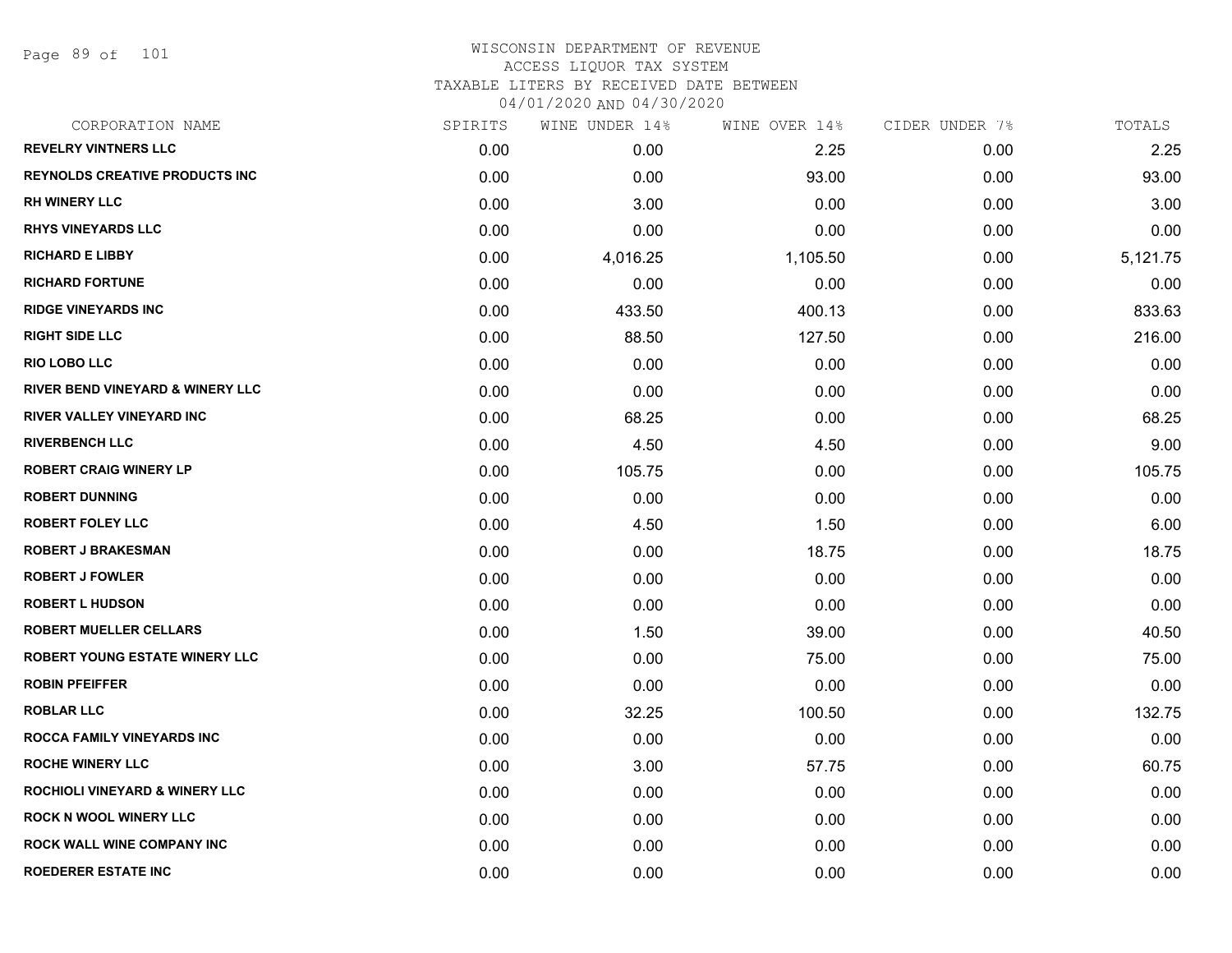Page 90 of 101

|      | WINE UNDER 14% |        |               | TOTALS         |
|------|----------------|--------|---------------|----------------|
| 0.00 | 0.00           | 0.00   | 0.00          | 0.00           |
| 0.00 | 0.00           | 0.00   | 0.00          | 0.00           |
| 0.00 | 0.00           | 0.00   | 0.00          | 0.00           |
| 0.00 | 0.00           | 0.00   | 0.00          | 0.00           |
| 0.00 | 16.50          | 44.25  | 0.00          | 60.75          |
| 0.00 | 44.25          | 108.75 | 0.00          | 153.00         |
| 0.00 | 0.00           | 0.00   | 0.00          | 0.00           |
| 0.00 | 0.00           | 0.00   | 0.00          | 0.00           |
| 0.00 | 0.00           | 39.75  | 0.00          | 39.75          |
| 0.00 | 0.00           | 4.50   | 0.00          | 4.50           |
| 0.00 | 0.00           | 0.00   | 0.00          | 0.00           |
| 0.00 | 0.00           | 27.75  | 0.00          | 27.75          |
| 0.00 | 122.44         | 182.25 | 0.00          | 304.69         |
| 0.00 | 0.00           | 0.00   | 0.00          | 0.00           |
| 0.00 | 0.00           | 0.00   | 0.00          | 0.00           |
| 0.00 | 0.00           | 0.00   | 0.00          | 0.00           |
| 0.00 | 0.00           | 0.00   | 0.00          | 0.00           |
| 0.00 | 24.00          | 21.00  | 0.00          | 45.00          |
| 0.00 | 0.00           | 21.75  | 0.00          | 21.75          |
| 0.00 | 0.00           | 0.00   | 0.00          | 0.00           |
| 0.00 | 0.00           | 12.00  | 0.00          | 12.00          |
| 0.00 | 87.00          | 1.50   | 0.00          | 88.50          |
| 0.00 | 21.00          | 43.50  | 0.00          | 64.50          |
| 0.00 | 0.00           | 0.00   | 0.00          | 0.00           |
| 0.00 | 695.83         | 399.46 | 0.00          | 1,095.29       |
| 0.00 | 15.00          | 0.00   | 0.00          | 15.00          |
| 0.00 | 0.00           | 0.00   | 0.00          | 0.00           |
| 0.00 | 9.75           | 24.75  | 0.00          | 34.50          |
|      | SPIRITS        |        | WINE OVER 14% | CIDER UNDER 7% |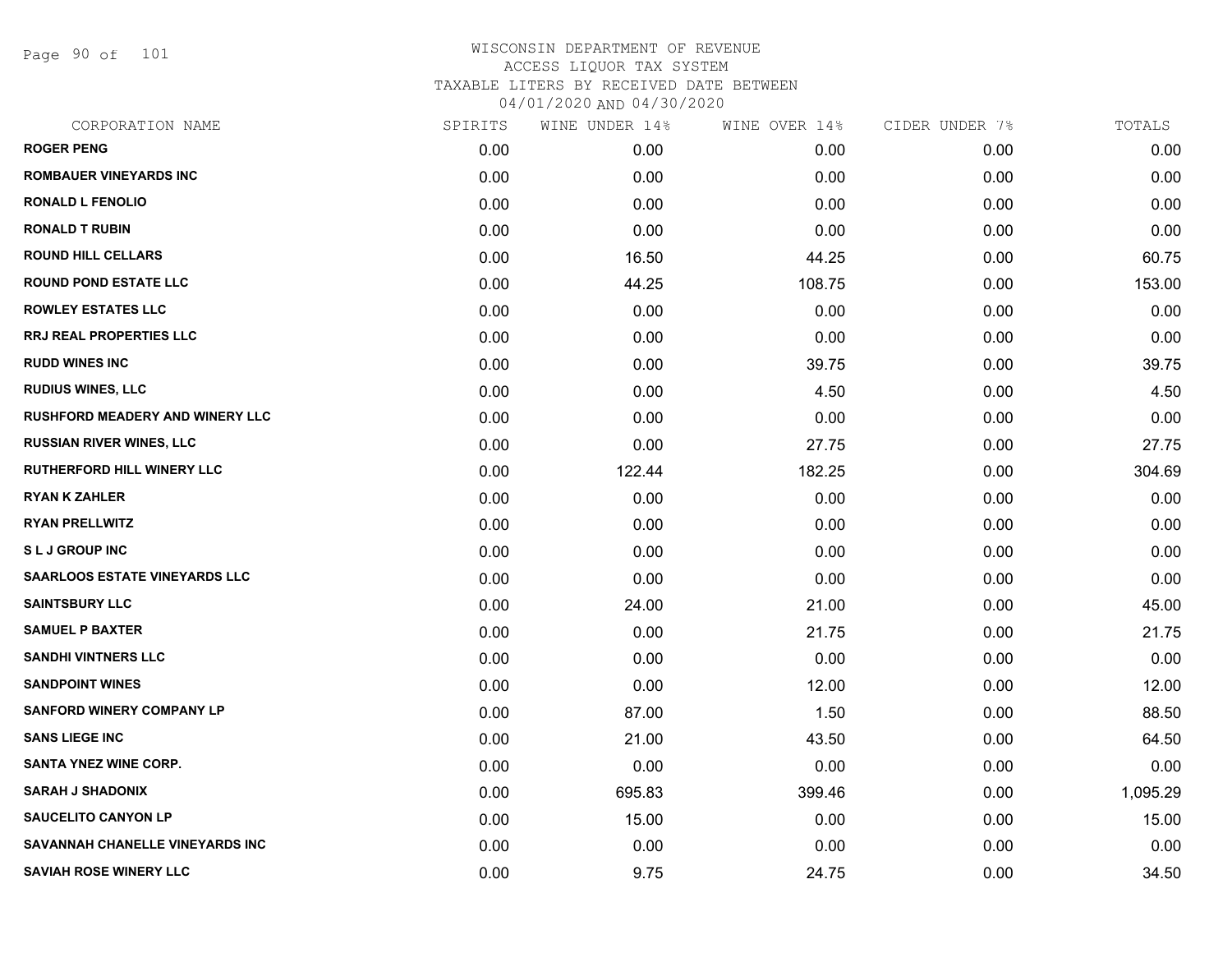Page 91 of 101

| CORPORATION NAME                              | SPIRITS | WINE UNDER 14% | WINE OVER 14% | CIDER UNDER 7% | TOTALS |
|-----------------------------------------------|---------|----------------|---------------|----------------|--------|
| <b>SAXUM VINEYARDS INC</b>                    | 0.00    | 0.00           | 186.00        | 0.00           | 186.00 |
| <b>SBRAGIA FAMILY VINEYARDS LLC</b>           | 0.00    | 27.75          | 45.00         | 0.00           | 72.75  |
| <b>SCHEID VINEYARDS CALIFORNIA INC</b>        | 0.00    | 33.00          | 6.75          | 0.00           | 39.75  |
| <b>SCHLOSSADLER INC</b>                       | 0.00    | 186.75         | 31.25         | 0.00           | 218.00 |
| <b>SCHRADER CELLARS LLC</b>                   | 0.00    | 0.00           | 0.00          | 0.00           | 0.00   |
| <b>SCHRAMSBERG VINEYARDS CO INC</b>           | 0.00    | 225.75         | 42.75         | 0.00           | 268.50 |
| <b>SCHUG WINERY LLC</b>                       | 0.00    | 78.00          | 21.00         | 0.00           | 99.00  |
| <b>SCHWEIGER VINEYARDS INC</b>                | 0.00    | 70.50          | 40.88         | 0.00           | 111.38 |
| <b>SCREAMING EAGLE LLC</b>                    | 0.00    | 0.00           | 27.00         | 0.00           | 27.00  |
| <b>SEA SMOKE INC</b>                          | 0.00    | 4.50           | 6.00          | 0.00           | 10.50  |
| <b>SEAVER VINEYARDS LLC</b>                   | 0.00    | 0.00           | 0.00          | 0.00           | 0.00   |
| <b>SEAVEY VINEYARD LP</b>                     | 0.00    | 3.75           | 24.75         | 0.00           | 28.50  |
| <b>SEBASTOPOL VINEYARDS &amp; WINERY CORP</b> | 0.00    | 0.00           | 0.00          | 0.00           | 0.00   |
| <b>SELBY ENTERPRISES INC</b>                  | 0.00    | 0.00           | 36.00         | 0.00           | 36.00  |
| <b>SEQUOIA GROVE VINEYARDS LP</b>             | 0.00    | 0.00           | 201.00        | 0.00           | 201.00 |
| SEVEN STONES WINERY LLC                       | 0.00    | 0.00           | 4.50          | 0.00           | 4.50   |
| <b>SFW, LLC</b>                               | 0.00    | 0.00           | 0.00          | 0.00           | 0.00   |
| <b>SFW, LLC</b>                               | 0.00    | 0.00           | 0.00          | 0.00           | 0.00   |
| <b>SHADY LADIES LLC</b>                       | 0.00    | 0.00           | 0.00          | 0.00           | 0.00   |
| <b>SHADYBROOK ESTATE LLC</b>                  | 0.00    | 0.00           | 28.50         | 0.00           | 28.50  |
| <b>SHAFER VINEYARDS INC</b>                   | 0.00    | 4.50           | 120.75        | 0.00           | 125.25 |
| <b>SHANNON RIDGE INC</b>                      | 0.00    | 0.00           | 0.00          | 0.00           | 0.00   |
| <b>SHARON L PINGEL</b>                        | 0.00    | 0.00           | 0.00          | 0.00           | 0.00   |
| <b>SHELDRAKE POINT VINEYARD LLC</b>           | 0.00    | 15.75          | 0.75          | 0.00           | 16.50  |
| SHELTON-MACKENZIE WINE COMPANY                | 0.00    | 36.75          | 18.00         | 0.00           | 54.75  |
| <b>SHERRY HARDIE</b>                          | 0.00    | 0.00           | 0.00          | 0.00           | 0.00   |
| <b>SHERWIN FAMILY VINEYARDS LLC</b>           | 0.00    | 0.00           | 15.00         | 0.00           | 15.00  |
| SILVER OAK WINE CELLARS LLC                   | 0.00    | 38.25          | 152.25        | 0.00           | 190.50 |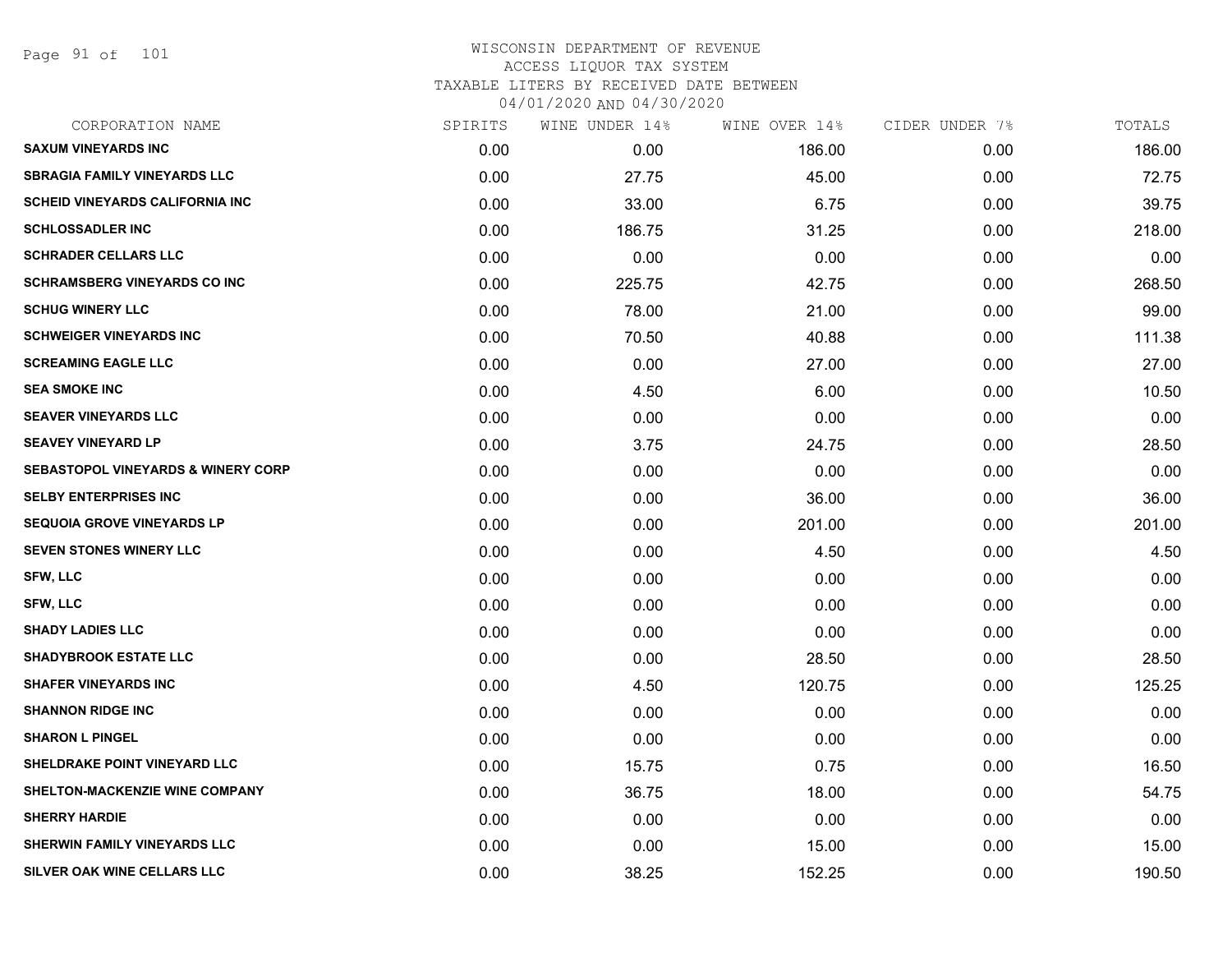Page 92 of 101

| CORPORATION NAME                           | SPIRITS | WINE UNDER 14% | WINE OVER 14% | CIDER UNDER 7% | TOTALS |
|--------------------------------------------|---------|----------------|---------------|----------------|--------|
| SILVER TRIDENT WINERY LLC                  | 0.00    | 0.00           | 48.00         | 0.00           | 48.00  |
| <b>SINE QUA NON INC</b>                    | 0.00    | 0.00           | 171.75        | 0.00           | 171.75 |
| SINNIPEE VALLEY VINEYARD LLC               | 0.00    | 0.00           | 0.00          | 0.00           | 0.00   |
| <b>SINSKEY VINEYARDS INC</b>               | 0.00    | 105.00         | 0.75          | 0.00           | 105.75 |
| <b>SIX SIGMA WINERY LLC</b>                | 0.00    | 12.00          | 1.50          | 0.00           | 13.50  |
| <b>SKYWALKER VINEYARDS, LLC</b>            | 0.00    | 19.50          | 2.25          | 0.00           | 21.75  |
| SLEIGHT OF HAND CELLARS, LLC               | 0.00    | 0.00           | 9.00          | 0.00           | 9.00   |
| <b>SMALL VINES WINES INC</b>               | 0.00    | 4.50           | 0.00          | 0.00           | 4.50   |
| SMITH ANDERSON ENTERPRISES INC             | 0.00    | 0.00           | 0.00          | 0.00           | 0.00   |
| <b>SOCIAL ENJOYMENTS LLC</b>               | 0.00    | 25.06          | 0.00          | 0.00           | 25.06  |
| <b>SOKOL BLOSSER LTD</b>                   | 0.00    | 123.75         | 18.00         | 0.00           | 141.75 |
| <b>SOMERSTON WINE COMPANY, LLC</b>         | 0.00    | 2.25           | 57.00         | 0.00           | 59.25  |
| <b>SONJA MAGDEVSKI</b>                     | 0.00    | 0.00           | 0.00          | 0.00           | 0.00   |
| SONOMA VINEYARD COMPANY, INC.              | 0.00    | 0.00           | 0.00          | 0.00           | 0.00   |
| SONOMA-CUTRER VINEYARDS INC                | 0.00    | 51.38          | 200.25        | 0.00           | 251.63 |
| <b>SOQUEL VINEYARDS</b>                    | 0.00    | 0.00           | 4.50          | 0.00           | 4.50   |
| <b>SOUTH COAST WINERY INC</b>              | 0.00    | 18.75          | 33.75         | 0.00           | 52.50  |
| <b>SP GROSSNICKLE LLC</b>                  | 0.00    | 22.50          | 3.00          | 0.00           | 25.50  |
| <b>SPANOS BERBERIAN WINERY LLC</b>         | 0.00    | 0.00           | 117.75        | 0.00           | 117.75 |
| <b>SPARKLING OREGON LLC</b>                | 0.00    | 9.00           | 0.00          | 0.00           | 9.00   |
| <b>SPIRITS OF NORWAY VINEYARD LLC</b>      | 0.00    | 0.00           | 0.00          | 0.00           | 0.00   |
| <b>SPOTTSWOODE WINERY INC</b>              | 0.00    | 0.00           | 0.00          | 0.00           | 0.00   |
| SPRECHER BREWING COMPANY, LLC              | 0.00    | 0.00           | 0.00          | 0.00           | 0.00   |
| SPRING MOUNTAIN VINEYARD INC               | 0.00    | 48.75          | 27.75         | 0.00           | 76.50  |
| <b>SPURGEON VINEYARDS &amp; WINERY LLC</b> | 0.00    | 0.00           | 0.00          | 0.00           | 0.00   |
| <b>SQUIX LLC</b>                           | 0.00    | 116.25         | 4.50          | 0.00           | 120.75 |
| <b>ST HELENA ESTATE LLC</b>                | 0.00    | 0.00           | 0.00          | 0.00           | 0.00   |
| <b>ST JAMES WINERY INC</b>                 | 0.00    | 205.50         | 0.38          | 0.00           | 205.88 |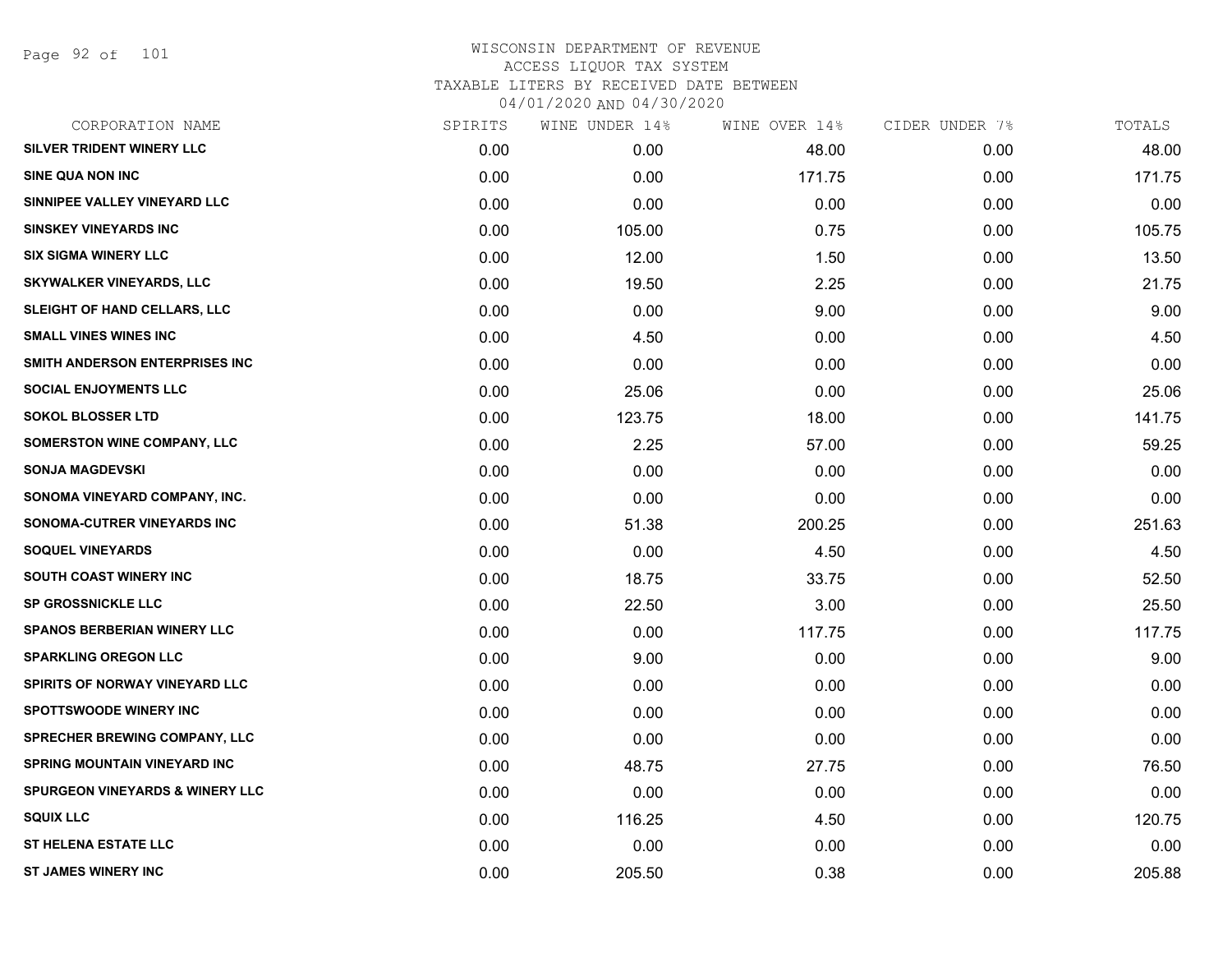| CORPORATION NAME                    | SPIRITS | WINE UNDER 14% | WINE OVER 14% | CIDER UNDER 7% | TOTALS   |
|-------------------------------------|---------|----------------|---------------|----------------|----------|
| ST JULIAN WINE COMPANY INC          | 0.00    | 655.43         | 9.00          | 0.00           | 664.43   |
| <b>ST SUPERY INC</b>                | 0.00    | 87.00          | 182.25        | 0.00           | 269.25   |
| ST. FRANCIS WINERY & VINEYARD L.P.  | 0.00    | 79.50          | 458.25        | 0.00           | 537.75   |
| <b>STAGLIN FAMILY VINEYARD LLC</b>  | 0.00    | 2.25           | 63.00         | 0.00           | 65.25    |
| <b>STAG'S LEAP WINE CELLARS LLC</b> | 0.00    | 13.50          | 198.75        | 0.00           | 212.25   |
| <b>STANDING JOURNEY LLC</b>         | 0.00    | 430.50         | 15.00         | 0.00           | 445.50   |
| <b>STANLEY R BOYD</b>               | 0.00    | 0.00           | 0.00          | 0.00           | 0.00     |
| STE. MICHELLE WINE ESTATES LTD.     | 0.00    | 137.00         | 315.00        | 0.00           | 452.00   |
| <b>STEDUM PROPERTIES LLC</b>        | 0.00    | 0.00           | 0.00          | 0.00           | 0.00     |
| <b>STEFFENS FAMILY WINES LLC</b>    | 0.00    | 0.00           | 0.00          | 0.00           | 0.00     |
| <b>STEPHAN VINEYARD INC</b>         | 0.00    | 9.75           | 101.25        | 0.00           | 111.00   |
| <b>STEPHEN A MCPHERSON</b>          | 0.00    | 0.00           | 0.00          | 0.00           | 0.00     |
| <b>STEPHEN M KENNEDY</b>            | 0.00    | 0.00           | 0.00          | 0.00           | 0.00     |
| <b>STEPHEN M REUSTLE</b>            | 0.00    | 9.00           | 0.00          | 0.00           | 9.00     |
| <b>STEVE MANNEBACH</b>              | 0.00    | 0.00           | 2,760.00      | 0.00           | 2,760.00 |
| <b>STEVEN DEBAKER</b>               | 0.00    | 0.00           | 0.00          | 0.00           | 0.00     |
| STEVEN M & JUDITH A JACOBSON LLC    | 0.00    | 0.00           | 0.00          | 0.00           | 0.00     |
| <b>STEVEN N LEDSON</b>              | 0.00    | 66.75          | 179.25        | 0.00           | 246.00   |
| <b>STEVEN TONELLA</b>               | 0.00    | 0.00           | 0.00          | 0.00           | 0.00     |
| <b>STEWART CELLARS, LLC</b>         | 0.00    | 0.00           | 15.75         | 0.00           | 15.75    |
| <b>STOLLER VINEYARDS INC</b>        | 0.00    | 0.00           | 0.00          | 0.00           | 0.00     |
| <b>STOLPMAN VINEYARDS LLC</b>       | 0.00    | 0.00           | 9.00          | 0.00           | 9.00     |
| <b>STONE EDGE WINERY LLC</b>        | 0.00    | 0.00           | 36.00         | 0.00           | 36.00    |
| <b>STONE HILL WINE CO INC</b>       | 0.00    | 359.26         | 6.50          | 0.00           | 365.76   |
| STONE WOLF VINEYARDS, LLC           | 0.00    | 0.00           | 0.00          | 0.00           | 0.00     |
| <b>STONECUSHION INC</b>             | 0.00    | 0.00           | 308.25        | 0.00           | 308.25   |
| <b>STONEHAUS WINERY, INC.</b>       | 0.00    | 9.00           | 0.00          | 0.00           | 9.00     |
| <b>STONES THROW WINERY INC</b>      | 0.00    | 0.00           | 0.00          | 0.00           | 0.00     |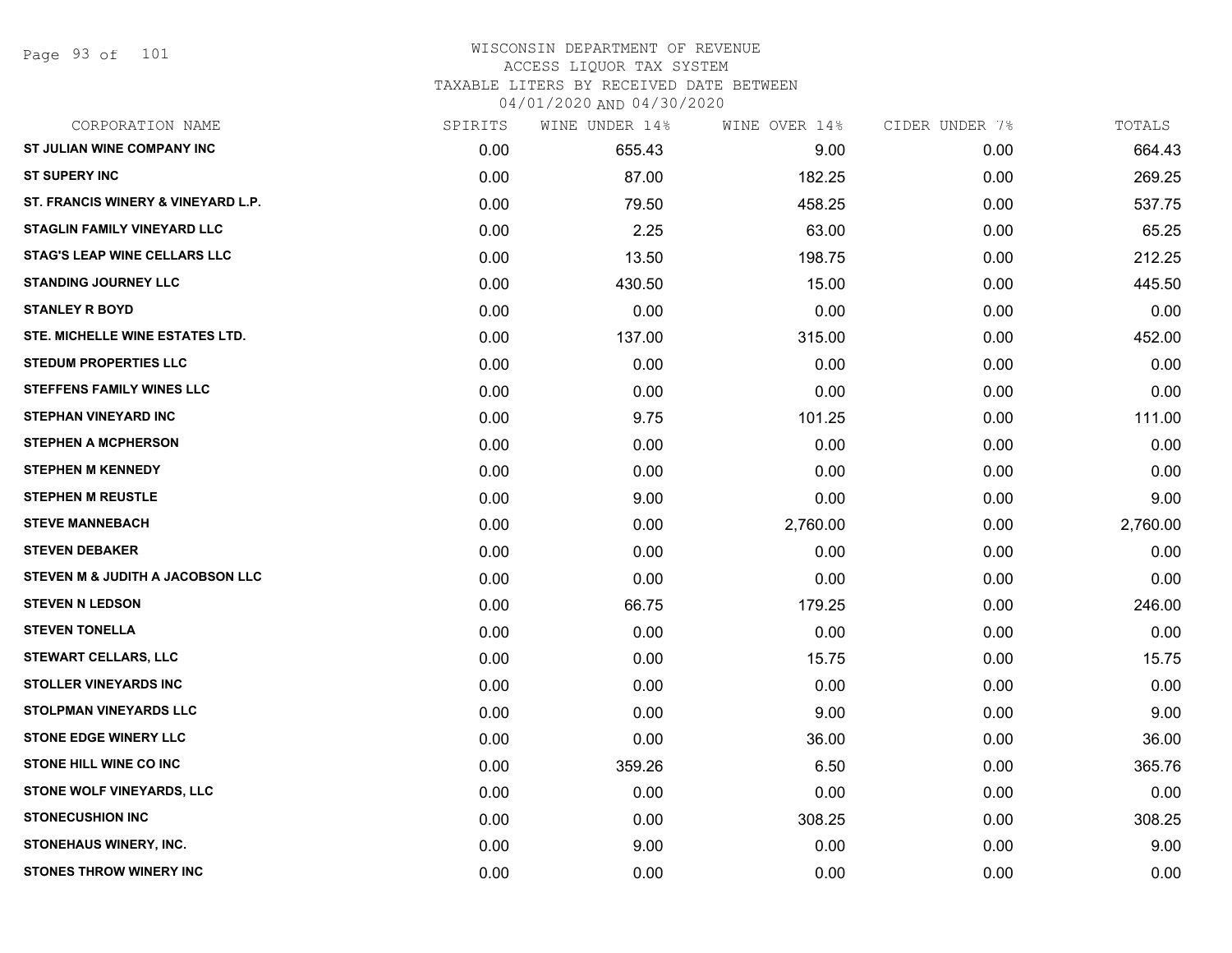Page 94 of 101

| CORPORATION NAME                           | SPIRITS | WINE UNDER 14% | WINE OVER 14% | CIDER UNDER 7% | TOTALS |
|--------------------------------------------|---------|----------------|---------------|----------------|--------|
| <b>STONY HILL VINEYARD INC</b>             | 0.00    | 65.25          | 0.00          | 0.00           | 65.25  |
| STORYBOOK MOUNTAIN WINERY INC              | 0.00    | 27.75          | 58.50         | 0.00           | 86.25  |
| <b>STRALA VINEYARDS, LLC</b>               | 0.00    | 0.00           | 74.25         | 0.00           | 74.25  |
| <b>STRATEGY PARTNERS INTERNATIONAL</b>     | 0.00    | 9.75           | 0.00          | 0.00           | 9.75   |
| SULPHUR SPRINGS WINERY LLC                 | 0.00    | 14.25          | 45.50         | 0.00           | 59.75  |
| <b>SUMMERWOOD WINERY &amp; INN INC</b>     | 0.00    | 0.00           | 6.00          | 0.00           | 6.00   |
| <b>SUNSET HOLLOW RANCH</b>                 | 0.00    | 0.00           | 0.00          | 0.00           | 0.00   |
| <b>SUNSET POINT WINERY LLC</b>             | 0.00    | 0.00           | 0.00          | 0.00           | 0.00   |
| <b>SUNSTONE VINEYARDS &amp; WINERY INC</b> | 0.00    | 23.25          | 54.00         | 0.00           | 77.25  |
| <b>SUSAN M BOSWELL</b>                     | 0.00    | 0.00           | 0.00          | 0.00           | 0.00   |
| <b>SUTTER HOME WINERY INC</b>              | 0.00    | 290.55         | 177.78        | 0.00           | 468.33 |
| <b>SWEAZEY WINERY INVESTMENT LLC</b>       | 0.00    | 0.00           | 0.00          | 0.00           | 0.00   |
| <b>SWEDISH HILL VINEYARD INC</b>           | 0.00    | 0.00           | 0.00          | 0.00           | 0.00   |
| <b>SWEET CHEEKS VINEYARDS INC</b>          | 0.00    | 29.25          | 6.00          | 0.00           | 35.25  |
| <b>TABLAS CREEK VINEYARD LP</b>            | 0.00    | 105.00         | 220.50        | 0.00           | 325.50 |
| <b>TAFT STREET INC</b>                     | 0.00    | 0.00           | 0.00          | 0.00           | 0.00   |
| <b>TAKARA SAKE USA INC</b>                 | 0.00    | 3.50           | 21.75         | 0.00           | 25.25  |
| <b>TALLEY VINEYARDS INC</b>                | 0.00    | 34.50          | 5.25          | 0.00           | 39.75  |
| <b>TAMBER BEY VINEYARDS LLC</b>            | 0.00    | 15.75          | 27.75         | 0.00           | 43.50  |
| <b>TANDEM WINES LLC</b>                    | 0.00    | 18.00          | 1.50          | 0.00           | 19.50  |
| <b>TARA BELLA WINERY LLC</b>               | 0.00    | 2.25           | 0.00          | 0.00           | 2.25   |
| <b>TEALE CREEK ASSOCIATES</b>              | 0.00    | 26.25          | 30.75         | 0.00           | 57.00  |
| TELAYA, LLC                                | 0.00    | 0.00           | 0.00          | 0.00           | 0.00   |
| <b>TENBA RIDGE WINERY LLC</b>              | 0.00    | 0.00           | 0.00          | 0.00           | 0.00   |
| <b>TERRA VINUM LLC</b>                     | 0.00    | 0.00           | 0.00          | 0.00           | 0.00   |
| <b>TERRAVANT WINE COMPANY LLC</b>          | 0.00    | 3.00           | 3.00          | 0.00           | 6.00   |
| <b>TESTAROSSA VINEYARDS LLC</b>            | 0.00    | 0.00           | 63.00         | 0.00           | 63.00  |
| <b>TEXAS FULFILLMENT SERVICES</b>          | 0.00    | 91.50          | 48.75         | 0.00           | 140.25 |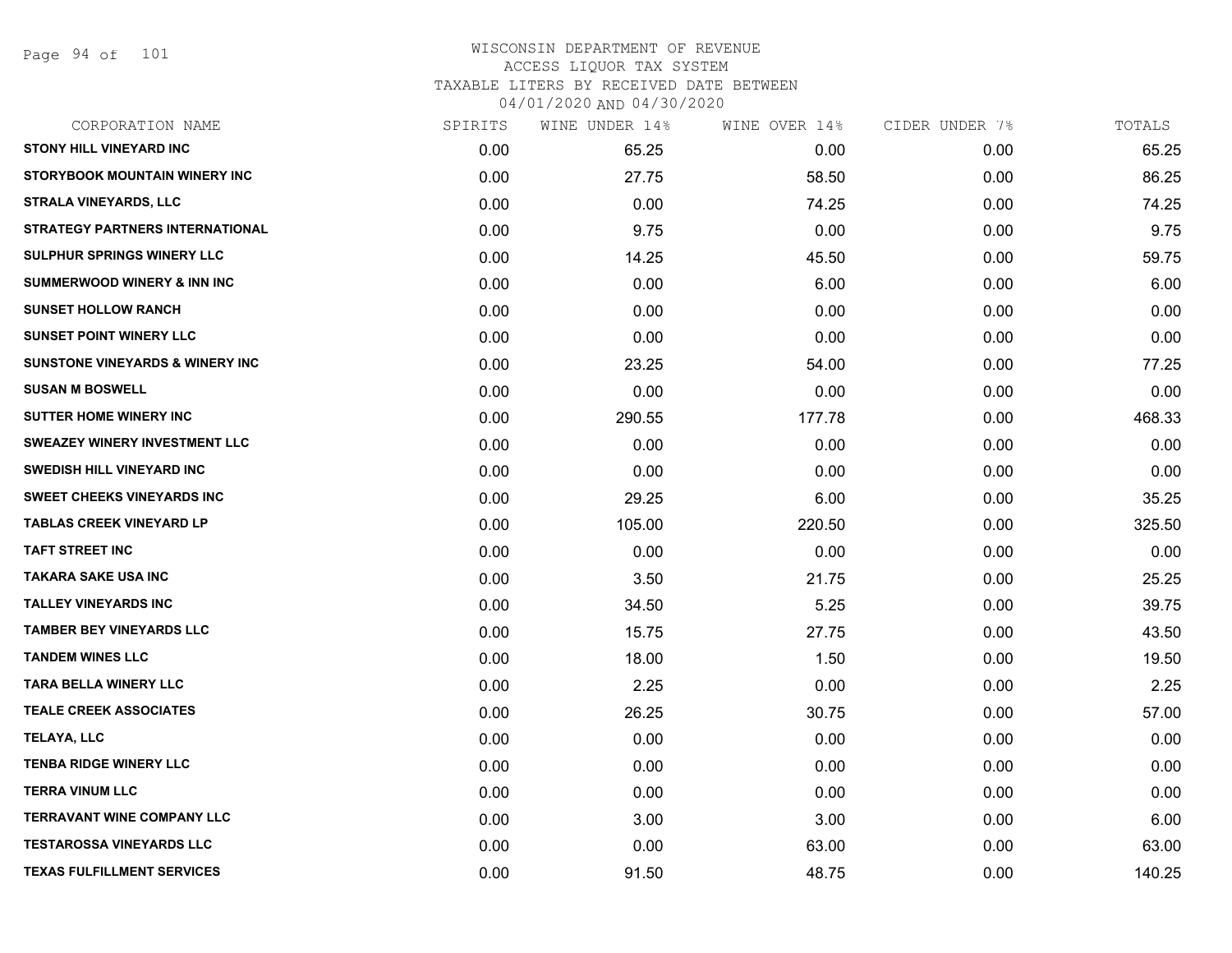Page 95 of 101

| CORPORATION NAME                          | SPIRITS | WINE UNDER 14% | WINE OVER 14% | CIDER UNDER 7% | TOTALS |
|-------------------------------------------|---------|----------------|---------------|----------------|--------|
| THATCH WINERY, LLC                        | 0.00    | 0.00           | 0.00          | 0.00           | 0.00   |
| THE ALIXIR COMPANY                        | 0.00    | 8.00           | 0.00          | 0.00           | 8.00   |
| THE BIALE ESTATE                          | 0.00    | 0.00           | 0.00          | 0.00           | 0.00   |
| THE BLEECHER FAMILY TRUST                 | 0.00    | 0.00           | 0.00          | 0.00           | 0.00   |
| THE BRANDER VINEYARD                      | 0.00    | 0.00           | 0.00          | 0.00           | 0.00   |
| THE BREMER GROUP, LLC                     | 0.00    | 0.00           | 0.00          | 0.00           | 0.00   |
| THE CELLAR LLC                            | 0.00    | 0.00           | 0.00          | 0.00           | 0.00   |
| THE GAINEY VINEYARD                       | 0.00    | 21.00          | 14.20         | 0.00           | 35.20  |
| THE HARDER GROUP INC                      | 0.00    | 0.00           | 94.50         | 0.00           | 94.50  |
| THE HESS COLLECTION WINERY                | 0.00    | 40.50          | 239.25        | 0.00           | 279.75 |
| THE HOGUE CELLARS LTD                     | 0.00    | 0.00           | 0.00          | 0.00           | 0.00   |
| THE INFINITE MONKEY THEOREM INC           | 0.00    | 0.00           | 0.00          | 0.00           | 0.00   |
| THE LITTORAI WINES                        | 0.00    | 85.50          | 0.00          | 0.00           | 85.50  |
| THE LOCK AGRICULTURAL VENTURES LLC        | 0.00    | 0.75           | 39.75         | 0.00           | 40.50  |
| THE MASCOT WINE, LLC                      | 0.00    | 0.00           | 0.00          | 0.00           | 0.00   |
| THE MEEKER VINEYARD                       | 0.00    | 0.00           | 0.00          | 0.00           | 0.00   |
| THE MORLET SELECTION INC                  | 0.00    | 0.00           | 2.25          | 0.00           | 2.25   |
| THE MORNE WINE COMPANY                    | 0.00    | 9.00           | 0.00          | 0.00           | 9.00   |
| THE OJAI VINEYARD INC                     | 0.00    | 0.00           | 0.00          | 0.00           | 0.00   |
| THE RED STITCH WINE GROUP, LLC            | 0.00    | 0.00           | 0.00          | 0.00           | 0.00   |
| THE RUM TREE, INC.                        | 0.00    | 0.00           | 0.00          | 0.00           | 0.00   |
| THE SHORES OF FAIRHAVEN INC               | 0.00    | 30.75          | 0.00          | 0.00           | 30.75  |
| THE SILVERADO VINEYARDS                   | 0.00    | 9.75           | 167.25        | 0.00           | 177.00 |
| THE VINEYARD LLC                          | 0.00    | 0.00           | 0.00          | 0.00           | 0.00   |
| THE WILLIAMSBURG WINERY LTD               | 0.00    | 6.00           | 0.00          | 0.00           | 6.00   |
| THE WINE GROUP INC                        | 0.00    | 104.25         | 478.50        | 0.00           | 582.75 |
| THE WINE VINEYARD LLC                     | 0.00    | 0.00           | 0.00          | 0.00           | 0.00   |
| THE WOODLAND TRAIL BEVERAGE COMPANY, INC. | 0.00    | 0.00           | 0.00          | 0.00           | 0.00   |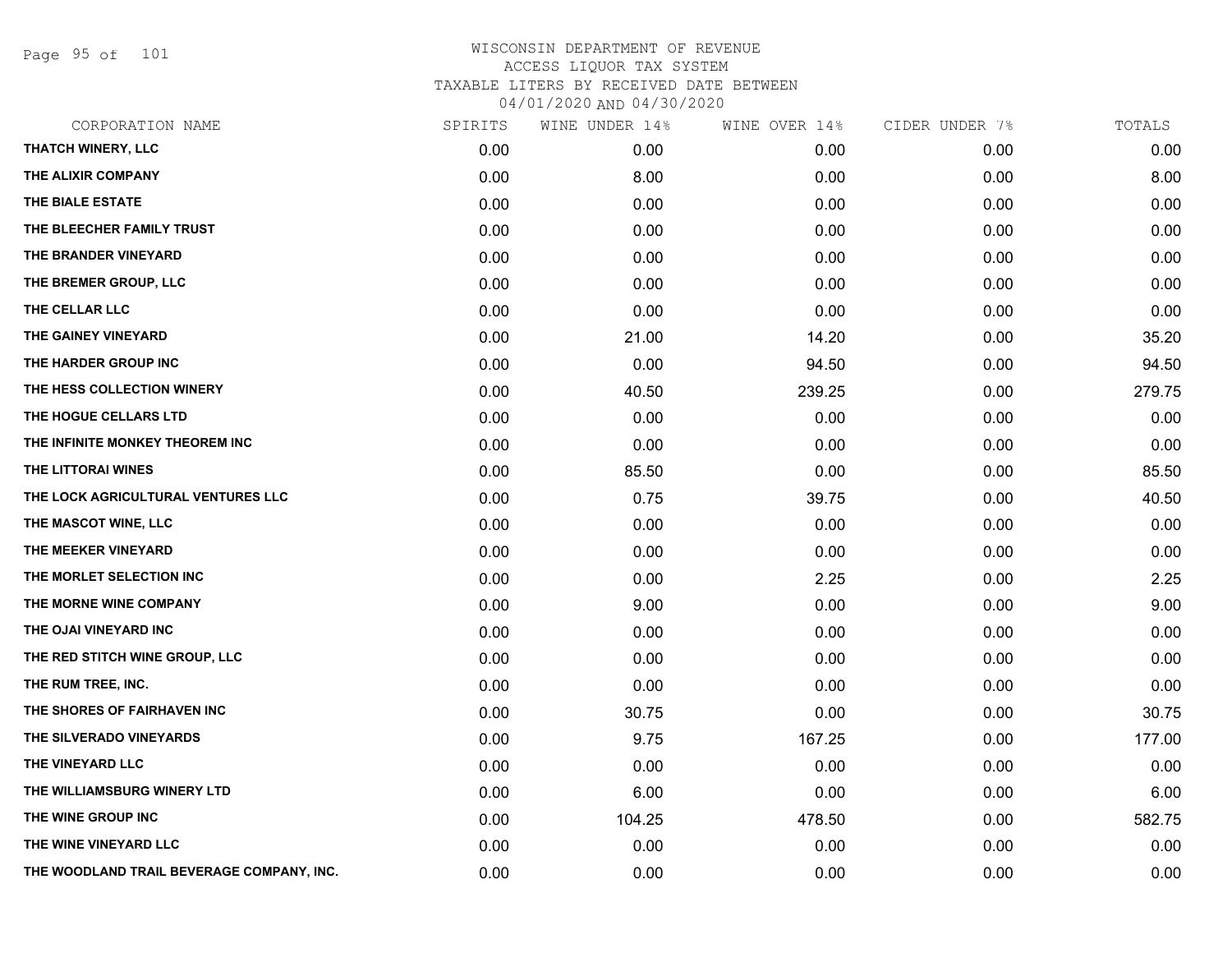Page 96 of 101

| CORPORATION NAME                              | SPIRITS | WINE UNDER 14% | WINE OVER 14% | CIDER UNDER 7% | TOTALS   |
|-----------------------------------------------|---------|----------------|---------------|----------------|----------|
| <b>THERESA HIGH</b>                           | 0.00    | 9.00           | 0.00          | 0.00           | 9.00     |
| THIRTY-ONE PRODUCTION LLC                     | 0.00    | 0.00           | 0.00          | 0.00           | 0.00     |
| THIS REALM LLC                                | 0.00    | 0.00           | 2.25          | 0.00           | 2.25     |
| <b>THOMAS C HOFFMAN</b>                       | 0.00    | 0.00           | 33.75         | 0.00           | 33.75    |
| <b>THOMAS FOGARTY WINERY LLC</b>              | 0.00    | 12.00          | 9.00          | 0.00           | 21.00    |
| THOMAS L BECKMEN & JUDITH F BECKMEN           | 0.00    | 15.00          | 60.00         | 0.00           | 75.00    |
| <b>THURMAN J RODGERS</b>                      | 0.00    | 0.00           | 0.00          | 0.00           | 0.00     |
| <b>THVS CORP</b>                              | 0.00    | 0.00           | 24.75         | 0.00           | 24.75    |
| TIM BLUE WINES LLC                            | 0.00    | 9.00           | 18.00         | 0.00           | 27.00    |
| <b>TIM SLATER</b>                             | 0.00    | 0.00           | 14.25         | 0.00           | 14.25    |
| <b>TIMOTHY D GUILD</b>                        | 0.00    | 0.00           | 0.00          | 0.00           | 0.00     |
| <b>TIMOTHY P MCDONALD</b>                     | 0.00    | 0.00           | 0.00          | 0.00           | 0.00     |
| TMR WINE COMPANY LLC                          | 0.00    | 0.00           | 24.75         | 0.00           | 24.75    |
| <b>TOAD HOLLOW VINEYARDS INC</b>              | 0.00    | 0.00           | 0.00          | 0.00           | 0.00     |
| <b>TOBIN J HEMINWAY</b>                       | 0.00    | 0.00           | 0.00          | 0.00           | 0.00     |
| <b>TOBIN JAMES CELLARS</b>                    | 0.00    | 322.50         | 512.55        | 0.00           | 835.05   |
| <b>TODD KUEHL</b>                             | 0.00    | 0.00           | 0.00          | 0.00           | 0.00     |
| <b>TOLLIVER RANCH BRANDS LLC</b>              | 0.00    | 1.50           | 39.00         | 0.00           | 40.50    |
| <b>TOM MEADOWCROFT</b>                        | 0.00    | 5.25           | 9.75          | 0.00           | 15.00    |
| <b>TOMMYS TOO HIGH WINES LLC</b>              | 0.00    | 0.00           | 0.00          | 0.00           | 0.00     |
| TOUR DE FORCE WINE COMPANY LLC                | 0.00    | 0.00           | 0.00          | 0.00           | 0.00     |
| <b>TRACY A SOMERVILLE</b>                     | 0.00    | 0.00           | 0.00          | 0.00           | 0.00     |
| <b>TREANA WINERY LLC</b>                      | 0.00    | 6.00           | 58.50         | 0.00           | 64.50    |
| <b>TREASURY WINE ESTATES AMERICAS COMPANY</b> | 0.00    | 1,614.36       | 557.60        | 0.00           | 2,171.96 |
| <b>TREFETHEN VINEYARDS WINERY INC</b>         | 0.00    | 72.75          | 174.75        | 0.00           | 247.50   |
| <b>TRENTADUE WINERY LLC</b>                   | 0.00    | 58.75          | 102.75        | 0.00           | 161.50   |
| <b>TRESPASS VINEYARDS INC.</b>                | 0.00    | 0.00           | 0.00          | 0.00           | 0.00     |
| TRINITAS CELLARS LLC                          | 0.00    | 0.00           | 466.50        | 0.00           | 466.50   |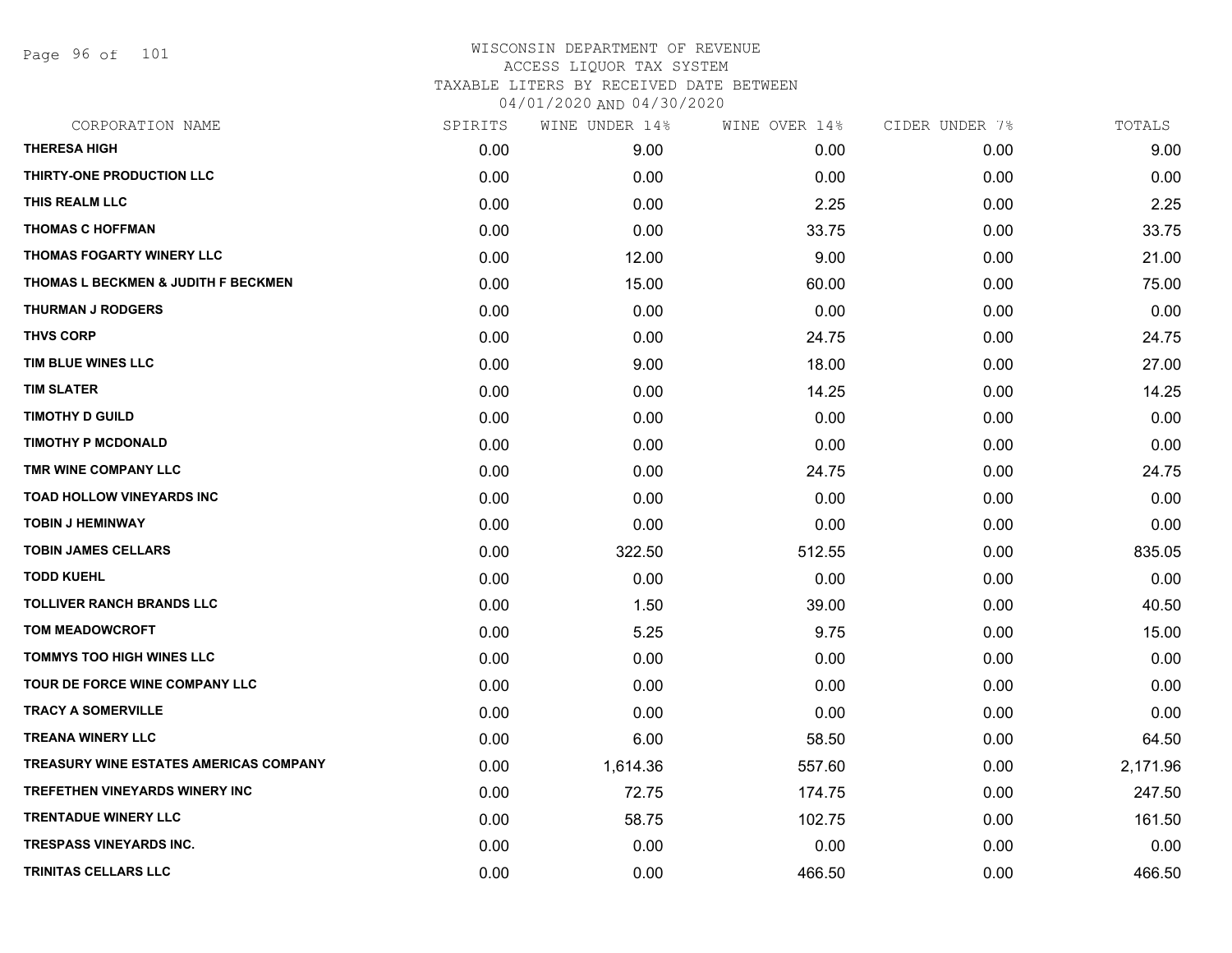Page 97 of 101

| CORPORATION NAME                  | SPIRITS | WINE UNDER 14% | WINE OVER 14% | CIDER UNDER 7% | TOTALS |
|-----------------------------------|---------|----------------|---------------|----------------|--------|
| <b>TRIONE VINEYARDS LLC</b>       | 0.00    | 3.00           | 25.50         | 0.00           | 28.50  |
| <b>TROY LANDWEHR</b>              | 0.00    | 0.00           | 0.00          | 0.00           | 0.00   |
| <b>TSG LLC</b>                    | 0.00    | 27.00          | 0.75          | 0.00           | 27.75  |
| <b>TURKOVICH FAMILY WINES LLC</b> | 0.00    | 3.00           | 11.25         | 0.00           | 14.25  |
| TURLEY WINE CELLARS INC           | 0.00    | 22.50          | 734.25        | 0.00           | 756.75 |
| <b>TURNBULL WINE CELLARS</b>      | 0.00    | 24.75          | 148.50        | 0.00           | 173.25 |
| <b>TUSK ESTATES LLC</b>           | 0.00    | 0.00           | 11.25         | 0.00           | 11.25  |
| TWIN PEAKS WINERY INC             | 0.00    | 24.00          | 234.00        | 0.00           | 258.00 |
| TWIN RIDGE ESTATES LLC            | 0.00    | 0.00           | 0.00          | 0.00           | 0.00   |
| <b>TWISTED OAK WINERY LLC</b>     | 0.00    | 0.00           | 0.00          | 0.00           | 0.00   |
| <b>TWO LADS LLC</b>               | 0.00    | 1.50           | 0.00          | 0.00           | 1.50   |
| TY R CATON                        | 0.00    | 19.50          | 35.25         | 0.00           | 54.75  |
| <b>UNION WINE COMPANY</b>         | 0.00    | 0.00           | 0.00          | 0.00           | 0.00   |
| UNTI WINE CO LLC                  | 0.00    | 15.00          | 49.88         | 0.00           | 64.88  |
| <b>UPSTREAM CIDER LLC</b>         | 0.00    | 0.00           | 0.00          | 0.00           | 0.00   |
| <b>URBAN CELLARS LLC</b>          | 0.00    | 0.00           | 0.00          | 0.00           | 0.00   |
| V & C LLC                         | 0.00    | 26.25          | 72.75         | 0.00           | 99.00  |
| <b>V SATTUI WINERY INC</b>        | 0.00    | 111.76         | 572.25        | 0.00           | 684.01 |
| <b>VALIANT VINEYARDS INC</b>      | 0.00    | 0.00           | 0.00          | 0.00           | 0.00   |
| VAN RUITEN FAMILY WINERY LLC      | 0.00    | 1.50           | 4.50          | 0.00           | 6.00   |
| VAN WYCHEN WINES INC.             | 0.00    | 0.00           | 0.00          | 0.00           | 0.00   |
| <b>VERMEIL WINE GROUP LLC</b>     | 0.00    | 0.00           | 0.00          | 0.00           | 0.00   |
| <b>VERNON VINEYARDS LTD</b>       | 0.00    | 0.00           | 0.00          | 0.00           | 0.00   |
| <b>VICINI ENTERPRISES LLC</b>     | 0.00    | 0.00           | 0.00          | 0.00           | 0.00   |
| <b>VICTOR ROBERTS</b>             | 0.00    | 9.00           | 0.00          | 0.00           | 9.00   |
| <b>VIGNETTE WINERY LLC</b>        | 0.00    | 0.00           | 0.00          | 0.00           | 0.00   |
| <b>VILLA AMOROSA INC</b>          | 0.00    | 327.00         | 401.00        | 0.00           | 728.00 |
| <b>VILLA ENCINAL PARTNERS LP</b>  | 0.00    | 0.00           | 181.50        | 0.00           | 181.50 |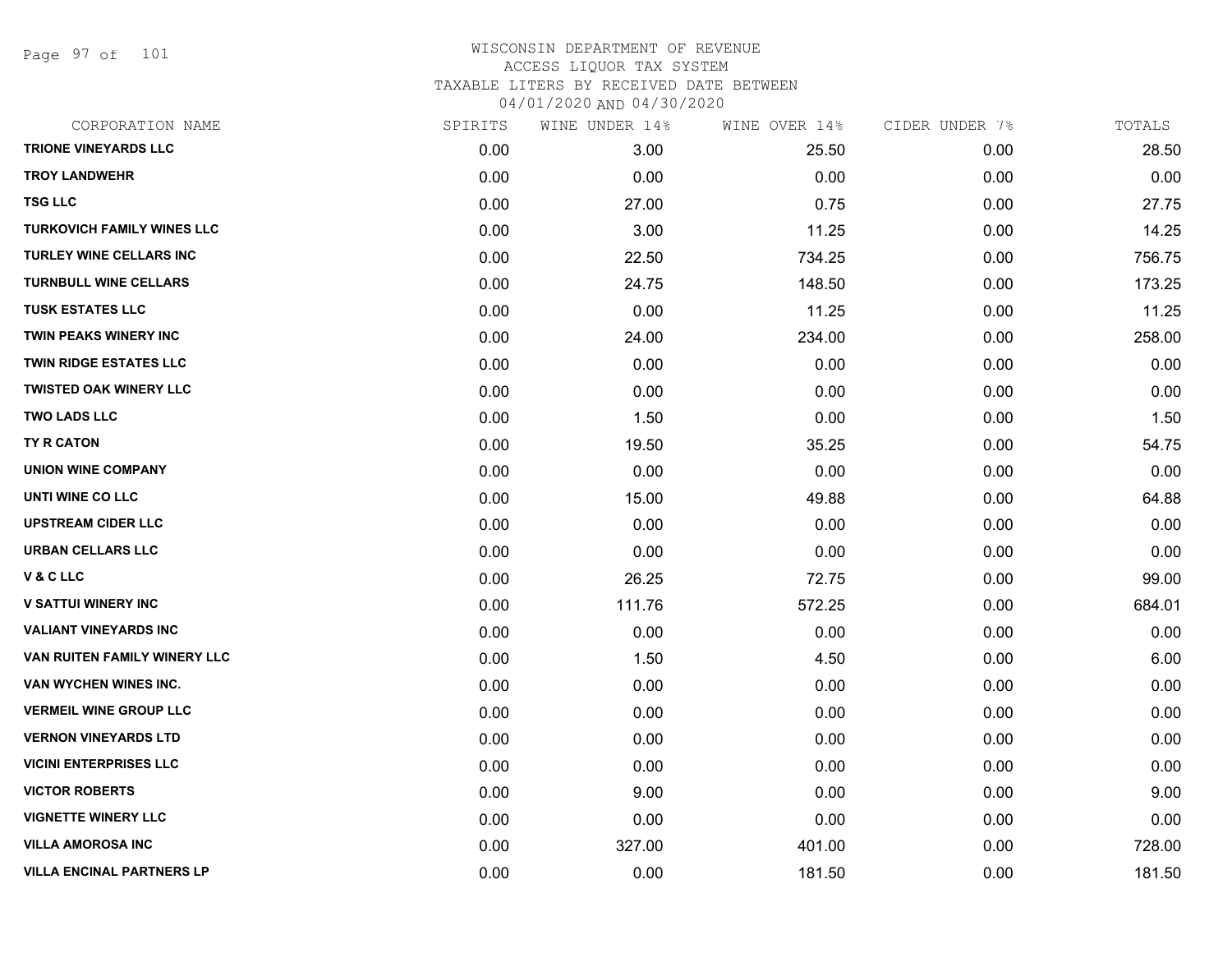Page 98 of 101

| CORPORATION NAME                  | SPIRITS | WINE UNDER 14% | WINE OVER 14% | CIDER UNDER 7% | TOTALS   |
|-----------------------------------|---------|----------------|---------------|----------------|----------|
| <b>VILLA SAN JULIETTE INC</b>     | 0.00    | 1.50           | 1.50          | 0.00           | 3.00     |
| <b>VILLA TOSCANO INC</b>          | 0.00    | 9.75           | 9.75          | 0.00           | 19.50    |
| <b>VIN DE ZO LLC</b>              | 0.00    | 35.25          | 42.75         | 0.00           | 78.00    |
| <b>VINA ROBLES INC</b>            | 0.00    | 25.50          | 33.75         | 0.00           | 59.25    |
| <b>VINCENT ARROYO WINERY INC</b>  | 0.00    | 51.75          | 0.00          | 0.00           | 51.75    |
| <b>VINE &amp; SUN LLC</b>         | 0.00    | 0.00           | 0.00          | 0.00           | 0.00     |
| <b>VINE CLIFF WINERY INC</b>      | 0.00    | 9.00           | 9.00          | 0.00           | 18.00    |
| <b>VINEBOX INC.</b>               | 0.00    | 0.00           | 0.00          | 0.00           | 0.00     |
| <b>VINEBURG LLC</b>               | 0.00    | 108.75         | 552.00        | 0.00           | 660.75   |
| <b>VINES TO CELLAR, INC.</b>      | 0.00    | 0.00           | 0.00          | 0.00           | 0.00     |
| <b>VINESSE LLC</b>                | 0.00    | 0.00           | 0.00          | 0.00           | 0.00     |
| <b>VINEYARD 29 LLC</b>            | 0.00    | 0.00           | 0.00          | 0.00           | 0.00     |
| <b>VIN-GO, LLC</b>                | 0.00    | 7,479.64       | 0.00          | 0.00           | 7,479.64 |
| <b>VINTAGE WINE ESTATES, INC.</b> | 0.00    | 71.25          | 160.50        | 0.00           | 231.75   |
| <b>VINTAGE WINE ESTATES, INC.</b> | 0.00    | 40.50          | 102.75        | 0.00           | 143.25   |
| <b>VINTAGE WINE ESTATES, INC.</b> | 0.00    | 2.25           | 20.25         | 0.00           | 22.50    |
| <b>VINTAGE WINE ESTATES, INC.</b> | 0.00    | 48.00          | 15.00         | 0.00           | 63.00    |
| <b>VINTAGE WINE ESTATES, INC.</b> | 0.00    | 73.50          | 129.00        | 0.00           | 202.50   |
| <b>VINTAGE WINE ESTATES, INC.</b> | 0.00    | 411.00         | 909.75        | 0.00           | 1,320.75 |
| <b>VINTAGE WINE ESTATES, INC.</b> | 0.00    | 4.50           | 40.50         | 0.00           | 45.00    |
| <b>VINTAGE WINE ESTATES, INC.</b> | 0.00    | 102.00         | 29.25         | 0.00           | 131.25   |
| <b>VINTAGE WINE ESTATES, INC.</b> | 0.00    | 55.50          | 128.63        | 0.00           | 184.13   |
| <b>VINTAGE WINE ESTATES, INC.</b> | 0.00    | 42.00          | 244.50        | 0.00           | 286.50   |
| <b>VINUM CELLARS INC</b>          | 0.00    | 0.00           | 0.00          | 0.00           | 0.00     |
| <b>VITE GALLERON ASSETS CORP</b>  | 0.00    | 0.75           | 12.00         | 0.00           | 12.75    |
| <b>VON KLAUS WINERY LLC</b>       | 0.00    | 0.00           | 0.00          | 0.00           | 0.00     |
| <b>VON STIEHL WINERY LTD.</b>     | 0.00    | 0.00           | 0.00          | 0.00           | 0.00     |
| <b>W G BEST WEINKELLEREI INC</b>  | 0.00    | 135.00         | 171.00        | 0.00           | 306.00   |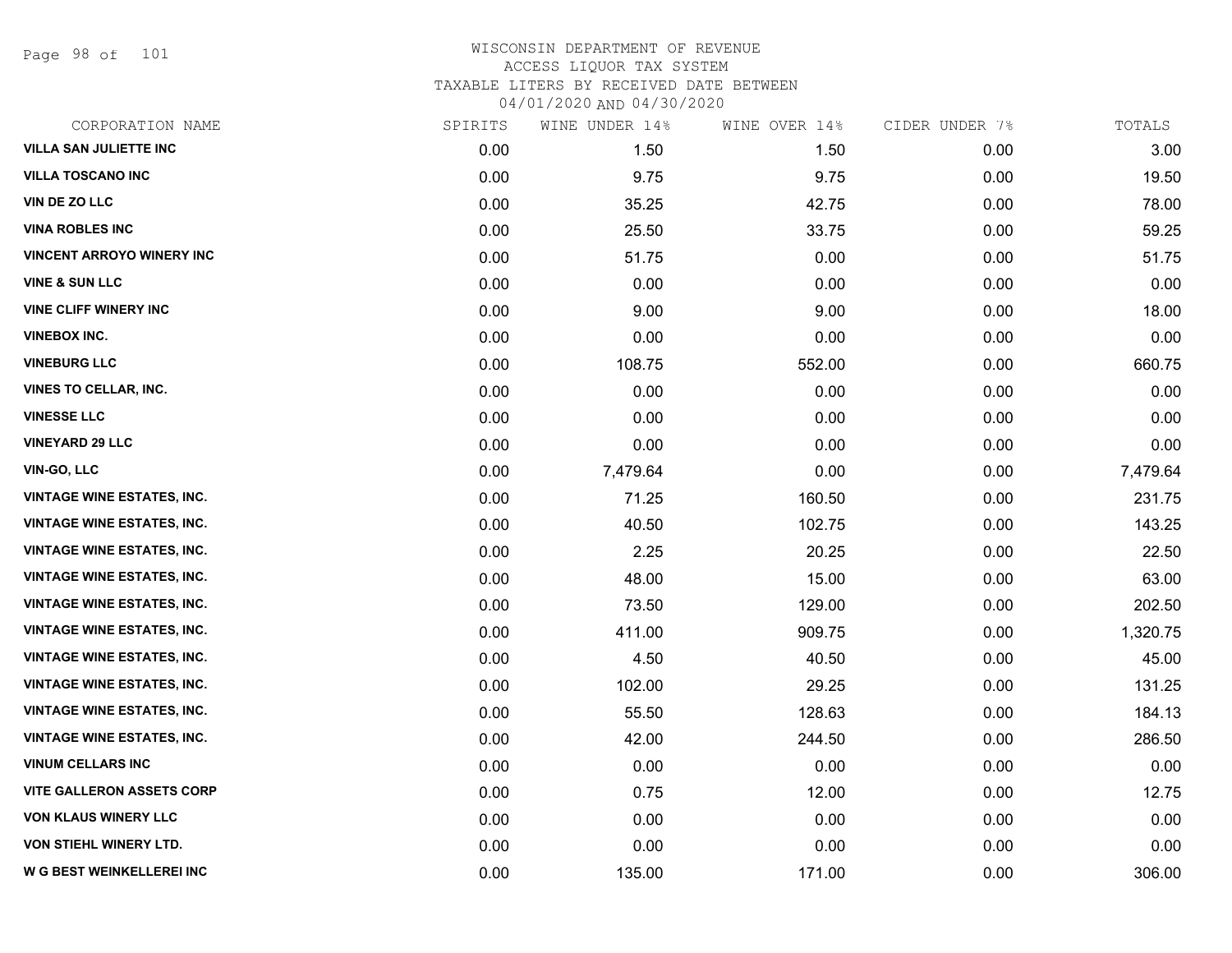| CORPORATION NAME                                   | SPIRITS | WINE UNDER 14% | WINE OVER 14% | CIDER UNDER 7% | TOTALS |
|----------------------------------------------------|---------|----------------|---------------|----------------|--------|
| <b>W J DEUTSCH &amp; SONS LTD</b>                  | 0.00    | 3.00           | 11.25         | 0.00           | 14.25  |
| <b>WAGNER WINERY LLC</b>                           | 0.00    | 1.88           | 0.00          | 0.00           | 1.88   |
| <b>WAITS-MAST FAMILY CELLARS LLC</b>               | 0.00    | 2.25           | 0.00          | 0.00           | 2.25   |
| <b>WALTER HANSEL WINERY &amp; VINEYARD LLC</b>     | 0.00    | 0.00           | 0.00          | 0.00           | 0.00   |
| <b>WASHINGTON VINTNERS LLC</b>                     | 0.00    | 1.50           | 6.00          | 0.00           | 7.50   |
| <b>WEIBEL INCORPORATED</b>                         | 0.00    | 6.00           | 0.00          | 0.00           | 6.00   |
| <b>WENTE BROS</b>                                  | 0.00    | 12.00          | 58.50         | 0.00           | 70.50  |
| <b>WEST COAST WINE PARTNERS LLC</b>                | 0.00    | 10.50          | 16.50         | 0.00           | 27.00  |
| <b>WEST PRAIRIE WINERY LLC</b>                     | 0.00    | 0.00           | 0.00          | 0.00           | 0.00   |
| <b>WESTFALL WINERY LLC</b>                         | 0.00    | 13.50          | 0.00          | 0.00           | 13.50  |
| <b>WESTPORT WINERY LLC</b>                         | 0.00    | 3.00           | 0.00          | 0.00           | 3.00   |
| <b>WHEELER WINERY INC</b>                          | 0.00    | 202.51         | 379.25        | 0.00           | 581.76 |
| <b>WHETSTONE WINE CELLARS LLC</b>                  | 0.00    | 0.00           | 0.00          | 0.00           | 0.00   |
| <b>WHISPERING BLUFFS VINEYARD &amp; WINERY LTD</b> | 0.00    | 0.00           | 0.00          | 0.00           | 0.00   |
| <b>WHITE BEAR SPIRITS LLC</b>                      | 0.00    | 0.00           | 0.00          | 0.00           | 0.00   |
| WHITE OAK VINEYARDS & WINERY LLC                   | 0.00    | 0.00           | 0.00          | 0.00           | 0.00   |
| WHITE WINTER WINERY INC                            | 0.00    | 0.00           | 0.00          | 0.00           | 0.00   |
| <b>WIENS CELLARS LLC</b>                           | 0.00    | 87.00          | 21.38         | 0.00           | 108.38 |
| <b>WILD EPITOME LLC</b>                            | 0.00    | 0.00           | 0.00          | 0.00           | 0.00   |
| <b>WILD HILLS WINERY LLC</b>                       | 0.00    | 0.00           | 0.00          | 0.00           | 0.00   |
| <b>WILDEROTTER WINERY LLC</b>                      | 0.00    | 0.00           | 0.00          | 0.00           | 0.00   |
| <b>WILLAMETTE VALLEY VINEYARDS INC</b>             | 0.00    | 100.50         | 20.25         | 0.00           | 120.75 |
| <b>WILLIAM F BLUHM</b>                             | 0.00    | 0.00           | 0.00          | 0.00           | 0.00   |
| <b>WILLIAM MOSBY</b>                               | 0.00    | 0.00           | 0.00          | 0.00           | 0.00   |
| <b>WILLIAM PRICE III</b>                           | 0.00    | 108.75         | 26.25         | 0.00           | 135.00 |
| <b>WILLIAMS &amp; SELYEM LLC</b>                   | 0.00    | 453.05         | 322.50        | 0.00           | 775.55 |
| <b>WILRONA LLC</b>                                 | 0.00    | 13.60          | 0.00          | 0.00           | 13.60  |
| <b>WILSON CREEK WINERY &amp; VINEYARDS INC</b>     | 0.00    | 210.94         | 24.77         | 0.00           | 235.71 |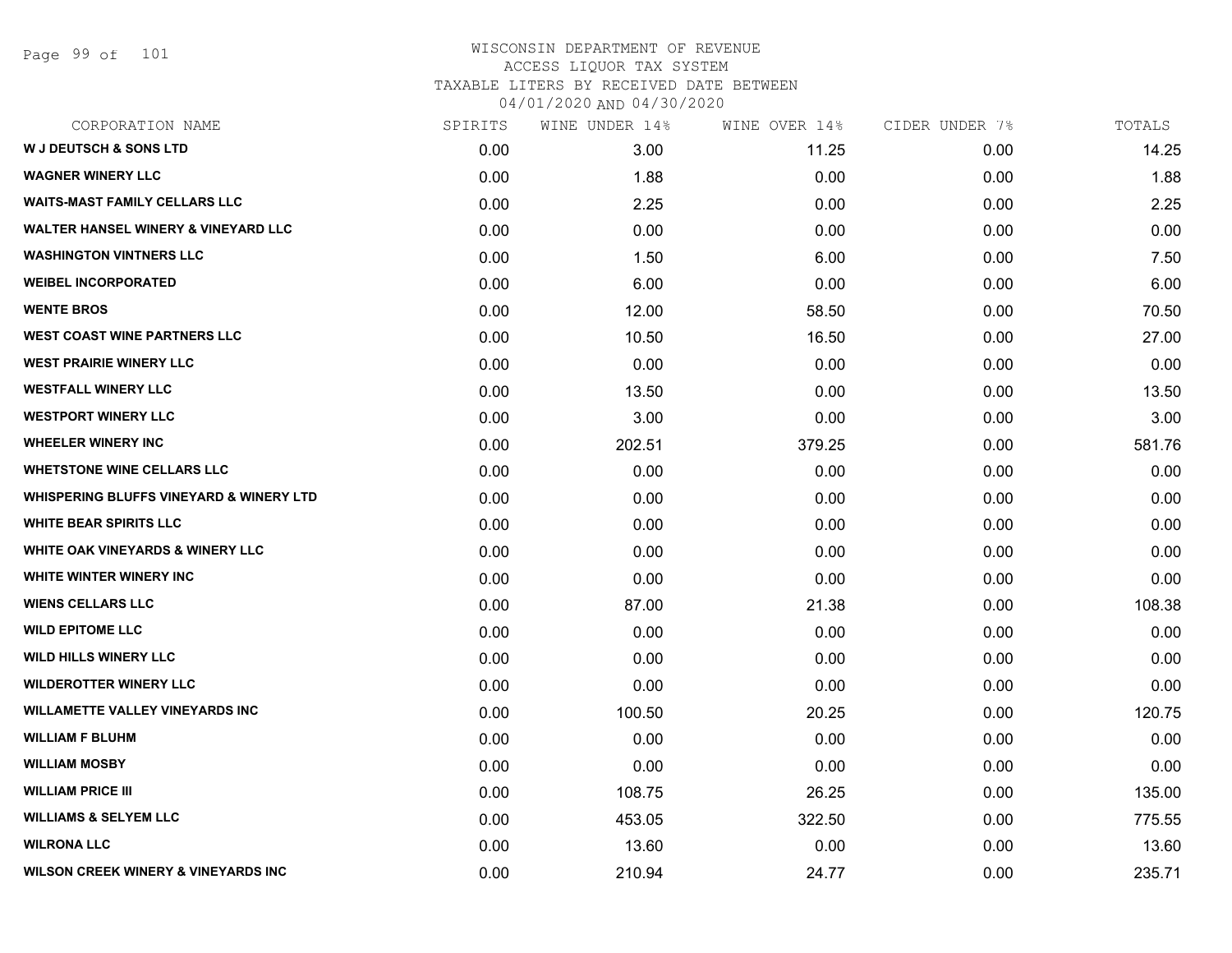Page 100of 101

| CORPORATION NAME                       | SPIRITS | WINE UNDER 14% | WINE OVER 14% | CIDER UNDER 7% | TOTALS     |
|----------------------------------------|---------|----------------|---------------|----------------|------------|
| <b>WINDERLEA WINE COMPANY LLC</b>      | 0.00    | 44.25          | 0.00          | 0.00           | 44.25      |
| <b>WINDWARD VINEYARD LLC</b>           | 0.00    | 0.00           | 0.00          | 0.00           | 0.00       |
| <b>WINE BY JOE LLC</b>                 | 0.00    | 3.75           | 16.50         | 0.00           | 20.25      |
| <b>WINE EXPEDITE</b>                   | 0.00    | 0.00           | 0.00          | 0.00           | 0.00       |
| WINE OF THE MONTH CLUB, INC.           | 0.00    | 742.50         | 213.75        | 0.00           | 956.25     |
| <b>WINE ROAD VINTNERS LLC</b>          | 0.00    | 74.25          | 65.50         | 0.00           | 139.75     |
| <b>WINE SOCIETY LLC</b>                | 0.00    | 0.00           | 0.00          | 0.00           | 0.00       |
| <b>WINE.COM OF TEXAS LLC</b>           | 0.00    | 8,931.00       | 0.00          | 0.00           | 8,931.00   |
| <b>WINERY AT BLACK STAR FARMS LLC</b>  | 0.00    | 58.50          | 2.25          | 0.00           | 60.75      |
| <b>WINERY EXCHANGE, INC.</b>           | 0.00    | 59.25          | 98.63         | 0.00           | 157.88     |
| <b>WINERY FULFILLMENT SERVICES LLC</b> | 0.00    | 34.50          | 122.25        | 0.00           | 156.75     |
| <b>WINESITTER BREWHOUSE LLC</b>        | 0.00    | 0.00           | 0.00          | 0.00           | 0.00       |
| <b>WINNESHIEK WILDBERRY WINERY LLC</b> | 0.00    | 0.00           | 0.00          | 0.00           | 0.00       |
| <b>WINSIDE USA INC</b>                 | 0.00    | 0.00           | 64.50         | 0.00           | 64.50      |
| <b>WOLFF VINEYARD LLC</b>              | 0.00    | 3.75           | 0.75          | 0.00           | 4.50       |
| <b>WOLFFER ESTATE VINEYARDS INC</b>    | 0.00    | 0.00           | 0.00          | 0.00           | 0.00       |
| <b>WOLLERSHEIM WINERY, INC.</b>        | 0.00    | 0.00           | 0.00          | 0.00           | 0.00       |
| <b>WOLLERSHEIM WINERY, INC.</b>        | 0.00    | 0.00           | 0.00          | 0.00           | 0.00       |
| <b>WOODSON WINES LLC</b>               | 0.00    | 0.00           | 0.00          | 0.00           | 0.00       |
| WOODWARD CANYON WINERY INC             | 0.00    | 0.00           | 8.62          | 0.00           | 8.62       |
| <b>WORLD OF WINE, LTD</b>              | 0.00    | 900.00         | 0.00          | 0.00           | 900.00     |
| <b>WYLIE-YOUNG, LLC</b>                | 0.00    | 0.00           | 0.00          | 0.00           | 0.00       |
| <b>YIANNIS CHOUTRIS</b>                | 0.00    | 0.00           | 0.00          | 0.00           | 0.00       |
| YORKVILLE CELLARS INC                  | 0.00    | 15.75          | 0.00          | 0.00           | 15.75      |
| <b>ZD WINES LLC</b>                    | 0.00    | 18.00          | 97.25         | 0.00           | 115.25     |
| <b>ZERO LINK MARKETS INC</b>           | 0.00    | 1,822.30       | 542.37        | 124.75         | 2,489.42   |
| TOTAL LITERS FOR 4/30/2020             | 0.00    | 118,002.87     | 80,706.22     | 132.00         | 198,841.09 |